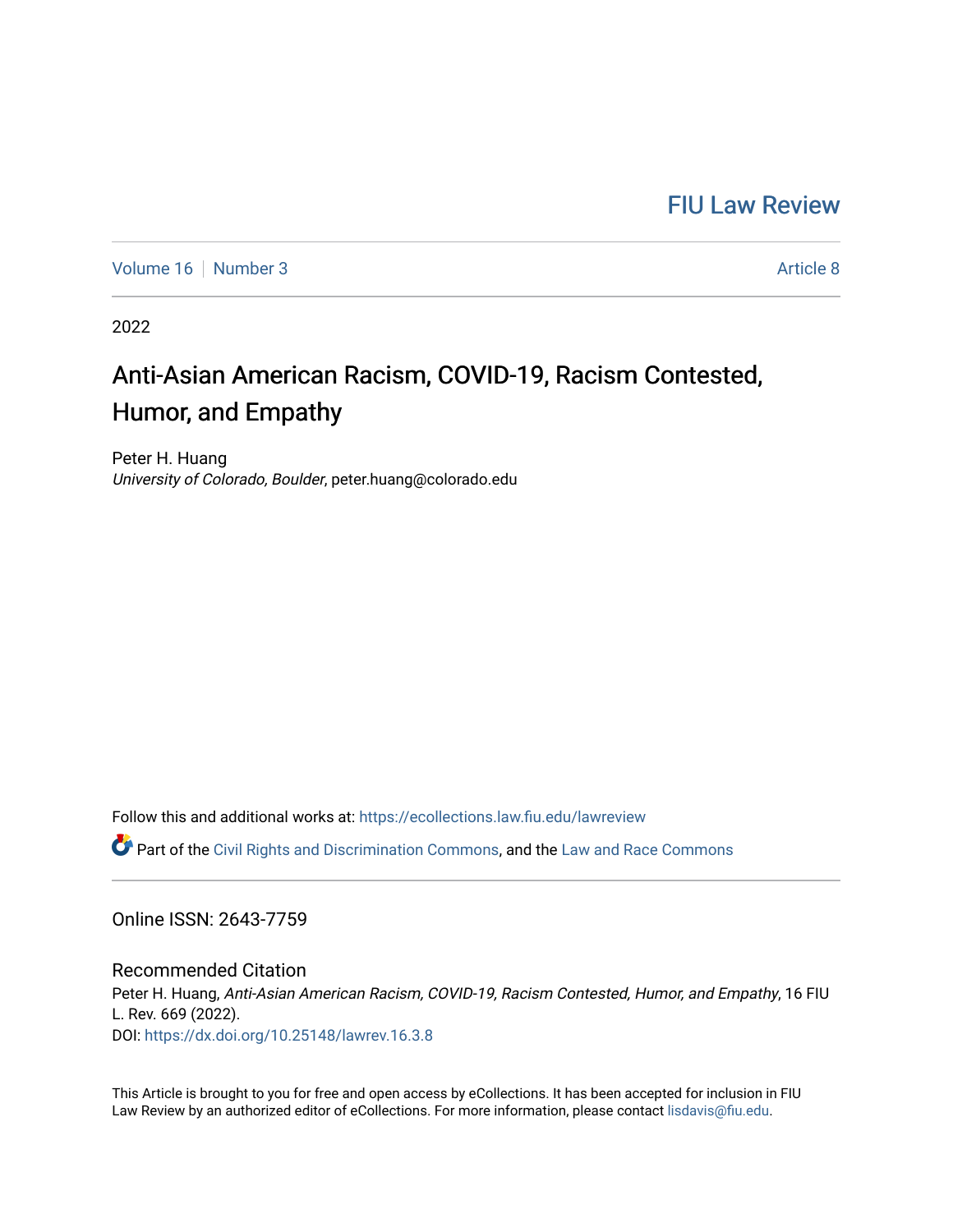### **ANTI-ASIAN AMERICAN RACISM, COVID-19, RACISM CONTESTED, HUMOR, AND EMPATHY**

Peter H. Huang<sup>\*</sup>

#### **ABSTRACT**

*This Article analyzes the history of anti-Asian American racism. This* Article considers how anger, fear, and hatred over COVID-19 fueled the increase of anti-Asian American racism. This Article introduces the *phrase, racism contested, to describe an incident where some people view* racism as clearly involved, while some people do not. This Article critiques *respectability politics for being an ineffective response to racism. This Article proposes how to utilize humor to engage non-violent racism. This Article studies how to achieve DEI (Diversity, Equity, and Inclusion) by Empathy Through Personal Perspective Pivoting (ETPPP).* 

Keywords: anti-Asian American racism, COVID-19, racism contested, respectability politics, humor, DEI, empathy through personal perspective pivoting (ETPPP)

| Ι.   |                                                             |  |
|------|-------------------------------------------------------------|--|
|      |                                                             |  |
|      |                                                             |  |
|      |                                                             |  |
|      |                                                             |  |
|      | E. Racism Contested: Atlanta Area Spa Shootings 689         |  |
| II.  | From "Coolies" to Model Minorities to "Kung Flu" 694        |  |
|      |                                                             |  |
|      |                                                             |  |
|      |                                                             |  |
|      |                                                             |  |
| III. |                                                             |  |
|      |                                                             |  |
|      | B. Responses by George Takei, Steven Yuen, and Simu Liu 715 |  |
|      |                                                             |  |
| IV.  |                                                             |  |

<sup>\*</sup>Professor and Laurence W. DeMuth Chair of Business Law, University of Colorado Law School, J.D., Stanford Law School; Ph.D., Harvard University; A.B., Princeton University. Thanks to the University of Colorado Law School for summer research support. Thanks to Debra Austin, Ming Hsu Chen, Jennifer Ho, Paul Lee Huang, Gisela M. Munoz, and Max Stearns for helpful comments.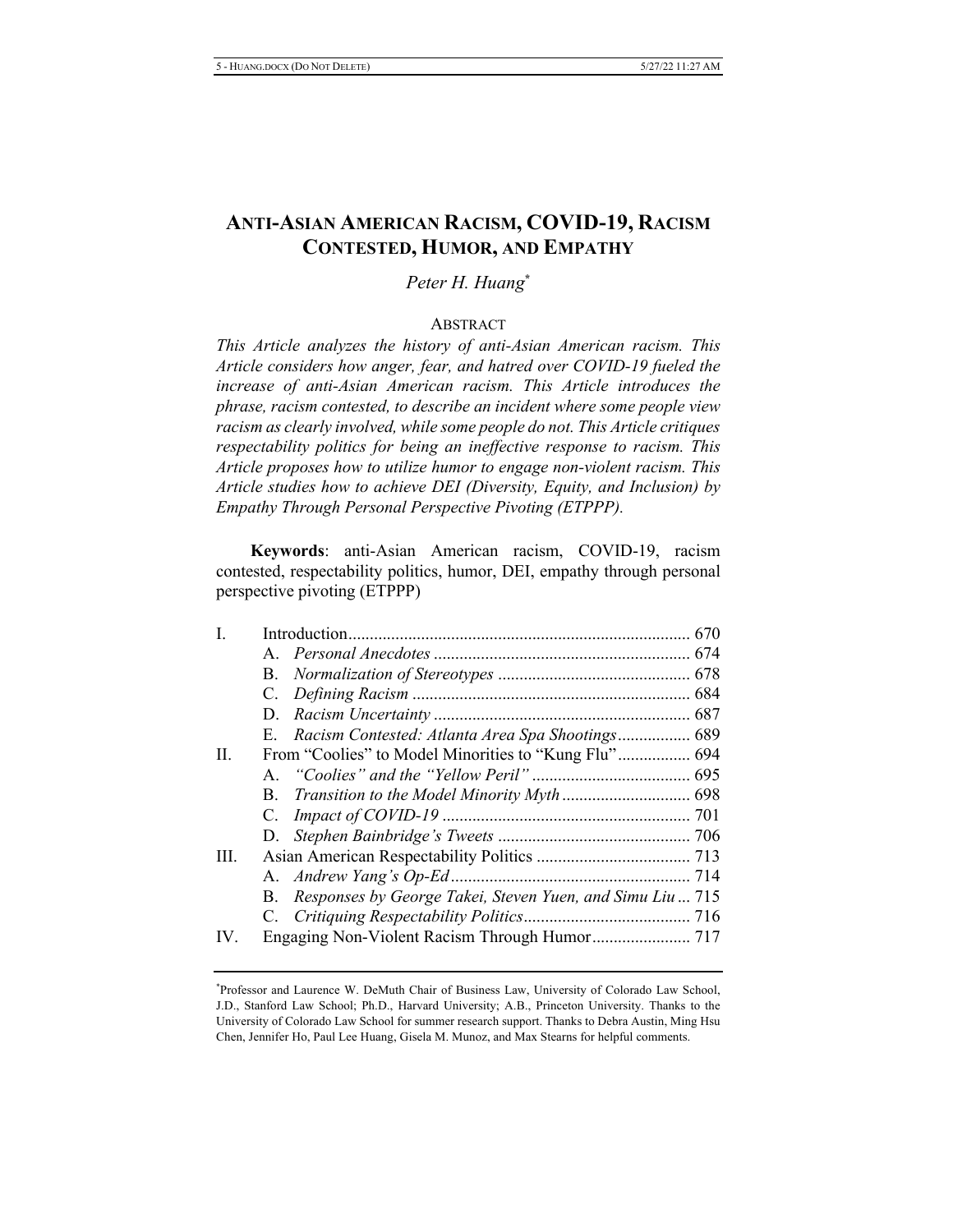|  | B. Utilizing Humor to Engage Non-Violent Racism  720         |  |
|--|--------------------------------------------------------------|--|
|  |                                                              |  |
|  | Appendix: Empathy Through Personal Perspective Pivoting  734 |  |

#### **I.** INTRODUCTION

Anti-Asian American racism increased in  $2020$ ,<sup>1</sup> fueled by anger, fear, and hatred over the COVID-19 pandemic due to a novel coronavirus named SARS-CoV-2,<sup>2</sup> first detected in Wuhan, China.<sup>3</sup> This anti-Asian American racism led to child bullying, coughing, adult verbal harassment, shunning, spitting, civil rights violations, discrimination, and hate violence towards Asian Americans.<sup>4</sup> The Asian Pacific Planning and Policy Council (A3PCON), Chinese for Affirmative Action (CAA), and the Asian American Studies Department of San Francisco State University launched the Stop AAPI Hate reporting center<sup>5</sup> and website Stop AAPI *Hate*<sup>6</sup> to track anti-Asian American harassment.<sup>7</sup>

<sup>1</sup> Lily Bailey, A Significant Rise in Racism Toward Asian People During COVID, PSYCH. TODAY (Oct. 7, 2020), https://www.psychologytoday.com/us/blog/because-we-arebad/202010/significant-rise-in-racism-toward-asian-people-during-covid; Adrian De Leon, The Long History of US Racism Against Asian Americans from 'Yellow Peril' to 'Model Minority' to the 'Chinese Virus', THE CONVERSATION (Apr. 8, 2020, 8:12 AM), https://theconversation.com/the-longhistory-of-us-racism-against-asian-americans-from-yellow-peril-to-model-minority-to-the-chinesevirus-135793; Ali Rogin & Anna Nawaz, *'We Have Been Through This Before.' Why Anti-Asian Hate* Crimes Are Rising Amid Coronavirus, PBS NEWSHOUR (June 25, 2020, 6:44 PM), https://www.pbs.org/newshour/nation/we-have-been-through-this-before-why-anti-asian-hatecrimes-are-rising-amid-coronavirus; Qian Julie Wang, Anti-Asian Racism Isn't New, N.Y. TIMES (Feb. 18, 2021), https://www.nytimes.com/2021/02/18/opinion/asian-americans-racism.html; David Yi, Jeannie Mai Grew Up Too Aware of Asian Racism, and Is Standing Up to Hate in America Now, BAZAAR (Apr. 21, 2020), https://www.harpersbazaar.com/culture/politics/a32189463/asianamerican-racism/; Nancy Wang Yuen, Anti-Asian Racism Is Taking a Mental and Emotional Toll on Me, SELF (May 26, 2020), https://www.self.com/story/anti-asian-racism-coronavirus.

<sup>2</sup> See generally RAUL RABADAN, UNDERSTANDING CORONAVIRUS (2020).

<sup>3</sup> Novel Coronavirus - China, WORLD HEALTH ORG. (Jan. 12, 2020), https://www.who.int/emergencies/disease-outbreak-news/item/2020-DON233; see also 76 DAYS (MTV Documentary Films 2020), https://www.76daysfilm.com/.

4 AAPI EQUITY ALLIANCE, http://www.asianpacificpolicyandplanningcouncil.org/asianamerican-pacific-islander-aapi-civil-rights-organizations-establishes-stop-aapi-hate-reporting-center/ (last visited Jan.  $27$ ,  $2022$ ).

<sup>5</sup> About Stop AAPI Hate, STOP AAPI HATE, https://stopaapihate.org/about/ (last visited Jan. 27, 2022).

6 STOP AAPI HATE, https://stopaapihate.org/ (last visited Jan. 27, 2022).

<sup>7</sup> Steve Mullis & Heidi Glenn, *New Site Collects Reports of Racism Against Asian Americans Amid* Coronavirus Pandemic, NPR (Mar. 27, 2020, 9:23 AM), https://www.npr.org/sections/coronavirus-live-updates/2020/03/27/822187627/new-site-collectsreports-of-anti-asian-american-sentiment-amid-coronavirus-pand.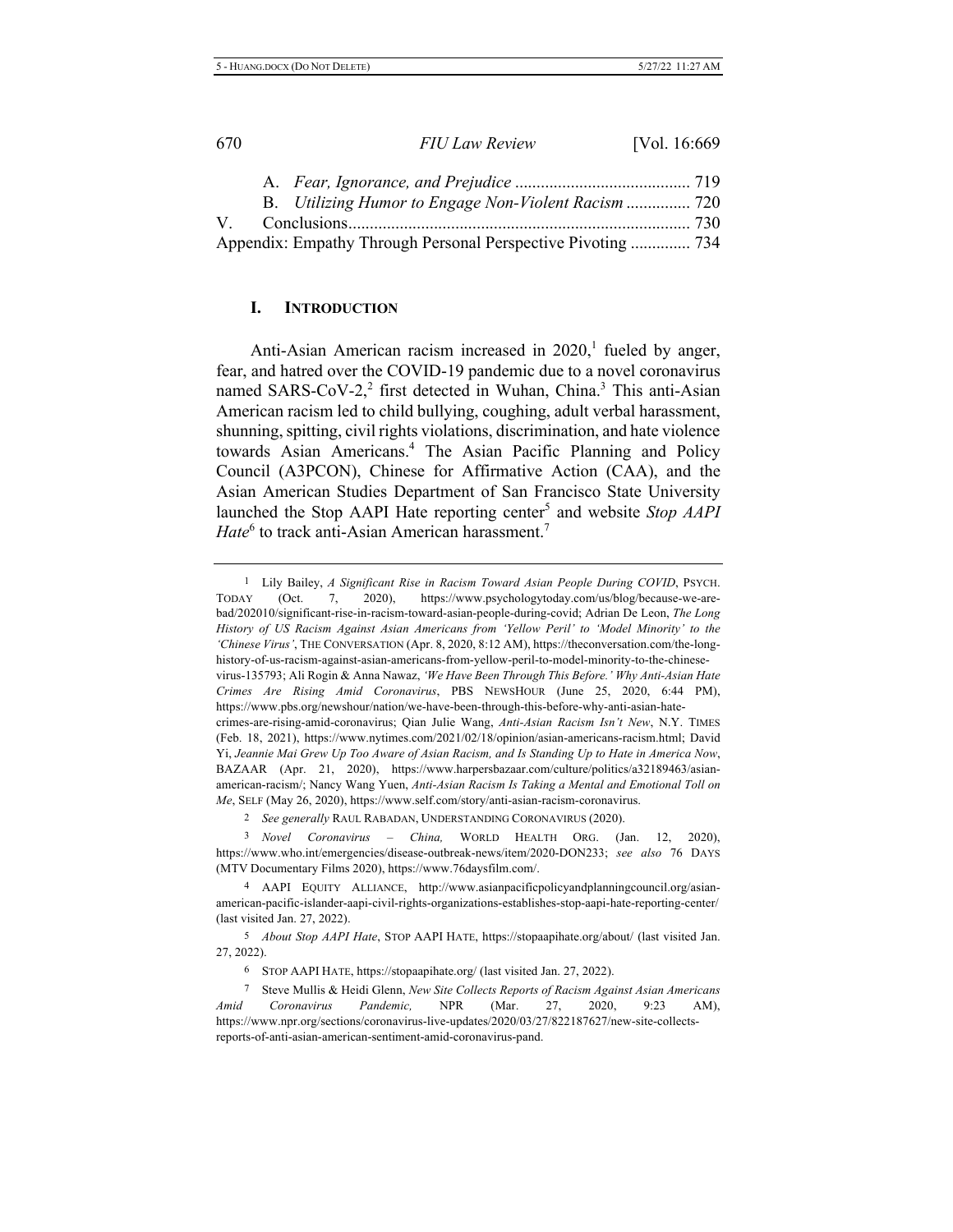Over 2,100 reports of anti-Asian American hate incidents occurred in the three months from March to June of 2020.<sup>8</sup> From March 19, 2020 to December 31, 2020, there were 2,808 first-hand reports of such incidents.<sup>9</sup> Breaking down this total, 382, meaning approximately 13.6% of incidents targeted youth under twenty years old; 240, or about  $7.3\%$  of the total incidents, involved physical assaults;<sup>10</sup> and 126, or 4.5% of all reported incidents, were directed at Asian Americans who were 60 years old.<sup>11</sup> Asian American women were attacked almost two and a half times more than Asian American men.<sup>12</sup> The most ethnically targeted Asian Americans were Chinese, at 40.7% of reported incidents.<sup>13</sup> From March 19, 2020 to February 28, 2021, the Stop AAPI Hate reporting center received 3,795 reports of anti-Asian hate incidents nationally.<sup>14</sup> The AAPI (Asian American and Pacific Islander) Emergency Response Network receiving over 3,000 reports "since it started tracking Covid-specific hate incidents $v<sup>15</sup>$  in 2020. The Anti-Defamation League compiled a list of cases that chronicles "surging reports of xenophobic and racist incidents."<sup>16</sup>

Attacks of some Asian Americans were captured on videos that went viral. For example, disturbing surveillance video footage caught a vicious unprovoked attack,<sup>17</sup> in which a man violently kicks an Asian woman, in her stomach and to the ground, shouting "(Expletive) you. You don't

<sup>9</sup> Stop AAPI Hate: New Data on Anti-Asian Incidents Against Elderly and Total National Incidents in 2020, RAFU SHIMPO (Feb. 11, 2021), https://www.rafu.com/2021/02/stop-aapi-hate-newdata-on-anti-asian-incidents-against-elderly-and-total-national-incidents-in-2020/.

 $11$  *Id.* 

- $12$  *Id.*
- 13 *Id.*

17 New York City Police Department (@NYPDNEWS), TWITTER (Mar. 30, 2021, 8:00 AM), https://twitter.com/NYPDnews/status/1376867018792652802.

<sup>8</sup> Erin Donaghue, 2,120 Hate Incidents Against Asian Americans Reported During Coronavirus Pandemic, CBS NEWS (July 2, 2020, 1:57 PM), https://www.cbsnews.com/news/antiasian-american-hate-incidents-up-racism/. See also Erin Donaghue, Surging Anti-Asian Hate Crimes Being Tracked During Coronavirus Pandemic: "Things Are Getting Very Physical," CBS NEWS (Mar. 26, 2020, 11:27 AM), https://www.cbsnews.com/news/coronavirus-pandemic-anti-asian-hatecrimes-tracking/.

<sup>10</sup> *Id.* 

<sup>14</sup> Russell Jeung et al., Stop AAPI Hate National Report, STOP AAPI HATE, https://actupny.com/wp-content/uploads/2021/03/210312-Stop-AAPI-Hate-National-Report.pdf (last visited Mar. 10, 2022).

<sup>15</sup> Anne Anlin Cheng, What This Wave of Anti-Asian Violence Reveals About America, N.Y. TIMES (Feb. 21, 2021), https://www.nytimes.com/2021/02/21/opinion/anti-asian-violence.html; Christine Hauser, Asian-Americans Were Targeted in Nearly 3,800 Hate Incidents in the Past Year, N.Y. TIMES (Mar. 18, 2021), https://www.nytimes.com/2021/03/17/us/hate-crimes-against-asianamericans-community.html.

<sup>&</sup>lt;sup>16</sup> Reports of Anti-Asian Assaults, Harassment and Hate Crimes Rise as Coronavirus Spreads, ANTI-DEFAMATION LEAGUE (June 18, 2020), https://www.adl.org/blog/reports-of-anti-asian-assaultsharassment-and-hate-crimes-rise-as-coronavirus-spreads.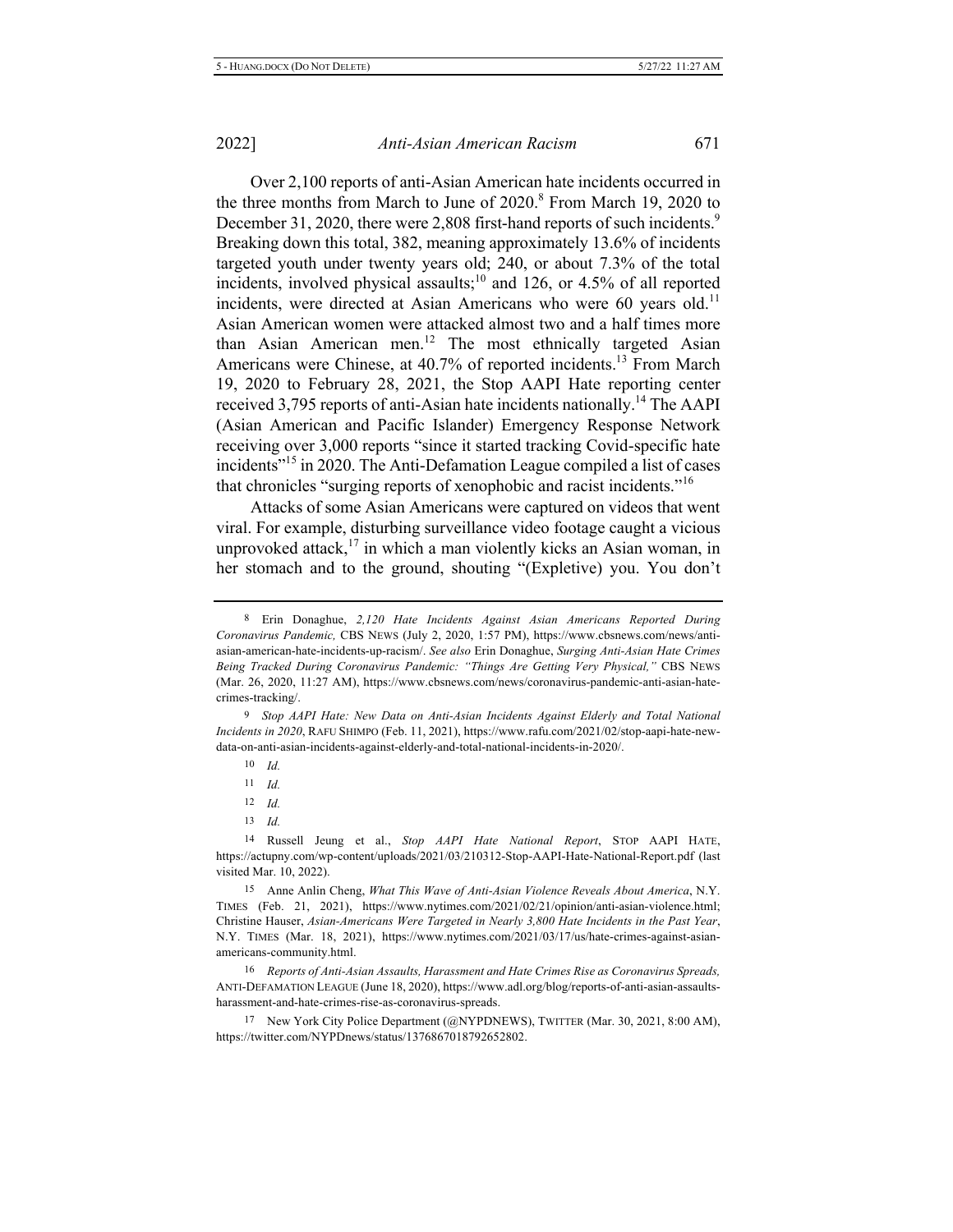belong here."<sup>18</sup> He stomps on her head and upper body three more times,<sup>19</sup> as she lay defenseless in front of a building at 360 West 43rd Street in Manhattan at around 11:40 a.m. on March 29, 2021.<sup>20</sup> The woman was hospitalized with "a fractured pelvis and contusion to the head,"<sup>21</sup> while the man casually walked away.<sup>22</sup> A man chased the attacker, who pulled out a knife to escape.<sup>23</sup> The sixty-five-year old attacked woman, Vilma Kari, immigrated from the Philippines to America decades ago.<sup>24</sup> In a reversal of roles, many Asians sought to protect their parents from hate.<sup>25</sup> The police apprehended the thirty-eight-year old attacker early Wednesday, March 31, 2021 and charged him with felony assault as a hate crime.<sup>26</sup> Decades-long debates remain over the rationales and effectiveness of hate crime laws in responding to violent bigotry.<sup>27</sup>

Tiffany Yip, a developmental psychologist and chairperson of the psychology department at Fordham University,<sup>28</sup> observed while "'Black

<sup>21</sup> Search Continues in Brutal Manhattan Attack on Asian Woman Heading to Church, ABC7NY (Mar. 30, 2021), https://abc7ny.com/search-continues-in-brutal-nyc-attack-on-asianwoman-heading-to-church/10459000/; Ryan W. Miller, 'Absolutely Disgusting and Outrageous': Elderly Asian American Woman Released from New York Hospital After Brutal Attack; Suspect *Sought*, **USA TODAY** (Mar. 30, 2021), https://www.usatoday.com/story/news/nation/2021/03/30/nypd-asian-american-womanassaulted/7057944002/.

22 New York City Police Department, supra note 17.

23 *Id.* 

19Fe<sup>25</sup> Vanessa Hua, In a Role Reversal, Asian-Americans Aim to Protect Their Parents from Hate, N.Y. TIMES (Mar. 29, 2021), https://www.nytimes.com/2021/03/26/well/family/asian-american-hateracism.html.

26 *Id.* 

<sup>27</sup> Claudia Card, *Is Penalty Enhancement a Sound Idea?*, 20 LAW & PHIL. 195 (2001); Jane Coaston, What's Wrong with Our Hate Crime Laws?, N.Y. TIMES (Mar. 31, 2021), https://www.nytimes.com/2021/03/31/opinion/hate-crime-laws.html; Heidi M. Hurd, Why Liberals Should Hate "Hate Crime Legislation," 20 LAW & PHIL. 215 (2001).

28 Tiffany *Yip*, FORDHAM UNIV., https://www.fordham.edu/info/21660/psychology\_faculty\_and\_staff/5443/tiffany\_yip (last visited Jan 27, 2022).

<sup>18</sup> Michael R. Sisak & Karen Matthews, Video Shows Vicious Attack of Asian American Woman in NYC, AP NEWS (Mar. 30, 2021), https://apnews.com/article/65-year-old-asian-womanassaulted-nyc-street-692b82db37efae29d12e7fa638eb2e1d.

<sup>19</sup> Rachel Treisman, Attack on Asian Woman in Manhattan, as Bystanders Watched, To Be *Probed as Hate Crime,* NPR (Mar. 30, 2021, 1:40 PM), https://www.npr.org/2021/03/30/982745950/attack-on-asian-woman-in-manhattan-as-bystanderswatched-to-be-probed-as-hate-cr.

<sup>20</sup> Neil Vigdor, Attack on Asian Woman in Midtown Prompts Another Hate Crime Investigation, N.Y. TIMES (Mar. 31, 2021), https://www.nytimes.com/2021/03/30/nyregion/attackasian-woman-midtown.html.

<sup>&</sup>lt;sup>24</sup> Nicole Hong et al., *Brutal Attack on Filipino Woman Sparks Outrage: 'Everybody Is on* Edge,' N.Y. TIMES (Apr. 6, 2021), https://www.nytimes.com/2021/03/30/nyregion/asian-attacknyc.html.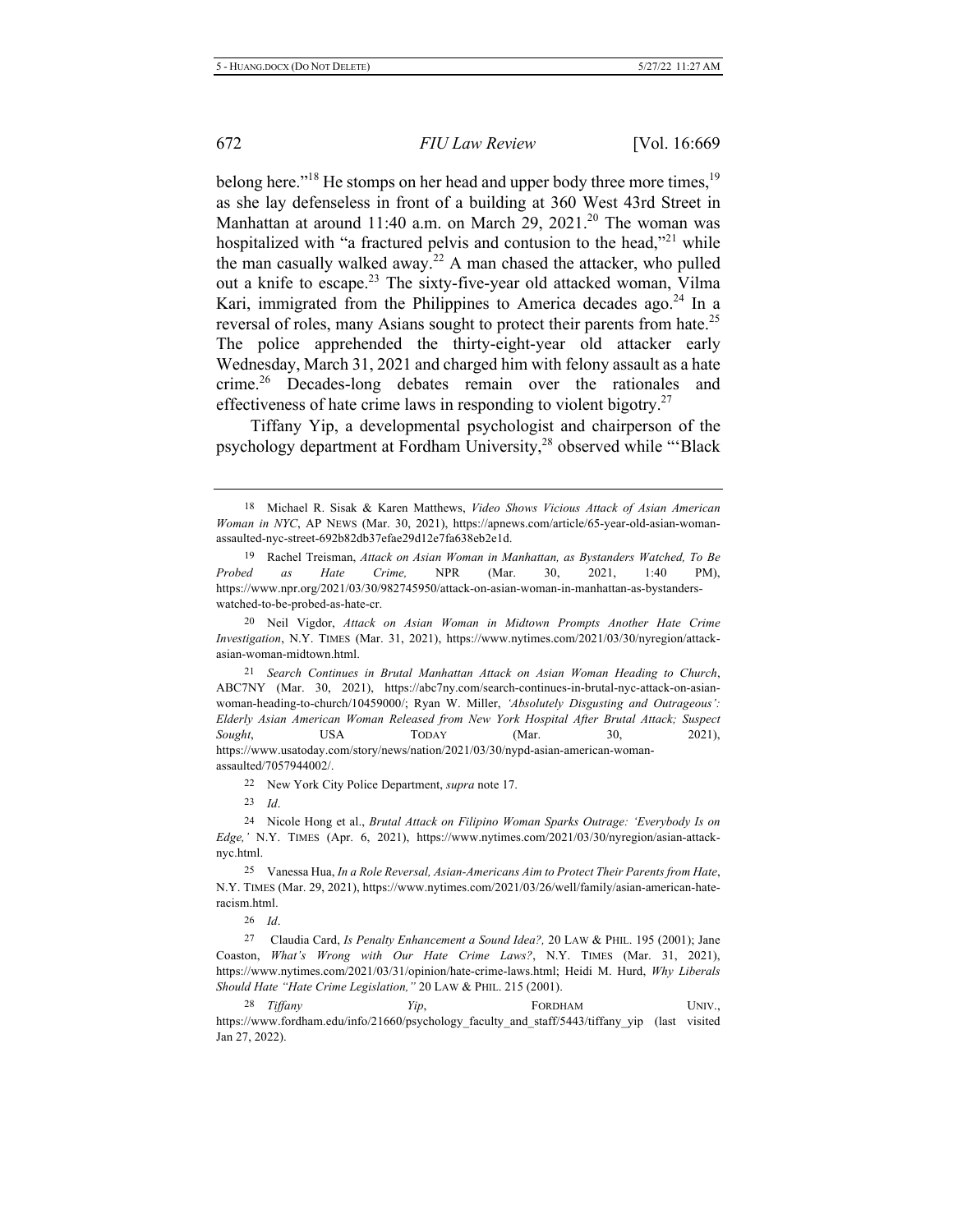families always have the racial talk,  $\cdot \cdot \cdot$  T'm not sure Asian-American families can avoid "the talk" any longer."<sup>29</sup> There is guidance based on research and practice for parents about how to discuss with teenagers Asian American discrimination in the COVID-19 era.<sup>30</sup> There are also additional resources to help facilitate discussions with younger children about race and racism.<sup>31</sup>

While this Article focuses on anti-Asian American racism, much of the Article's analysis also applies to discrimination, prejudice, and stereotyping based on race, ethnicity, gender, sexual orientation, disability, weight, and many other intersecting axes of privilege, domination, and oppression.<sup>32</sup> This commonality does not deny the unique experiences, forms, and histories of prejudice, stereotyping, discrimination, domination, and oppression different ethnic groups, races, women, disabled, religions, cultures, and sexual orientations have faced. The commonality suggests that while different, all people are similar and may have privilege in some dimensions of their identities, while simultaneously be disadvantaged by some other dimensions of their identities. John Cho, a well-known Korean American actor, observed COVID-19 reminds Asian Americans of the conditional nature of their belonging in America. $33$  Cho wrote cogently,

> If the coronavirus has taught us anything, it's that the solution to a widespread problem cannot be patchwork.

<sup>&</sup>lt;sup>29</sup> Heidi Shin, I'm Helping My Korean-American Daughter Embrace Her Identity to Counter Racism, N.Y. TIMES (Mar. 19, 2021), https://www.nytimes.com/2021/03/19/well/family/Talking-tochildren-anti-Asian-bias.html.

<sup>30</sup> Guide for Parents of Asian/Asian American Adolescents, MGH CENT. FOR CROSS-CULTURAL STUDENT EMOTIONAL WELLNESS, https://www.mghstudentwellness.org/resources-1/guide-for-parents-of-asianasian-american-adolescents (last visited Jan. 27, 2022); MGH Student Wellness, Talking to Teens About Anti-Asian Discrimination in the Era of COVID-19: Guidance from Research and Practice, VIMEO (Mar. 5, 2021), https://vimeo.com/520018357. See also Asian American Racism & Mental Health Resources, MGH CENT. FOR CROSS-CULTURAL STUDENT EMOTIONAL WELLNESS, https://www.mghstudentwellness.org/racism (last visited Jan. 27, 2022).

<sup>&</sup>lt;sup>31</sup> EMBRACE RACE, https://www.embracerace.org/ (last visited Jan. 27, 2022); Talking to Young Children About Race and Racism, PBS, https://www.pbs.org/parents/talking-about-racism (last visited Jan. 27, 2022).

<sup>32</sup> Charlene Wong, Fancy Terminology, JUDGE-ME-NOT: BY MY CIRCUMSTANCES, https://judge-me-not.weebly.com/fancy-terminology.html (last visited Jan. 27, 2022); Natalya Dell, Intersecting Axes of Privilege, Domination, And Oppression, NATALYAD (Feb. 10, 2014), https://sites.google.com/site/natalyadell/home/intersectionality; Kathryn Pauly Morgan et al., Describing the Emperor's New Clothes: Three Myths of Educational (In-)Equality, THE GENDER QUESTION IN EDUCATION: THEORY, PEDAGOGY & POLITICS 1, 105 (1996).

<sup>33</sup> John Cho, Coronavirus Reminds Asian Americans Like Me That Our Belonging Is Conditional, L.A. TIMES (Apr. 22, 2020, 3:00 AM), https://www.latimes.com/opinion/story/2020-04-22/asian-american-discrimination-john-cho-coronavirus.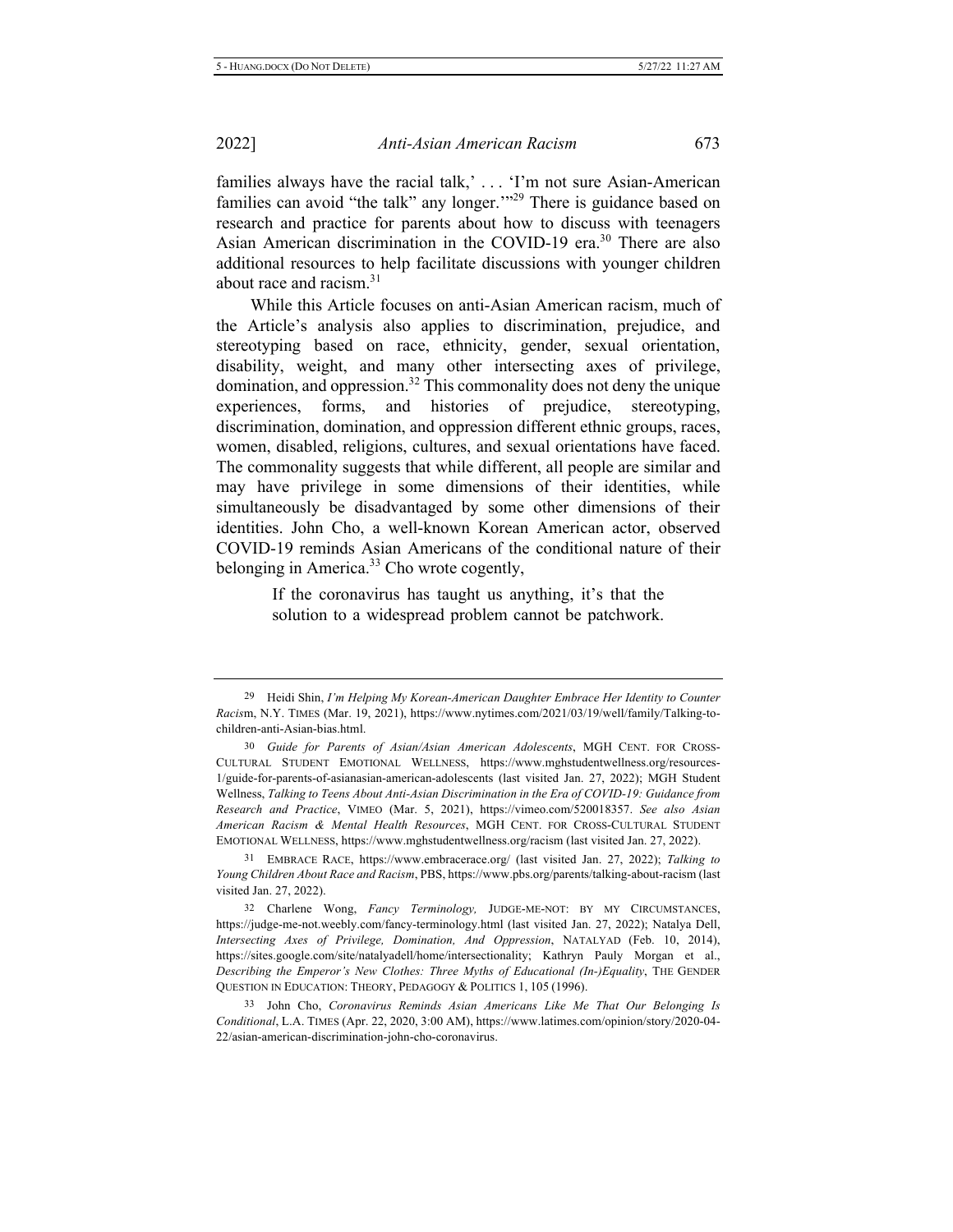Never has our interconnectedness and our reliance on each other been plainer.

You can't stand up for some and not for others. And like the virus, unchecked aggression has the potential to spread wildly.<sup>34</sup>

The introduction section of this Article starts off by recounting some relevant personal anecdotes about non-violent, verbal racism. The introduction analyzes the normalization of stereotypes and the related economic information-based theory of statistical discrimination. The introduction adopts a definition of racism from Critical Race Theory. The introduction also proposes the phrase, racism uncertainty, to describe the impact of animus-based racism whereby many encounter with strangers may be noisy enough to be unclear as to whether there is underlying racial profiling involved. Finally, the introduction introduces the phrase, racism contested, to describe an incident where some people view racism as being clearly involved, yet some people do not. In other words, even whether there was racism in an incident itself is contested among people.

#### *A. Personal Anecdotes*

Before COVID-19, I used to enjoy frequently eating at so-called AYCE (All-You-Can-Eat) buffets, especially vegan Chinese ones. AYCE is a curious phrase because it suggests a contest about how much can one physically eat. Buffets exemplify in many ways the best and worst aspects of modern American neoliberal life:<sup>35</sup> eating out relatively inexpensively, being able to help yourself, huge quantities of variable quality food, and a vast number of choices in an abundant array of colors, cuisines, flavors, shapes, sizes, smells, and textures. Buffets are a one-stop culinary destination for the masses, with something it seemed for every individual and every taste. Buffets empower people to exercise something financial economists call real options,<sup>36</sup> to enjoy individual autonomy, freedom of choice, fulfillment of desires, gratification of preferences, satisfaction of impulses, and pursuit of the good old-fashioned virtue of value with the vices of decadence, excess, gluttony, unlimited appetites, and waste.

<sup>34</sup> *Id.* 

<sup>35</sup> Brian Bartels, The History of the Buffet, an American Institution, VINEPAIR (May 23, 2017), https://vinepair.com/articles/the-buffet-a-cultural-history-of-an-american-institution/.

<sup>&</sup>lt;sup>36</sup> See, e.g., Peter H. Huang, A New Options Theory for Risk Multipliers of Attorneys' Fees in *Federal Civil Rights Litigation, 73 N.Y.U. L. REV. 1943, 1946-47 n.12 (1998) (explaining the* meaning of the phrase "real options").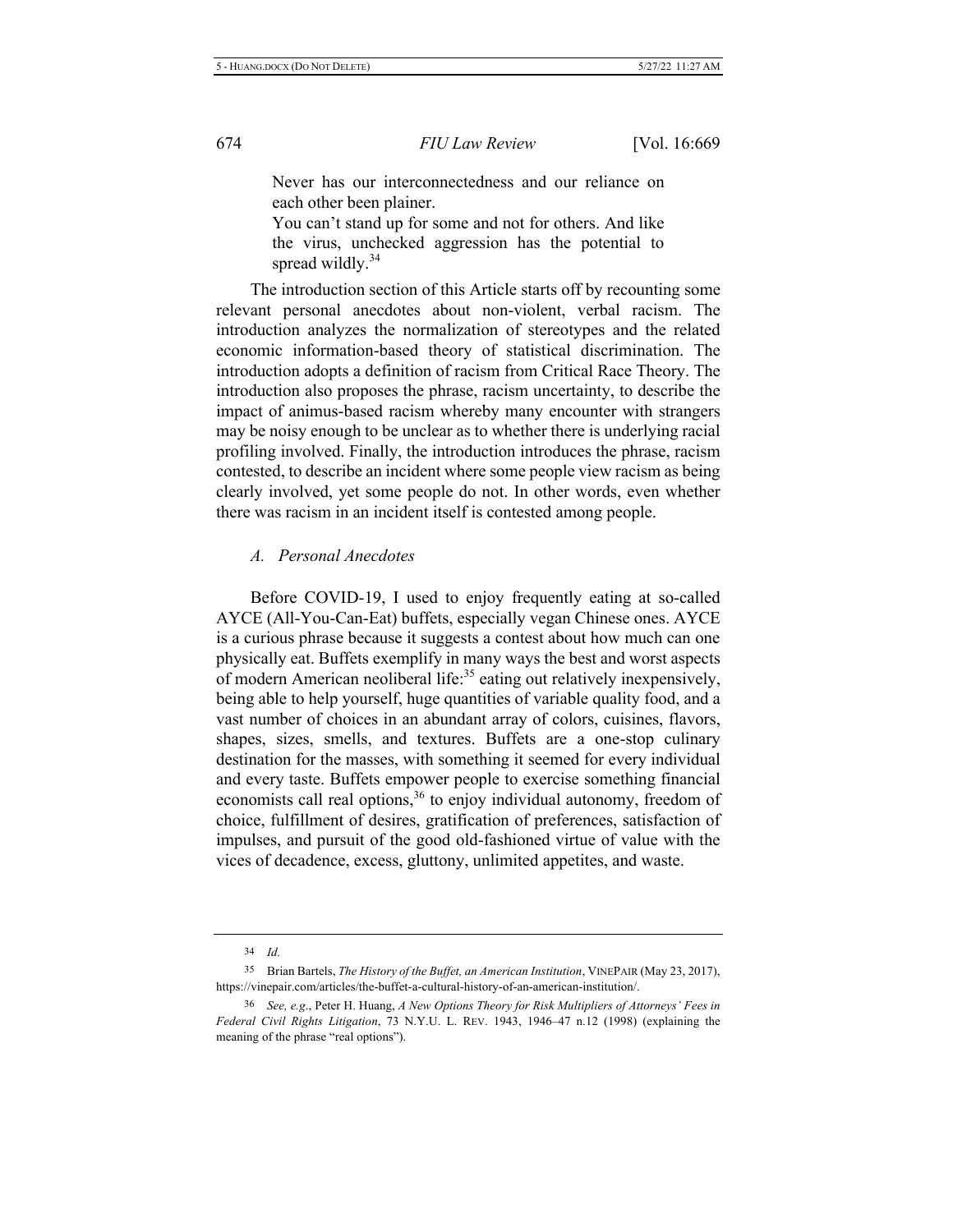This Article's author highly recommends its readers pause to watch an amazing, almost hypnotic four-minute and forty-one-second video.<sup>37</sup> This astonishing production was filmed to be shown to investors and for internal training purposes in 1991 at a Sizzler<sup>38</sup> restaurant in San Diego, California. This promotional commercial portrays dining at a Sizzler's buffet court to be a joyful, almost magical, transcendent experience at a bold, wholesome, and unique all-American institution. Also worth viewing is this CNN Parts Unknown program segment,<sup>39</sup> featuring Korean American fine artist David Choe,<sup>40</sup> treating the late American celebrity chef Anthony Bourdain<sup>41</sup> to a meal at a Sizzler in the Koreatown section of Los Angeles, California. Bourdain observed how the Sizzler buffet was "a judgment-free zone where there are no mistakes, a world to explore incongruous combinations, without shame or guilt, free of criticism."<sup>42</sup> Bourdain understood how to Choe Sizzler was "a wonderland ... and a happy place."<sup>43</sup> Another sense in which buffets are quintessentially American is they offer the tantalizing promise of culinary exemplars from diverse nationalities (typically, American, Chinese, French, Italian, Japanese, and Mexican). And just like the promise of the American dream, a buffet usually does not live up to what it could be, and instead usually only delivers a reality of stereotypes and inaccurate representations. Relatedly, a comedian once joked after eating at Denny's: an old man said to the cashier, "my compliments to your menu's photographer."

One weekend afternoon before COVID-19, I hurriedly parked in a lot in front of a buffet I had never dined at in southern New Jersey. Upon opening my car door, it hit the passenger door of a pick-up truck parked in the next spot. The Caucasian driver of that car yelled "why don't you learn how to drive and go back to the country you were born in?" I replied, "short trip, I'm already there." Her Caucasian passenger tried to calm her down and told her there was no damage or dent in his door. I thought about, though decided against, asking her to learn to speak more precisely by pointing out she presumably meant learn how to open a car door carefully as opposed to learn how to drive because opening car doors is probably and technically not part of a driving course. Parents teach kids to open

41 Brian Stelter, CNN's Anthony Bourdain Dead at 61, CNN (June 8, 2018), https://www.cnn.com/2018/06/08/us/anthony-bourdain-obit/index.html.

<sup>37</sup> Rachel Redhouse, Sizzler Promotional Commercial 1991, YOUTUBE (Sept. 4, 2012), https://youtu.be/E3YGtQ40Qvs.

<sup>38</sup> The Sizzler Story, SIZZLER, https://www.sizzler.com/about-us (last visited Jan. 27, 2022).

<sup>39</sup> Jesus Frankenstein, Parts Unknown - Los Angeles - Sizzler, YOUTUBE (Jan. 12, 2014), https://youtu.be/ylKr3KQVyp8.

<sup>40</sup> DAVID CHOE, https://davidchoe.com/ (last visited Jan. 27, 2022).

<sup>42</sup> Jesus Frankenstein, *supra* note 39.

<sup>43</sup> *Id.*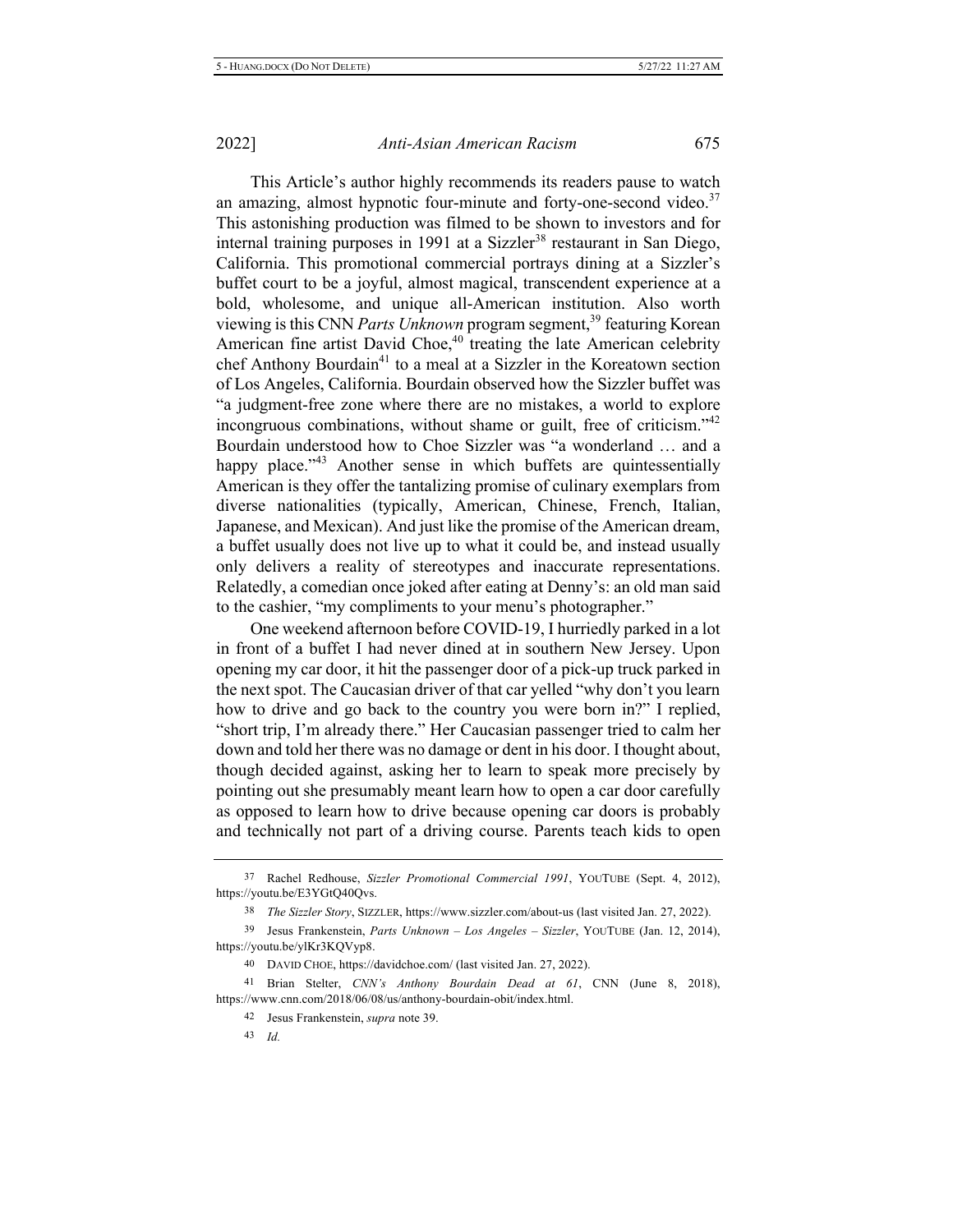passenger car doors carefully before children can learn to drive legally. During dinner, my partner was concerned my car might get keyed. So, we finished our meal quickly to ensure there was not any vandalism of the car's doors or tires. Fortunately, there was no harm, other than our hurried, shortened, stressful, and worrisome meal.

Although this incident was non-violent, it nonetheless imposed five types of costs or taxes.<sup>44</sup> First, a behavioral tax in the sense of our changing our behavior by ending dinner early. Second, a cognitive tax in the sense it dominated our dinner conversation and occupied our thoughts during dinner. Third, an emotional tax in the sense of general feelings of anxiety and unease during our dinner. Fourth, a mental health or psychological tax in terms of anger, discomfort, and stress. Fifth, there is a physical health tax or harm from chronic exposure to racial animus. This example also shows how the deadweight loss or social burden of racially motivated animus will often fall not only on targets of prejudice, their friends and family, but also those who espouse or practice ethnic/racial hatred. A mistaken belief a non-Caucasian must be an immigrant is unfortunately still a recurrent one in America.

Ethnic/racial epithets/slurs<sup>45</sup> are also another everyday unfortunate part of American life. I remember being called a chink and china boy in Public School P.S. 183 elementary school<sup>46</sup> and Horace Mann school<sup>47</sup> by some classmates and more strangers on the streets and subway trains and stations of New York City. My parents taught me to ignore such incidents by repeating the well-known adage and children's rhyme about the irreversible binomial, $48$  "sticks and stones." I also remember several University of Iowa undergraduates telling me they were relieved at the start of the first class of industrial organization and the first class of public finance a professor whose last name is Huang could actually speak English without a foreign accent. In August 2020, the University of Colorado (CU) law school annual faculty retreat included reflection on CU law school

48 Yakov Malkiel, Studies in Irreversible Binomials, 8 LINGUA 113 (1959).

<sup>&</sup>lt;sup>44</sup> See generally Dhruv Khullar, *How Prejudice Can Harm Your Health*, N.Y. TIMES (June 8, 2017), https://www.nytimes.com/2017/06/08/upshot/how-prejudice-can-harm-your-health.html (surveying studies finding harmful impacts on health of individuals who face actual or even potential chronic discrimination based on ethnicity, race, class, or sexual orientation).

<sup>&</sup>lt;sup>45</sup> Understanding the Meaning of Racial Epithet with Examples, OPINIONFRONT, https://opinionfront.com/understanding-meaning-of-racial-epithet-with-examples (last visited Jan. 19,  $2022$ ).

<sup>46</sup> P.S. 183, https://ps183.org/ (last visited Jan. 19, 2022).

<sup>47</sup> HORACE MANN SCH., https://www.horacemann.org/ (last visited Jan. 19, 2022).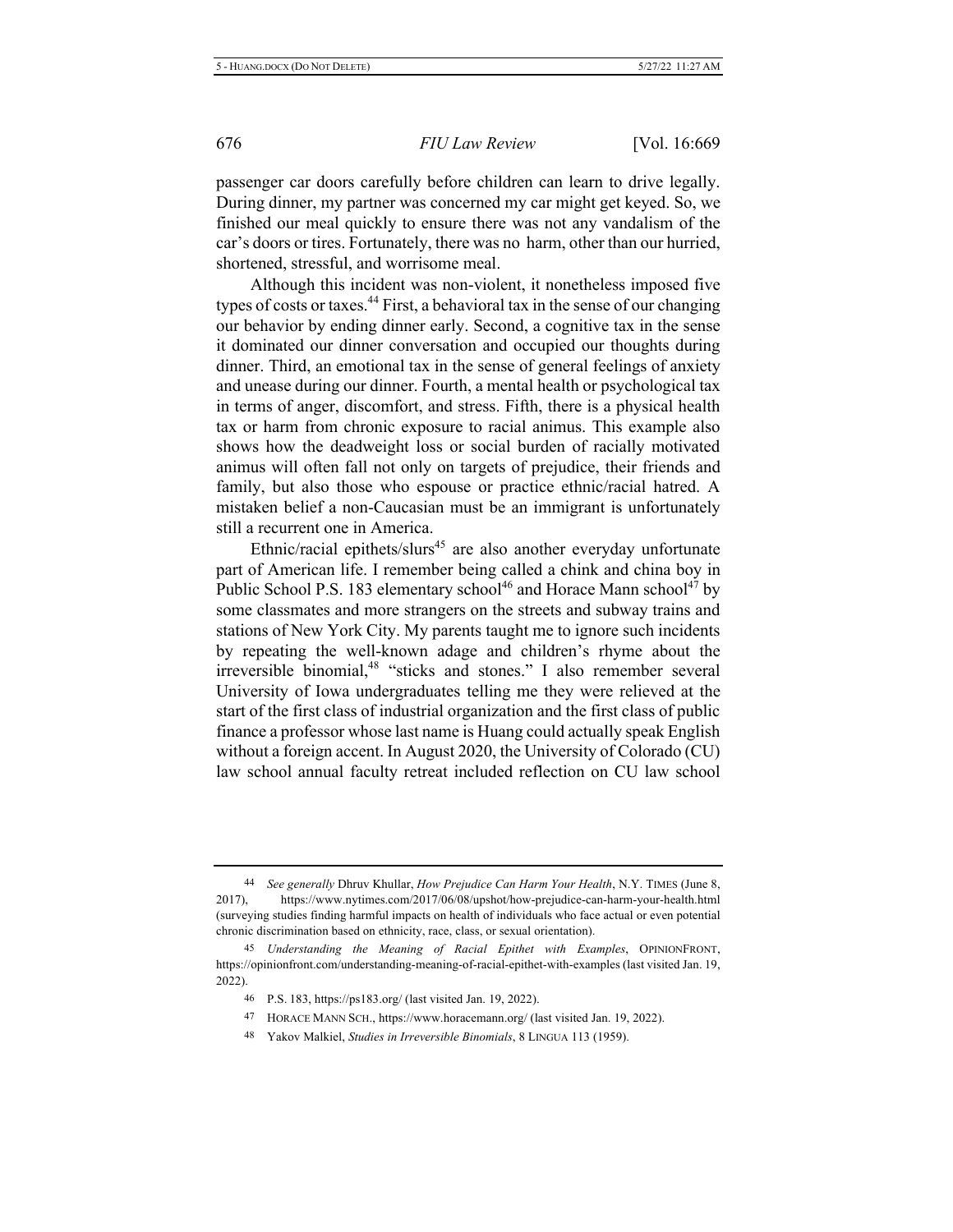dean S. James Anaya's<sup>49</sup> anti-racism and representation initiative.<sup>50</sup> During a breakout room discussion, a colleague shared how after conversing with that colleague during an informal orientation reception, an entering CU law student expressed relief that colleague spoke English so well in light of that colleague's surname. Upon hearing of this conversation, a male Caucasian CU colleague expressed what seemed to be incredulity, shock, and surprise. His reaction reminded me of these lyrics in Colors of the Wind,<sup>51</sup> the theme song from the animated film, *Pocahontas*:<sup>52</sup>

> You think the only people who are people Are the people who look and think like you But if you walk the footsteps of a stranger You'll learn things you never knew you never knew.

And we are all connected to each other, In a circle, in a hoop that never ends.

 $\cdots$ 

 $\cdots$ 

For whether we are white or copper-skinned We need to sing with all the voices of the mountain Need to paint with all the colors of the wind You can own the earth and still All you'll own is earth until You can paint with all the colors of the wind.

My father earned a Ph.D. in metallurgy from the University of California, Berkeley and my mother earned her Ph.D. in biophysics from the University of Pittsburgh in three years (while giving birth to two of her three sons). Yet because their native language was Chinese (they grew up speaking Cantonese and Mandarin, respectively), they faced life-long racism because they spoke English with obvious foreign accents.<sup>53</sup> They

<sup>49</sup> S. James Anaya, COLO. L., https://lawweb.colorado.edu/profiles/profile.jsp?id=729 (last visited Jan. 19, 2022) (Dean and University Distinguished Professor).

<sup>50</sup> S. James Anaya, From Dean Anaya: My Commitment to Confront Racism and Advance *Representation* in the Legal Profession, COLO. L., (July 21, 2020), https://www.colorado.edu/law/2020/07/21/dean-anaya-my-commitment-confront-racism-andadvance-representation-legal-profession; Anti-Racism and Representation Initiative, COLO. L. (June 28, 2021), https://www.colorado.edu/law/anti-racism-and-representation-initiative.

<sup>51</sup> JUDY KUHN, Colors of the Wind, on POCAHONTAS: AN ORIGINAL WALT DISNEY RECORDS SOUNDTRACK (Walt Disney Records 1995). See also VANESSA WILLIAMS, Colors of the Wind, on POCAHONTAS: AN ORIGINAL WALT DISNEY RECORDS SOUNDTRACK (Walt Disney Records 1995).

<sup>52</sup> POCAHONTAS (Walt Disney Pictures 1995).

<sup>53</sup> Mari J. Matsuda, Voices of America: Accent, Antidiscrimination Law, and a Jurisprudence for the Last Reconstruction, 100 YALE L. J. 1329, 1330 (1991) (discussing accent bias).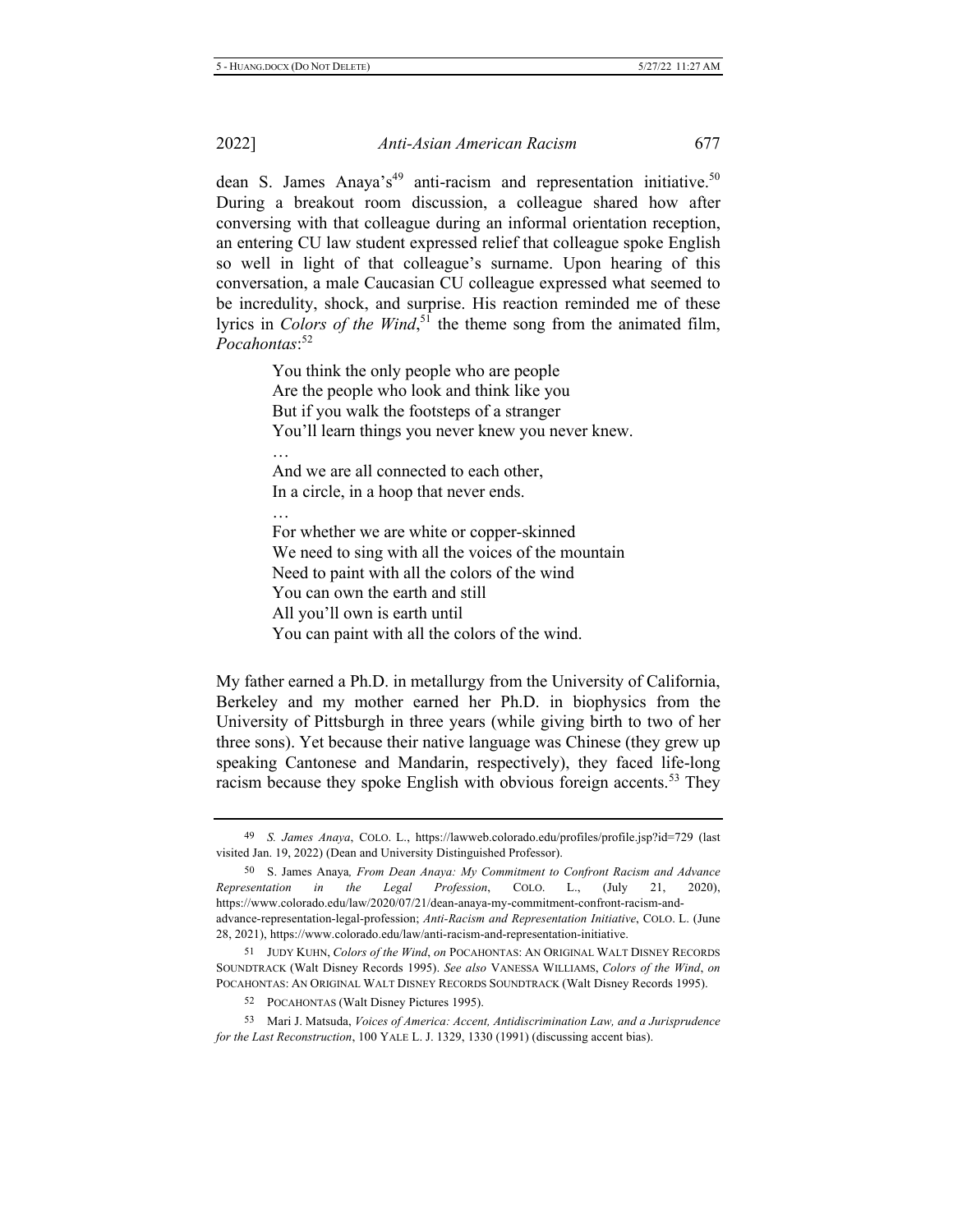often told my brothers and me of their encounters with anti-Chinese racism in their professional careers and everyday lives.

Similar to many American immigrants, my parents reminded their children that although governments can, and often do, seize any physical and financial capital in the form of land and wealth people own, states cannot take away people's human capital in the form of their education and learned skills. Also like many immigrants from cultures without a civic tradition of democratic participation and political activism, my parents constantly reminded us as Americans, we have a duty to exercise our privilege to vote. My parents also instilled in us the feeling of being very fortunate to live in a nation with the rule of law. My parents lived through a number of horrible wars, including the Second Sino-Japanese War, Chinese Civil War, and World War II. My parents escaped Communist Party rule on mainland China (by fleeing to Hong Kong and Taiwan). These formative personal experiences led my parents to also teach their children to never take peaceful times for granted and to view racism as an issue of human rights.

#### *B. Normalization of Stereotypes*

Verbal ethnic/racial slights were commonplace, familiar, and normalized in my life. I came to become unsurprised at such ethnic/racial stereotyping. I also did not even consider such encounters and experiences with strangers to be racist because they did not involve any physical violence. I was untroubled when people made such inaccurate prejudgments based on so little information as an individual's ethnic/racial appearance or surname. I viewed such encounters as what economists call statistical discrimination,<sup>54</sup> due to hopeful naïveté and studying in graduate school about information-based economic theories of discrimination,<sup>55</sup> several of those theories being pioneered by male Caucasian economics

<sup>54</sup> Hanming Fang & Andrea Moro, *Theories of Statistical Discrimination and Affirmative* Action: A Survey, in HANDBOOK OF SOCIAL ECONOMICS 1A, 133, 133-62 (Jess Benhabib et al. eds.,  $2011$ ).

<sup>55</sup> See, e.g., Kenneth J. Arrow, Some Mathematical Models of Race Discrimination in the Labor Market, in RACIAL DISCRIMINATION IN ECONOMIC LIFE 187 (Anthony H. Pascal ed., 1972); Kenneth J. Arrow, *The Theory of Discrimination, in DISCRIMINATION IN LABOR MARKETS* 3 (Orley Aschenfelter & Albert Rees eds., 1973); Edmund S. Phelps, *The Statistical Theory of Racism and* Sexism, 62 AM. ECON. REV. 659 (1972); Michael Spence, *Job Market Signaling*, 87 Q.J. ECON. 355, 368-74 (1973); Joseph E. Stiglitz, *Approaches to the Economics of Discrimination*, 63 AM. ECON. REV. 287 (1973).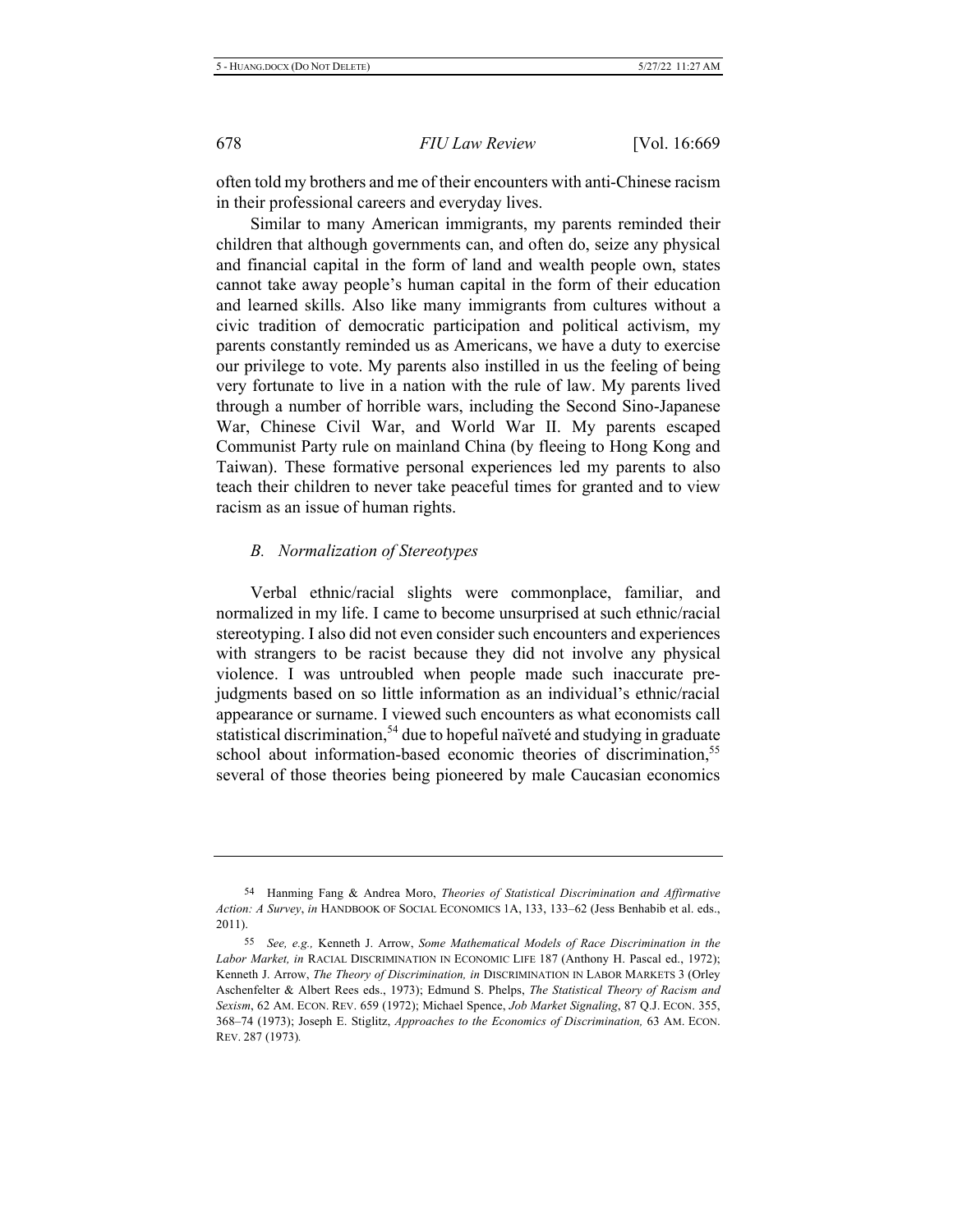Nobel laureates,<sup>56</sup> including my Ph.D. thesis advisor, the polymath economic theorist extraordinaire Ken Arrow.<sup>57</sup>

Economic statistical discrimination theory is able to explain how racial profiling and gender discrimination can exist and persist if people use

> observable characteristics . . ., such as . . . gender or race, as a proxy for otherwise unobservable outcome relevant characteristics. So in the absence of direct information about an individual's productivity, qualifications, ... a decision-maker may substitute group averages (either real or imagined) or stereotypes to fill the information void.<sup>58</sup>

Statistical discrimination is further exacerbated by risk aversion.<sup>59</sup> Statistical discrimination was developed as, and is viewed by many economists as, being an alternative way<sup>60</sup> to explain racism than animusbased discrimination,<sup>61</sup> another economic theory of racism due to another male Caucasian economics Nobel laureate.<sup>62</sup>

While statistical discrimination was developed to be a model of information-based, instead of animus-based, discrimination, not all economists agree. One such economist is among the most respected Black

57 Michael M. Weinstein, Kenneth Arrow, Nobel-Winning Economist Whose Influence *Spanned Decades, Dies at 95, N.Y. TIMES (Feb. 21, 2017),* https://www.nytimes.com/2017/02/21/business/economy/kenneth-arrow-dead-nobel-laureate-ineconomics.html.

58 Mike Moffat, The Economics of Discrimination: An Examination of the Economic Theory of Statistical Discrimination, THOUGHTCO. (Apr. 10, 2019), https://www.thoughtco.com/theeconomics-of-discrimination-1147202.

59 *Id.* 

60 Dan Kopf, What Is Statistical Discrimination?, QUARTZ (July 28, 2020), https://qz.com/1870193/what-is-statistical-discrimination/.

<sup>61</sup> See generally GARY S. BECKER, THE ECONOMICS OF DISCRIMINATION (2d ed. 1971) (formalizing the notion of racial preferences as an aversion to cross-racial interactions).

62 Gary S. Becker was a 1992 economics Nobel laureate. See Gary Becker, Facts, THE NOBEL PRIZE, https://www.nobelprize.org/prizes/economic-sciences/1992/becker/facts/ (last visited Mar. 22,  $2022$ ), .

<sup>56</sup> Kenneth J. Arrow was a 1972 economics Nobel laureate. See The Sveriges Riksbank Prize in Economic Sciences in Memory of Alfred Nobel 1972, THE NOBEL PRIZE, https://www.nobelprize.org/prizes/economic-sciences/1972/summary/ (last visited Jan. 19, 2022). Edmund S. Phelps is a 2006 economics Nobel laureate. See Edmund S. Phelps, Facts, THE NOBEL PRIZE, https://www.nobelprize.org/prizes/economic-sciences/2006/phelps/facts/ (last visited Jan. 19, 2022). Michael Spence is a 2001 economics Nobel laureate. See A. Michael Spence, Facts, THE NOBEL PRIZE, https://www.nobelprize.org/prizes/economic-sciences/2001/spence/facts/ (last visited Jan. 19, 2022). Joseph E. Stiglitz is also a 2001 economics Nobel laureate. See Joseph E. Stiglitz, Facts, THE NOBEL PRIZE, https://www.nobelprize.org/prizes/economic-sciences/2001/stiglitz/facts/ (last visited Jan. 19, 2022).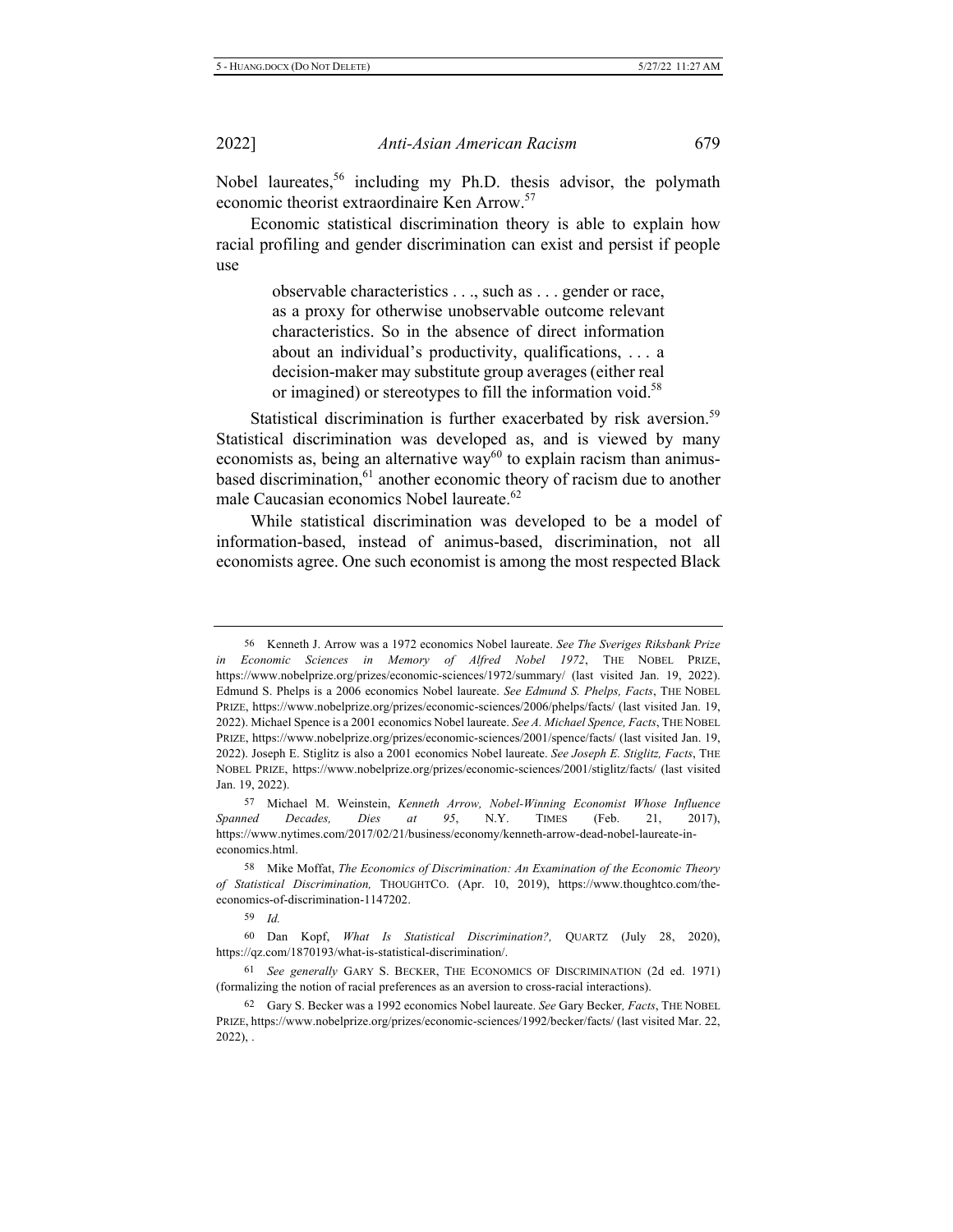economists in America,<sup>63</sup> Howard University economics professor William Spriggs,<sup>64</sup> who President Barack Obama appointed as assistant secretary for the Office of Policy at the U.S. Department of Labor from  $2009$  to  $2012$ .<sup>65</sup> Spriggs is the Chief Economist to the AFL-CIO<sup>66</sup> (American Federation of Labor and Congress of Industrial Organizations) which is the largest federation of unions in the U.S. and consists of fiftyfive national and international unions representing more than twelve million active and retired workers.<sup>67</sup> By appointment of the AFL-CIO, Spriggs joined the board of the National Bureau of Economic Research.<sup>68</sup> Spriggs is also a member of the advisory board<sup>69</sup> of the Opportunity & Inclusive Growth Institute,<sup>70</sup> which is a part of the Minneapolis Federal Reserve. Fifteen days after George Floyd was killed on May 25, 2020, by a Minneapolis police officer about four miles from the Opportunity  $\&$ Inclusive Growth Institute, the Federal Reserve Bank of Minneapolis published an open letter to his fellow economists<sup>71</sup> by Spriggs.<sup>72</sup> In his letter, Spriggs cogently states:

> Another strain of economists are the "polite" economists who use "statistical discrimination" as a way to resolve what they perceive as an agency problem in how racism can affect economic outcomes. To Black economists, "statistical discrimination" is a constant microaggression. It is a model that makes no sense. How does

<sup>64</sup> William **Edwards** Spriggs, HOWARD UNIV., https://profiles.howard.edu/profile/35381/william-edward-spriggs (last visited Mar. 22, 2022).

65 Harrison, *supra* note 63.

66 AFL-CIO, https://aflcio.org/ (last visited Mar. 22, 2022).

67 Ann Brown, *Howard Prof. Bill Spriggs to Economists: Deficiencies Are with Systemic U.S. Policies, Not Black America, MOGULDOM NATION (June 26, 2020),* https://moguldom.com/288238/howard-prof-bill-spriggs-to-economists-deficiencies-are-withsystemic-u-s-policies-not-black-america/.

68 Leadership & Governance, NAT'L BUREAU OF ECON. RSCH., https://www.nber.org/aboutnber/leadership-governance (last visited Mar. 22, 2022).

<sup>69</sup> *Advisory Board*, FED. RSRV. BANK OF MINNEAPOLIS, https://www.minneapolisfed.org/institute/about/advisory-board (last visited Mar. 22, 2022).

 $70$  About Us, FED. RSRV. BANK OF MINNEAPOLIS, https://www.minneapolisfed.org/institute/about (last visited Mar. 22, 2022).

<sup>71</sup> William Spriggs, *A teachable moment? Will George Floyd's death spur change in economics*?, FED. RSRV. BANK OF MINNEAPOLIS (June 9, 2020), https://www.minneapolisfed.org/article/2020/a-teachable-moment-will-george-floyds-death-spurchange-in-economics.

72 William Spriggs, FED. RSRV. BANK OF MINNEAPOLIS, https://www.minneapolisfed.org/people/william-spriggs (last visited Mar. 22, 2022).

<sup>63</sup> Isheka N. Harrison, 7 Things to Know About Howard University Economist William Spriggs, MOGULDOM NATION (Oct. 12, 2020), https://moguldom.com/310025/7-things-to-knowabout-howard-university-economist-william-spriggs/.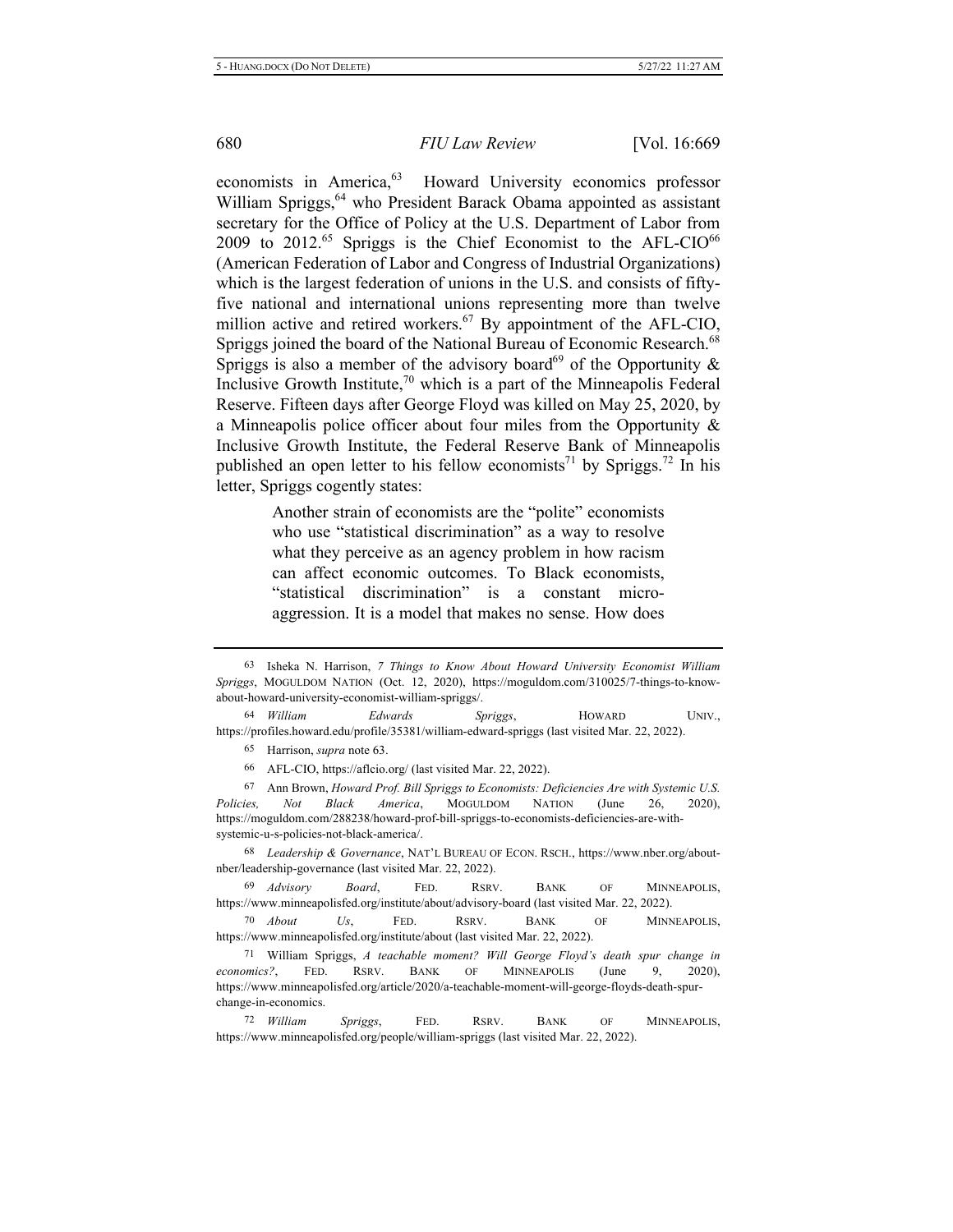a model assume that an entire set of actors, observing the infinite diversity of human beings, all settle on "race" as a meaningful marker independent of history, laws, and social norms? And, miraculously, those same "rational" actors use "statistical" methods to find only negative attributes highly correlated with "race." The fact that far too many economists blindly agree that negative attributes correlate to being African American and cannot see that relationship to police officers assuming all Black men are criminals is stupefying. The fact that a discipline that prides itself on being objective and looking for data to test hypotheses fails to see how negative attributes do not correlate with being African American is a constant irritant for Black economists.<sup>73</sup>

Statistical discrimination is a form of prejudice in the sense of prejudgment about an individual based on stereotypes.<sup>74</sup> Notice not all discrimination is considered illegal. For example, car insurance rates depend on such legally permissible demographic variables as the driver's age and marital status to reflect different risk profiles based on the different average car accident risks of those observable groups.<sup>75</sup> California. Hawaii. Massachusetts, Montana. North Carolina, Pennsylvania, and parts of Michigan prohibit car insurance companies from using gender in setting rates, while other states vary widely.<sup>76</sup> Most states allow car insurance companies to use credit-based insurance scores<sup>77</sup> in underwriting and rating decisions, except for California, Hawaii, Maryland, Massachusetts, Michigan, Oregon, and Utah.<sup>78</sup>

<sup>&</sup>lt;sup>73</sup> William Spriggs, *A Teachable Moment? Will George Floyd's Death Spur Change in* Economics?, FED. RSRV. BANK OF MINNEAPOLIS (June 9, 2020), https://www.minneapolisfed.org/article/2020/a-teachable-moment-will-george-floyds-death-spurchange-in-economics.

<sup>&</sup>lt;sup>74</sup> Nadra Kareem Nittle, *What Is a Stereotype*?, THOUGHTCO. (Feb. 4, 2021), https://www.thoughtco.com/what-is-the-meaning-of-stereotype-2834956.

<sup>&</sup>lt;sup>75</sup> Lacie Glover, 5 Surprising Factors That Inflate Your Car Insurance Rate, NERDWALLET (Jan. 8, 2018), https://www.nerdwallet.com/article/insurance/auto/5-surprising-factors-inflate-carinsurance-rate; Ben Luthi, *How Much Does Car Insurance Cost?*, EXPERIAN (Aug. 28, 2021), https://www.experian.com/blogs/ask-experian/how-much-does-car-insurance-cost/.

<sup>&</sup>lt;sup>76</sup> Lisa Green, What You Can Do About Gender-Based Rate Hikes for Car Insurance, NERDWALLET (Mar. 18, 2019), https://www.nerdwallet.com/blog/insurance/auto/is-gender-raisingyour-car-insurance-rates-how-to-fight-it/.

<sup>77</sup> John Ulzheimer, What Is the Difference Between Credit-Based Insurance Scores and Credit Scores?, EXPERIAN (June 29, 2020), https://www.experian.com/blogs/ask-experian/what-is-thedifference-between-credit-based-insurance-scores-and-credit-scores/.

<sup>&</sup>lt;sup>78</sup> Louis DeNicola, Which States Restrict the Use of Credit Scores in Determining Insurance Rates?, EXPERIAN (Sept. 23, 2020), https://www.experian.com/blogs/ask-experian/which-statesprohibit-or-restrict-the-use-of-credit-based-insurance-scores/.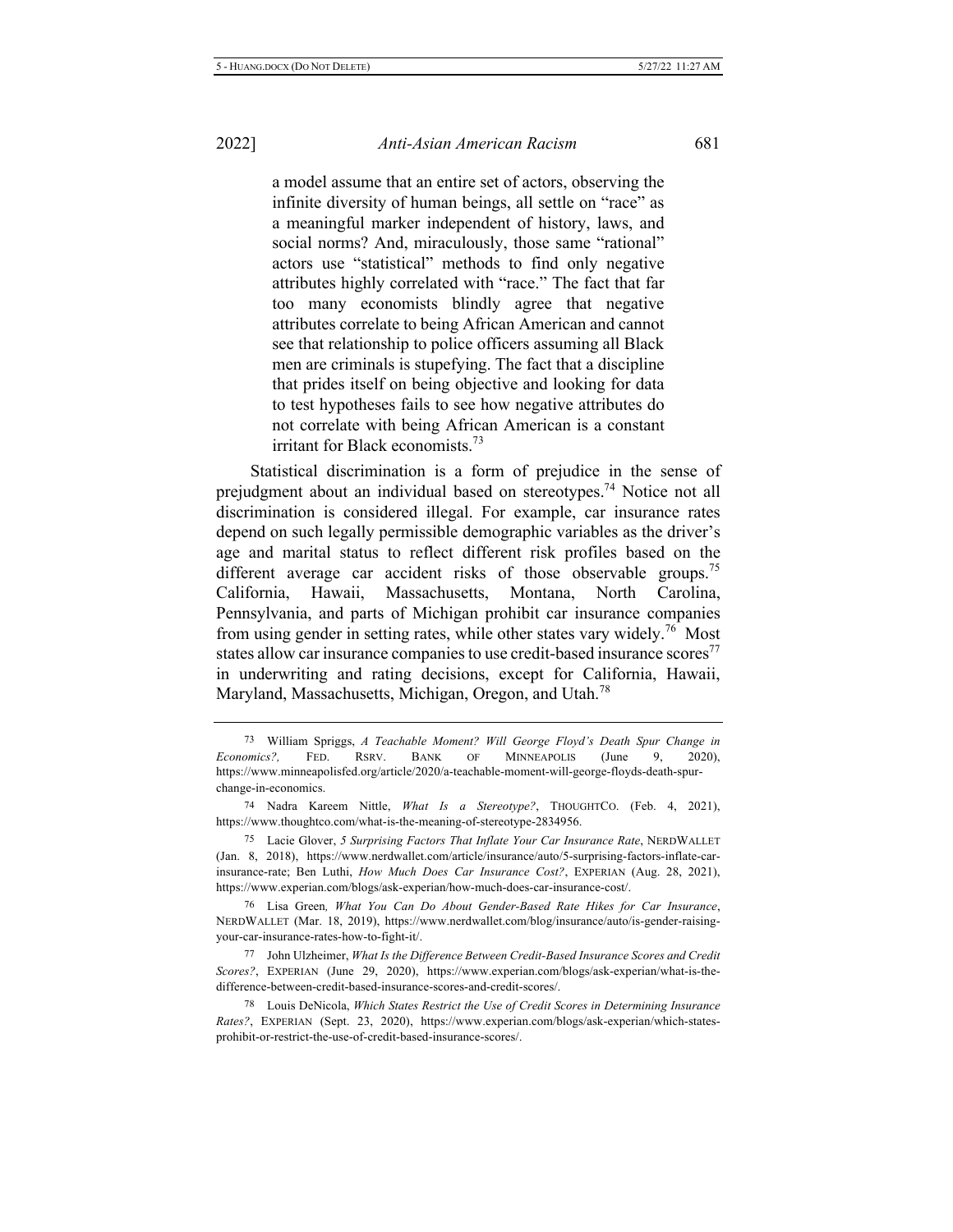Not all discrimination sounds invidious. Some discrimination even sounds flattering. Strangers often believe and some even say being Chinese explains my achieving these five atypical milestones.<sup>79</sup> First, at age thirteen, in between eighth and ninth grades, sit in on pre-calculus and calculus 1 concurrently in the first six-week session of New York University (N.Y.U.) summer school, with both professors writing letters stating I would have earned a grade of A had I taken the course for credit. Second, in the same summer earn a grade of A in calculus 2 in the second six-week session of N.Y.U. summer school. Third, enroll in Princeton University at age fourteen. Fourth, graduate in three years from Princeton University as a university scholar<sup>80</sup> in mathematics and economics. Fifth, start at age 17 a Ph.D. in applied mathematics at Harvard University.

I used to not challenge such attributions of such accomplishments to being a member of the so-called "model minority" despite understanding such (mis)attributions were not compliments.<sup>81</sup> Instead, attributing academic success or mathematical expertise to being Asian implies such achievements are due to gifts of nature or luck in a genetic lottery, as opposed to the result of repeated hard work, growth mindsets,  $82$  grit,  $83$ perseverance, and persistence. Like many Asians and Asian Americans, I was raised to be humble, modest, and self-deprecating, to a fault. I was taught from early childhood on to not look for trouble and instead to be quiet and blend into the background. To brag or bring attention to myself was considered unseemly. My upbringing, learned self-deprecating nature, and feeling sometimes like an imposter<sup>84</sup> led me to accept or at least not contest model minority attributions for being a child prodigy.

<sup>&</sup>lt;sup>79</sup> See generally Peter H. Huang, *Tiger Cub Strikes Back: Memoirs of an Ex-Child Prodigy About Legal Education and Parenting, 1 BRIT. J. AM. LEGAL STUD. 297 (2012); Peter H. Huang, Adventures in Higher Education, Happiness, and Mindfulness, 7 BRIT. J. AM. LEGAL STUD. 425,*  $(2018).$ 

<sup>80</sup> University Scholar **Program**, **PRINCETON** UNIV., https://odoc.princeton.edu/curriculum/special-academic-programs/university-scholar-program (last visited Mar. 22, 2022) (explaining how the "University Scholar Program is designed for students with exceptional talent in an academic or creative area that cannot be pursued within the regular curriculum").

<sup>81</sup> Jenna Ryu, This Is America: Stop Gaslighting Me with the Asian 'Model Minority' Myth, USA TODAY (Dec. 18, 2020, 2:35 AM), https://www.usatoday.com/story/news/2020/12/17/covid-19era-shows-normalization-racism-against-asians/6515353002/ (discussing the adverse consequences of the model minority myth).

<sup>82</sup> See generally CAROL S. DWECK, MINDSET: THE NEW PSYCHOLOGY OF SUCCESS (2007).

<sup>83</sup> Angela Lee Duckworth, Grit: The Power of Passion and Perseverance, YOUTUBE (May 9, 2013), https://youtu.be/H14bBuluwB8; ANGELA DUCKWORTH, GRIT: THE POWER OF PASSION AND PERSEVERANCE (2018).

<sup>&</sup>lt;sup>84</sup> See, e.g., Pauline Rose Clance & Suzanne Ament Imes, *The Imposter Phenomenon in High* Achieving Women: Dynamics and Therapeutic Intervention, 15 PSYCHOTHERAPY: THEORY, RSCH. & PRAC. 241, 241 (1978) (coining the term imposter phenomenon (IP) while studying high-achieving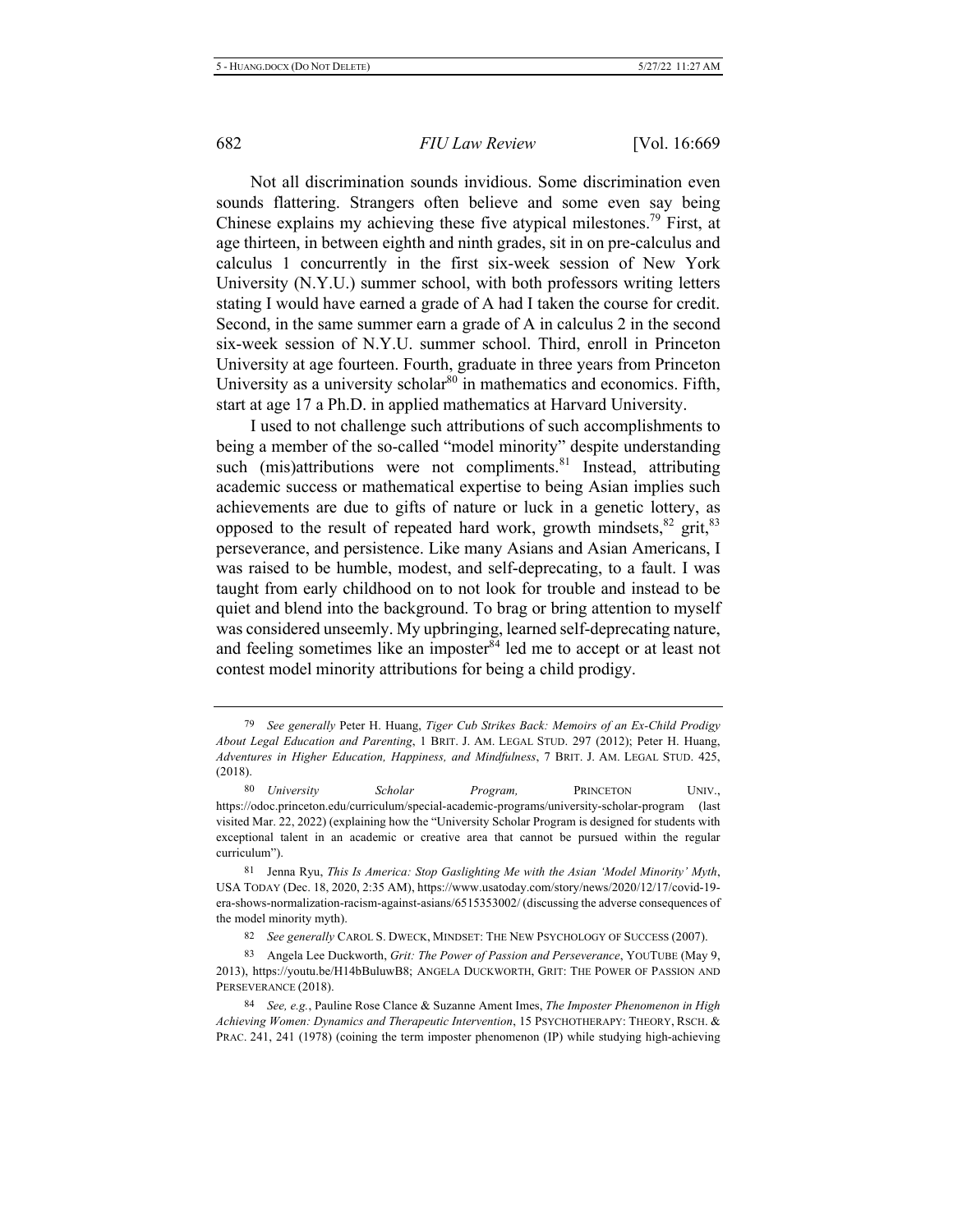Not all experiences with racism are the overt, outwardly threatening experiences many people of color have faced. Njeri Mathis Rutledge is a professor of law at South Texas College of Law Houston, an associate municipal court judge and magistrate, a former prosecuting attorney, and graduate of Spelman College and Harvard Law School.<sup>85</sup> She recently realized her success as a Black woman in America comes from her ability to dismiss and normalize the racism she faces on a daily basis.<sup>86</sup> She had this realization when a white colleague asked her during the summer of 2020 if she had ever personally experienced racism.<sup>87</sup> She instinctively and reflexively said no because she had not been a victim of police abuse or some other life-threatening racial incident.<sup>88</sup> In doing so, she realized she had equated the lack of violent racism with the lack of all of the racist slights directed at her.<sup>89</sup> She had indeed personally experienced racism.<sup>90</sup> "Every. Single. Day."<sup>91</sup> She is<sup>92</sup>

> soul-achingly tired. Tired of denying, minimizing, and dealing with racism. Tired of waking my daughter up from nightmares where she's asking me if the police are going to kill us.... a lifetime of conversations about racism, service on diversity committees, and participation in anti-racism workshops.... being terrified every time my gentle, educated Black husband leaves our house, he will be the victim of police violence. $93$

The normalization of racial insults, stereotypes, and slurs "props up a powerful façade of acceptability, even to its victims. Minimizing the daily abusive reality of people of color is in many ways more corrosive to

- 92 *Id.*
- 93 *Id.*

female college students and professionals); Queena Hoang, The Impostor Phenomenon: Overcoming Internalized Barriers and Recognizing Achievements, 34 VT. CONNECTION 42, 42 (2013).

<sup>85</sup> Njeri Mathis Rutledge, S. TEX. COLL. OF L. HOUS., http://www.stcl.edu/aboutus/faculty/njeri-i-mathis-rutledge/ (last visited Mar. 22, 2022); Njeri Mathis Rutledge, Curriculum Vitae, http://www.stcl.edu/wp-content/uploads/2016/08/Rutledge.cv\_.2016.pdf (last visited Mar. 22,  $2022$ ).

<sup>86</sup> Njeri Rutledge, *I thought I Never Personally Experienced Racism. Then I Realized I Just* Normalized It, USA TODAY (Sept. 15, 2020, 8:23 AM),

https://www.usatoday.com/story/opinion/voices/2020/09/15/racism-every-day-black-womencolumn/5793258002/.

<sup>87</sup> *Id.* 

<sup>88</sup> *Id.* 

<sup>89</sup> 9 *Id.* 

<sup>-</sup>*<i>d* 

<sup>91</sup> *Id.*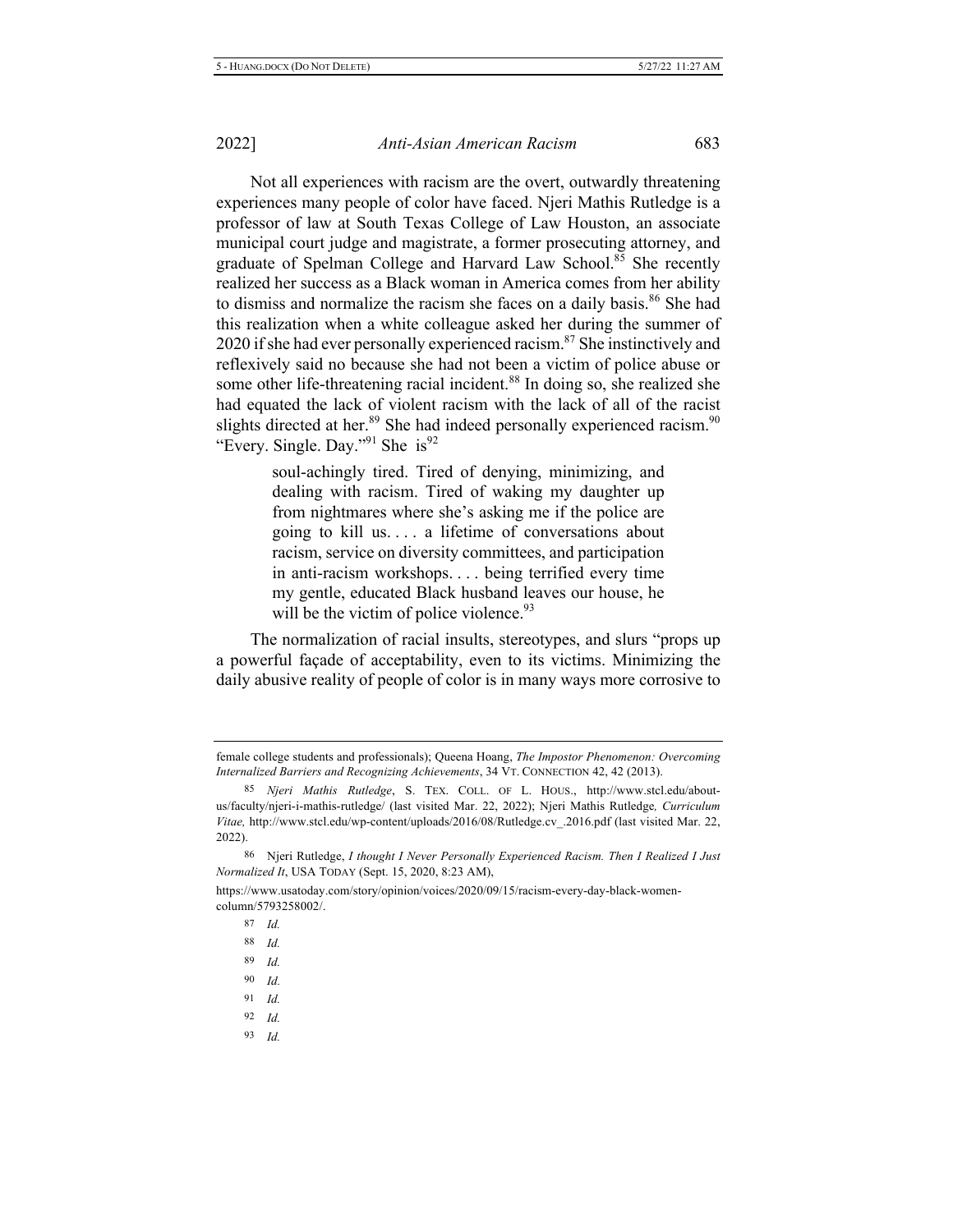the ideals of equality, and harder to eliminate, than the violent extremes."<sup>94</sup> Professor Rutledge concludes, "I can no longer normalize the unacceptable. None of us should. If Americans want to build a society truly reflecting our nation's 'self-evident' truths in our Declaration of Independence, we must all identify racism for what it is, working together to ensure a new normal."<sup>95</sup>

#### *C. Defining Racism*

Caucasians often and routinely perceive non-Caucasians as foreigners. This question often-asked of non-Caucasians: "why don't you go back to the country you were born in?" is a more hostile and presumptive variation of two questions Professor Jennifer Ho is tired of hearing: "where are you from?"<sup>96</sup> and "what's your nationality?"<sup>97</sup> Ho is a CU ethnic studies professor,  $98$  and the director of the Center for Humanities & the Arts.<sup>99</sup> Ho is "the daughter of a refugee father from communist China and a mother born in Kingston, Jamaica, to immigrant parents from Hong Kong."<sup>100</sup> Ho is also the President, from 2020 to 2022, of the Association for Asian American Studies (AAAS).<sup>101</sup> The AAAS was founded in 1979 and "has emerged as a primary research and teaching hub for Asian American Studies, an interdisciplinary field born out of the 1960s movements for racial justice and student activism." $102$ 

The AAAS released in early March 2020 a statement about anti-Asian harassment and COVID-19 to:

<sup>98</sup> *Jennifer Ho*, *UNIV*. OF COLO. BOULDER, https://www.colorado.edu/ethnicstudies/people/core-faculty/jennifer-ho.

99 Jennifer Ho, *Director's Letter*, UNIV. OF COLO. BOULDER, https://www.colorado.edu/cha/about/directors-letter.

<sup>94</sup> *Id.* 

<sup>95</sup> *Id.* 

<sup>96</sup> Interview by Audiey Kao with Jennifer Ho, Dir., Ctr. for Humans. & the Arts Univ. Colo. Boulder (June 2020), https://journalofethics.ama-assn.org/videocast/ethics-talk-spread-anti-asianracism-and-xenophobia-during-covid-19-pandemic.

<sup>97</sup> Kelsey Simpkins, Anti-Asian Discrimination Amid Pandemic Spurs Jennifer Ho to Action, CU BOULDER TODAY (Apr. 17, 2020), https://www.colorado.edu/today/2020/04/17/anti-asiandiscrimination-amid-pandemic-spurs-jennifer-ho-action.

<sup>100</sup> Jennifer Ho, *Claiming Dixie?*, OXFORD AM., Spring 2019, at 12, https://www.oxfordamerican.org/magazine/item/1691-claiming-dixie.

<sup>101</sup> Leadership: Board of Directors, ASS'N OF ASIAN AM. STUD., https://aaastudies.org/about/leadership/ (last visited Jan. 27, 2022).

<sup>102</sup> About Us, ASS'N OF ASIAN AM. STUD., https://aaastudies.org/about/ (last visited Jan. 27,  $2022$ ).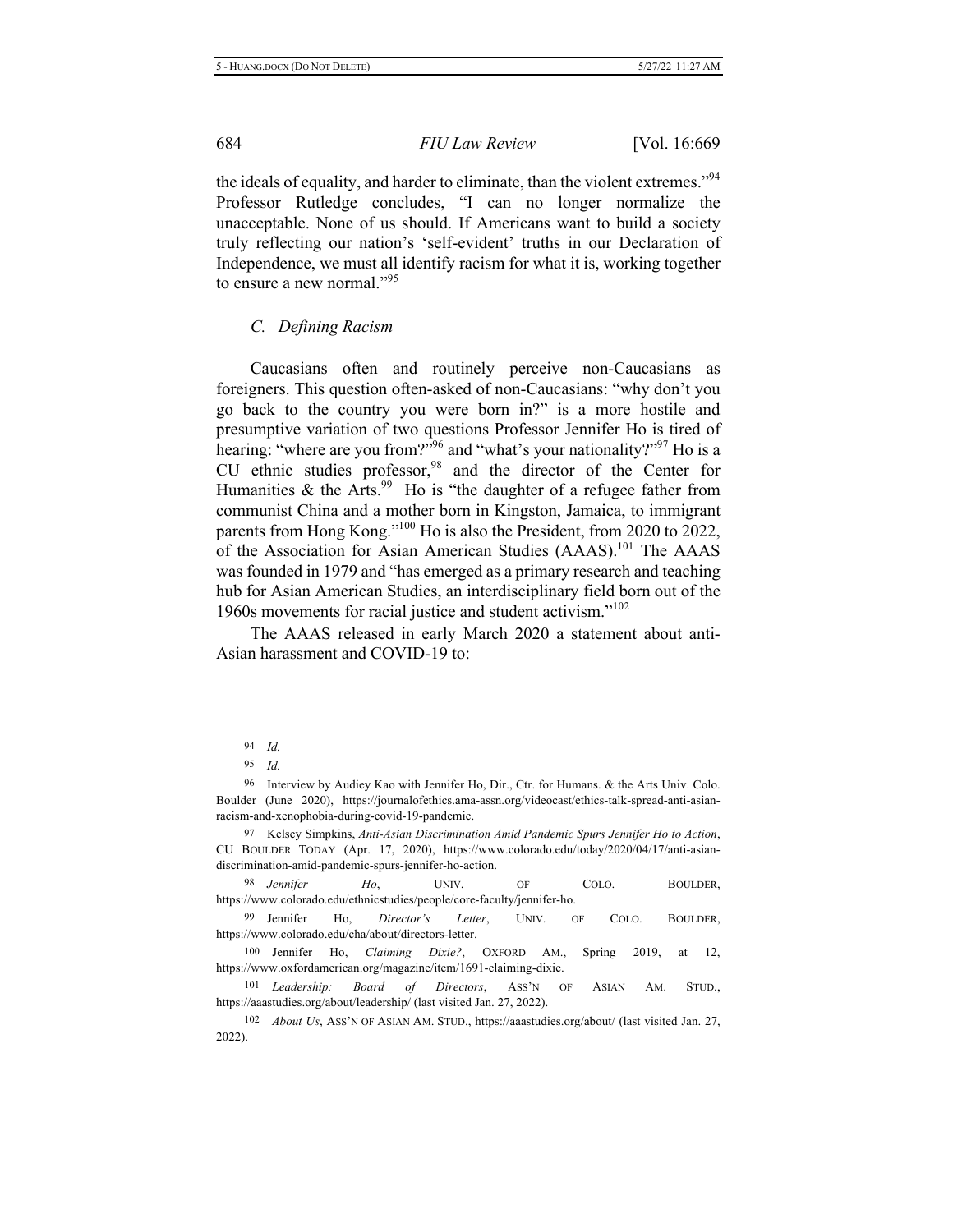acknowledge the rise of anti-Asian (especially anti-Chinese) harassment103 that many Asian Americans (particularly those who look East Asian) are experiencing. As an organization dedicated to the study of Asian Americans, we want to be very clear that xenophobia has no place in our communities or workplaces and that harassment of Asians due to fears of the coronavirus are not only unwarranted but sadly part of a longer history of stereotypes associating Asians, especially Chinese, with disease.104 We stand firm in rejecting anti-Asian bigotry in the guise of people expressing fear of Novel Coronavirus/COVID-19. We also urge people to find resources that will educate them about how to manage their health  $105$  as well as why their prejudices/biases in assuming all Asians have the virus are rooted in a history of Yellow Peril rhetoric, 106 xenophobia, ableism, and anti-Asian racism. Please encourage your colleagues and friends to explore this open-source syllabus 107 that addresses anti-Asian bias associated with the coronavirus. And please remember: frequent handwashing, not anti-Asian stereotypes/harassment, is your best means of preventing the spread of coronavirus.108

In the midst of COVID-19, Ho developed a wonderful set of online resources adapted from a downloadable slide deck she created "to help educate people about anti-Asian racism that has emerged in the wake of

<sup>103</sup> Holly Yan, Natasha Chen, & Dushyant Naresh, What's Spreading Faster than Coronavirus in the US? Racist Assaults and Ignorant Attacks Against Asians, CNN (Feb. 21, 2020), https://www.cnn.com/2020/02/20/us/coronavirus-racist-attacks-against-asian-americans/index.html.

<sup>104</sup> John Pomfret, The Coronavirus Reawakens Old Racist Tropes Against Chinese People, WASH. POST (Feb. 5, 2020), https://www.washingtonpost.com/opinions/2020/02/05/coronavirusreawakens-old-racist-tropes-against-chinese-people/.

<sup>105</sup> How to Protect Yourself & Others, CTRS. FOR DISEASE CONTROL & PREVENTION, https://www.cdc.gov/coronavirus/2019-ncov/prevent-getting-sick/prevention.html (last updated Nov. 29, 2020).

<sup>106</sup> Christopher Woolf, Long Before Anxiety About Muslims, Americans Feared the 'Yellow Peril' of Chinese Immigration, WORLD (Dec. 9, 2015, 4:00 PM), https://www.pri.org/stories/2015-12-09/long-anxiety-about-muslims-americans-feared-yellow-peril-chinese-immigration.

<sup>107</sup> Jason Oliver Chang, Treating Yellow Peril: Resources to Address Coronavirus Racism, https://docs.google.com/document/d/1-DLnAY5r-

f4DRLZgndR Bu47nqHVtAOKem5QRmbz7bg/edit (last visited Jan. 27, 2022).

<sup>108</sup> *AAAS Statement on Anti-Asian Harassment and the Novel Coronavirus/COVID-19, ASS'N* OF ASIAN AM. STUD. (Mar. 5, 2020), https://aaastudies.org/aaas-statement-on-anti-asian-harassmentand-the-novel-coronavirus-covid-19/.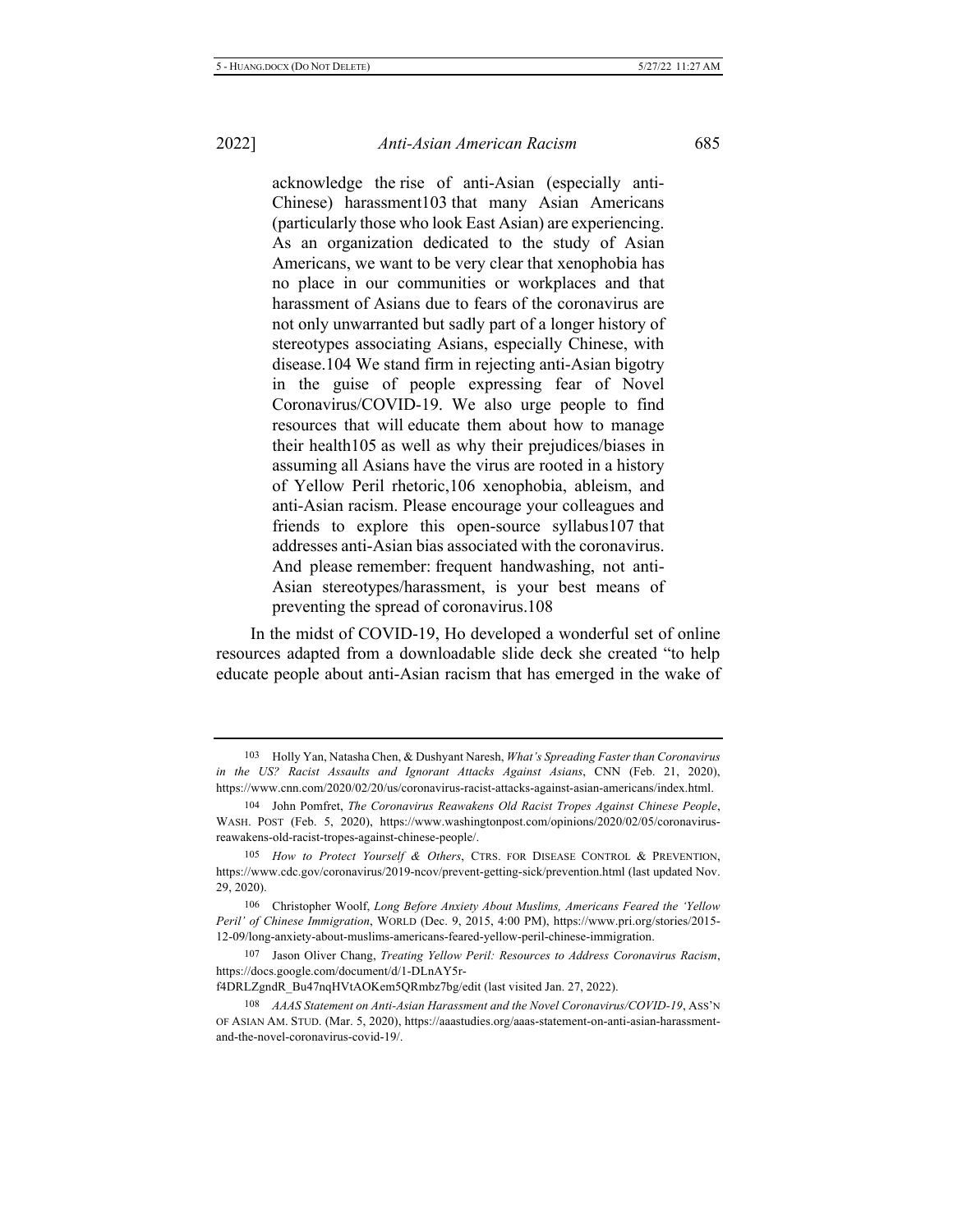the COVID-19 global pandemic."<sup>109</sup> This Article adopts Ho's definition of racism to be "a system where one racial group dominates/has power over others."<sup>110</sup> Ho notes that racism "is institutional – it is power plus prejudice."<sup>111</sup>

Ho cites a definition of racism grounded in Critical Race Theory (CRT): "racism = race prejudice + social and institutional power." $112$ Power in the sense of institutional and social power includes the ability to define reality for yourself and others, the ability to define reality, the ability to influence others, access to decision-makers to accomplish desired goals, and access to resources.<sup>113</sup> Prejudice is an

> attitude based on limited information, often on stereotypes. Prejudice is usually, but not always, negative. Positive and negative prejudices alike, especially when directed toward oppressed people, are damaging because they deny the individuality of the person... No one is free of prejudice. Examples: ... Asians are good at  $math<sup>114</sup>$

It is important to understand that racism differs from racial discrimination, hatred, or prejudice because racism entails "one group ... [having] the power to carry out systematic discrimination through the institutional policies and practices of the society [and by] shaping the cultural beliefs and values that support those racist policies and practices."<sup>115</sup>

Ho provides these five historical examples of racism in America: $^{116}$ First, dispossession and colonization of Native Americans.<sup>117</sup> Second, enslaving and trans-Atlantic slave trading of African people.<sup>118</sup> Third, incarceration of Japanese Americans in World War II.<sup>119</sup> Fourth, horrifying detention of Latinix immigrants at southwestern U.S.

<sup>109</sup> Jennifer Ho, Anti-Asian Racism and COVID-19, Co. ARTS & SCI. MAG. (July 16, 2020), https://www.colorado.edu/asmagazine/2020/04/08/anti-asian-racism-and-covid-19.

<sup>110</sup> *Id.* 

 $111$  *Id.* 

<sup>112</sup> Racism Defined, DRWORKSBOOK, https://www.dismantlingracism.org/racismdefined.html (last updated May 2021).

<sup>113</sup> *Id.* 

<sup>114</sup> *Id.* 

 $115$  *Id.* 

<sup>116</sup> Ho, *supra* note 109.

<sup>117</sup> Claudio Saunt, The Invasion of America, AEON (Jan. 7, 2015), https://aeon.co/essays/howwere-1-5-billion-acres-of-land-so-rapidly-stolen.

<sup>118</sup> SLAVE VOYAGES, https://www.slavevoyages.org/ (last visited Jan. 27, 2022).

<sup>119</sup> Preserving Japanese American Stories of the Past for the Generations of Tomorrow, DENSHŌ, https://densho.org/ (last visited Jan. 27, 2022).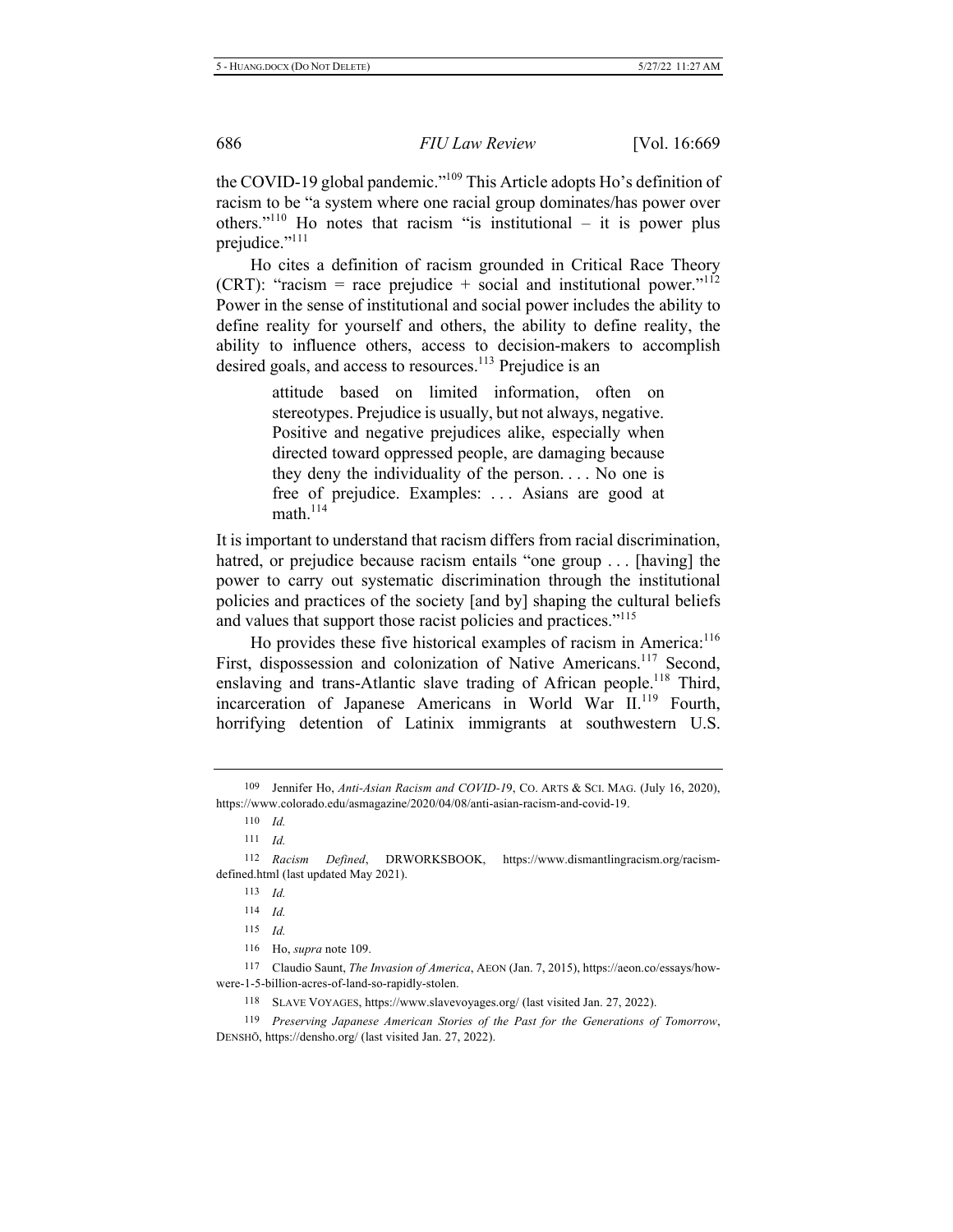borders.<sup>120</sup> Fifth, ongoing redlining,<sup>121</sup> banning of interracial marriages,<sup>122</sup> and educational racial discrimination.<sup>123</sup> A former law school faculty colleague at first did not believe and then was amazed to learn the onset of COVID-19 fueled hate crimes against Asians,<sup>124</sup> and understandable anxiety about being targets of hate crimes against Asian Americans.<sup>125</sup>

#### **D.** Racism Uncertainty

In addition to animus-based racism in an interaction, any encounter with strangers may be noisy enough to be unclear as to whether there is underlying racial profiling involved. Let us call this impact of racism by the phrase "racism uncertainty." Racism uncertainty itself a social cost in the form of an emotional tax because social psychologists have demonstrated that people adapt emotionally to events after they attend, react, and explain those events.<sup>126</sup> Such racism uncertainty can lead to misunderstanding, miscommunication, and misattribution of people's unobservable motives and rationales for their observable behavior. Such misinformation can lead to wrong inferences, ranging from whether a professor can speak English without a foreign accent to much more serious mistakes, such as whether a professor is a thief. The following example illustrates this possibility.

123 *History* – *Brown v*. *Board of Education Re-Enactment*, U.S. CTS., https://www.uscourts.gov/educational-resources/educational-activities/history-brown-v-boardeducation-re-enactment (last visited Jan. 27, 2022).

124 Angela R. Gover et al., Anti-Asian Hate Crime During the COVID-19 Pandemic: *Exploring the Reproduction of Inequality*, 45 AM. J. CRIM. JUST. 647 (2020).

125 Hannah Tessler et al., The Anxiety of Being Asian American: Hate Crimes and Negative Biases During the COVID-19 Pandemic, 45 AM. J. CRIM. JUST. 636 (2020); Sabrina Tavernise & Richard A. Oppel Jr., Spit On, Yelled At, Attacked: Chinese-Americans Fear for Their Safety, N.Y. TIMES (Mar. 23, 2020), https://www.nytimes.com/2020/03/23/us/chinese-coronavirus-racistattacks.html.

<sup>120</sup> Adam Serwer, A Crime by Any Name, ATLANTIC (July 3, 2019), https://www.theatlantic.com/ideas/archive/2019/07/border-facilities/593239/.

<sup>121</sup> Bruce Mitchell & Juan Franco, *HOLC* "Redlining" Maps: The Persistent Structure of Segregation and Economic Inequality, NAT'L. CMTY. REINVESTMENT COAL. (Mar. 20, 2018), https://ncrc.org/holc/.

<sup>122</sup> Marisa Peñaloza, 'Illicit Cohabitation': Listen To 6 Stunning Moments from Loving v. Virginia, NPR (June 12, 2017, 5:00 AM), https://www.npr.org/2017/06/12/532123349/illicitcohabitation-listen-to-6-stunning-moments-from-loving-v-virginia.

<sup>126</sup> Timothy D. Wilson & Daniel T. Gilbert, Explaining Away: A Model of Affective Adaptation, 3 PERSPS. ON PSYCH. SCI. 370 (2008) (presenting their model "represented by the acronym AREA, holds that people attend to self-relevant, unexplained events, react emotionally to these events, explain or reach an understanding of the events, and thereby adapt to the events (i.e., they attend less and have weaker emotional reactions to them.)").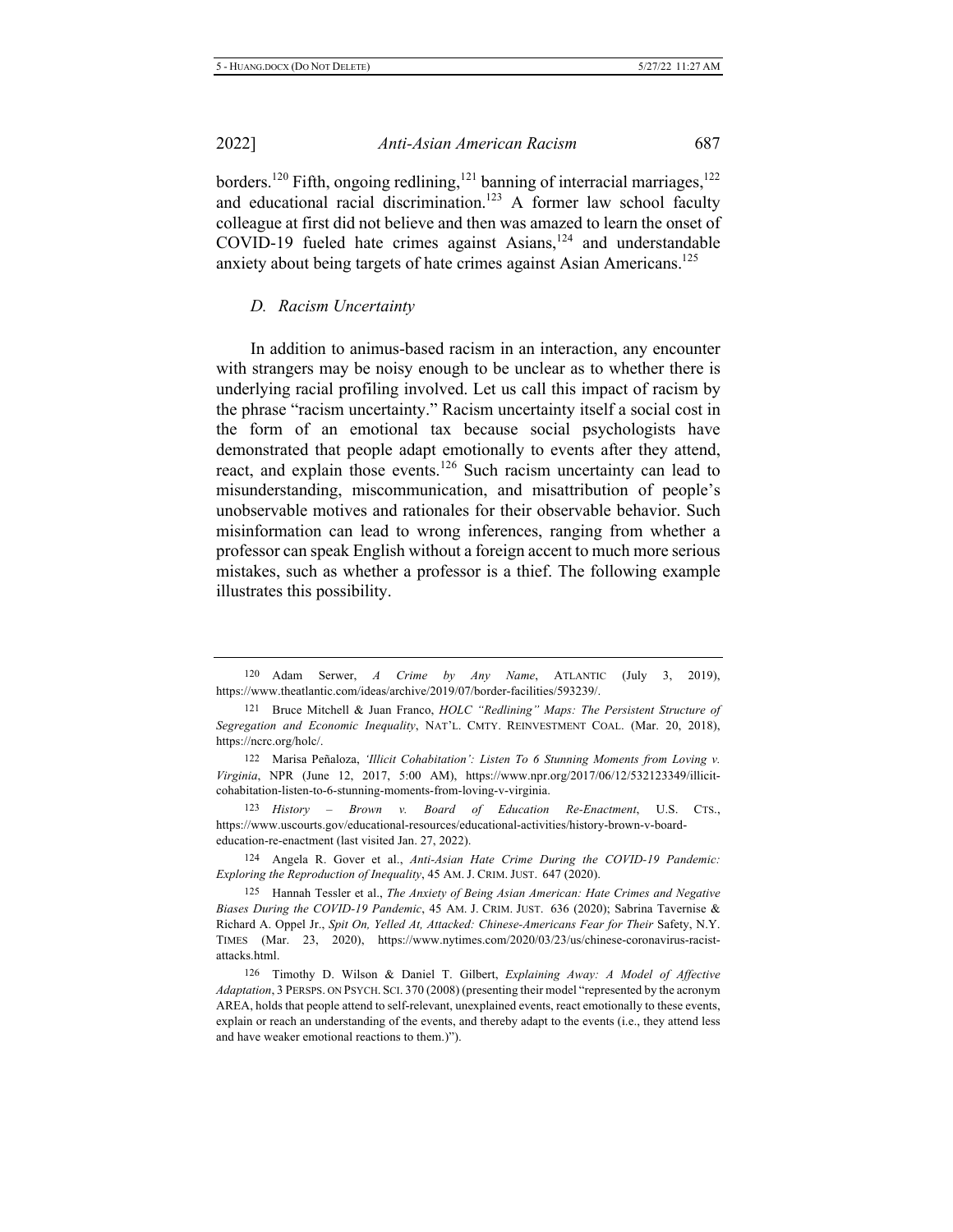It was a weekend night during autumn 1985 on the Southern Methodist University (SMU) campus, about five miles north of downtown Dallas, Texas. Like many other weekend nights, many SMU students were driving in their (or their parents') BMW and Mercedes-Benz convertibles around town, while many SMU faculty were driving in their Honda and Toyota family sedans. SMU is in University Park, one of America's most affluent cities, in terms of its high median household income, high per capita income, and low poverty rate. In nearby Snider Plaza, there were many charming, laidback, picturesque cafes, eateries, sandwich shops, fashion boutiques, and other fancy, posh stores that catered to wealthy SMU students. The demographics of SMU and University Park were mainly Caucasian. Before becoming a visiting assistant professor in economics at SMU, the only fact I knew about SMU was that it was the alma mater of the fictional and mischievous supporting character, Lucy *Ewing*, from the once popular prime time soap opera television series, *Dallas*.<sup>127</sup>

I was leaving after midnight from the SMU economics department with some books. A Caucasian male SMU police officer stopped his patrol car, shone a flashlight, asked me to stop, and requested identification. After complying with his request, he asked what I was doing so late and if the books in my hands were mine. He was not convinced someone would be working this late on a weekend to prepare for teaching a graduate mathematical economics class next week.<sup>128</sup> After much further questioning and seeing a worn copy of a journal article about something called proper equilibria,<sup>129</sup> did he finally let me go, advising me to not work that late, especially on weekends. Was this encounter a case of due diligence by a campus police officer or was it invidious racial profiling? We will never know the answer. The point is that even such a question exists. This incident illustrates how racism uncertainty itself imposes

<sup>&</sup>lt;sup>127</sup> Lucy Ewing, Occupation, WIKIMILLI, https://wikimili.com/en/Lucy\_Ewing (last updated Feb. 17, 2022).

 $128$  I was going to cover the differential topological properties of sequential equilibria, a refinement of a game theory solution concept known as the Nash equilibrium. See David M. Kreps & Robert Wilson, Sequential Equilibria, 50 ECONOMETRICA 863, 863, 887-93 (1982); John F. Nash Jr., Equilibrium Points in N-Person Games, 36 PROCS. NAT'L ACAD. SCI. 48, 49 (1950). John Nash was a 1994 economics Nobel laureate and Robert Wilson is a 2020 economics Nobel laureate. See John F. *Nash Jr..* , Facts, THE NOBEL PRIZE, https://www.nobelprize.org/prizes/economicsciences/1994/nash/facts/ (last visited Jan. 27, 2022); Robert B. Wilson, Facts, THE NOBEL PRIZE, https://www.nobelprize.org/prizes/economic-sciences/2020/wilson/facts/ (last visited Jan. 27, 2022).

<sup>129</sup> Proper equilibria are another refinement of Nash equilibria. See Roger B. Myerson, *Refinements of the Nash Equilibrium Concept, 7 INT'L J. GAME THEORY 73 (1978). Roger Myerson* is a 2007 economics Nobel laureate. See Roger B. Myerson, Biographical, THE NOBEL PRIZE, https://www.nobelprize.org/prizes/economic-sciences/2007/myerson/biographical/ (last visited Jan. 27, 2022).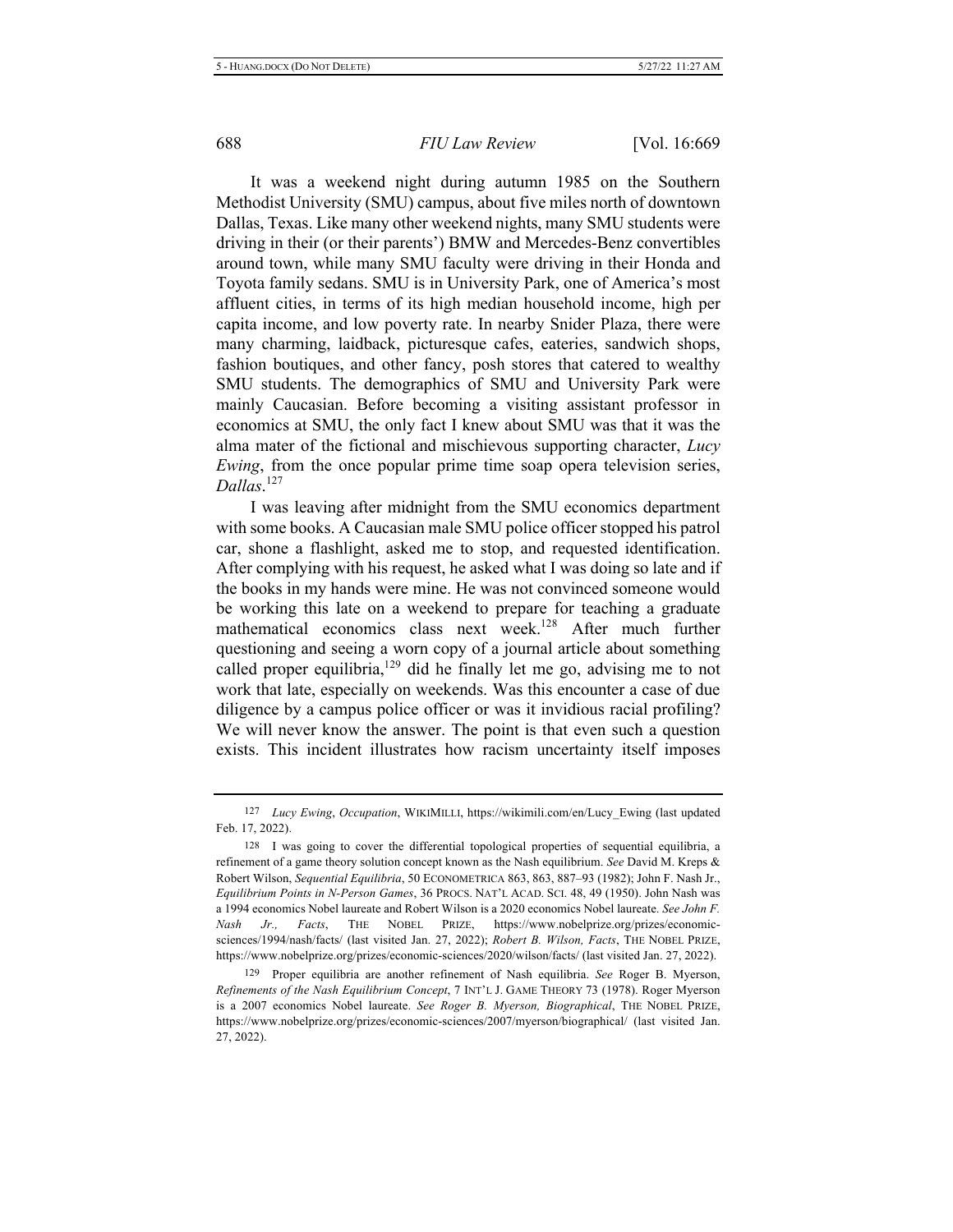psychological costs in terms of lack of emotional resolution about encounters with strangers where they may have been racism. Only that police officer knows if he would have behaved similarly were I Caucasian. I cannot help but wonder whether events would have unfolded differently today were I an African American or Hispanic American. While we will never know if this was a case of racism, it is clearly a case of racism uncertainty.

#### E. Racism Contested: Atlanta Area Spa Shootings

Related to racism uncertainty is the phenomenon this article terms racism contested to describe an incident where some people view the situation as clearly involving racism and some people see that same incident as not involving racism. Racism contested happens when the question of who gets to define what racism is becomes itself contested.<sup>130</sup> An example of anti-Asian American racism contested is the March 16, 2021 incident for which "a white man, was charged with fatally shooting eight people, including six women of Asian descent, at spas in the Atlanta area."<sup>131</sup> Much of the news media referred to the six Asian American as women of Asian descent, even after it was clear many of them were not recent immigrants, thus perpetuating the "perpetual foreigner" stereotype.<sup>132</sup> Investigators did not rule out a racial motive for the killings, despite the suspect's claim that he was not driven by racial bigotry and instead motivated to eliminate temptations to his sexual addiction.<sup>133</sup> Skepticism about whether this particular crime should be charged as a hate crime is an example of racism contested.<sup>134</sup>

<sup>130</sup> Marc Ramirez, Who Gets to Decide What is Racism, Hate? Atlanta Shootings Renew *Debate over White Violence, Privilege,* USA TODAY (Mar. 18, 2021), https://www.usatoday.com/story/news/2021/03/18/atlanta-victims-were-killed-white-violenceracism-many-insist/4751240001/.

<sup>131</sup> Nicole Hong & Jonah E. Bromwich, Asian-Americans Are Being Attacked. Why Are Hate *Crime Charges So Rare*?, N.Y. TIMES (Oct. 26, 2021), https://www.nytimes.com/2021/03/18/nyregion/asian-hate-crimes.html.

<sup>132</sup> Angie Chuang, *Two Stereotypes that Diminish the Humanity of the Atlanta Shooting* Victims - and All Asian Americans, CONVERSATION (Mar. 26, 2021, 11:46 AM), https://theconversation.com/two-stereotypes-that-diminish-the-humanity-of-the-atlanta-shootingvictims-and-all-asian-americans-157762.

<sup>133</sup> Richard Fausset et al., Suspect in Atlanta Spa Attacks Is Charged with 8 Counts of Murder, N.Y. TIMES (July 27, 2021), https://www.nytimes.com/2021/03/17/us/atlanta-shooting-spa.html.

<sup>134</sup> Asian Pacific American Law Students Association, *Hate Crimes and Anti-Asian Violence*: A Conversation About Critical Race Theory and Feminist Perspectives on Legal Strategies, COLO. L. (Apr. 6, 2021), https://www.colorado.edu/law/academics/areas-study/immigration-and-citizenshiplaw/immigration-and-citizenship-law-speakers-and (under Spring 2021) (flyer on file with author).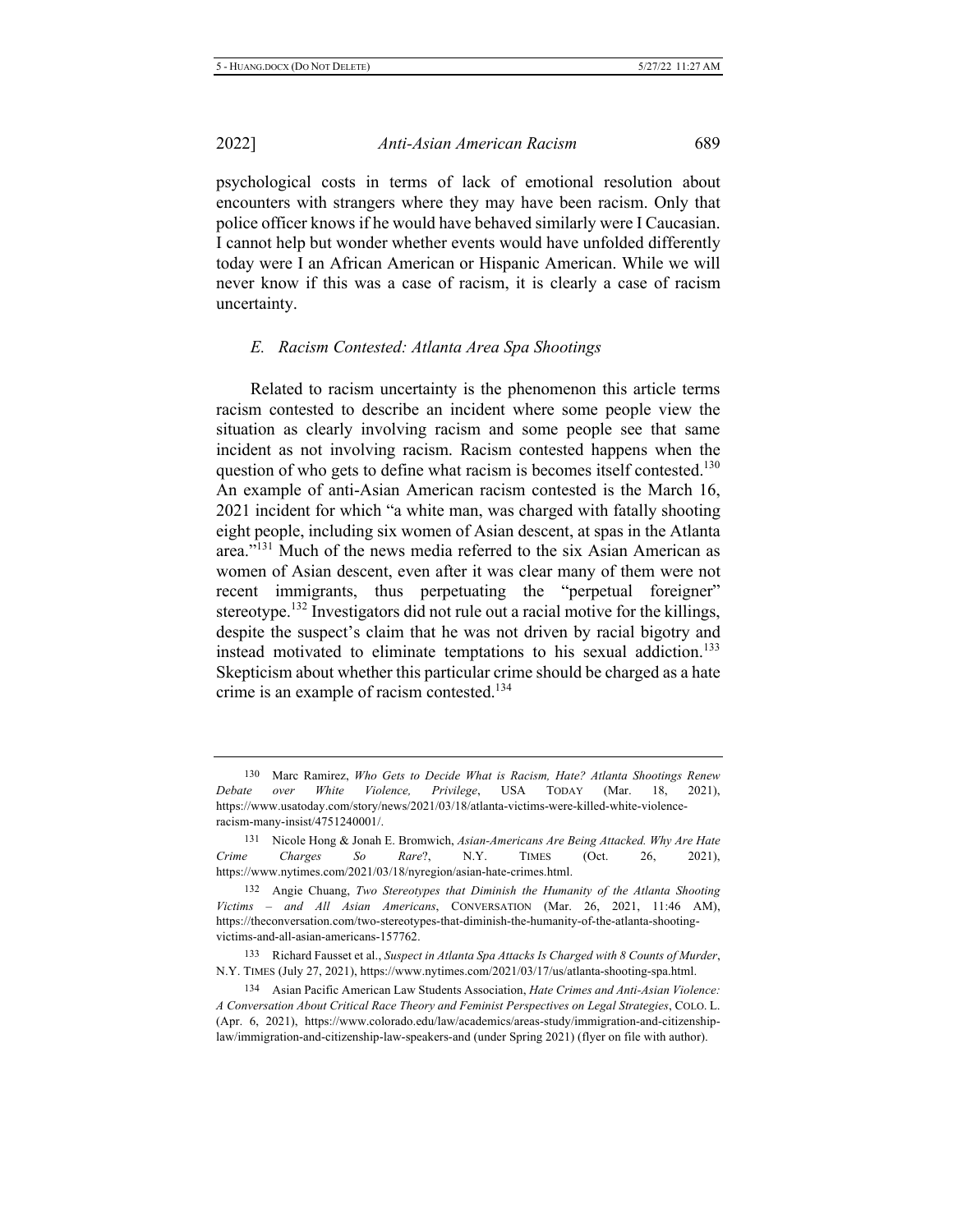On March 17, 2021, Captain Jay Baker, the Cherokee County, Georgia Sheriff's Office spokesperson, stated as part of a press conference held in the Atlanta Police Department headquarters, the suspect "was pretty much fed up and kind of at the end of his rope, and yesterday was a really bad day for him, and this is what he did."<sup>135</sup> After making these insensitive comments, screenshots appeared online of a April 2, 2020 Facebook post from Baker promoting anti-Chinese t-shirts: "Get yours while they last" above the photograph of t-shirts that read, "Covid 19 IMPORTED VIRUS FROM CHY-NA." $^{136}$ 

Many people, including Chinese American Georgia state senator Michelle Au, believe "racism and misogyny are intertwined, especially when it comes to perceptions of Asian women."<sup>137</sup> Like many individuals, Au observed how crimes are often racially motivated and motivated by gender.<sup>138</sup> The motivations of gender bias and racial animus are not mutually exclusive, and indeed are sometimes unfortunately entangled together.

The names and ages of those who were killed in the shootings are:<sup>139</sup> Hyun Jung Grant, 51; Xiaojie Tan, 49; Soon Chung Park, 74; Suncha Kim, 69; Yong Ae Yue, 63; Daoyou Feng, 44; Ashley Yaun Gonzalez, 33; and Paul Andre Michaels, 54. Xiaojie Tan was Chinese, killed just one day before she was to celebrate her fiftieth birthday with her daughter, and owned Young's Asian Massage.<sup>140</sup> Hyun Jung Grant was Korean and

135 Meghan Roos, Sheriff's Comments That Atlanta Shooter Had 'Really Bad Day' Sparks Backlash, NEWSWEEK (Mar. 17, 2021, 3:05 PM), https://www.newsweek.com/sheriffs-commentsthat-atlanta-shooter-had-really-bad-day-sparks-backlash-1576936.

<sup>136</sup> Stephanie K. Baer, *The Cop Who Said the Spa Shooter Had a "Bad Day" Previously* Posted a Racist Shirt Blaming China for the Pandemic, BUZZFEED NEWS (Mar. 17, 2021, 6:13 PM), https://www.buzzfeednews.com/article/skbaer/spa-shooter-bad-day-racist-facebook (showing the Facebook post photo).

<sup>137</sup> Nancy Guan, 'We Need Protection': Georgia State Sen. Michelle Au Warned of Anti-Asian Violence Before Atlanta Shootings, USA TODAY (Mar. 20, 2021, 4:10 PM), https://www.usatoday.com/story/news/nation/2021/03/20/atlanta-shooting-state-sen-michelle-aucondemns-anti-asian-violence/4781935001/.

<sup>138</sup> *<i>d* 

<sup>139</sup> Melissa Chan & Madeleine Carlisle, A Single Mom. A Newlywed. A Veteran. These Are the Victims of the Atlanta Shootings, TIME (Mar. 22, 2021, 11:55 AM), https://time.com/5948259/atlantashooting-victims/.

<sup>140</sup> Trevor Hughes et al., Xiaojie Tan Dreamed of Traveling the World and Celebrating Her 50th Birthday with Her Daughter. Then the Atlanta Shooter Ended Her Life, USA TODAY (Mar. 23, 2021, 1:12 PM), https://www.usatoday.com/story/news/nation/2021/03/18/stop-asian-hate-atlantashooting-victim-mother-business-owner/4754151001/.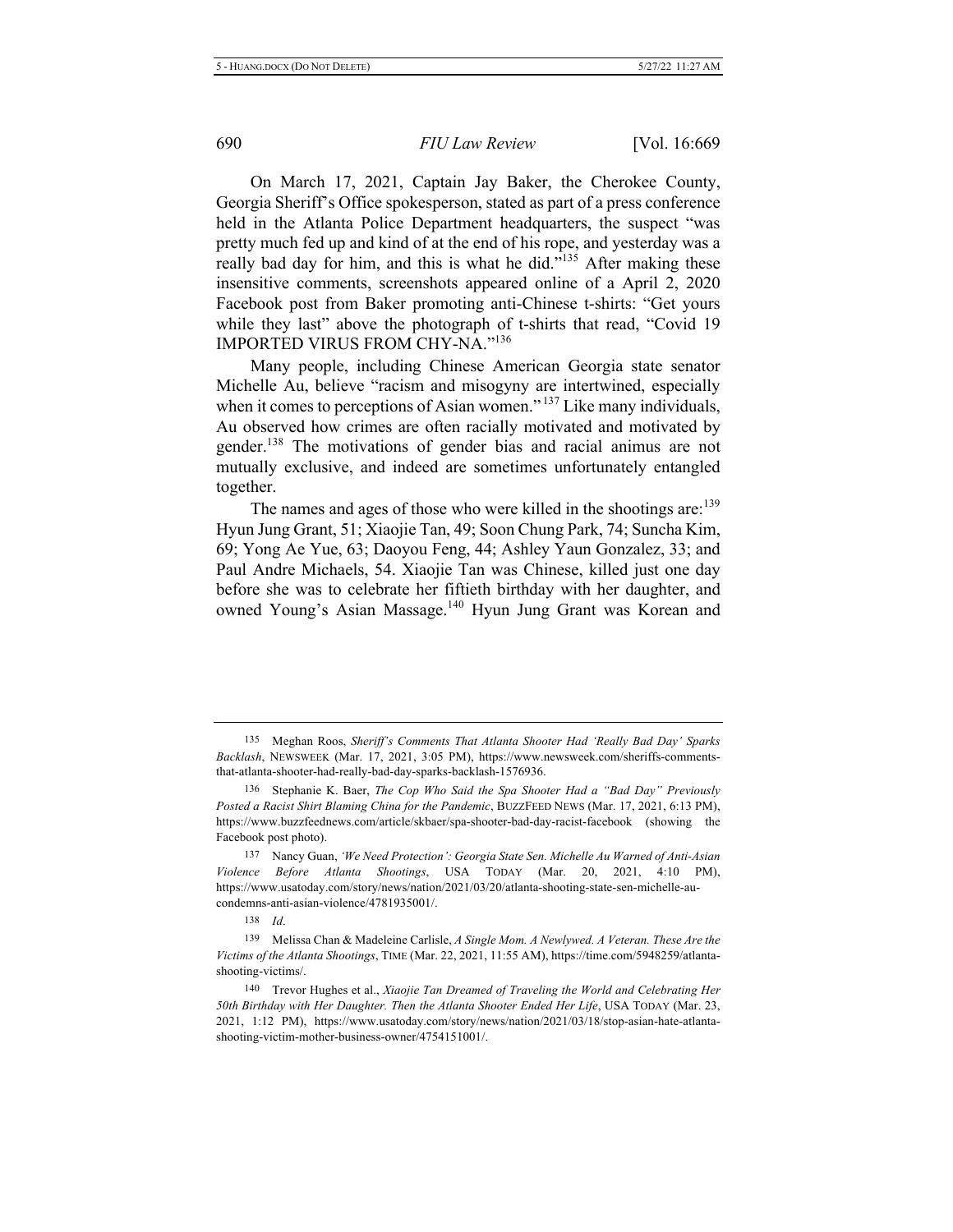worked at Young's Asian Massage.<sup>141</sup> Soon Chung Park, a Korean mother and Suncha Kim, a Korean grandmother, both worked at the Gold Spa in Atlanta.<sup>142</sup> Yong Ae Yue was a Korean mother of two and a licensed massage therapist who worked at the Aromatherapy Spa, across the street from the Gold Spa.<sup>143</sup> Daoyou Feng was Chinese and worked at Young's Asian Massage.<sup>144</sup> Ashley Yaun Gonzalez or Delaina Ashley Yaun was a newlywed mother of two on a date with her husband at Young's Asian Massage for the first time.<sup>145</sup> Paul Michels was a U.S. Army veteran working on the security system at Young's Asian Massage.<sup>146</sup> A Hispanic man, Elcias Hernandez-Ortiz, thirty, was also shot and non-fatally injured when he was on his way to send money back home to his family in San Marcos, Guatemala.<sup>147</sup>

The Atlanta area shootings increased the already heightened by  $COVID-19$  fear among many Asian Americans.<sup>148</sup> The killings also sparked outrage<sup>149</sup> and cries for solidarity and unity among minority groups in America,<sup>150</sup> particularly Asian Americans,<sup>151</sup> who are themselves quite diverse in class, education, and income.<sup>152</sup> Some Asian Americans are urging for better tracking of hate crimes, greater political involvement, increased multilingual support for mental health, legal and

 $142$  *Id.* 

 $143$  *Id.* 

 $144$  *Id.* 

 $146$  *Id.* 

147 Miller et al., *supra* note 141.

148 New York Times Editorial Board, Asian-Americans Are Scared for a Reason, N.Y. TIMES (Mar. 18, 2021), https://www.nytimes.com/2021/03/18/opinion/anti-asian-american-violence.html.

149 Kara Swisher, An Asian American Poet on Refusing to Take Up 'Apologetic Space,' N.Y. TIMES (Apr. 1, 2021), https://www.nytimes.com/2021/04/01/opinion/sway-kara-swisher-cathy-parkhong.html (interviewing Cathy Park Hong).

150 Marc Ramirez, Stop Asian Hate, Stop Black Hate, Stop All Hate: Many Americans Call for *Unity Against Racism*, USA TODAY (Mar. 22, 2021, 4:16 PM), https://www.usatoday.com/story/news/nation/2021/03/20/atlanta-shootings-see-asian-blackamericans-take-white-supremacy/4769268001/.

151 Marc Ramirez & Trevor Hughes, 'Stand Up, Fight Back': Atlanta Rally Decries Anti-Asian Violence, Mourns Spa Shooting Victims, USA TODAY (Mar. 21, 2021, 12:09 PM), https://www.usatoday.com/story/news/nation/2021/03/20/atlanta-shooting-surveillance-video-aaronlong-march-victims/4780302001/.

152 Brian X. Chen, *There Is No Rung on the Ladder That Protects You from Hate*, N.Y. TIMES (Mar. 24, 2021), https://www.nytimes.com/2021/03/20/technology/personaltech/asian-americanwealth-gap.html.

<sup>141</sup> Ryan W. Miller et al., *Hard Workers, Dedicated Mothers, Striving Immigrants: These are the 8 People Killed in the Atlanta Area Spa Shootings*, USA TODAY (Mar. 22, 2021, 12:10 PM), https://www.usatoday.com/story/news/nation/2021/03/19/who-are-atlanta-shooting-spavictims/4762802001/.

<sup>145</sup> Chan & Carlisle, *supra* note 139.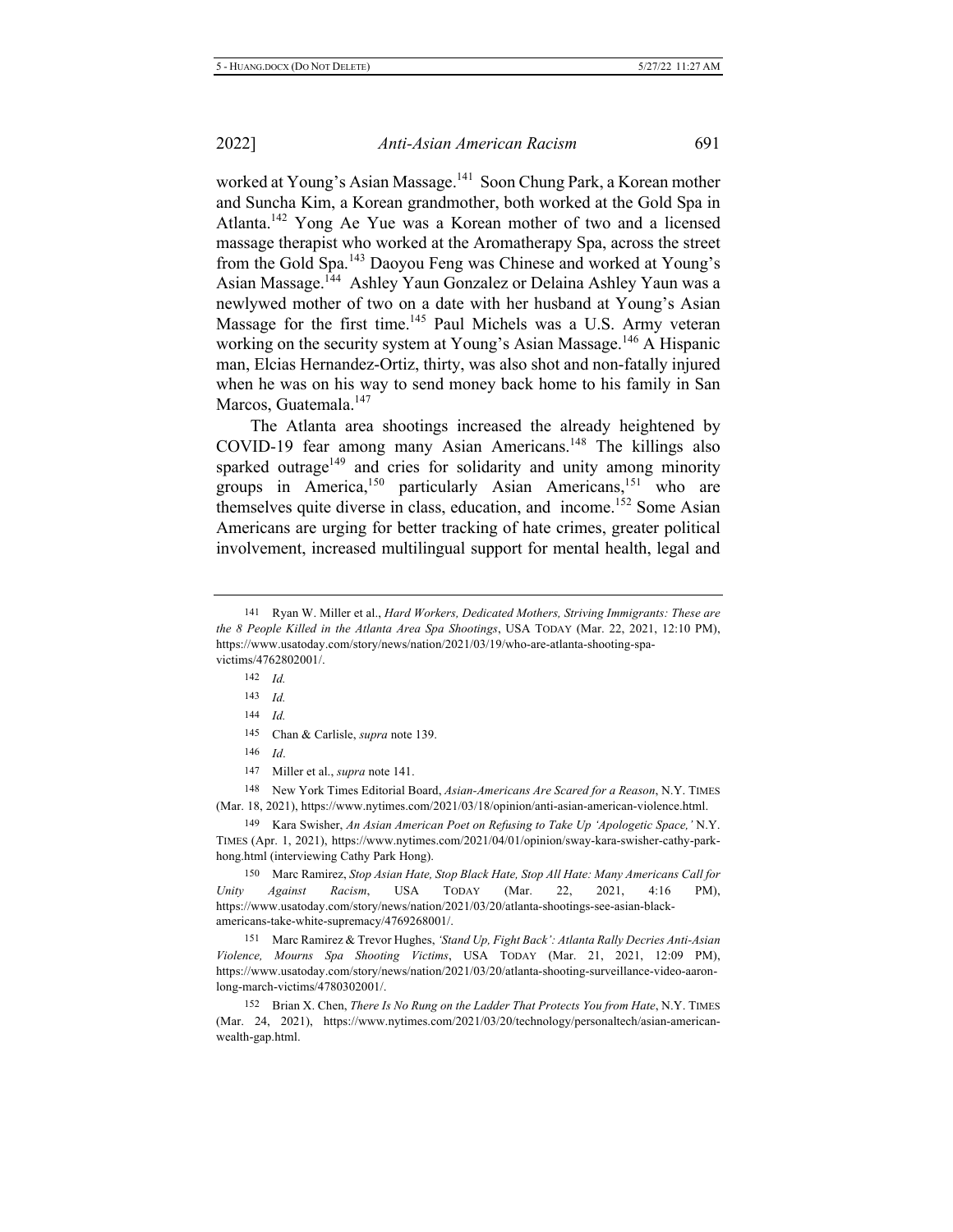employment services, more political representation, and public education about Asian Americans' contributions to U.S. history.<sup>153</sup>

On March 18, 2021, The United States House of Representatives Judiciary Committee held a live streamed, three-hour and eight-minute hearing titled Discrimination and Violence Against Asian Americans.<sup>154</sup> It was the first congressional hearing about anti-Asian discrimination and violence in over thirty years.<sup>155</sup> United States Representative from Texas Chip Roy chose the hearing to make "a lengthy condemnation of the Chinese government's handling of the coronavirus and asserted that objections to what he categorized as nothing more than hawkish rhetoric about China amounted to 'policing' of free speech."<sup>156</sup> United States Representative from California, Thomas Miller McClintock II, decided to cite two statistics to as he put it, "add perspective to this issue."<sup>157</sup> First, Asian Americans are only fourth  $(4.4\%)$  on the list of hate crime victims after blacks, whites, and Hispanics.<sup>158</sup> Second, Asian Americans have the highest median income among of any ethnic group of Americans.<sup>159</sup> He then asks, "if America were such a hate-filled, discriminatory, racist society filled with animus against Asian Americans, how do you explain the remarkable success of Asian Americans?"<sup>160</sup>

155 Catie Edmondson, Asian-American Lawmakers Call Out Racist Language: 'I Am Not a Virus,' N.Y. TIMES (May 5, 2021), https://www.nytimes.com/2021/03/18/us/politics/asianpoliticians-racism.html.

156 Catie Edmondson, House Democrats Hold a Rare Congressional Hearing on Anti-Asian Discrimination., N.Y. TIMES (Mar. 18, 2021), https://www.nytimes.com/2021/03/18/us/congresshearing-asian-american-discrimination.html (containing video of the hearing).

157 House Committee on the Judiciary, *supra* note 154, at 2:57:14-2:58:14.

158 House Committee on the Judiciary, *supra* note 154; see also 2019 Hate Crime Statistics, FBI: UNIF. CRIME REPORTING PROGRAM (2020), https://ucr.fbi.gov/hate-crime/2019/topicpages/incidents-and-offenses (reporting 4.3 percent of 2019 hate crimes resulted from anti-Asian bias).

160 House Committee on the Judiciary, *supra* note 154.

<sup>153</sup> Marc Ramirez, Asian American Activists Are Demanding Equal Civil Rights, Better Education in Schools After Asian Hate Attacks, USA TODAY (Mar. 27, 2021, 2:32 AM), https://www.usatoday.com/story/news/nation/2021/03/26/stop-asian-hate-asian-americans-across-usdemand-reforms/6990150002/.

<sup>154</sup> House Committee on the Judiciary, *Discrimination and Violence Against Asian Americans*, YOUTUBE (Mar. 18, 2021), https://youtu.be/547JYf-VA\_Q; see also Discrimination and Violence *Against Asian Americans: Hearing Before the H. Subcomm. on the Const., Civ. Rts., and Civ. Liberties* of the *H*. *Comm.* on the *Judiciary*, 117th Cong. (Mar. 18, 2021), https://judiciary.house.gov/calendar/eventsingle.aspx?EventID=4449 (providing supporting documents).

<sup>159</sup> House Committee on the Judiciary, supra note 154; see also Asian Women and Men Earned More Than Their White, Black, and Hispanic Counterparts in 2017, U.S. BUREAU OF LAB. STAT. (Aug. 29, 2018), https://www.bls.gov/opub/ted/2018/asian-women-and-men-earned-morethan-their-white-black-and-hispanic-counterparts-in-2017.htm (reporting median incomes).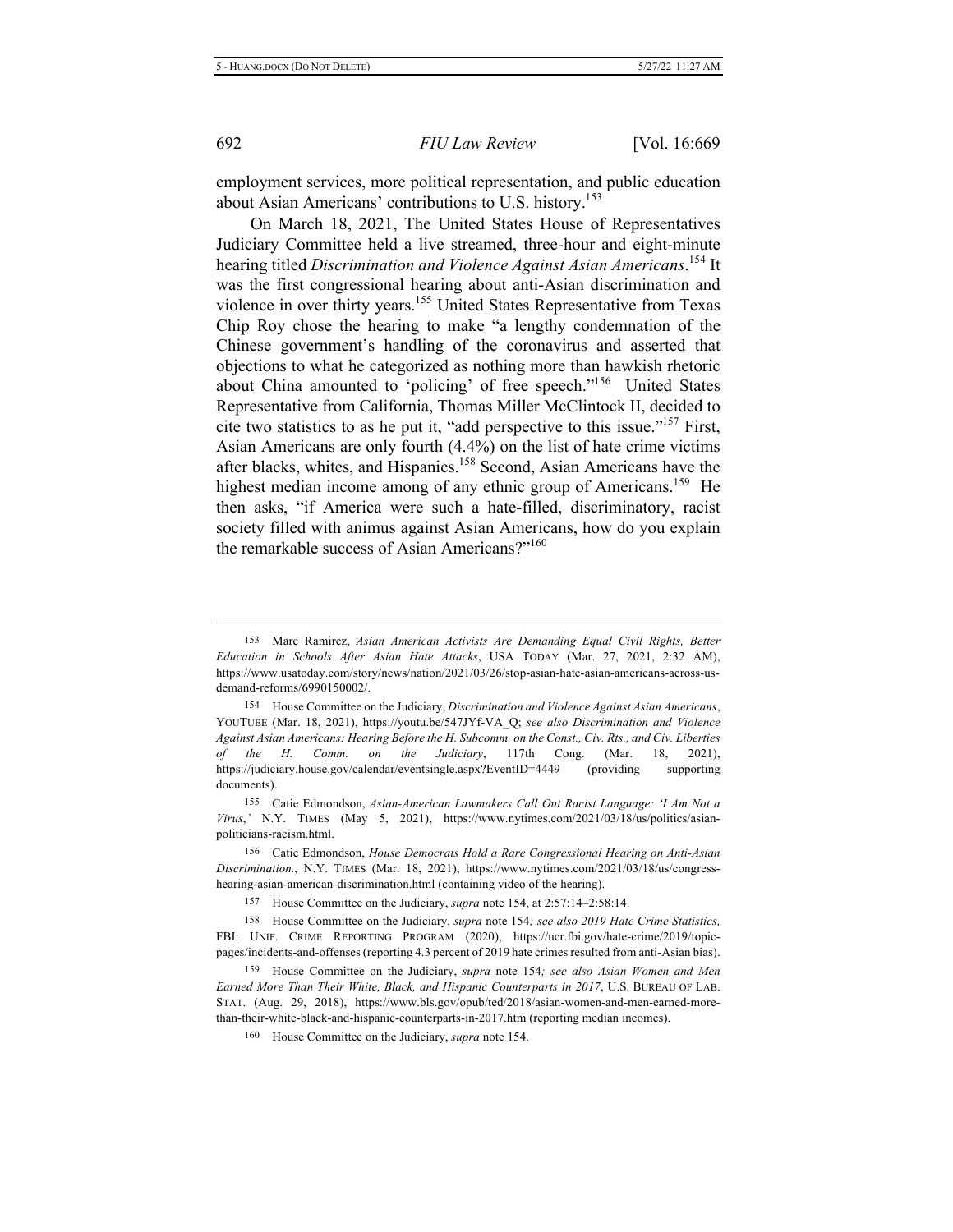America's President Joe Biden and Vice President Kamala Harris condemned violence against Asian Americans.<sup>161</sup> Biden signed an executive order directing the U.S. federal "government to work toward stopping 'anti-Asian bias, xenophobia and harassment."<sup>162</sup> Biden pressed Congress to pass the COVID-19 Hate Crimes  $Act<sub>1</sub><sup>163</sup>$  which Biden believed would "expedite the federal government's response to the rise of hate crimes exacerbated during the pandemic."<sup>164</sup> The COVID-19 Hate Crimes Act, sponsored by Asian American U.S. Senator from Hawaii Mazie K. Hirono and U.S. Representative from New York Grace Meng, directs federal officials to review current federal, state and local hate crime laws, and establishes online threat-reporting systems to facilitate reporting pandemic related hate crimes.<sup>165</sup> The related No Hate Act,<sup>166</sup> proposed by U.S. Senator from Connecticut Richard Blumenthal, offers grants to states to improve hate crime reporting and permits courts to mandate those convicted under the Matthew Shepard and James Byrd, Jr., Hate Crimes Prevention  $Act^{167}$  to engage in community service and participate in educational programs as conditions for supervised release.

While such legislation is laudable, the underlying root causes of racebased hatred and violence are fear, ignorance, and lack of empathy. Educating all Americans to learn about how all Americans, including Asian Americans, African Americans, Hispanic Americans, and Native Americans contributed to America's history and economic prosperity through confiscated real property; creative scientific and technological innovation; hard, often cheap or free, forced, and involuntary labor; and voluntary military service should help all Americans appreciate and understand how all Americans have played important roles in the sustenance of America's democracy and political experiment.

A multiple award-winning example of an educational and entertaining documentary film about Asian American history is the seventy-six-minute Far East, Deep South.<sup>168</sup> As depicted in its two-minute

- 165 S. 937, 117th Cong. (2021); H.R. 6721, 116th Cong. (2020).
- 166 S. 2043, 116th Cong. (2019).

<sup>161</sup> Michael D. Shear, Confronting Violence Against Asians, Biden Says That 'We Cannot Be Complicit,' N.Y. TIMES (Mar. 19, 2021), https://www.nytimes.com/2021/03/19/us/politics/bidenharris-atlanta.html.

 $162$  *Id.* 

<sup>163</sup> S. 937, 117th Cong. (2021); H.R. 6721, 116th Cong. (2020).

<sup>164</sup> S. 937, 117th Cong. (2021); H.R. 6721, 116th Cong. (2020).

<sup>167</sup> National Defense Authorization Act for Fiscal Year 2010, Pub. L. No. 111-84, 123 Stat. 2190.

<sup>168</sup> FAR EAST DEEP SOUTH, https://fareastdeepsouth.com/ (last visited Jan. 27, 2022); see also Resources, FAR EAST DEEP SOUTH, https://fareastdeepsouth.com/resources/ (last visited Jan. 27, 2022) (providing additional educational resources for additional research).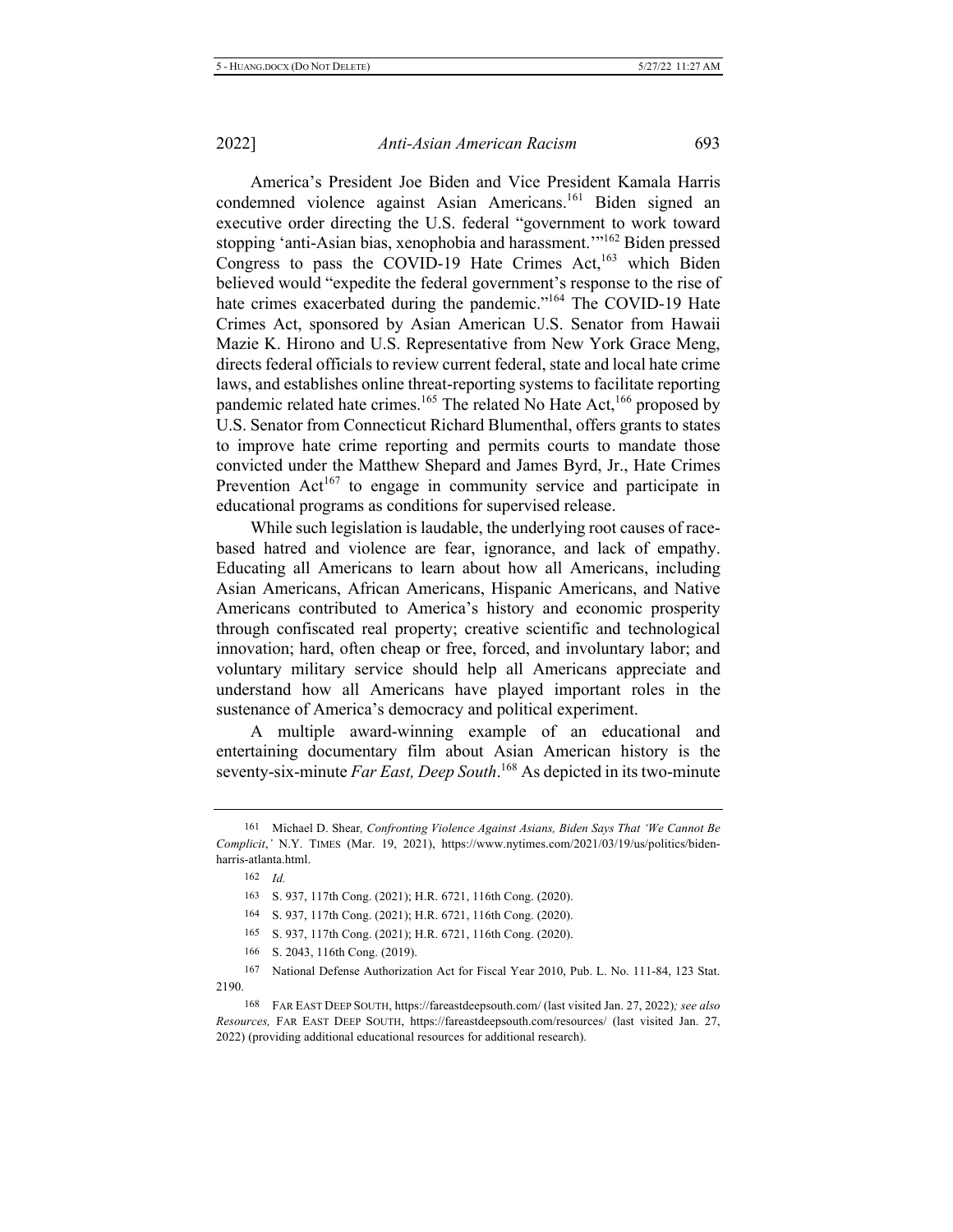and seventeen-second official trailer,  $^{169}$  the movie features an emotional, poignant journey of a Chinese American man from California to Mississippi to visit his father's grave.<sup>170</sup> His personal voyage reveals "the racially complex history of the early Chinese in the segregated South."<sup>171</sup> The film discusses how Chinese American grocery stores sold goods to freed blacks at lower prices than the inflated prices plantation commissaries charged to keep former slaves in debt.<sup>172</sup> The film also reveals that Chinese American grocery shops offered short-term loans to their African American customers as they had no access to credit markets.<sup>173</sup>

This Article addresses racism directed towards Asians and Asian Americans. Part I demonstrates how Asians and Asian Americans, just like other ethnic and racial groups, have faced prejudice, stereotyping, discrimination, and racism throughout American history. Part II critiques respectability politics in response to racism. Part III examines how to utilize the power of humor to engage and reject non-violent anti-Asian American racism. An appendix considers how to achieve DEI (Diversity, Equity, and Inclusion) by empathy through personal perspective pivoting. A related, companion article analyzes challenging AAPI hate and resisting explicit, and so possibly violent, racism.<sup>174</sup>

#### II. FROM "COOLIES" TO MODEL MINORITIES TO "KUNG FLU"

While the dominant American race relations narrative is a black and white binary dichotomy,<sup>175</sup> American history is unfortunately replete with instances of anger, fear, hatred, scapegoating, and suspicion towards many non-Anglo peoples, including African Americans, Asian Americans, Hispanic Americans Jewish Americans, Native Americans, and Irish Americans.<sup>176</sup> This part of the Article offers a very brief history of anti-

173 JOHN JUNG, CHOPSTICKS IN THE LAND OF COTTON: LIVES OF MISSISSIPPI DELTA CHINESE GROCERS 89, 108 (illustrated ed. 2011).

<sup>174</sup> See generally Peter H. Huang, Resistance Is Not Futile: Challenging AAPI Hate, 28 WM. & MARY J. RACE, GENDER, & SOC. JUST. 261 (2022).

175 See generally FRANK H. WU, YELLOW: RACE IN AMERICA BEYOND BLACK AND WHITE  $(2002).$ 

176 See generally RONALD TAKAKI, A DIFFERENT MIRROR: A HISTORY OF MULTICULTURAL

<sup>&</sup>lt;sup>169</sup> Only Won, Far East Deep South (Trailer), YOUTUBE (Mar. 25, 2020), https://youtu.be/4ABGDr5k2HY.

 $170$  *Id.* 

 $171 \quad Id.$ 

<sup>172</sup> Roseann Liu, commentary, Dismantling the Barrier Between Asians and African-Americans, PHILA. INQUIRER (June 8, 2018), https://www.inquirer.com/philly/opinion/stop-and-goasian-african-americans-20180608.html.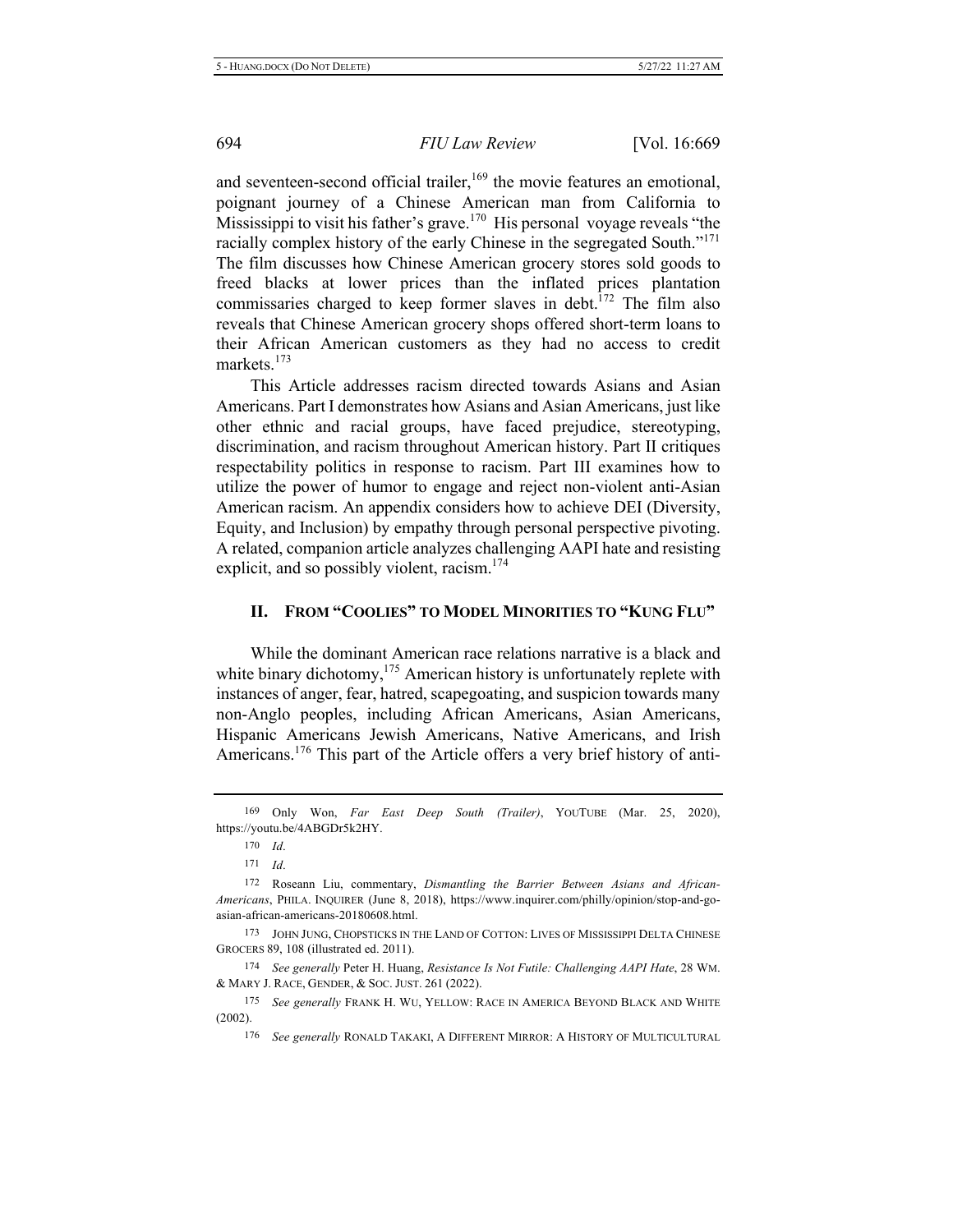Asian American racism.<sup>177</sup> Even this condensed historical summary conclusively shows that Asian Americans, as with all other ethnic and racial groups, have faced prejudice, stereotyping, discrimination, and racism throughout American history.

#### *A.* "Coolies" and the "Yellow Peril"

Ever since the initial wave of Chinese immigration to America, there has been anti-Chinese prejudice. Chinese men immigrated to America in 1849 to work as miners during the California gold rush.<sup>178</sup> Such early Chinese workers were called "coolies," a word that Europeans used to describe low-status, low-wage, unskilled laborers in their Asian colonies. Chinese men also worked as laborers for wealthy robber barons to help build the western portions of the first transcontinental railroads,<sup>179</sup> such as the Central Pacific Railroad incorporated in 1861 by businessmen including Leland Stanford, Charles Crocker, and Mark Hopkins.<sup>180</sup> Crocker recruited Chinese men in California and the Canton province: 12,000 by 1868, constituting 90% of the work force.<sup>181</sup>

After the gold rush and as jobs grew scarce, Caucasian working-class men became worried about competition from Chinese immigrants.<sup>182</sup> These fears led to the passage of the Chinese Exclusion Act on May 6, 1882,<sup>183</sup> America's first, and thus far only, federal law to prohibit all members of a specific ethnic or national group from immigrating to America. The Chinese Exclusion Act built on the Page Act of 1875,<sup>184</sup> named after its sponsor, Representative Horace F. Page, a Republican who introduced it to "end the danger of cheap Chinese labor and immoral

AMERICA (rev. ed. 2008).

<sup>177</sup> See generally The History of Violence Against Asians and Asian Americans, WHYY (Mar. 24, 2021), https://whyy.org/episodes/the-history-of-violence-against-asians-and-asian-americans/ (providing another unpacking of the history of racism and violence against Asians and Asian Americans).

<sup>178</sup> Kelly Simpson, Chinese-Americans: Remembering a Golden Legacy, KCET (Jan. 24, 2012), https://www.kcet.org/history-society/chinese-americans-remembering-a-golden-legacy.

<sup>&</sup>lt;sup>179</sup> Chinese Railroad Workers in North America Project at Stanford University, Geography of *Chinese Workers Building* the *Transcontinental Railroad*, https://web.stanford.edu/group/chineserailroad/cgi-bin/website/virtual/.

<sup>180</sup> George Kraus, Chinese Laborers and the Construction of the Central Pacific, 37 UTAH HIST. Q. 41, 42 (1969).

<sup>181</sup> *Id.* at 42, 49.

<sup>182</sup> William Wei, The Chinese-American Experience: An Introduction, HARPWEEK, https://immigrants.harpweek.com/ChineseAmericans/1Introduction/BillWeiIntro.htm (last visited Jan. 27, 2022).

<sup>183</sup> Chinese Exclusion Act, Pub. L. No. 47-126, ch. 126, 22 Stat. 58 (1882).

<sup>184</sup> Page Act, Pub. L. No. 43-141, ch. 141, 18 Stat. 477 (1875).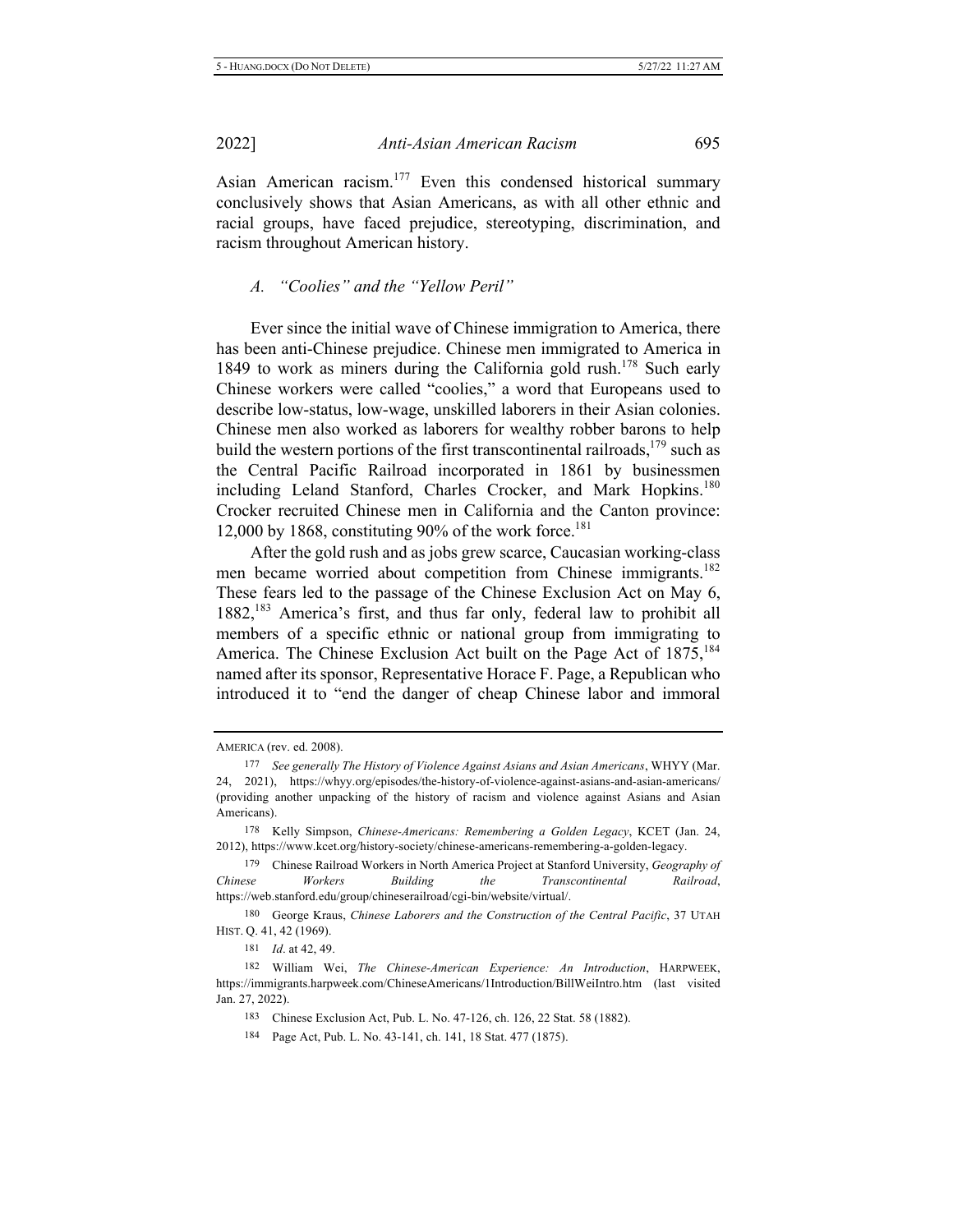Chinese women."<sup>185</sup> Princeton University history professor Beth Lew-Williams<sup>186</sup> shows how anti-Chinese immigration laws incited anti-Chinese violence and vigilantism.<sup>187</sup>

Chinese men were demonized with the use of "images of barbaric hordes of heathen Chinaman wanting to rape white women, which filled the English-language print culture."<sup>188</sup> A September 3, 1865 New York *Times* editorial said,

> with Oriental thoughts will necessarily come Oriental social habits.... We have four millions of degraded negroes in the South  $\dots$  and if, in addition  $\dots$  there were to be a flood-tide of Chinese population—a population befouled with all the social vices ... with heathenish souls and heathenish propensities, whose character, and habits, and modes of thought are firmly fixed by the consolidating influence of ages upon ages -- we should be prepared to bid farewell to republicanism and democracy.<sup>189</sup>

An earlier New York Daily Tribune editorial warned that the U.S. federal government must stop the influx of Chinese, who were "uncivilized, unclean, filthy beyond all conception, without any of the higher domestic or social relations; lustful and sensual in their dispositions."<sup>190</sup> Such racist depictions, editorials, and images incited vigilantes to burn down Chinatowns and kill the Chinese people who were living in them.<sup>191</sup> In Los Angeles, on October 23, 1871, an angry mob of over 500 brutally and savagely massacred and hung 20 Chinese men and boys,  $192$  "mutilating

<sup>185</sup> George Anthony Peffer, *Forbidden Families: Emigration Experiences of Chinese Women* Under the Page Law, 1875-1882, 6 J. AM. ETHNIC HIST. 28, 28 (1986).

<sup>186</sup> Beth *Lew-Williams*, **PRINCETON** UNIV. **DEP'T** OF HIST., https://history.princeton.edu/people/beth-lew-williams (last visited Jan. 27, 2022).

<sup>187</sup> See generally BETH LEW-WILLIAMS, THE CHINESE MUST GO: VIOLENCE, EXCLUSION, AND THE MAKING OF THE ALIEN IN AMERICA (2018).

<sup>188</sup> Steven Heller, *The Artistic History of American Anti-Asian Racism*, ATLANTIC (Feb. 20, 2014), https://www.theatlantic.com/entertainment/archive/2014/02/the-artistic-history-of-americananti-asian-racism/283962/ (reviewing YELLOW PERIL! AN ARCHIVE OF ANTI-ASIAN FEAR (John Kuo Wei Tchen & Dylan Yeats eds., 2014)).

<sup>189</sup> Gregory B. Lee, Dirty, Diseased and Demented: The Irish, the Chinese, and Racist *Representation, 12 J. GLOB. CULTURAL STUD. 1, 5 (2017) (citing The Growth of the United States through Emigration-The Chinese, N.Y. TIMES (Sept. 3, 1865)).* 

<sup>190</sup> *Id.* at 4 (citing N.Y. DAILY TRIB. (Sept. 29, 1854)).

<sup>191</sup> Jeff Yang, A New Virus Stirs Up Ancient Hatred, CNN (Jan. 30, 2020, 6:25 PM), https://www.cnn.com/2020/01/30/opinions/wuhan-coronavirus-is-fueling-racism-xenophobiayang/index.html.

<sup>192</sup> Kelly Wallace, Forgotten Los Angeles History: The Chinese Massacre of 1871, L.A. PUB. LIBR. BLOG (May 19, 2017), https://www.lapl.org/collections-resources/blogs/lapl/chinese-massacre-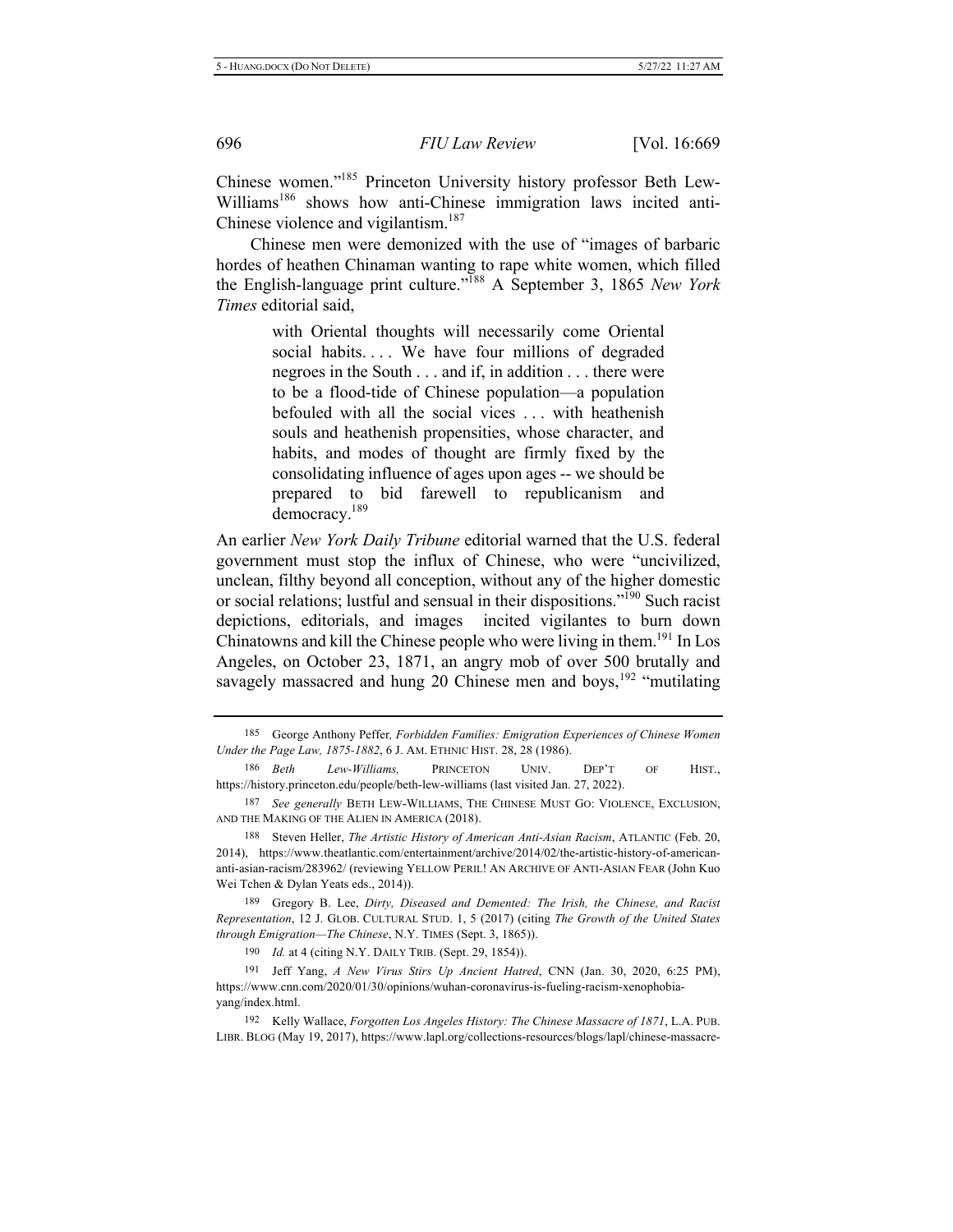their corpses in the deadliest known single lynching incident in US history."<sup>193</sup> From 1882 on, Chinese (and other Asian) Americans faced "large scale violence, including massacres in Rock Springs, Wyoming (1885), Hells Canyon, Oregon (1971), and Los Angeles (1971)."<sup>194</sup>

Anti-Chinese prejudice became anti-Asian racism when the manifold varied ethnic individual differences of Chinese people in America were conflated into a single racial category, that of so-called Oriental in the past and Asian in the present. The seminal experiment in the psychology of judgment and decision making (JDM) starts with this instruction: "Imagine that the United States is preparing for an outbreak of an unusual Asian disease."<sup>195</sup> This foundational experiment demonstrated how changing mathematically equivalent alternative frames (about lives saved versus lives lost) can change people's perspectives and their decisions.<sup>196</sup> Psychologist Daniel Kahneman went on to be a 2002 economics Nobel laureate "for having integrated insights from psychological research into economic science, especially concerning human judgment and decisionmaking under uncertainty."<sup>197</sup> Kahneman's co-author of this famous article,  $198$  Amos Tversky, passed away in  $1996$ ,  $199$  and was thus ineligible for a 2002 Nobel Prize because after "1974, the Statutes of the Nobel Foundation stipulate that a Prize cannot be awarded posthumously, unless death has occurred after the announcement of the Nobel Prize."<sup>200</sup> In an informative article about America's half-hearted easing of restrictions on businesses during COVID-19, University of Pennsylvania law school professor of law and psychology Tess Wilkinson-Ryan<sup>201</sup> recently wryly

1871.

193 Yang, *supra* note 191.

194 Crystal Tang, Unpacking the Model Minority Myth, BENEFICIAL STATE FOUND. (June 4, 2019), https://beneficialstate.org/perspectives/unpacking-the-model-minority-myth/.

195 Amos Tversky & Daniel Kahneman, *The Framing of Decisions and the Psychology of* Choice, 211 SCI. 453, 453 (1981).

196 Id.; see also Jeremy Nicholson, How a Change of Perspective Can Improve Your Decisions, PSYCH. TODAY (Dec. 31, 2018), https://www.psychologytoday.com/us/blog/persuasionbias-and-choice/201812/how-change-perspective-can-improve-your-decisions.

<sup>197</sup> Daniel Kahneman, *Facts*, THE NOBEL PRIZE, https://www.nobelprize.org/prizes/economic-sciences/2002/kahneman/facts/ (last visited Jan. 27, 2022).

198 Tversky & Kahneman, *supra* note 195.

199 Karen Freeman, Amos Tversky, Expert on Decision Making, Is Dead at 59, N.Y. TIMES (June 6, 1996), https://www.nytimes.com/1996/06/06/us/amos-tversky-expert-on-decision-makingis-dead-at-59.html.

200 Nobel Prize Facts, THE NOBEL PRIZE, https://www.nobelprize.org/prizes/facts/nobelprize-facts/ (last visited Jan. 27, 2022).

 $201$  Tess *Wilkinson-Ryan*, UNIV. OF PA. CAREY L. SCH., https://www.law.upenn.edu/cf/faculty/twilkins/ (last visited Jan. 27, 2022).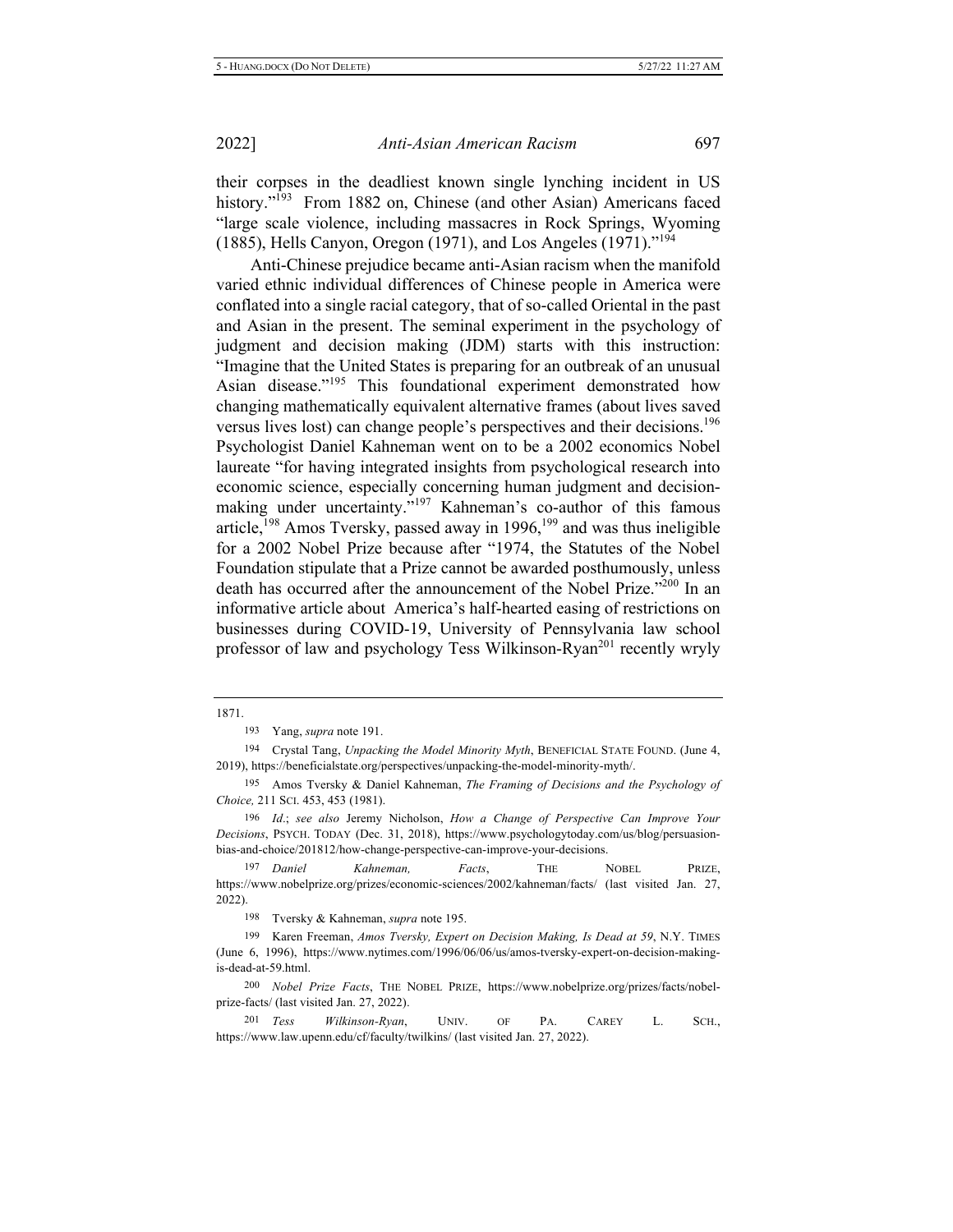stated, "The glibly xenophobic use of 'Asian' as a shortcut to inducing fear and confusion is a subject for another article."<sup>202</sup>

The "yellow peril" narrative was due to German Emperor Wilhelm II who after dreaming in 1895 of Buddha riding a dragon and storming Europe, commissioned artist Hermann Knackfuss to depict it.<sup>203</sup> The resulting lithograph titled "The Yellow Peril" had the caption, "Peoples of Europe, Defend Your Holiest Possessions," and illustrates an archangel attempting to persuade some European nations to unify in defense of women from so-called attacking yellow forces of Asia.<sup>204</sup> Versions of this image appeared in the January 22, 1898 issue of the Harper's Weekly magazine,<sup>205</sup> with a readership of hundreds of thousands in America.<sup>206</sup> Asians and Asian Americans were seen as perennial foreigners to be treated with fear, scorn, and suspicion.

#### *B.* Transition to the Model Minority Myth

When World War II and the Cold War started, America feared that excluding Chinese immigrants might alienate its ally China against Japan. This fear led to a narrative and perspective shift. The Chinese Exclusion Act was repealed on December 17, 1943 by the Magnuson Act.<sup>207</sup> The Citizens Committee to Repeal Chinese Exclusion "strategically recast Chinese in its promotional materials as 'law-abiding, peace-loving, courteous people living quietly among us" instead of the "yellow peril' coolie hordes. $208$  The origins of the model minority myth and stereotype are tied up with geopolitical anxieties,  $209$  the Cold War,  $210$  and the civil rights movement.<sup> $211$ </sup> Part of the lauding of Asian Americans was motivated

204 Peter C. Perdue & Ellen Sebring, *The Boxer Uprising — I*, MIT VISUALIZING CULTURES, https://visualizingcultures.mit.edu/boxer\_uprising/bx\_essay02.html (last visited Mar. 11, 2022).

207 Magnuson Act, Pub. L. No. 78-199, 57 Stat. 600 (1943).

208 Ellen D. Wu, Asian Americans and the 'Model Minority' Myth, L.A. TIMES (Jan. 23, 2014, 12:00 AM), https://www.latimes.com/opinion/op-ed/la-oe-0123-wu-chua-model-minority-chinese-20140123-story.html.

209 *<i>d* 

<sup>202</sup> Tess Wilkinson-Ryan, Our Minds Aren't Equipped for This Kind of Reopening, ATLANTIC (July 6, 2020), https://www.theatlantic.com/ideas/archive/2020/07/reopening-psychologicalmorass/613858/.

<sup>203</sup> Kat Chow, If We Called Ourselves Yellow, NPR: CODE SWITCH (Sept. 27, 2018, 6:25 AM), https://www.npr.org/sections/codeswitch/2018/09/27/647989652/if-we-called-ourselves-yellow.

<sup>205</sup>  $\overline{d}$ .

<sup>206</sup> Chow, *supra* note 203.

<sup>210</sup> See generally Robert G. Lee, The Cold War Origins of the Model Minority Myth, in ASIAN AMERICAN STUDIES NOW: A CRITICAL READER 256 (Jean Yu-wen Shen Wu & Thomas C. Chen eds.,  $2010$ ).

<sup>&</sup>lt;sup>211</sup> See generally ELLEN D. WU, THE COLOR OF SUCCESS: ASIAN AMERICANS AND THE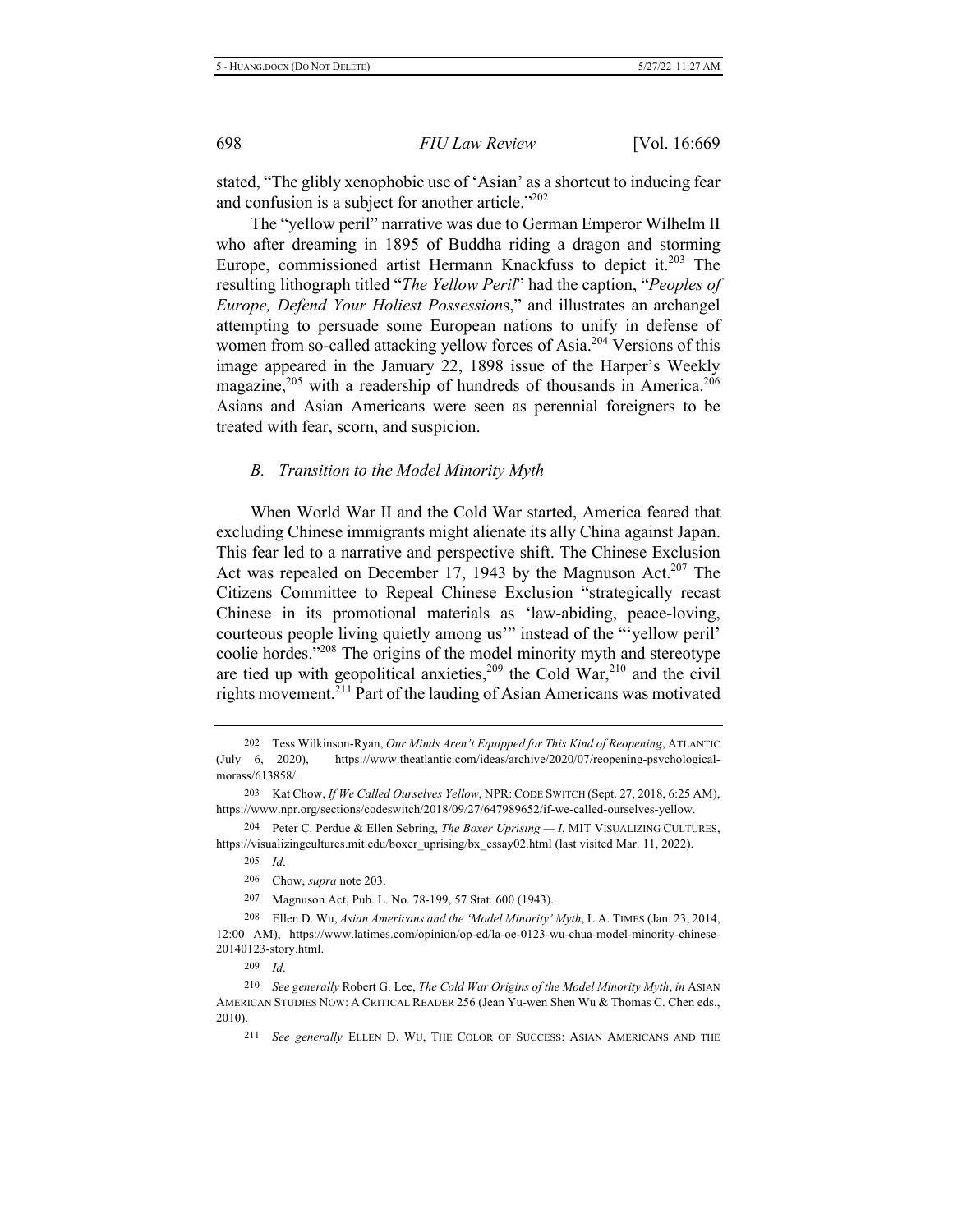by international politics (i.e., to make China an ally against Russia). In other words, Asian Americans were being used for political and/or economic gain. This was neither the first nor last time that would be the case.

The narrative that some minorities are model ones implies that other minorities are less than and not model minorities. To pigeonhole Asians and Asian Americans as model minorities is to also bestow the label of not model minorities on non-Asian and non-Asian American minorities. Historically, the model minority myth was used to compare, contrast, and pit Asians and Asian Americans against African Americans.<sup>212</sup> Skeptics of the notion that structural inequalities continue to exist in American society<sup>213</sup> deploy the political narrative of some Asians and Asian Americans as model minorities to downplay the role that racism plays in enduring, persistent struggles that racial/ethnic groups, particularly African Americans, face.<sup>214</sup> The model minority trope divides the many non-Caucasians, all who have been targets of discrimination, prejudice, and stereotyping throughout America's history, in many different ways, degrees, and forms.

The model minority myth also places undue pressures and mental health strain on Asian Americans to excel academically.<sup>215</sup> University of California, Irvine Chancellor's fellow and sociology professor Jennifer Lee<sup>216</sup> and University of California, Los Angeles Walter and Shirley Wang Endowed Chair in U.S.-China Relations and Communications and sociology and Asian American studies professor Min Zhou<sup>217</sup> draw on psychology and sociology to analyze how immigration laws, institutions, and culture combined to encourage high academic and economic

214 Chow, *supra* note 203.

216 *Jennifer* Lee, THE UNIV. OF CAL. IRVINE, https://www.faculty.uci.edu/profile.cfm?faculty\_id=4667 (last visited Mar. 11, 2022).

 $217$  MIN ZHOU, PH.D., https://mzhou177.wixsite.com/mysite/ (last visited Mar. 11, 2022).

ORIGINS OF THE MODEL MINORITY (2015). See also Jeff Guo, The Real Reasons the U.S. Became Less Racist Toward Asian Americans, WASH. POST (Nov. 29, 2016), https://www.washingtonpost.com/news/wonk/wp/2016/11/29/the-real-reason-americans-stopped-

spitting-on-asian-americans-and-started-praising-them/ (interviewing Indiana University Asian-American studies professor Ellen Wu).

<sup>212</sup> William Petersen, Success Story, Japanese-American Style, N.Y. TIMES, Jan. 9, 1966, at 180.

<sup>213</sup> See, e.g., Andrew Sullivan, Why Do Democrats Feel Sorry for Hillary Clinton?, N.Y. MAG. (Apr. 14, 2017), https://nymag.com/intelligencer/2017/04/why-do-democrats-feel-sorry-for-hillaryclinton.html.

<sup>215</sup> Chris Fuchs, *Behind the 'Model Minority' Myth: Why the 'Studious Asian' Stereotype* Hurts, NBC NEWS (Aug. 22, 2017, 12:15 PM), https://www.nbcnews.com/news/asianamerica/behind-model-minority-myth-why-studious-asian-stereotype-hurts-n792926.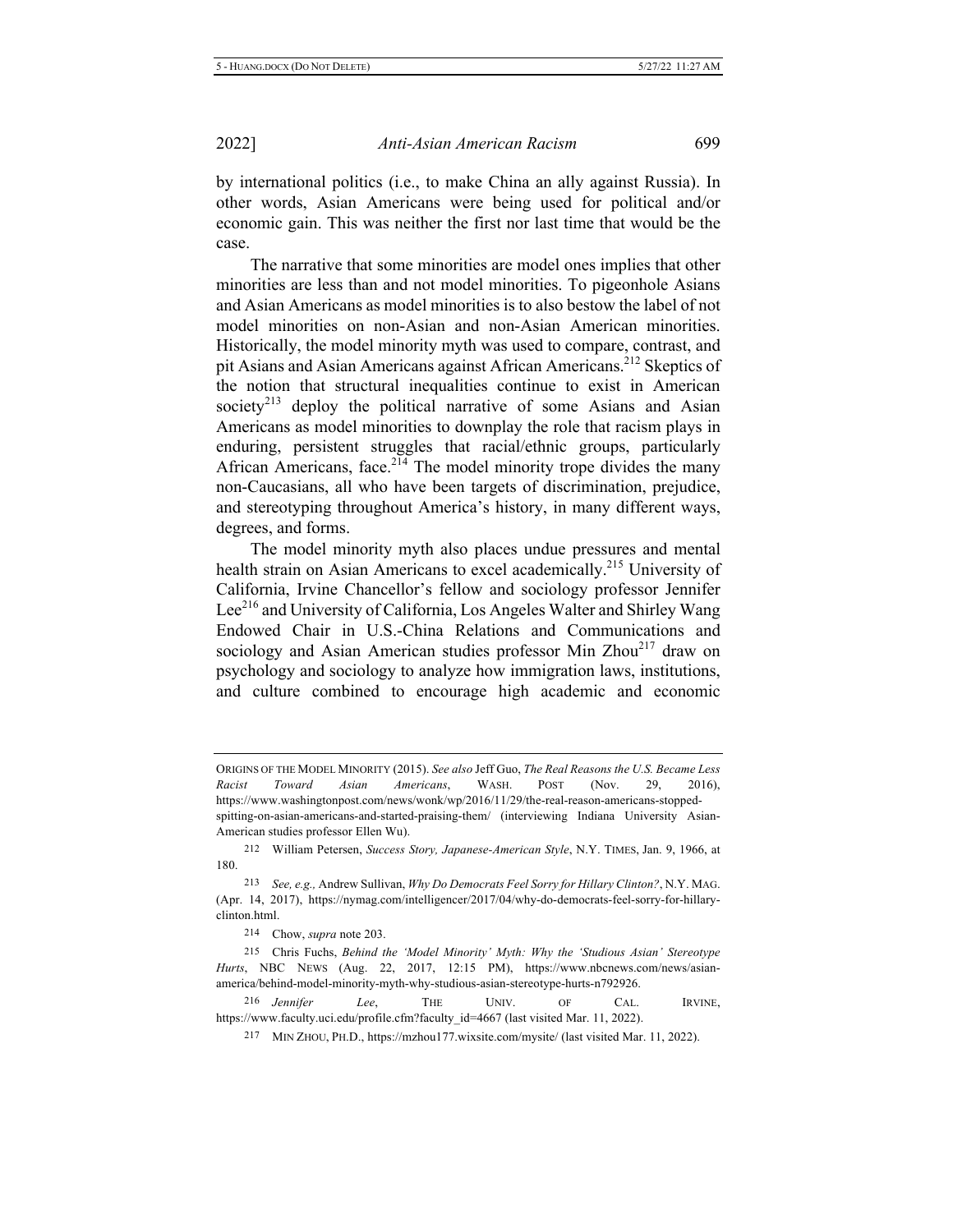achievement among certain Asian American groups.<sup>218</sup> Social psychologist and Princeton University Eugene Higgins Professor Susan T. Fiske<sup>219</sup> researches discrimination, prejudice, and stereotyping. Racism entails all three of these social biases: stereotyping (cognition), prejudice (emotion), and discrimination (behavior).  $^{220}$  Fiske finds that some Americans feel scorn towards immigrants and envy towards Asians.<sup>221</sup> Viet Nguyen, who is a 2016 Pulitzer Prize winning novelist<sup>222</sup> and University Professor at the University of Southern California,<sup>223</sup> aptly summarizes how instead of "the Asian invasion, we were, instead, the model minority: the desirable classmate, the favored neighbor, the nonthreatening kind of person of color. Or were  $we? \dots$  Racism is not just the physical assault."<sup>224</sup>

Despite assuming the dubious distinction and status of model minority in America, violent anti-Asian racism persisted. Notably, in Detroit, on June 19, 1982, two unemployed Caucasian men brutally killed Chinese American engineer Vincent Chin after Chin's bachelor party by bludgeoning Chin with a baseball bat until cracking Chin's head open.<sup>225</sup> Chin's attackers did not deny their actions, framing them as just a bar brawl gone bad, got a plea agreement from second-degree murder down to manslaughter, and received sentences of three years of probation and \$3,000 in fines.<sup>226</sup> This horrific event unified Asian Americans and spurred many into political activism.<sup>227</sup> Frank Wu, who is the president of Queens College, the City University of New York (CUNY), since July 2020,<sup>228</sup>

222 VIET NGUYEN, https://vietnguyen.info/ (last visited Mar. 11, 2022).

223 Viet Nguyen, UNIV. OF S. CAL., https://dornsife.usc.edu/cf/faculty-andstaff/faculty.cfm?pid=1003574 (last visited Mar. 11, 2022).

224 Viet Thanh Nguyen, Asian Americans Are Still Caught in the Trap of the 'Model Minority' Stereotype. And It Creates Inequality for All, TIME (June 25, 2020, 6:37 AM), https://time.com/5859206/anti-asian-racism-america/.

225 Frank H. Wu, Why Vincent Chin Matters, N.Y. TIMES (June 22, 2012), https://www.nytimes.com/2012/06/23/opinion/why-vincent-chin-matters.html.

227 *Id.* 

<sup>228</sup> President Frank Wu, QUEENS COLL., https://www.qc.cuny.edu/about/administration/president/Pages/Welcome.aspx.

<sup>218</sup> JENNIFER LEE & MIN ZHOU, THE ASIAN AMERICAN ACHIEVEMENT PARADOX (2015).

<sup>219</sup> *Susan T*. *Fiske, Department of Psychology*, PRINCETON UNIV., https://psych.princeton.edu/person/susan-fiske (last visited Mar. 11, 2022).

<sup>220</sup> SUSAN T. FISKE, SOCIAL BEINGS: CORE MOTIVES IN SOCIAL PSYCHOLOGY 347 (4th ed. 2018) (defining stereotyping, prejudice, and discrimination); see also Susan T. Fiske,

Stereotyping, Prejudice, and Discrimination, in HANDBOOK OF SOCIAL PSYCHOLOGY 357 (Daniel T. Gilbert et al. eds., 1998).

<sup>221</sup> Susan T. Fiske, *Envy Up, Scorn Down: How Comparison Divides Us*, 65 AM. PSYCH. 698, 702 (2010); SUSAN T. FISKE, ENVY UP, SCORN DOWN: HOW STATUS DIVIDES US 22-23, 49, 54, 72, 89, 124, 131, 136-37, 150, 163 (2011).

<sup>226</sup> *Id.*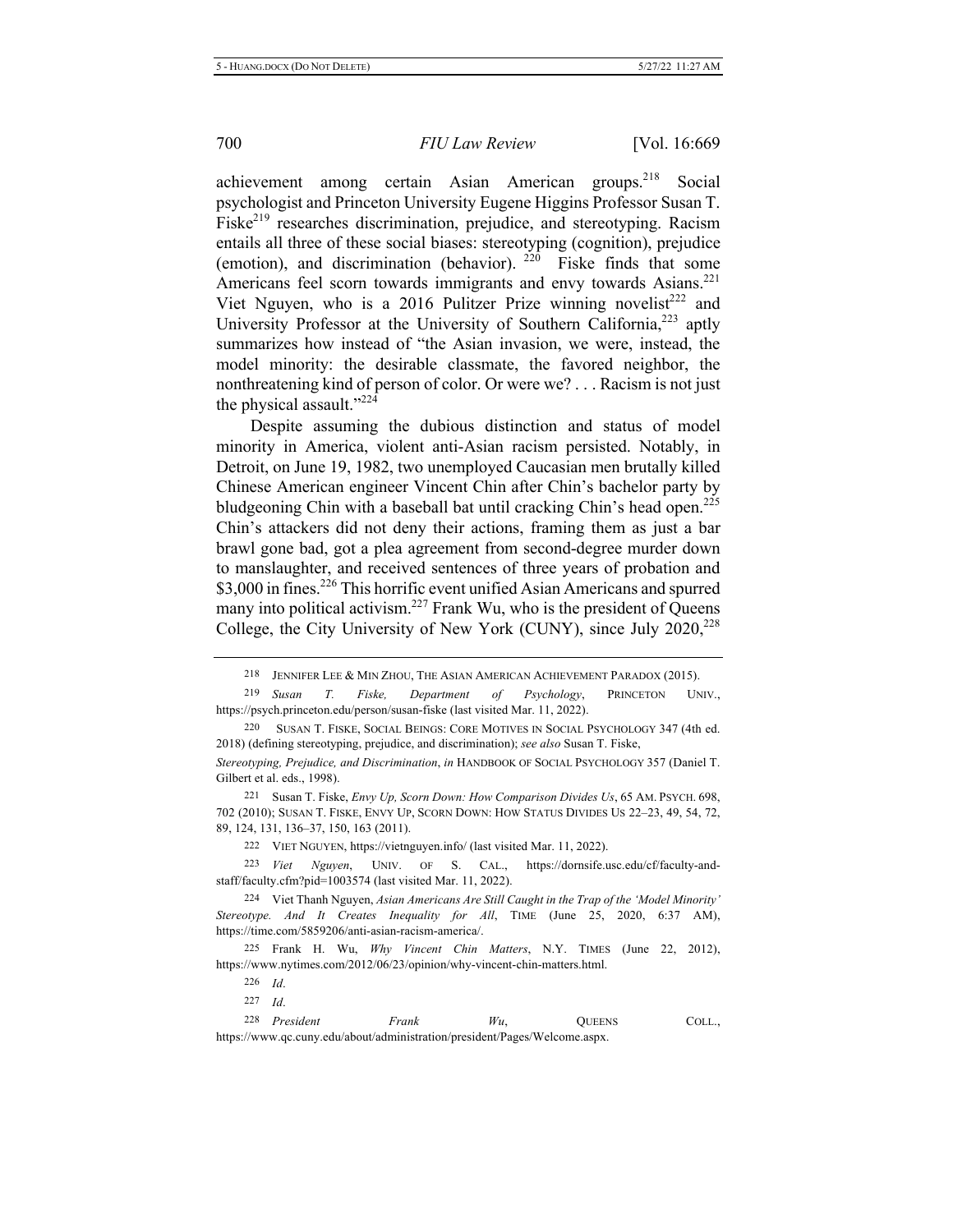observes that notwithstanding "decades of debunking by social scientists and historians, the model minority myth - Asian-Americans as overachieving nerds — persists."<sup>229</sup> And yet, Wu warns that, "history also teaches us that before Asian-Americans were seen as model minorities, we were also perpetual foreigners. Taken together, these perceptions can lead to resentment. And resentment can lead to hate." $^{230}$  COVID-19 showed the prudence of Wu's cautionary warning.<sup>231</sup>

#### *C. Impact of COVID-19*

In the film, *Star Wars: Episode I - The Phantom Menace*,<sup>232</sup> the sage, Jedi Yoda, famously states, "Fear is the path to the dark side. . . . fear leads to anger ... anger leads to hate ... hate leads to suffering."<sup>233</sup> Whether Yoda's advice to Anakin Skywalker when they first meet is psychologically sound is unclear.<sup>234</sup> On the other hand, it is clear that COVID-19 has fueled fear about, anger towards, and hate crimes against, Asian Americans and Asians.<sup>235</sup> A Pew Research Center study found approximately 40% of adults reported "it has become more common for

229 Wu, *supra* note 225.

231 Matthew Lee, Coronavirus Fears Show How 'Model Minority' Asian Americans Become *bhe* '*Yellow Peril*,' NBC (Mar. 9, 2020, 11:22 AM), https://www.nbcnews.com/think/opinion/coronavirus-fears-show-how-model-minority-asianamericans-become-yellow-ncna1151671.

232 STAR WARS: EPISODE I - THE PHANTOM MENACE (Lucasfilm 1999).

<sup>233</sup> Gabriel Frimodig, Fear Leads to Anger, Anger Leads to Hate, Hate ... to Suffering, YOUTUBE (Jul. 15, 2020), https://www.youtube.com/watch?v=kFnFr-DOPf8.

234 Kyle Hill, Was Yoda's Advice Any Good Psychologically? DISCOVER (May 6, 2014, 11:00) AM), https://www.discovermagazine.com/the-sciences/was-yodas-advice-any-good-psychologically (interviewing Marquette University psychology professor Dr. Nakia Gordon about Yoda's advice).

235 Anti-Defamation League, Reports of Anti-Asian Assaults, Harassment and Hate Crimes Rise as Coronavirus Spreads, ADL BLOG (July 18, 2020), https://www.adl.org/blog/reports-of-antiasian-assaults-harassment-and-hate-crimes-rise-as-coronavirus-spreads; Evan Gerstmann, Irony: Hate Crimes Surge Against Asian Americans While They Are on the Front Lines Fighting COVID-19, FORBES (Apr. 4, 2020, 7:13 PM),

https://www.forbes.com/sites/evangerstmann/2020/04/04/irony-hate-crimes-surge-against-asianamericans-while-they-are-on-the-front-lines-fighting-covid-19/#7963c8a03b70; Cathy Park Hong, The Slur I Never Expected to Hear in 2020, N.Y. TIMES (Apr. 12, 2020), https://www.nytimes.com/2020/04/12/magazine/asian-american-discrimination-coronavirus.html; Sheng Peng, Smashed Windows and Racist Graffiti: Vandals Target Asian Americans Amid Coronavirus, NBC NEWS (Apr. 10, 2020), https://www.nbcnews.com/news/asian-america/smashedwindows-racist-graffiti-vandals-target-asian-americans-amid-coronavirus-n1180556; COVID-COVID-19 Webinar Series, Let's Talk! Supporting Asian and Asian American Students Through COVID-19, MASS. GEN. HOSP. CTR. FOR CROSS-CULTURAL STUDENT EMOTIONAL WELLNESS, https://www.mghihp.edu/Asian-American-Webinar-Series; Melody Zhang, *Don't Overlook the Virulence of Racism Toward Asian Americans*, SOJOURNERS (Mar. 26, 2020), https://sojo.net/articles/don-t-overlook-virulence-racism-toward-asian-americans.

<sup>230</sup> *Id.*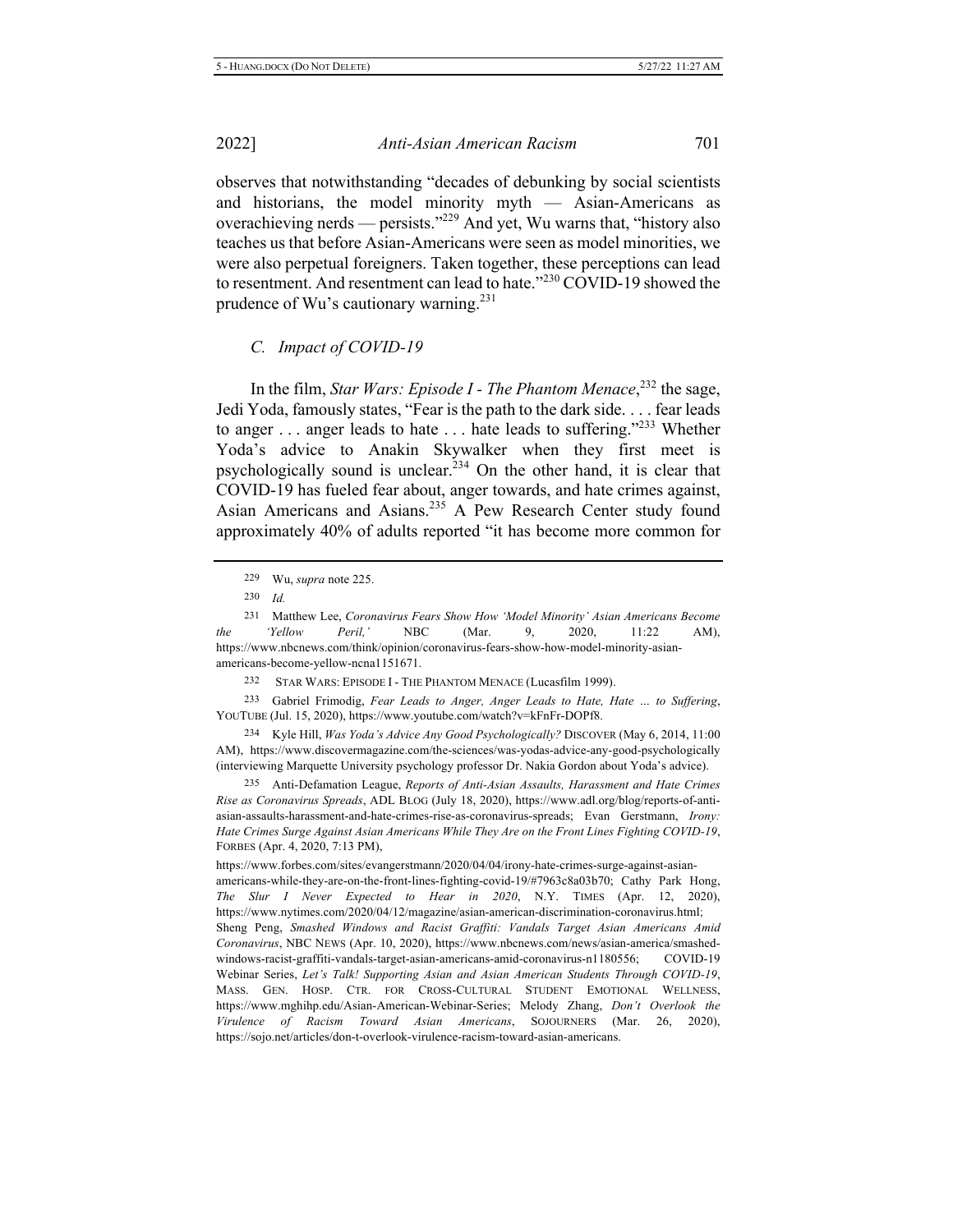people to express racist views toward Asians since the pandemic began."<sup>236</sup> Viral videos posted on Twitter show a southern California Caucasian woman shouting profanity-laced anti-Asian slurs at a young Asian woman<sup>237</sup> and separately at an Asian man.<sup>238</sup> New York state attorney general Letitia James released a statement<sup>239</sup> and launched a hotline at  $1-800-771-7755$  to report COVID-19 related hate crimes and xenophobic rhetoric. $240$ 

Matthew Baum, Marvin Kalb Professor of Global Communications and Professor of Public Policy at the John F. Kennedy School of Government and Department of Government at Harvard University,<sup>241</sup> demonstrated that during crises, Americans with strong partisan identities, regardless of party, are less likely to rally around the president.<sup>242</sup> This occurs because of three reasons. First, Americans who are partisan are likely to follow more news and thus already have strong opinions. Second, as partisanship increases, party affiliation may crowd out national affiliation to become the dominant group identity. Third, in times of strong polarization, the other party being in charge sparks threatening emotions that might be as powerful as those a crisis triggers. Thus, Baum shows that presidents need to rally Americans to them during crises.

<sup>236</sup> Neil G. Ruiz et al., Many Black and Asian Americans Say They Have Experienced Discrimination Amid the COVID-19 Outbreak, PEW RESEARCH CENTER (July 1, 2020), https://www.pewresearch.org/social-trends/2020/07/01/many-black-and-asian-americans-say-theyhave-experienced-discrimination-amid-the-covid-19-outbreak/.

<sup>237</sup> Rachel Tennell (@rmtennell), TWITTER (June  $10$ , 2020, 4:56 PM), https://twitter.com/rmtennell/status/1270822121174859785.

<sup>238</sup> Anthony C. Walker (@anthonycwalker), TWITTER (June 11, 2020, 8:34 PM), https://twitter.com/anthonycwalker/status/1271239471485378566.

<sup>&</sup>lt;sup>239</sup> AG James Launches Hotline to Combat Coronavirus Hate Crimes and Xenophobic Rhetoric, N.Y. STATE OFF. OF THE ATT'Y GEN. (Mar. 23, 2020), https://ag.ny.gov/pressrelease/2020/ag-james-launches-hotline-combat-coronavirus-hate-crimes-and-xenophobic-rhetoric.

<sup>240</sup> Morgan Gstalter, New York AG Launches Hotline to Report Coronavirus Hate Crimes, Xenophobia Against Asian Americans, HILL (Mar. 25, 2020, 1:18 PM), https://thehill.com/homenews/state-watch/489474-new-york-attorney-general-launches-hotline-toreport-coronavirus-hate.

<sup>&</sup>lt;sup>241</sup> Matthew Baum, JOHN F. KENNEDY SCH. OF GOV'T, HARV. UNIV., https://www.hks.harvard.edu/faculty/matthew-baum.

<sup>242</sup> Matthew A. Baum, *The Constituent Foundations of the Rally-Round-the-Flag Phenomenon*, 46 INT'L STUD. Q. 263 (2002).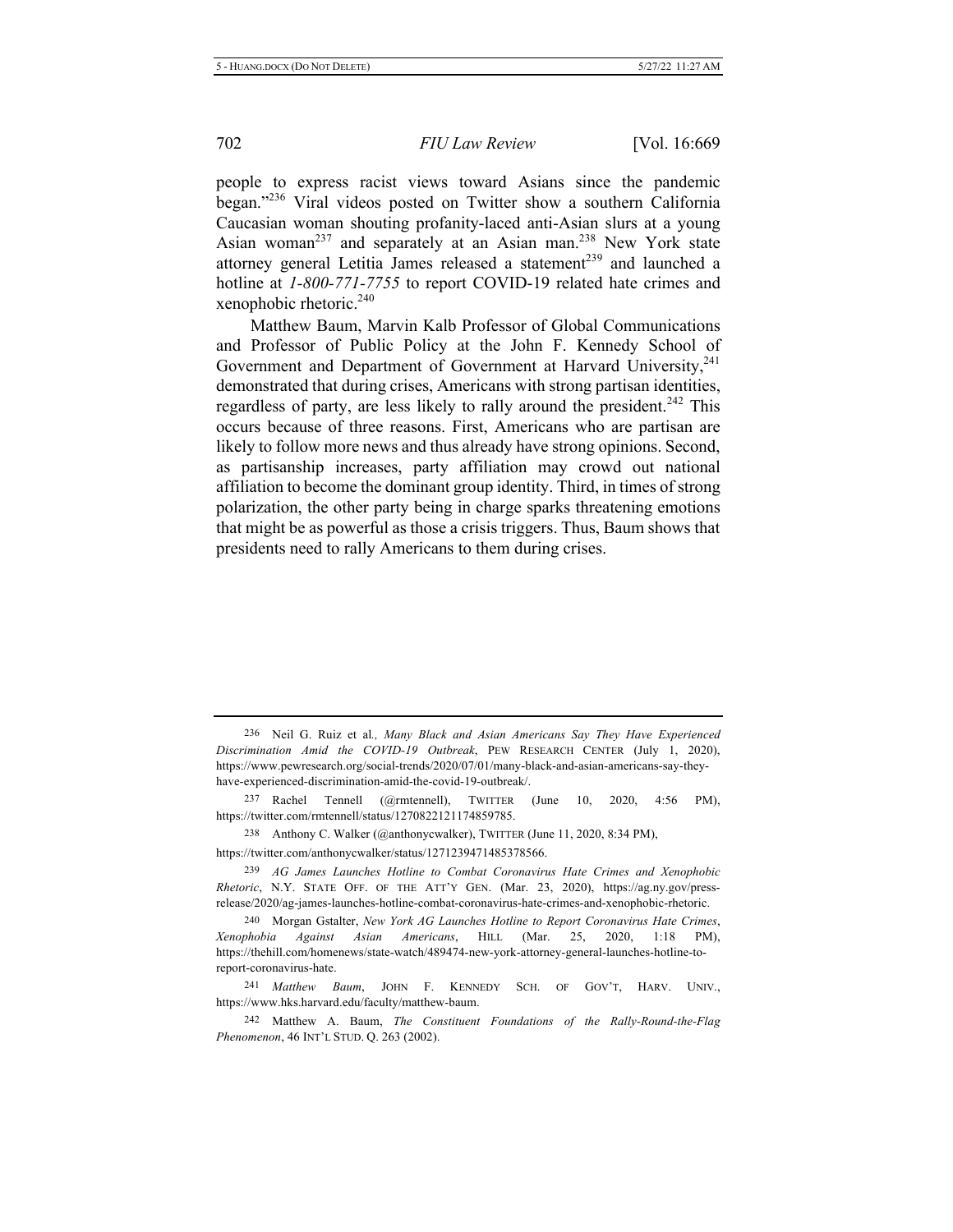Today, Asian Americans are being used for political gain again.<sup>243</sup> To mobilize his voter base, Trump needed to use the "hate and fear" tactic.<sup>244</sup> Peggy Wallace Kennedy, the daughter of George C. Wallace, the former Alabama governor and career segregationist,<sup>245</sup> recently stated that America's current "president understood, as her father did, that 'the two greatest motivators for disaffected voters' are 'hate and fear."<sup>246</sup> As COVID-19 raged, Trump used "kung flu" and similarly inflammatory rhetoric to racial and ethnic anger, frustration, and hatred towards Asian Americans and Asian immigrants. This was all the more ironic because 17% "of doctors, 9% of physician assistants and nearly 10% of nurses in the United States are of Asian descent. Asians and Asian Americans are also as the forefront of America's efforts to find a vaccine."<sup>247</sup>

These "hate and fear" political tactics of the "Chinese virus" and "Kung Flu" rhetoric resulted in videos of racist rants against Asian Americans on Twitter and other anti-Asian discrimination,<sup>248</sup>

244 See, e.g., Justin Baragona, Trump Addresses 'Kung-Flu' Remark, Says Asian-Americans Agree '100 Percent' With Him Using 'Chinese Virus,' DAILY BEAST (Mar. 18, 2020, 1:48 PM), https://www.thedailybeast.com/trump-addresses-kung-flu-remark-says-asian-americans-agree-100with-him-using-chinese-virus; Max Cohen, Kellyanne Conway Reacts to Trump's Use of 'Kung Flu,' Months After Calling Term 'Highly Offensive,' POLITICO (June 24, 2020, 1:43 PM), https://www.politico.com/news/2020/06/24/kellyanne-conway-trump-kung-flu-coronavirus-337682; Andrew Restuccia, White House Defends Trump Comments on 'Kung Flu,' Coronavirus Testing, WALL ST. J. (June 22, 2020, 8:04 PM), https://www.wsj.com/articles/white-house-defends-trumpcomments-on-kung-flu-coronavirus-testing-11592867688.

245 Howell Raines, George Wallace, Segregation Symbol, Dies at 79, N.Y. TIMES (Sept. 14, 1998), https://www.nytimes.com/1998/09/14/us/george-wallace-segregation-symbol-dies-at-79.html.

246 Peter Baker, A Half-Century After Wallace, Trump Echoes the Politics of Division, N.Y. TIMES (July 30, 2020), https://www.nytimes.com/2020/07/30/us/politics/trump-wallace.html.

247 Gerstmann, *supra* note 235.

<sup>248</sup> Ed Park, *Confronting Asian Americans Discrimination During the Coronavirus Crisis,* NEW YORKER (Mar. 17, 2020), https://www.newyorker.com/culture/culture-desk/confronting-antiasian-discrimination-during-the-coronavirus-crisis.

<sup>&</sup>lt;sup>243</sup> Kurt Bardella, 'China Virus' Redux: For Trump and Republicans, It's Open Season on Asian Americans Like Me, USA TODAY (Mar. 17, 2021, 9:21 PM), https://www.usatoday.com/story/opinion/2021/03/04/covid-racism-asian-americans-trumpprovocations-column/6904348002/; Stacy Torres, Violence and Hate Against Asian Americans is a Health and Safety Crisis for Everyone, USA TODAY (Mar. 18, 2021, 9:16 AM), https://www.freep.com/story/opinion/2021/03/17/anti-asian-violence-covid-safety-crisis-hurtseveryone-column/4736733001/.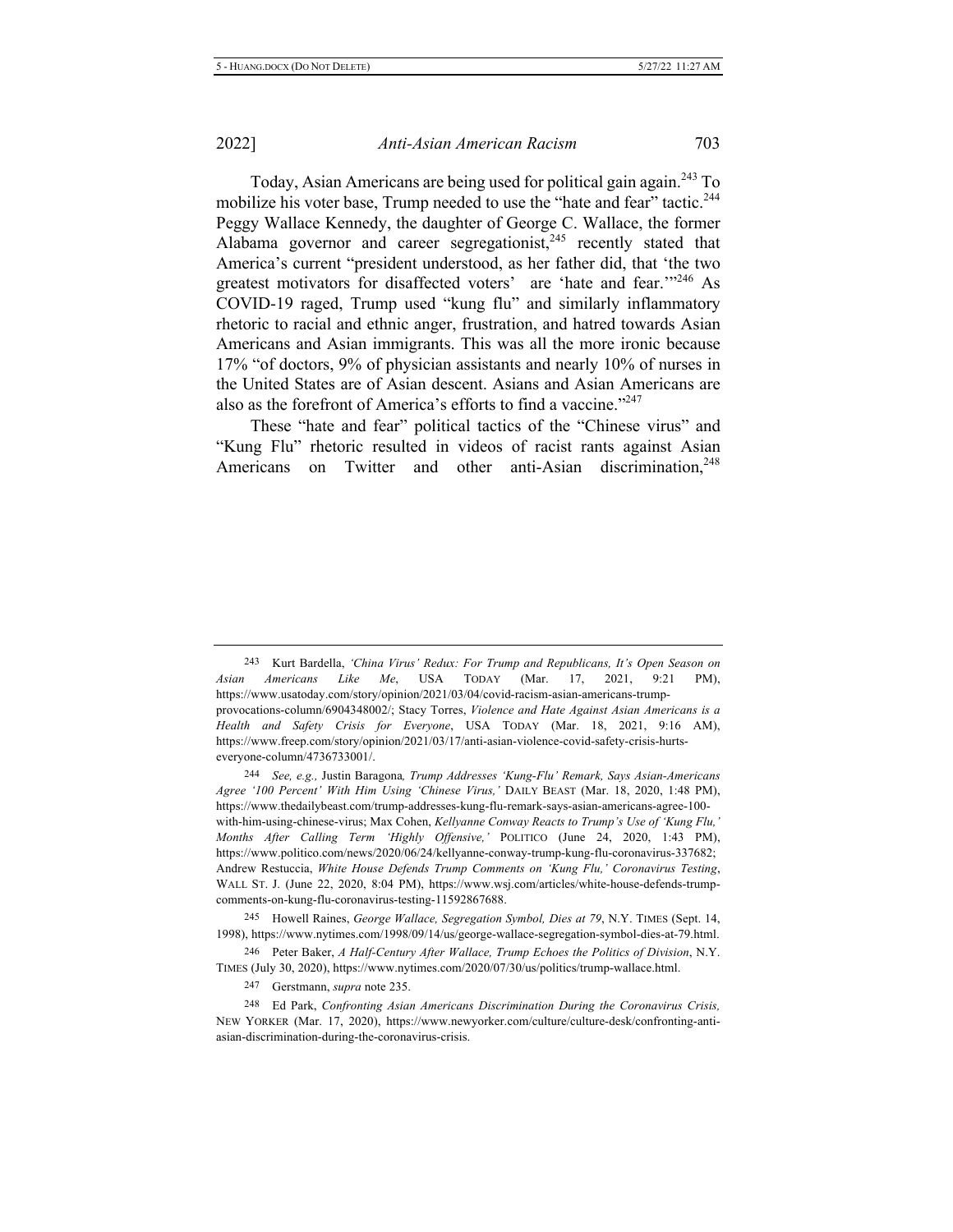harassment,<sup>249</sup> <sup>249</sup> hate crimes,<sup>250</sup> and scapegoating.<sup>251</sup> World Health Organization (WHO) officials warned Trump to not use the phrase "Chinese Virus"<sup>252</sup> and instead follow WHO best practices for naming infectious diseases<sup>253</sup> because misnaming a virus by its point of origin can lead to racial profiling "when there is no blame in this."<sup>254</sup> It literally requires no (or at most, extremely minimal) effort to refer to COVID-19 by its correct, officially designated name.<sup>255</sup>

A study analyzing  $1,273,141$  hashtags from March 9 to 23, 2021, which corresponds to the weeks before and after Trump's tweet with the phrase, "Chinese Virus," found that approximately one-fifth (19.7%) of the 495,289 hashtags with #covid19 expressed anti-Asian sentiment, as compared to about half  $(50.4\%)$  of the  $777,852$  hashtags with #chinesevirus.<sup>256</sup> This empirical evidence supports the WHO officials who

252 Dawn Kopecki, WHO Officials Warn US President Trump Against Calling Coronavirus 'the Chinese Virus,' CNBC (Mar. 18, 2020), https://www.cnbc.com/2020/03/18/who-officials-warnus-president-trump-against-calling-coronavirus-the-chinese-virus.html.

253 WHO Issues Best Practices for Naming New Human Infectious Diseases, WORLD HEALTH ORG. (May 8, 2015), https://www.who.int/news/item/08-05-2015-who-issues-best-practices-fornaming-new-human-infectious-diseases; Kai Kupferschmidt, Discovered a Disease? WHO Has New Rules for Avoiding Offensive Names, SCI. INSIDER (May 11, 2015), https://www.sciencemag.org/news/2015/05/discovered-disease-who-has-new-rules-avoidingoffensive-names.

256 Yulin Hswen et al., *Association of "#covid19" Versus "#chinesevirus" with Anti-Asian* 

<sup>249</sup> Caitlin Yoshiko Kandil, Asian Americans Report Over 650 Racist Acts Over Last Week, New Data Says, NBC NEWS (Mar. 26, 2020, 4:41 PM), https://www.nbcnews.com/news/asianamerica/asian-americans-report-nearly-500-racist-acts-over-last-week-n1169821.

<sup>250</sup> Hate Crimes Against Asian Americans Are at an 'Alarming Level', UN Says, NEXTSHARK (Oct. 20, 2020), https://nextshark.com/un-experts-trump-attacks-against-asian-americans/; Josh Margolin, FBI Warns of Potential Surge in Hate Crimes Against Asian Americans Amid Coronavirus, ABC NEWS (Mar. 27, 2020, 9:28 AM), https://abcnews.go.com/US/fbi-warns-potential-surge-hatecrimes-asian-americans/story?id=69831920; Kristine Phillips, 'We Just Want to be Safe:' Hate Crimes, Harassment of Asian Americans Rise Amid Coronavirus Pandemic, USA TODAY (May 21, 2020, 6:00 AM), https://www.usatoday.com/story/news/politics/2020/05/20/coronavirus-hatecrimes-against-asian-americans-continue-rise/5212123002/.

<sup>251</sup> Kristine Phillips, 'They Look at Me and Think I'm Some Kind of Virus:' What It's Like to be Asian During the Coronavirus Pandemic, USA TODAY (Mar. 28, 2020, 11:09 AM), https://www.usatoday.com/story/news/nation/2020/03/28/coronavirus-racism-asian-americansreport-fear-harassment-violence/2903745001/.

<sup>254</sup> Morgan Gstalter, WHO Official Warns Against Calling It 'Chinese Virus,' Says 'There's *No* Blame in This', HILL (Mar. 19, 2020, 2:19 PM), https://thehill.com/homenews/administration/488479-who-official-warns-against-calling-it-chinesevirus-says-there-is-no.

<sup>255</sup> Charlotte Gibson, UCLA's Natalie Chou Won't Stand for Anti-Asian Racism Related to Coronavirus, ESPN (Mar. 26, 2020), https://www.espn.com/espnw/voices/story/ /id/28955666/uclanatalie-chou-stand-anti-asian-racism-related-coronavirus (reporting about Chinese UCLA basketball women's player Natalie Chou speaking out against racist names for COVID-19 in her tweet); Natalie Chou  $(\omega)$ NatalieChou1), TWITTER (Mar. 21, 2020, 5:34 PM), https://twitter.com/NatalieChou1/status/1241478192176738304).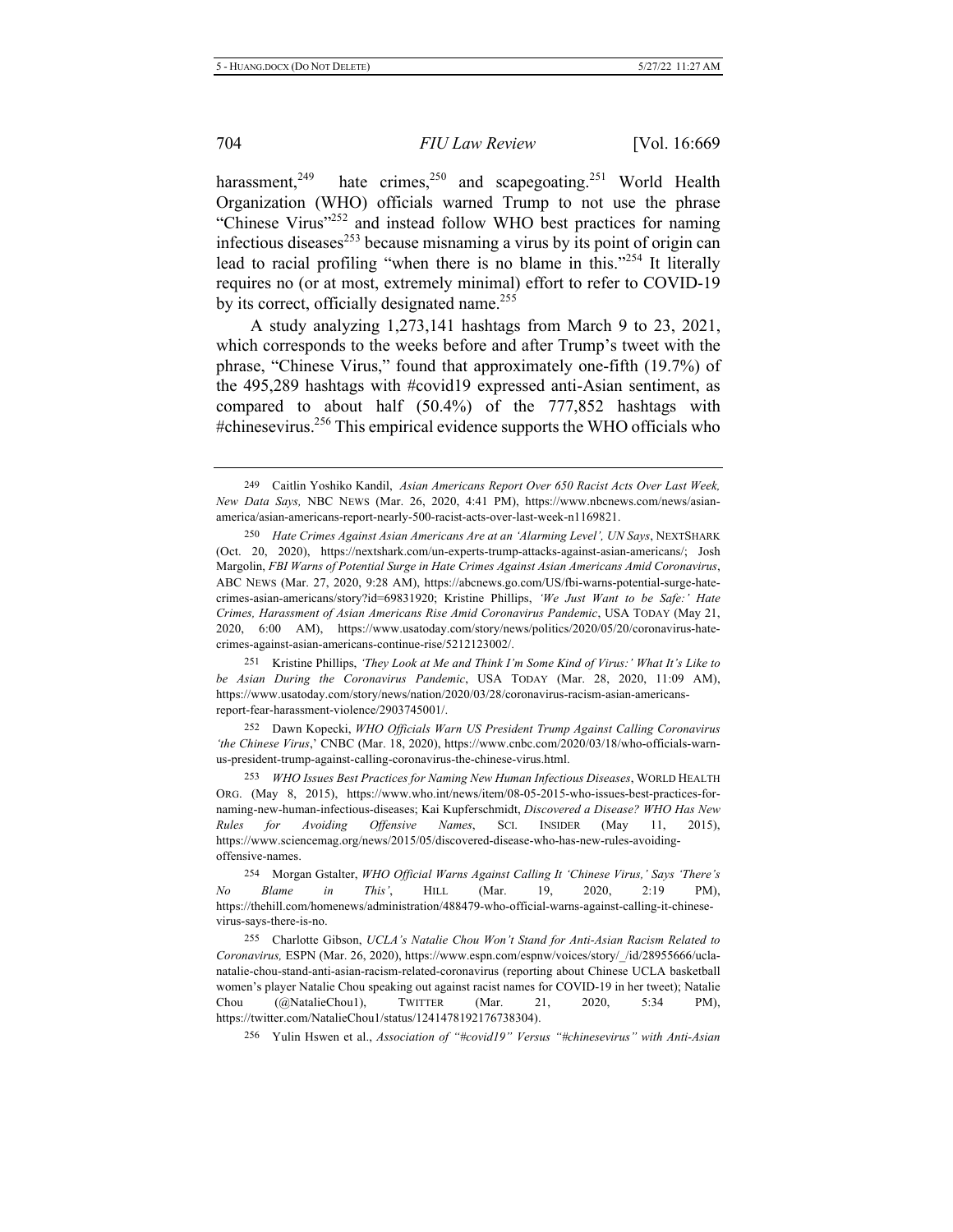warned Trump against using the stigmatizing phrase Chinese virus instead of the neutral, proper name COVID-19. Additional supporting evidence comes from a study of the rise of anti-Chinese sentiment and behavior on the internet during the outbreak of COVID-19.<sup>257</sup>

Social psychological research shows that humans evolved so that infectious disease threat leads towards "disgust prejudice against individuals whose morphological appearance or behavior deviates from normative standards."<sup>258</sup> Stefanie Johnson,<sup>259</sup> University of Colorado Leeds School of Business professor of organizational leadership and information analytics,  $260$  discusses psychological research studies demonstrating that the threat of infectious disease can fuel racism.<sup>261</sup> Even for people who do not contract an infectious disease, the threat of doing so correlates with ethnocentrism and xenophobia,<sup>262</sup> resulting in more violence directed at out-group individuals.<sup>263</sup> Americans living in regions having larger infectious disease rates displayed higher implicit and explicit racial biases, with more germ averse white people exhibiting stronger explicit, though not implicit, anti-black/pro-white racial bias.<sup>264</sup> Infectious disease threat fuels anti-immigration attitudes.<sup>265</sup> Humans evolved to behave as if they have a behavioral immune system in the sense that higher

258 Mark Schaller & Steven L. Neuberg, Danger, Disease, and the Nature of Prejudice(s), 46 ADV. EXPERIMENTAL SOC. PSYCHOL. 1, 2 (2012).

259 DR. STEFANIE K. JOHNSON, https://drstefjohnson.com/author/ (last visited Mar. 13, 2022).

260 Stefanie K. Johnson, UNIV. OF COLO. BOULDER, https://www.colorado.edu/business/leedsdirectory/faculty/stefanie-johnson (last visited Mar. 13, 2022).

261 Stefanie K. Johnson, Is COVID-19 Increasing Racially Motivated Crimes?, PSYCHOL. TODAY (May 22, 2020), https://www.psychologytoday.com/us/blog/stand-out-and-fit-in/202005/iscovid-19-increasing-racially-motivated-crimes.

262 Schaller, *supra* note 258, at 35–36.

263 Kenneth Letendre et al., *Does Infectious Disease Cause Global Variation in the Frequency* of Intrastate Armed Conflict and Civil War?, 85 BIO. REV. 669 (2010).

<sup>264</sup> Brian A. O'Shea et al., *Infectious Disease Prevalence*, *Not Race Exposure*, *Predicts Implicit and Explicit Racial Prejudice Across the United States, 11 Soc. PSYCHOL. & PERSONALITY* SCI. 345 (2020).

265 Jason Faulkner et al., Evolved Disease-Avoidance Mechanisms and Contemporary *Xenophobic Attitudes, 7 GRP. PROCESS INTERGROUP RELS. 333 (2004).* 

Sentiments on Twitter: March 9-23, 2020, AM. J. PUB. HEALTH (2021); see also Elizabeth Weise, Anti-Asian Hashtags Soared After Donald Trump First Tied COVID-19 to China on Twitter, Study *Shows*, USA TODAY (Mar. 18, 2021, 4:00 PM), https://www.usatoday.com/story/news/nation/2021/03/18/anti-asian-hashtags-donald-trump-covid-19-tweet-study/4728444001/ (reporting on study).

<sup>257</sup> Fatemeh Tahmasbi et al., "Go eat a bat, Chang!": On the Emergence of Sinophobic Behavior on Web Communities in the Face of COVID-19 (Mar. 3, 2021), https://arxiv.org/abs/2004.04046; see also Craig Timberg & Allyson Chiu, As the Coronavirus *Spreads, So Does Online Racism Targeting Asians, New Research Shows, WASH. POST (Apr. 8, 2020),* https://www.washingtonpost.com/technology/2020/04/08/coronavirus-spreads-so-does-onlineracism-targeting-asians-new-research-shows/ (reporting on study).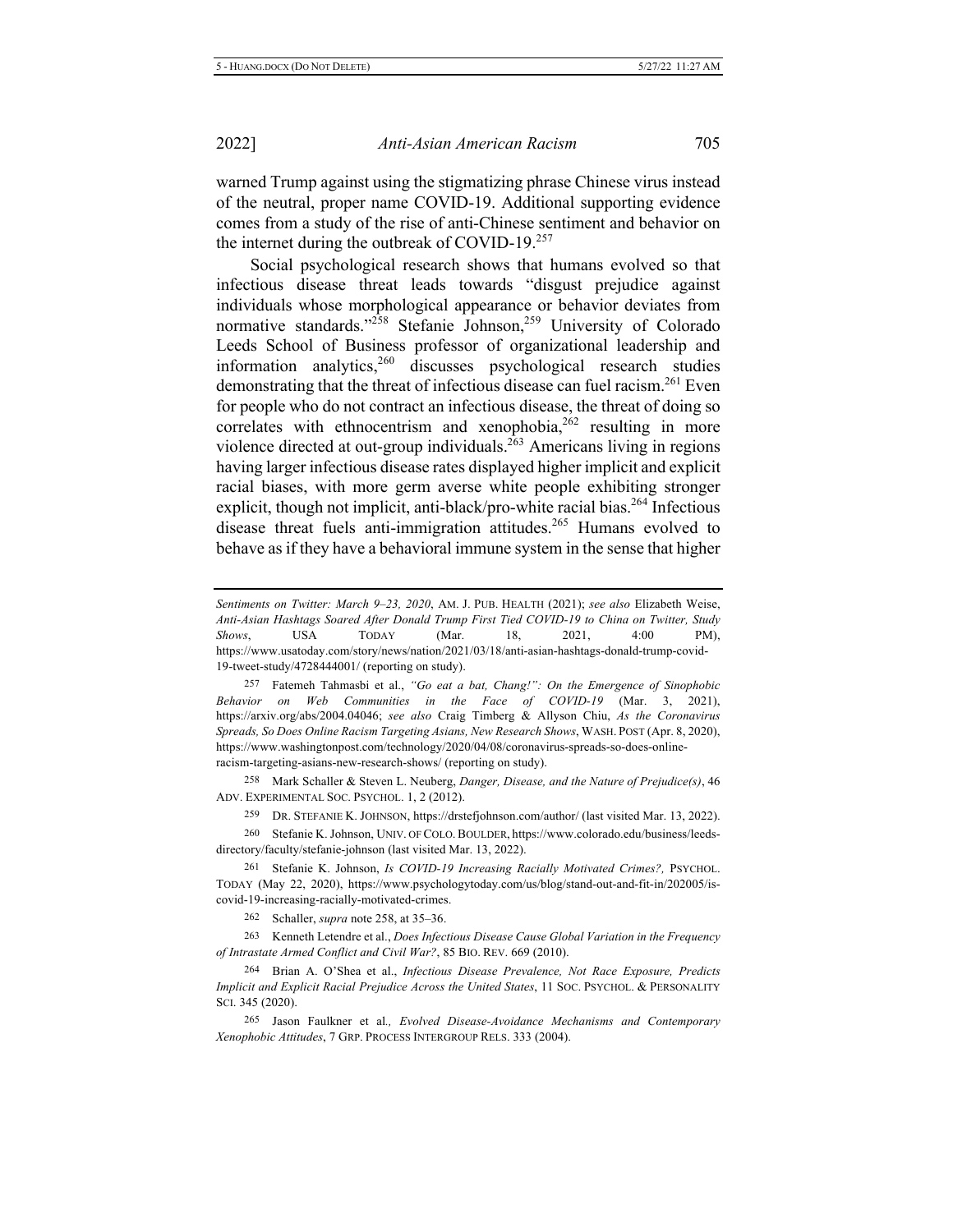infectious disease threat increases disgust feelings towards novel foods and people who look as if they might be contagious,  $2^{66}$  such as those who are disabled,<sup>267</sup> obese,<sup>268</sup> elderly,<sup>269</sup> and disfigured.<sup>270</sup>

# *D.* Stephen Bainbridge's Tweets

Stephen Bainbridge is the William D. Warren Distinguished Professor of Law at the UCLA School of Law.<sup>271</sup> Bainbridge teaches various business law courses,<sup>272</sup> including *Business Associations*, which "is a basic foundational requirement in the Business Law Specialization."<sup>273</sup> On February 25, 2020, Bainbridge posted this now deleted tweet, "If we all ask nicely, do you think we could get China to ban eating bats, civets, and other wild animals that serve as viral hosts?"274 It is somewhat ironic for Bainbridge to have asked this question because Bainbridge organized a group of law professors to go eat out at someplace that served meat,  $2^{75}$  also known as dead animals, on October 15, 1999, during a *Teaching Corporate Law Symposium* held at the University of Georgia School of Law as the organizer of the conference had chosen to have only vegan options available. I was very happy to eat vegan as I'm

269 Lesley A. Duncan & Mark Schaller, Prejudicial Attitudes Toward Older Adults May Be *Exaggerated When People Feel Vulnerable to Infectious Disease: Evidence and Implications, 9* ANALYSIS SOC. ISSUES & PUB. POL'Y 97 (2009); Schaller, *supra* note 258, at 33.

270 Joshua M. Ackerman et al., A Pox on the Mind: Disjunction of Attention and Memory in the Processing of Physical Disfigurement, 45 J. EXPERIMENTAL SOC. PSYCHOL. 478 (2009); Schaller, *supra* note 258, at 33.

271 Stephen Bainbridge, UCLA Law School faculty profile, UCLA POL. SCI., https://www.law.ucla.edu/faculty/faculty-profiles/stephen-m-bainbridge.

272 *Id.* 

<sup>273</sup> Law 230: Business Associations, UCLA LAW, https://www.law.ucla.edu/academics/curriculum/business-associations (last visited Mar. 13, 2022). 274 Stephen Bainbridge (@ProfBainbridge), TWITTER (Feb. 25, 2020, 3:45 PM),

<sup>266</sup> Sara B. Weinstein et al., *A Landscape of Disgust*, 359 SCI. 1213 (2018).

<sup>267</sup> Justin H. Park et al., *Evolved Disease-Avoidance Processes and Contemporary Anti-Social Behavior: Prejudicial Attitudes and Avoidance of People with Physical Disabilities, 27 J. NONVERBAL* BEHAV. 65 (2003); Schaller, *supra* note 258, at 33-35.

<sup>268</sup> Justin H. Park et al., Pathogen-Avoidance Mechanisms and the Stigmatization of Obese People, 28 EVOLUTION & HUM. BEHAV. 410 (2007); Schaller, supra note 258, at 34.

https://perma.cc/GL4F-AMMZ.

<sup>275</sup> Mary Ann Case, Pets or Meat, 80 CHI.-KENT L. REV. 1129 (2005) (taking its title from the scene in the Michael Moore film, ROGER AND ME (Dog Eat Dog Films 1989), depicting the sale of rabbits. Moore sees a crudely handwritten sign offering, "Rabbits or Bunnies, Pets or Meat for Sale."). *See also* Grace Clement, *Pets or Meat? Ethics and Domestic Animals*, 1 J. ANIMAL ETHICS 46 (2011); PETS OR MEAT: THE RETURN TO FLINT (PBS 1992).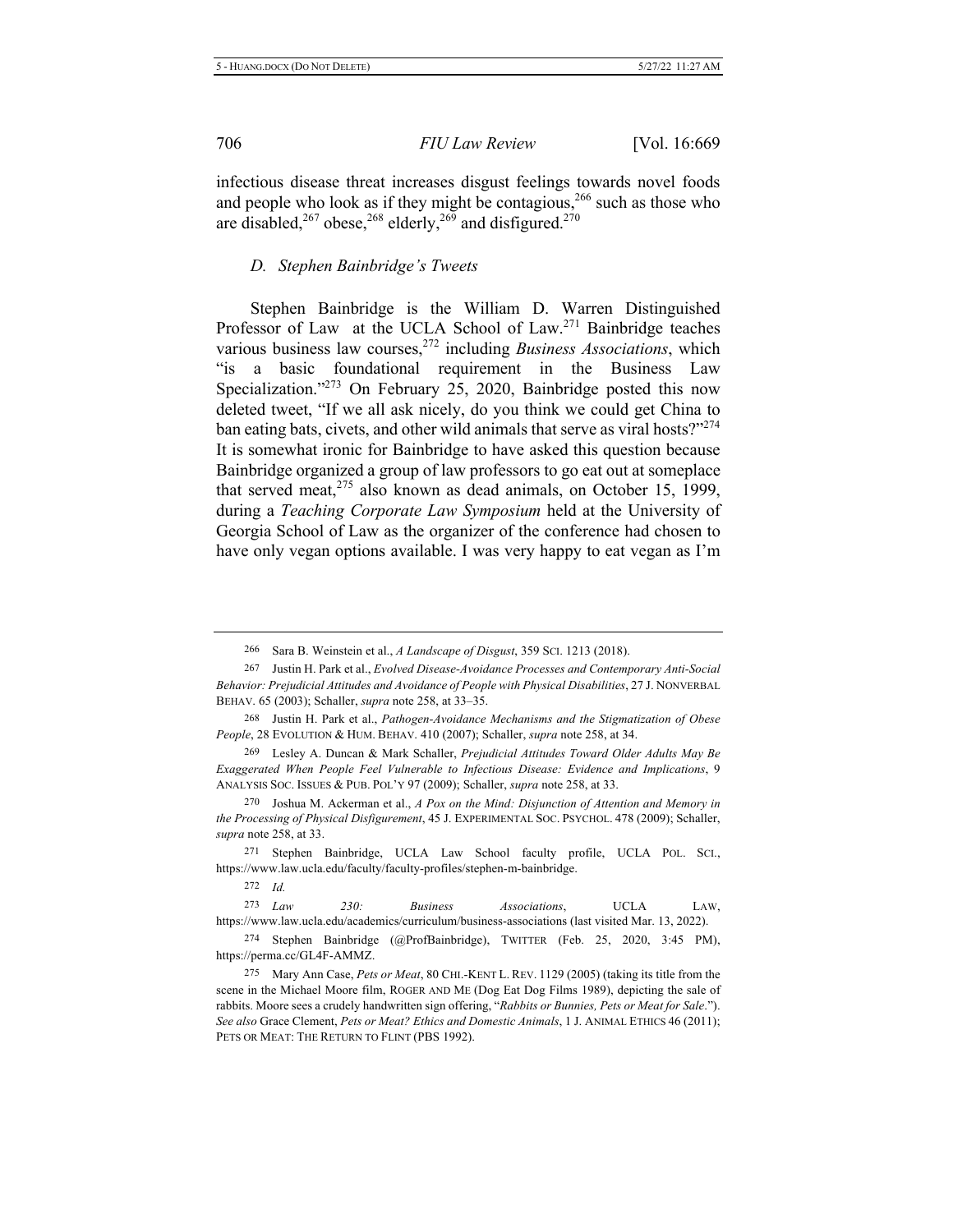vegetarian and remember the date from presenting The Value of Options *Thinking in Corporate Law.*<sup>276</sup>

On April 6, 2020, Bainbridge posted these now deleted tweets:

1/ The Economist reports that an antibody test for the novel coronavirus will soon be available. I would be most curious to take one. As some of you know, I had a horrific cold/flu in late January/early February that I assumed was a bad case of bronchitis.

2/ But I have a number of Chinese students in my class this semester and I wonder if one of them might have brought the virus back from China. I assume not because I know of nobody else at the (law school) who got sick, but still... One wonders.<sup>277</sup>

Bainbridge's tweets unsurprisingly garnered negative social media attention.<sup>278</sup> UCLA's Asian/Pacific Islander Law Students (APILSA) sent an open letter, stating:

> Stephen Bainbridge's April 6 Tweets caused material harm to the API community at UCLA Law. Dozens of students reached out to APILSA after screenshots of the Tweets were circulated on social media. These students had already been anxious about the growing number of API individuals who have become victims of hate crimes in the wake of COVID-19; several of these individuals had already faced discriminatory episodes at the law school themselves.

> We strongly condemn Stephen Bainbridge's egregious Tweets posted on April 6, which irresponsibly perpetuate xenophobic stereotypes. This is a blatant violation of the spirit of the UCLA Faculty Code of Conduct, which states that faculty at UCLA must not discriminate against students on the basis of race or national origin.<sup>279</sup>

 $\cdots$ 

<sup>276</sup> Peter H. Huang, *Teaching Corporate Law from An Options Perspective*, 34 U. GA. L. REV. 571 (2000), excerpted and reprinted as *Corporate Finance: An Option Perspective* in 2(10) DERIVATIVES FIN. PROD. REPT 17 (2001).

<sup>277</sup> Saumya Gupta, Professor's Tweets Regarding COVID-19 Elicit Student Concerns of Xenophobic Tone, DAILY BRUIN (Apr. 27, 2020), https://dailybruin.com/2020/04/27/professorstweets-regarding-covid-19-elicit-student-concerns-of-xenophobic-tone.

<sup>278</sup> *Id.* 

<sup>&</sup>lt;sup>279</sup> *APILSA Letter Regarding Stephen Bainbridge*, https://docs.google.com/document/d/1tKETaMjlbbnwbgMxJTK7-jOeRR8eg2ejLtW-cN2xn3s/edit (last visited Mar. 13 2022); see Faculty Code of Conduct, UCLA General Catalog 2019-2020.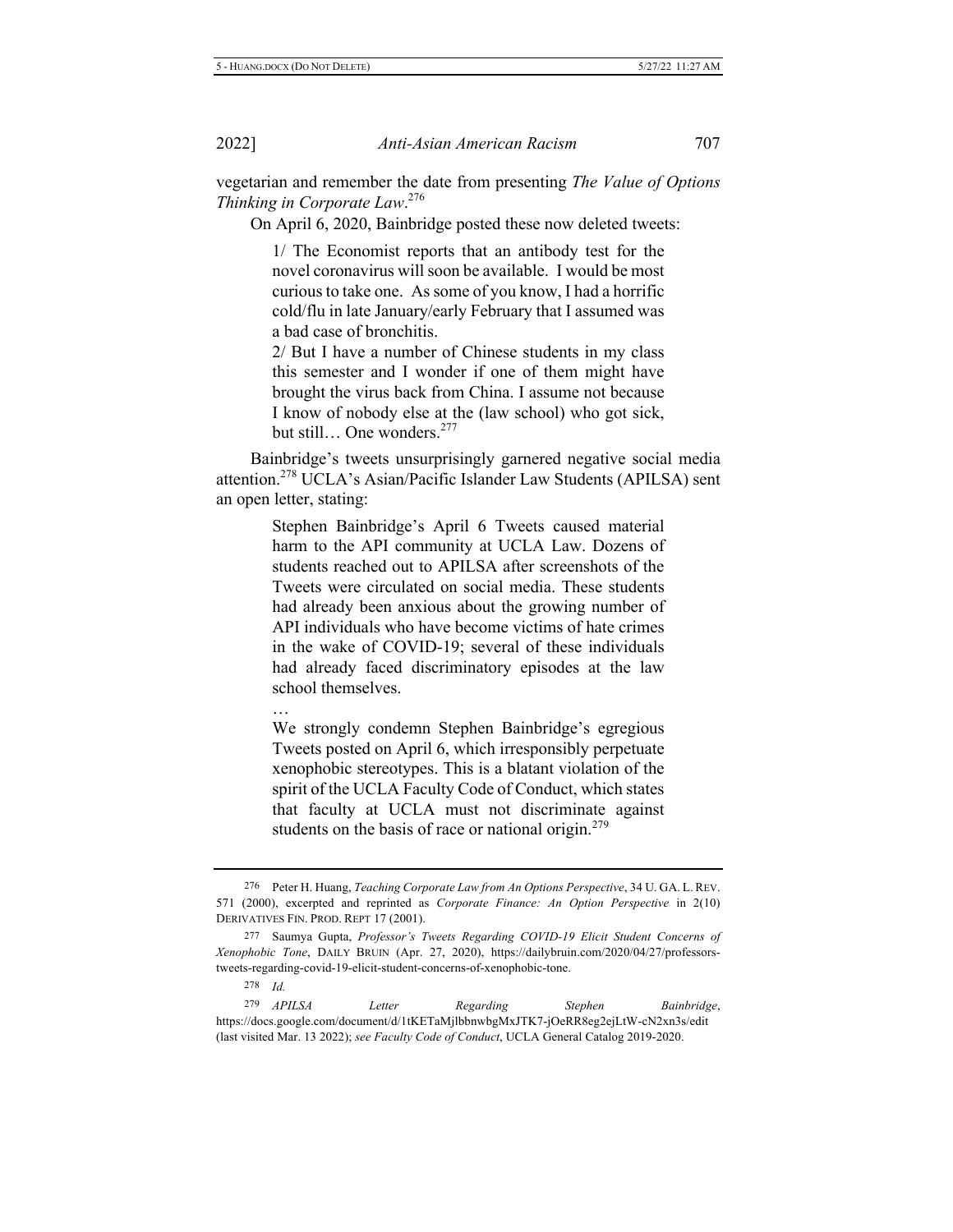On April 10, 2020, UCLA first-year law student Alton Wang tweeted: "This is a  $@UCLA$  Law professor, who gets to teach at an institution that will rather support racist professors than the students, particularly students of color. And we wonder why law school isn't an inclusive environment and why institutional barriers remain for many POC."280

Bainbridge had this exchange with Wang:

A Twitter interaction with a racist UCLA Law professor @ProfBainbridge, in parts:

1: He claims that he got sick, possibly of COVID, because

of a Chinese student in his class

2: He employs racist stereotypes about Chinese food and culture

3: I tweet back at him

4: He blocks me $^{281}$ 

Bainbridge tweeted a public apology about his tweets before deleting his Twitter account.<sup>282</sup> Bainbridge also sent apology emails to APILSA cochairs Brendan Pratt and Constance Chan, in addition to issuing this apology on his blog:<sup>283</sup>

> I very much regret having given offense and contributed—albeit unintentionally and inadvertently-to a challenging time. There are unquestionably far too many strains of xenophobia in this country right now, especially taking the form of anti-Asian and anti-Asian American sentiment. In this context, my tweets were thoughtless and unfortunate. Put bluntly, they were stupid and insensitive.<sup>284</sup>

On April 14, 2020, UCLA School of Law Dean Jennifer L. Mnookin<sup>285</sup> issued a statement<sup>286</sup> to the UCLA law school community stating:

281 Alton Wang,  $(Qaltonwang)$ , TWITTER  $(Apr. 10, 2020, 1:22 PM)$ https://twitter.com/altonwang/status/1248662619604398080.

282 Gupta, *supra* note 277.

283  $An$ *Apology*, PROFESSOR BAINBRIDGE, https://www.professorbainbridge.com/professorbainbridgecom/2020/04/an-apology.html (last visited Mar. 13, 2022).

284 *Id.* 

285 Jennifer Mnookin, UCLA LAW, https://law.ucla.edu/faculty/faculty-profiles/jennifer-lmnookin (last visited Mar. 13, 2022).

286 April 14 Note on Diversity and Inclusion at UCLA Law, UCLA LAW (Apr. 14, 2020),

<sup>280</sup> Wang, (@altonwang), TWITTER (Apr. 10, 2020, 10:35 AM), https://twitter.com/altonwang/status/1248620581462802433.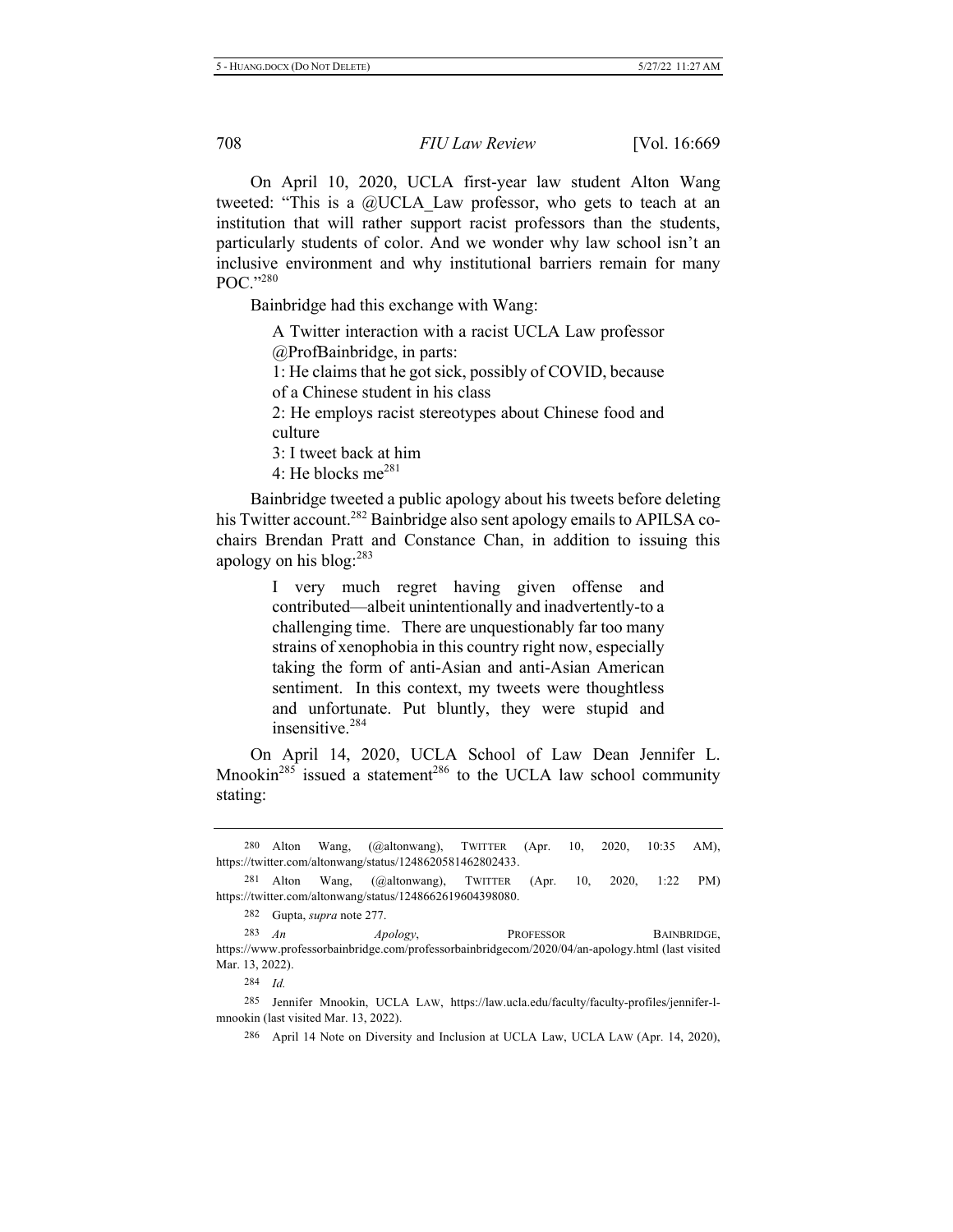Unfortunately, last week, a UCLA Law faculty member tweeted out remarks that mirrored xenophobic speculation that has been directed at Asian and Asian-American communities. The faculty member, Stephen Bainbridge, stated that he had been ill recently, and wondered if one of the Chinese students in his class might have brought coronavirus to campus. These tweets were offensive and harmful, particularly given the widespread hostility that has been directed at Asian and Asian-American communities as a result of this pandemic. I recognize that these tweets harmed and deeply pained many members of our community and most particularly our Chinese LL.M. students, a number of whom are in his class this semester and who could well have felt singled out and unwelcome because of his tweet. As members of the Asian Pacific Islander Law Students Association pointed out in their thoughtful letter addressed to me and others, "Language has a viral quality-it can pollute, infect, and distort our perception of the world and each other." Additionally, I appreciate that our students issued their letter with an eye towards community healing, closure, and engagement."

 $\cdots$ 

I appreciate his apology, and I am deeply sorry for the harm caused by his tweets.

 $\cdots$ 

We can – and must – do better. In the coming days and weeks, I look forward to working with APILSA, BLSA, and others in our community to continue to listen, learn, and address these issues in meaningful and concrete ways. I have started that process already: earlier this year, I asked the UCLA Law Committee on Equity, Diversity and Inclusion, which includes both faculty and students, to make concrete proposals for improving our climate, and to develop curriculum, teaching tools, and programming to make our learning environment more inclusive and more effective. They have been hard at work – even during this pandemic – to develop some proposals for our community. I also well know that they - and I - certainly do not have all the answers, and that as the letter from APILSA also recognizes, there will be

https://law.ucla.edu/news/april-14-note-diversity-and-inclusion-ucla-law.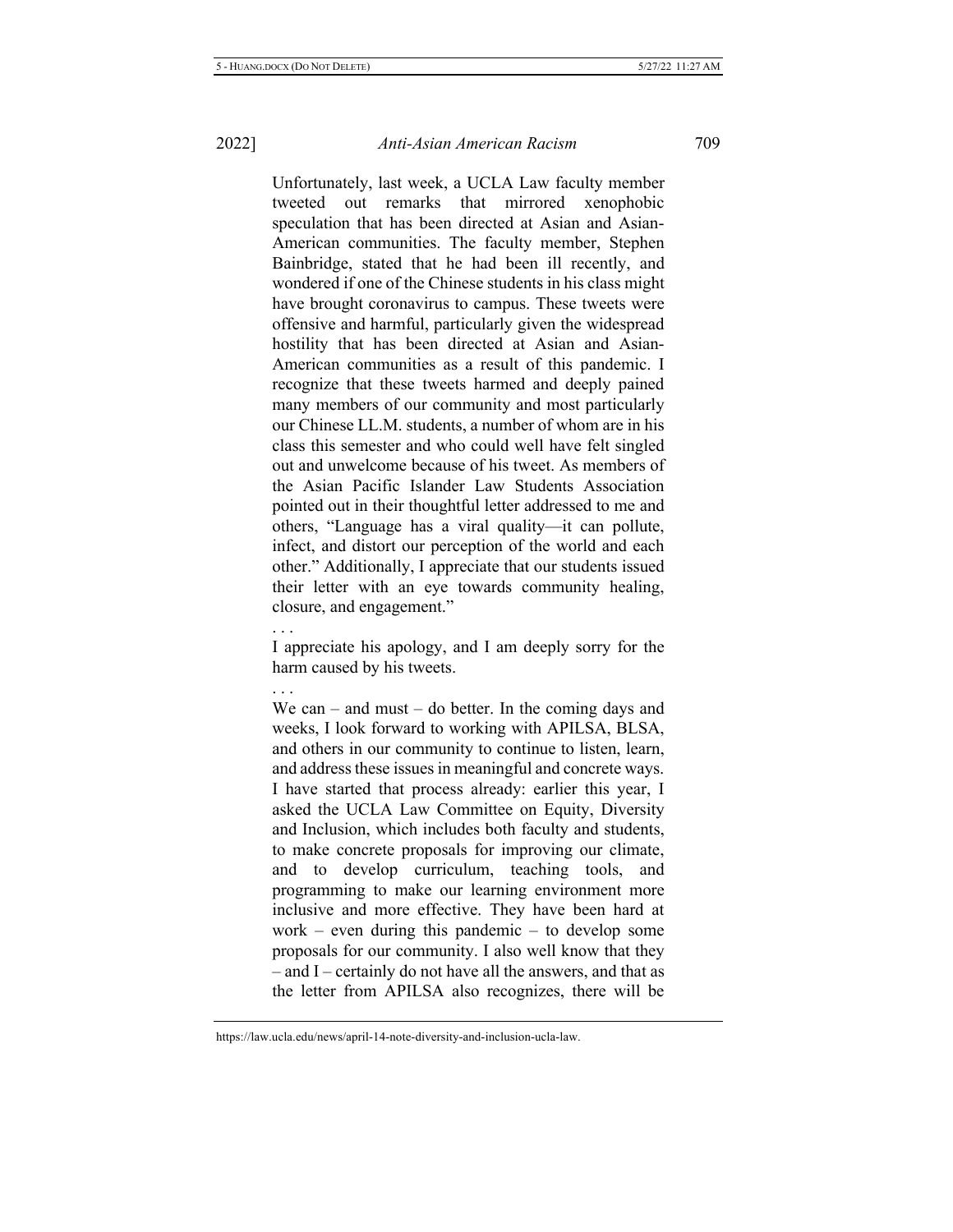challenges. As part of that process, we will actively seek your input and ideas.

Today, I mainly wanted to send a message to all of you to reaffirm my and this institution's core commitments and values, including creating a supportive learning environment for everyone. I am wholly committed to fostering an environment where students and faculty, regardless of background, race, nationality, religion, gender identity, political perspective, or any other dimensions of our lived identities, feel heard, welcomed and fully and deeply included. And I promise you that our school's response to these incidents will not end with this email. $287$ 

On that same day of April 14, 2020, UCLA APILSA issued a public statement,<sup>288</sup> acknowledging the UCLA School of Law Dean's statement and Professor Bainbridge's apology:

> As noted in his blog post, he also deleted his Twitter. To Professor Bainbridge and others, we must emphasize that this is not what we were seeking at all: we want to continue the conversation, not end it. Though we represent the API community at the law school and prioritize the material well-being of students over the emotional tranquility of professors who denigrate them, we are not beyond compassion for all members of the law school. We are sincere in our commitment to come together and use this as an opportunity to heal.

> To our community members impacted by Professor Bainbridge's statements, we invite you to read the full text of his apology on his blog and evaluate for yourself whether this constitutes sufficient redress for the harm that you experienced as an individual. We anticipate that many will still be angry and hurt by the comments. We are, too. But we also believe that we must work together to progress as a community, especially during these turbulent times. As an institution, we at APILSA understand that an apology is but one part of a complete journey to restitution for a community.

<sup>287</sup> *Id.* 

<sup>288</sup> UCLA APILSA, *APILSA Public Statement Regarding Stephen Bainbridge* (Apr. 14, 2020), https://docs.google.com/document/d/1dMtHYMFHNWV\_Om9-2Ob0MqBH13Ca8kWI-K7tbxGxca0/edit.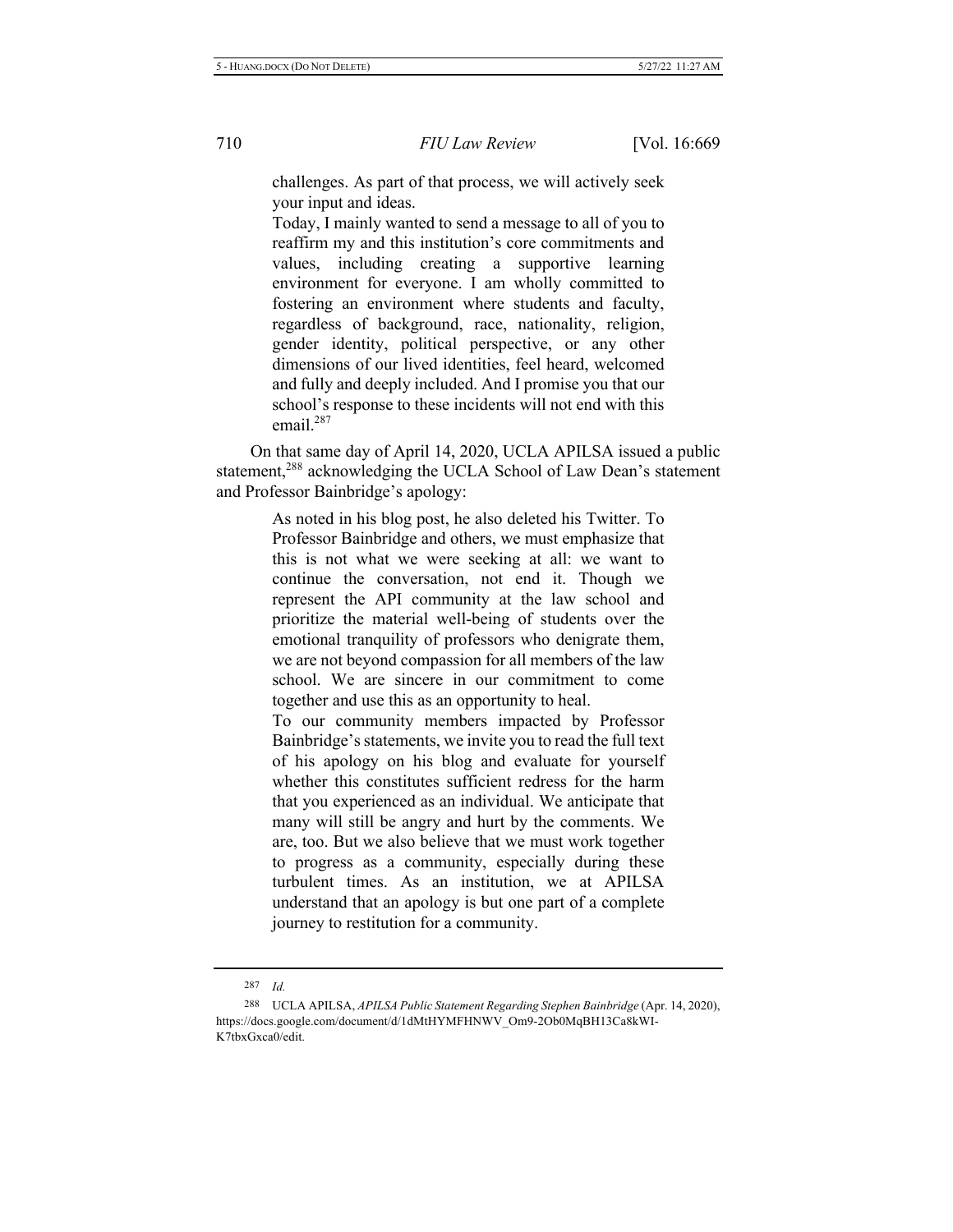We thank Dean Mnookin and the law school for their candor. We look forward to working with the administration and faculty to create better, formalized standards so that all marginalized students in the future can reap material benefits from the events of this week.

Our work to address xenophobia and racism is far from over. There is work to be done to ensure that our stories are heard, that xenophobic remarks made by faculty members are not tolerated moving forward, and that we grow stronger as a community. There is a marked difference between an apology from an individual professor, however well-articulated and well-taken it might be, and the creation of standards for cultural competency and professionalism. As members of the legal community, we hoped to set a precedent. Through the swell of community support, we were able to do that. But we would lose an opportunity for positive change if that precedent stopped at one-off apologies. We need to create a new standard of cultural competency and tolerance and we need accountability for when those in positions of power violate those standards.<sup>289</sup>

Since then, a number of meetings among UCLA School of Law students, Dean Mnookin, administrators, and faculty have occurred to advance the conversation.<sup>290</sup>

In an ironic and unfortunate coincidence, a co-author of Professor Bainbridge's casebook, *Business Associations*,<sup>291</sup> J. Mark Ramseyer, Harvard Law School Mitsubishi Professor of Japanese Legal Studies,<sup>292</sup> recently caused his own Asian-related international controversy.<sup>293</sup>

292 *J Mark* Ramseyer, HARV. L. SCH., https://hls.harvard.edu/faculty/directory/10697/Ramseyer (last visited Mar. 13, 2022).

293 Leah Asmelash, A Harvard Professor Argued that Korean Women Forced into Sex Slavery *in WWII Did So Voluntarily. Now He's Facing a Backlash, CNN (Mar. 10, 2021),* https://www.cnn.com/2021/03/10/us/comfort-women-ramseyer-article-trnd/index.html; Stephany Bai et al., Ramseyer's Academic Malpractice: Legitimizing Denialism, HARV. CRIMSON (Mar. 12, 2021), https://www.thecrimson.com/article/2021/3/12/ramseyer-academic-malpractice/; Crimson Editorial Board, Ramseyer's Lies on Comfort Women Signal Deeper Rot, HARV. CRIMSON (Mar. 8, 2021), https://www.thecrimson.com/article/2021/3/8/ramseyer-comfort-women-paper/; Ariel H. Kim &Y Simon J. Levien, *Harvard Professor's Paper Claiming 'Comfort Women' in Imperial Japan Were* Voluntarily Employed Stokes International Controversy, HARV. CRIMSON (Feb. 7, 2021),

<sup>289</sup> *Id.* 

<sup>290</sup> Gupta, *supra* note 277.

<sup>291</sup> WILLIAM A. KLEIN, J. MARK RAMSEYER, & STEPHEN BAINBRIDGE, BUSINESS ASSOCIATIONS, CASES AND MATERIALS ON AGENCY, PARTNERSHIPS, LLCS, AND CORPORATIONS  $(10th$  ed.  $2018)$ .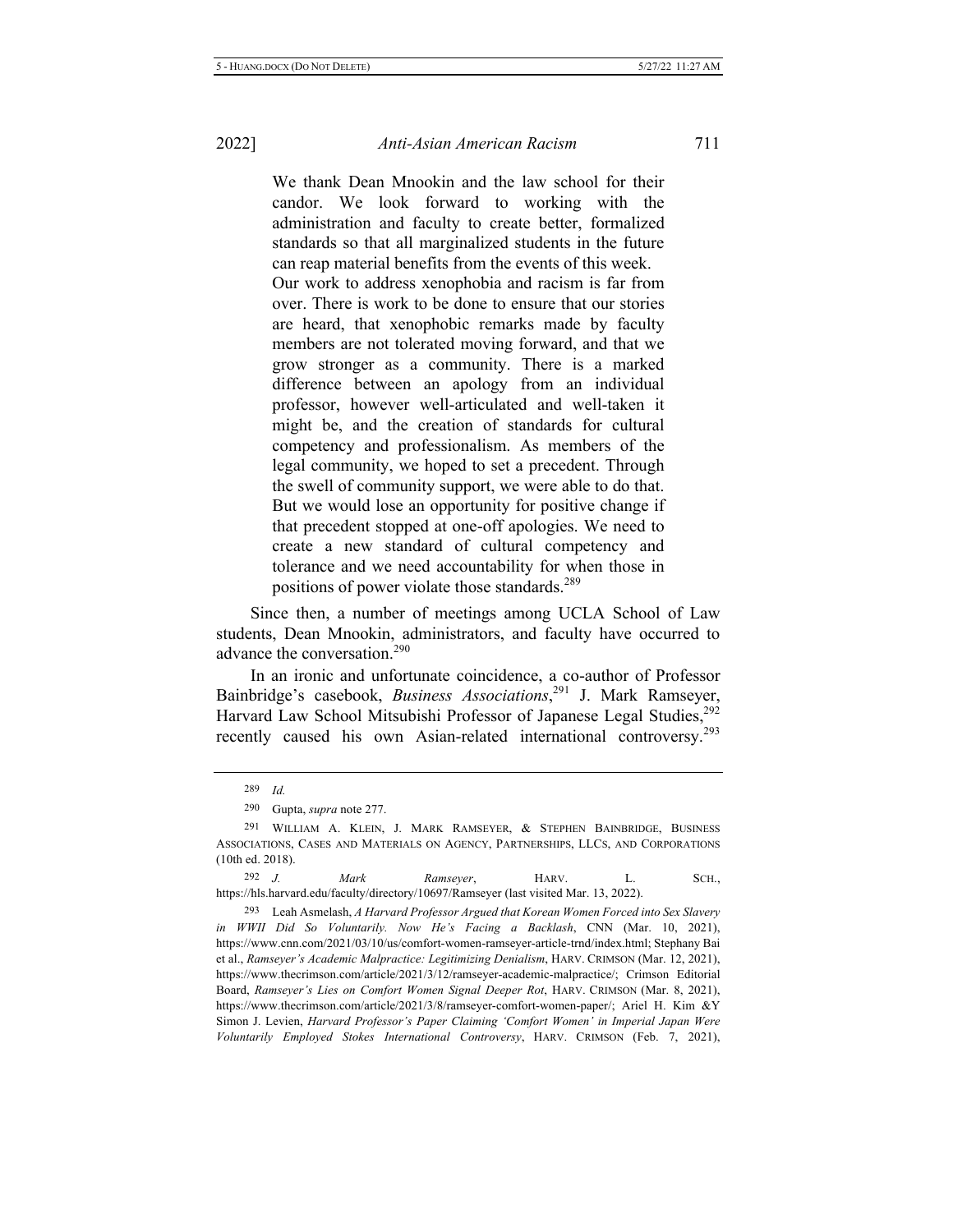Ramseyer claims "wartime brothels called comfort stations . . . contractual dynamics ... reflected the straightforward logic of the credible commitments so basic to elementary game theory.<sup> $3294$ </sup> Ramseyer claims that Korean women, including girls as young as ten, knowingly chose to enter into voluntary contracts as prostitutes to provide sex for Japanese soldiers!<sup>295</sup>

Jeannie Suk Gersen,<sup>296</sup> John H. Watson, Jr., Professor of Law at Harvard Law School,<sup>297</sup> who is the first and only ethnic Korean and also the first Asian American woman to achieve tenure at Harvard Law School,<sup>298</sup> criticized the lack of any factual evidence to support Ramseyer's claims.<sup>299</sup> Michael Chwe,<sup>300</sup> Professor and Chair Ladder Faculty in political science at UCLA,  $^{301}$  who is an applied game theorist,  $^{302}$ drafted a public letter,  $303$  rejecting Ramseyer's claims about how economics and game theory justify his assertions. As of February 2021, the letter has

> 3000 signatories, including over 1100 professors of economics, over 350 professors who work in game theory, over 100 professors who are legal scholars, over 100 professors who work in Law and Economics, over 100 professors of history, over 330 professors who are

294 J. Mark Ramseyer, Contracting for Sex in the Pacific War, 65 INT'L. REV. L. & ECON.  $(2021).$ 

295 *Id.* at 4.

296 JEANNIE SUK GERSEN, https://jeanniesukgersen.com/ (last visited Jan. 24, 2022).

297 Jeannie Suk Gersen, Harvard Law School faculty page, HARV. L. SCH., https://hls.harvard.edu/faculty/directory/10869/Gersen (last visited Jan. 24, 2022).

298 Jeannie Suk Gersen, Seeking the True Story of the Comfort Women, NEW YORKER (Feb. 25, 2021), https://www.newyorker.com/culture/annals-of-inquiry/seeking-the-true-story-of-thecomfort-women-j-mark-ramseyer.

299 *Id.*; Jeannie Suk Gersen, The Story of the Comfort Women, in Korean and Japanese, NEW YORKER (Mar. 13, 2021), https://www.newyorker.com/news/news-desk/the-story-of-the-comfortwomen-in-korean-and-japanese.

300 MICHAEL CHWE, http://chwe.net/michael/ (last visited Jan. 24, 2022).

301 Michael Chwe, UCLA Political Science Department faculty page, UCLA POL. SCI., https://polisci.ucla.edu/person/Michael-chwe/ (last visited Jan. 24, 2022).

302 Id.; see also MICHAEL SUK-YOUNG CHWE, JANE AUSTEN, GAME THEORIST (updated ed., Princeton Univ. Press 2014).

303 Michael Chwe, Letter by Concerned Economists Regarding "Contracting for Sex in the Pacific War" in the International Review of Law and Economics, http://chwe.net/irle/letter/ (last updated May 11, 2021).

https://www.thecrimson.com/article/2021/2/7/hls-paper-international-controversy/; Youmi Kim & Mike Ives, A Harvard Professor Called Wartime Sex Slaves 'Prostitutes.' One Pushed Back, N.Y. TIMES (Feb. 26, 2021), https://www.nytimes.com/2021/02/26/world/asia/harvard-professor-comfortwomen.html.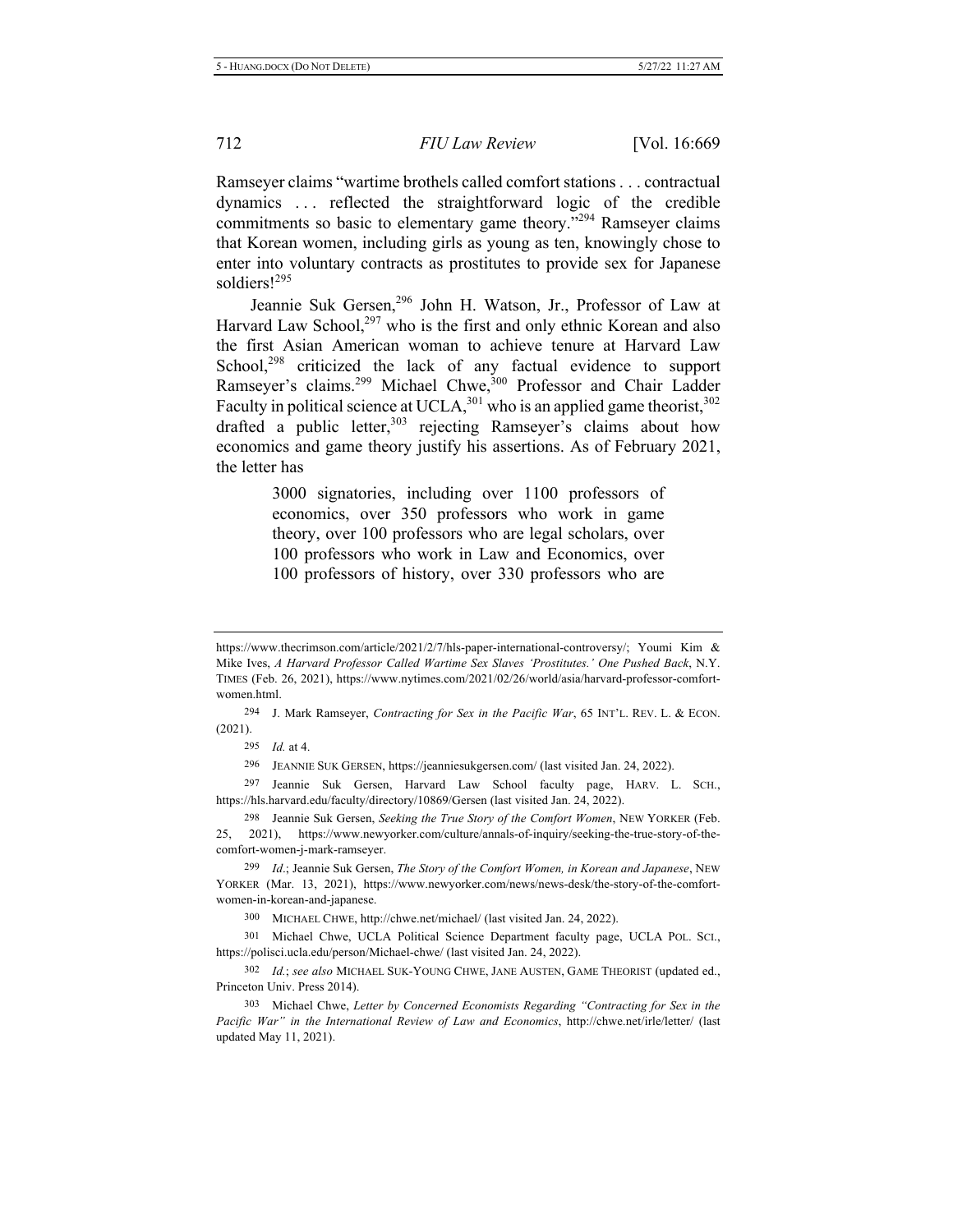scholars of Asia, and over 240 professors who are present or former editors or co-editors of scholarly journals.<sup>304</sup>

Chwe provided a helpful, non-technical discussion of economics and game theory concepts and ideas related to this controversy.<sup>305</sup> Chwe also created a webpage of related additional resources.<sup>306</sup>

Finally, in the interests of complete disclosure and on a more personal note, I once sat next to Ramseyer during an American Law and Economics Association luncheon session, and reminded him I was a student in his civil procedure II at the University of Chicago.<sup>307</sup> Ramseyer's article certainly lies in the University of Chicago law school cultural tradition of being controversial, rather than correct or first in publishing research.<sup>308</sup>

### **III. ASIAN AMERICAN RESPECTABILITY POLITICS**

Respectability politics is "when minority and/or marginalized groups" are told (or teach themselves) that in order to receive better treatment from

https://docs.google.com/document/d/1UMg XLMoS6J999LTghDhAwh3DZuFaB5KCoSkFGSITW c/edit (last visited Jan 24, 2022).

306 Resources on "Contracting for Sex in the Pacific War" in the International Review of Law and Economics, MICHAEL CHWE, https://chwe.net/irle/ (last visited Jan. 24, 2022).

307 <sup>7</sup> I received a grade of 78 in the University of Chicago law school 1994-95 "Grading scale A: 80 and above, B: 74-79, C: 68-73, D: 60-67, and  $F:55-59$ " with the "Distribution of honors in a typical graduating class Highest Honors (82 average and above) under 1%, High Honors (80 average and above) 4%, Honors (78 average and above) 29%." 1L Transcript (on file with author). By comparison, I received a grade of 85 in Cass Sunstein's Elements of Law and Sunstein wrote a note stating, "As will be public tomorrow, you got a fantastic grade in Elements, by some margin the best in the class! No one has gotten a higher grade in many years, and in fact I've never given a higher one in any course. Congratulations on a brilliant exam. On another matter: I meant to ask you whether you might want to do some research work for me this summer. I am going to be doing some work right up your alley, on various theories of rationality. ... I know you may have other and better things to do, but this job-between 15 and 35 hours a week, I would guess, as you would prefer-is yours if you want it." Memo, Jan. 5, 1995 (on file with author). I had to decline because of having already committed to be a visiting assistant professor in the economics department of the University of Southern California during the summer of 1995 teaching law and economics.

308 Peter H. Huang, *Emotional Reactions to Law and Economics, Market Metaphors, and* Rationality Rhetoric, in THEORETICAL FOUNDS. OF L. & ECON. 163, 171 (Mark D. White ed., 2009) (recounting a conversation when then dean of the University of Chicago law school expressed his belief that publishing controversial research is more important than being first or correct in publishing research).

<sup>304</sup> *Resources on "Contracting for Sex in the Pacific War" in the International Review of Law* and Economics, MICHAEL CHWE (Feb. 2021), https://chwe.net/irle/2021/02/24/letter-by-concernedeconomists-regarding-contracting-for-sex-in-the-pacific-war-in-the-international-review-of-law-andeconomics/.

<sup>305</sup> Michael Chwe, Frequently Asked Questions About Our Letter by Concerned Economists Regarding "Contracting for Sex in the Pacific War" (CSPW) in the International Review of  $Economics.$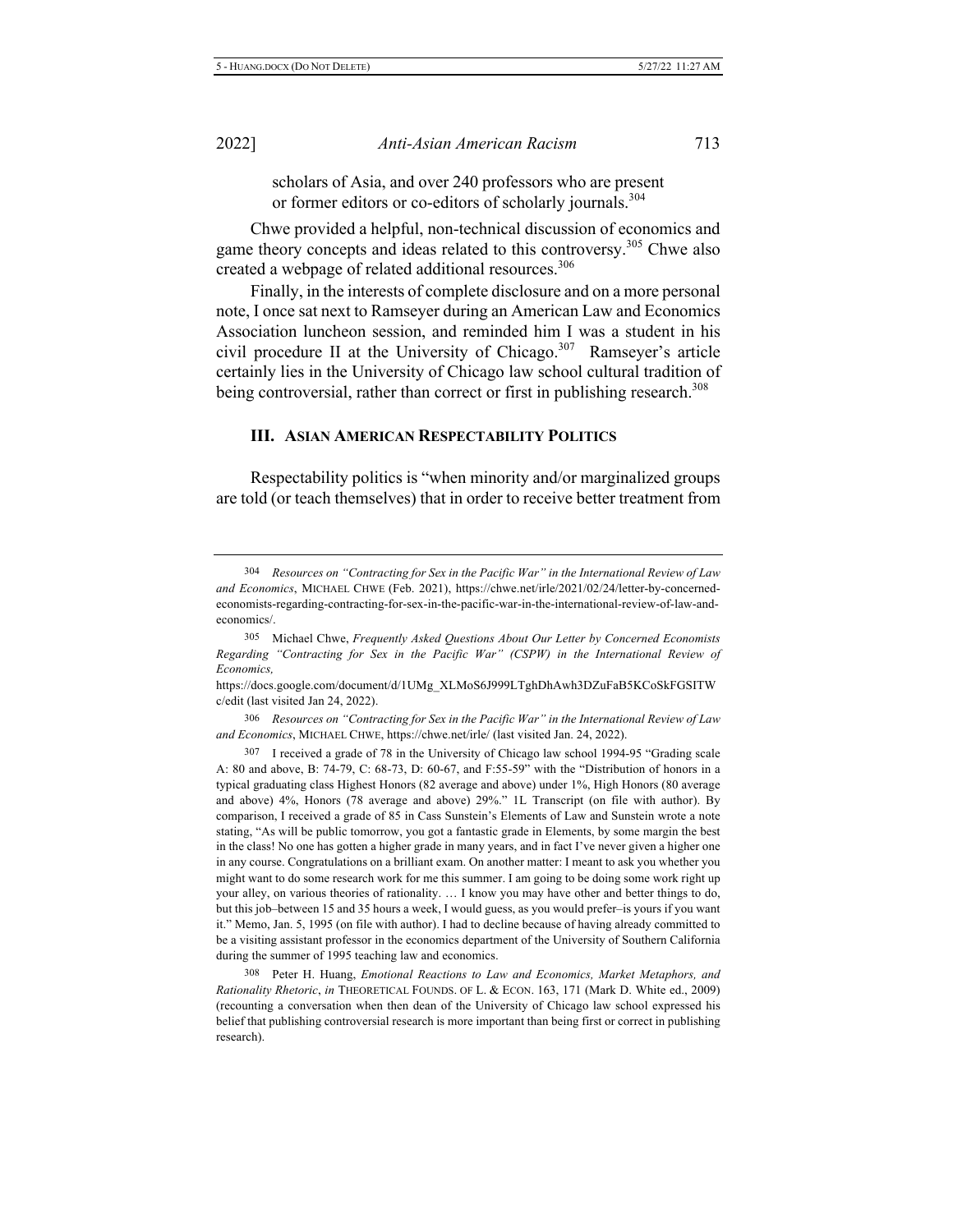the group in power, they must behave better."309 Evelyn Brooks Higginbotham, Harvard University Victor S. Thomas Professor of History and of African American Studies,<sup>310</sup> introduced the phrase "*politics of respectability*" in her book, Righteous Discontent: The Women's Movement in the Black Baptist Church, 1880-1920.<sup>311</sup> Respectability politics is based upon the belief that being respectable will somehow magically solve the problems of bigotry, oppression, and racism. Sadly, this belief is a demonstrably and empirically false assumption.<sup>312</sup> Behaving respectably does not guarantee minorities any permanent safety from even low-level, nonviolent racism, let alone violent forms of racism such as beating, lynching, and murder. Any safety is at best contingent and only temporary. Many Asian (American) minorities who behaved respectably during COVID-19, including Asian American physicians and nurses on the front lines responding to COVID-19, have been racially harassed verbally and physically.<sup>313</sup>

### *A. Andrew Yang's Op-Ed*

In response to anti-Asian American sentiment, former Democratic Presidential candidate Andrew Yang wrote an op-ed, which advised Asian Americans to demonstrate, embrace, and showcase their American-ness by performing acts of patriotism and civic duty.<sup>314</sup> Yang was effectively advocating responding to racism by engaging in Asian American respectability politics, which is a type of racial stereotyping—albeit a selfinflicted one—that is based on the rhetoric of the model minority myth. Related to the adoption of the model minority rhetoric by some Asians and primarily non-Asians is how illegal anti-Asian bias and/or discrimination against Asians is, often intentionally conflated with legal race-conscious

<sup>309</sup> Damon Young, The Definition, Danger and Disease of Respectability Politics, Explained, THE ROOT (Mar. 21, 2016, 4:44 PM), https://www.theroot.com/the-definition-danger-and-disease-ofrespectability-po-1790854699.

<sup>310</sup> Evelyn Brooks Higginbotham, Victor S. Thomas Professor of History and of African and *African American Studies*, HARV. UNIV. DEP'T. OF HIST., https://history.fas.harvard.edu/people/evelyn-brooks-higginbotham. (last visited Jan. 24, 2022).

<sup>311</sup> EVELYN BROOKS HIGGINBOTHAM. RIGHTEOUS DISCONTENT: THE WOMEN'S MOVEMENT IN THE BLACK BAPTIST CHURCH 1880-1920, 185-87 (Harvard Univ. Press 1993).

<sup>312</sup> Sarah Molano, *The Problem with Respectability Politics*, PIPE DREAM (Apr. 23, 2018), https://www.bupipedream.com/opinions/94369/the-problem-with-respectability-politics/.

<sup>313</sup> Tracy Jan, Asian American Doctors and Nurses Are Fighting Racism and the Coronavirus, WASH. POST (May 19, 2020), https://www.washingtonpost.com/business/2020/05/19/asian-americandiscrimination/.

<sup>314</sup> Andrew Yang, Andrew Yang: We Asian Americans Are Not the Virus, but We Can Be Part *of the Cure*, WASH. POST, (Apr. 1, 2020), https://www.washingtonpost.com/opinions/2020/04/01/andrew-yang-coronavirus-discrimination/.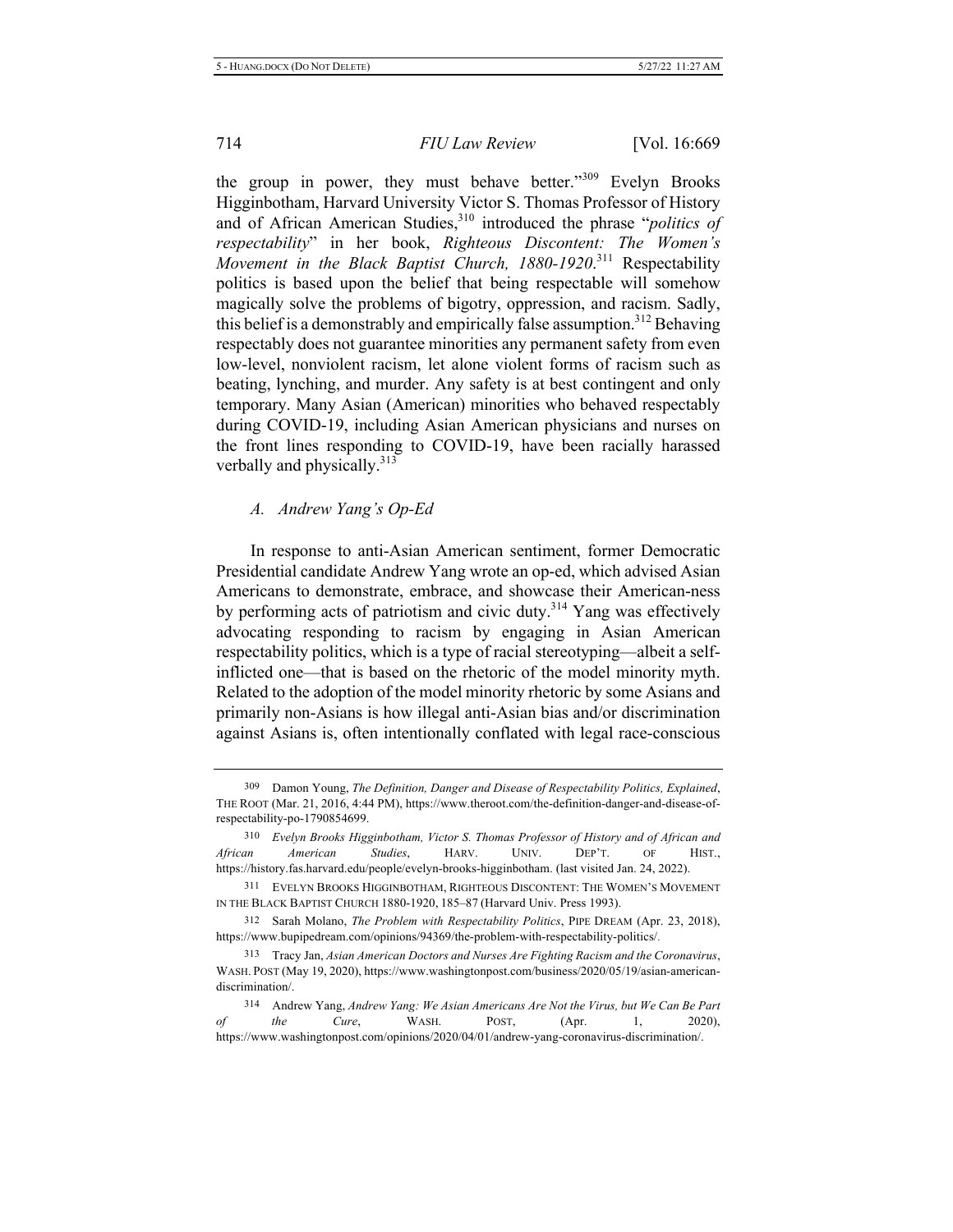affirmative action for legal strategy, public relations, media coverage, or political purposes.<sup>315</sup>

### *B.* Responses by George Takei, Steven Yuen, and Simu Liu

An unsurprising storm of over  $6,000$  critical tweets erupted.<sup>316</sup> Asian Americans predominantly disagreed very strongly with Yang.<sup>317</sup> Three famous actors reviled Yang in tweets. Star Trek, The Original Series<sup>318</sup> Starship Enterprise helmsmen, Mr. Sulu, and star George Takei, tweeted, "Yang is way off the mark here. During WWII, Japanese Americans often felt we had to prove our loyalty because of others' racism. Japanese American soldiers fought bravely and died in huge numbers for our nation. We don't have anything we need to prove."<sup>319</sup> The Walking Dead<sup>320</sup> character Glenn Rhee and star Steven Yuen tweeted "don't perform nationalism out of fear. enact collectivism as human beings going through a crisis together. rise above, educate, remain steadfast in knowing that an asian american is part of the fabric of this nation, so help each other as you would anyhow because you're american."<sup>321</sup> Simu Liu, a Chinese-Canadian actor who starred in Marvel Studio's superhero movie Shang-Chi and the Legend of the Ten Rings as its titular character,<sup>322</sup> tweeted, "At a time where Asian diaspora from around the world are experiencing massive racism and discrimination,  $@A$ ndrewYang basically just told us to suck it up, eat a cheeseburger and buy an American flag."323

317 Khanh Nguyen, *Showing 'Americanness' Is Not the Answer to COVID-Fueled Racism*, HONOLULU CIV. BEAT (May 1, 2020), https://www.civilbeat.org/2020/05/showing-americanness-isnot-the-answer-to-covid-fueled-racism/; Li Zhou, Andrew Yang told Asian Americans to prove their *Americanness. Here's why that's wrong*, VOX (Apr. 3, 2020, 4:50 PM), https://www.vox.com/2020/4/3/21206760/andrew-yang-washington-post-asian-americans-opinion.

319 George Takei (@GeorgeTakei), TWITTER (Apr. 7, 2020, 5:06 PM),

https://twitter.com/GeorgeTakei/status/1246139544115777542.

320 The Walking Dead (AMC 2010–present).

321 Steven Yeun (@steveyeun), TWITTER (Apr. 3, 2020, 5:24 PM), https://twitter.com/steveyeun/status/1246186737455357952.

322 SHANG-CHI AND THE LEGEND OF THE TEN RINGS (Walt Disney Pictures & Marvel Studios 2021); Borys Kit & Mia Galuppo, Marvel Finds Its Shang-Chi in Chinese-Canadian Actor Simu Liu, HOLLYWOOD REP. (July 20, 2019, 5:55 PM), https://www.hollywoodreporter.com/heatvision/marvels-shang-chi-sets-simu-liu-star-at-comic-con-1225856.

323 Simi Liu  $(a)$ SimuLiu), TWITTER  $(Apr. 2, 2020, 9:31 P M)$ ,

<sup>315</sup> See, e.g., Jeannie Suk Gersen, Anti-Asian Bias, Not Affirmative Action, Is on Trial in the Harvard Case, NEW YORKER (Oct. 11, 2018), https://www.newyorker.com/news/ourcolumnists/anti-asian-bias-not-affirmative-action-is-on-trial-in-the-harvard-case.

<sup>&</sup>lt;sup>316</sup> Wendy Lu, *Andrew Yang Says Asians Need To 'Show Our American-ness' in Order To* Avoid Racism, HUFFPOST (Apr. 2, 2020, 9:17 PM), https://www.huffpost.com/entry/andrew-yangasian-americans-racism-column n 5e86549dc5b63e06281b4660.

<sup>318</sup> *Star Trek* (NBC 1966-1969).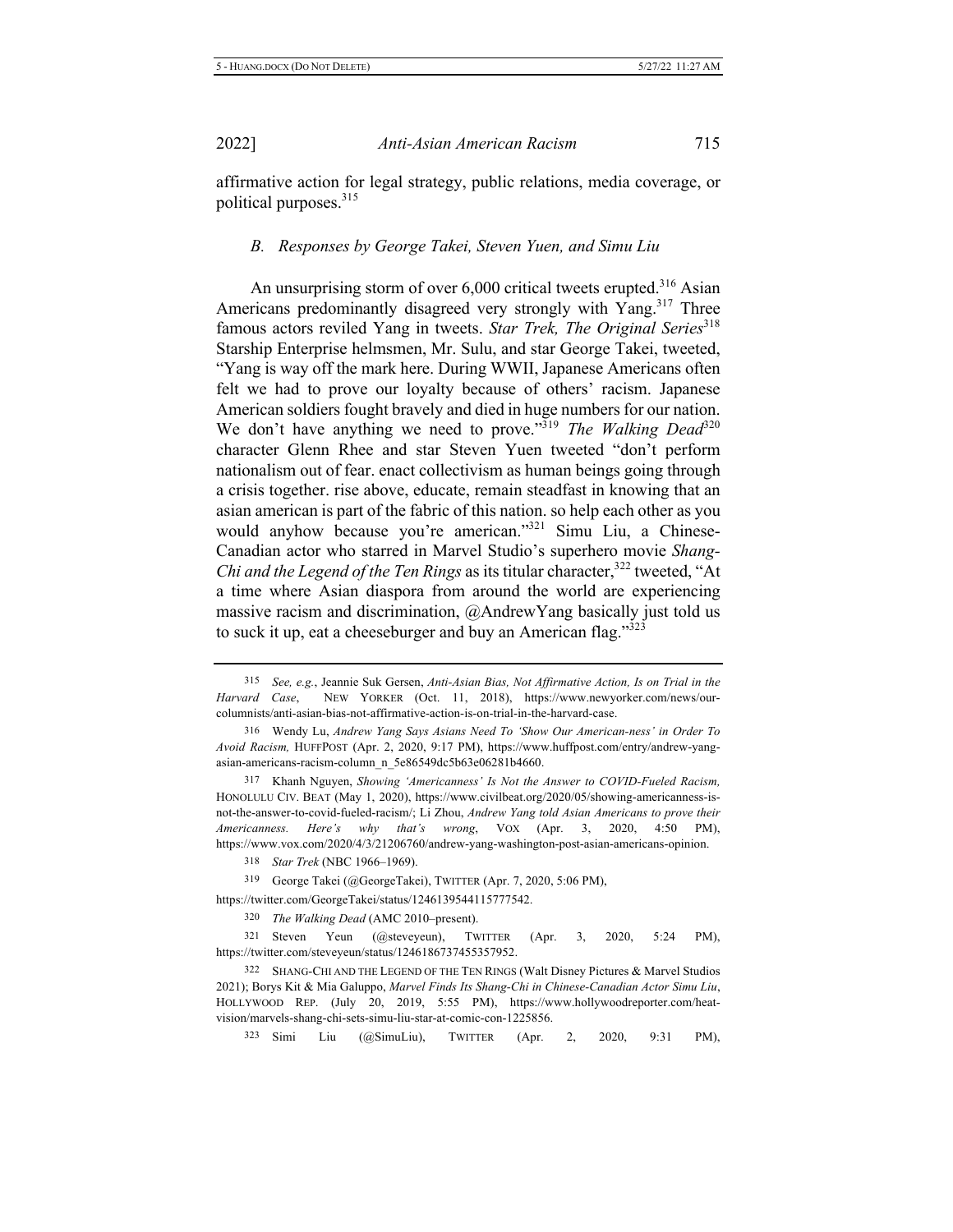### *6. Critiquing Respectability Politics*

Opponents of respectability politics believe it to be a dangerous fallacy on these three levels: logically, emotionally, and spiritually.<sup>324</sup> All these three levels are discussed by Jenn Fang, an Asian American feminist blogger and vascular developmental biologist,<sup>325</sup> in her blog post,<sup>326</sup> responding to Andrew Yang. First, respectability politics is an ineffective idea because it does not work. Second, respectability politics offers its believers only a false sense of security and protection. Third, respectability politics is a misguided notion because it perversely shifts blame and responsibility from oppressors to the very people who are being oppressed.

Jean Fang cogently blogged this about Andrew Yang's clarion call for Asian Americans to engage in respectability politics:

> Respectability politics argues that we don't deserve the right to be protected from racism; instead, that we must earn protection from racism through good behavior.

> Asian American history (and indeed the history of all nonwhite people) teaches the error of this faulty logic timeand-time again: being suitably respectable, culturally assimilated, or intellectually gifted is no protection from racism. Fred Korematsu was still jailed. Wen Ho Lee was still imprisoned. Vincent Chin was still murdered. Asian American history abounds with more examples than I can possibly list here.

> And yet, Yang fails to understand how racism works; or perhaps, more specifically, he fails to see racism as a systemic problem. Yang suggests we work individually to prove ourselves loyal and friendly to the racists who would attack us. This does not challenge racism, at best, it might only temporarily deflect or delay it. It doesn't say "Racism is wrong"; only, "Don't hurt me  $-$  I'm one of the 'Good Ones'. Hurt them." This is model minority reasoning, miniaturized. It operates only by casting some Asian Americans as acceptably patriotic and exceptionally talented, while castigating others as

https://twitter.com/SimuLiu/status/1245886734337859584.

<sup>324</sup> Young, *supra* note 309; Molano, *supra* note 312.

<sup>325</sup> Angry Reader of the Week: Jenn Fang, ANGRY ASIAN MAN (May 16, 2014), http://blog.angryasianman.com/2014/05/angry-reader-of-week-jenn-fang.html.

<sup>326</sup> Andrew Yang Is Wrong: Respectability Politics Won't Save Asian Americans from Racist Violence, REAPPROPRIATE (Apr. 2, 2020), http://reappropriate.co/2020/04/andrew-yang-is-wrongrespectability-politics-wont-save-asian-americans-from-racist-violence/.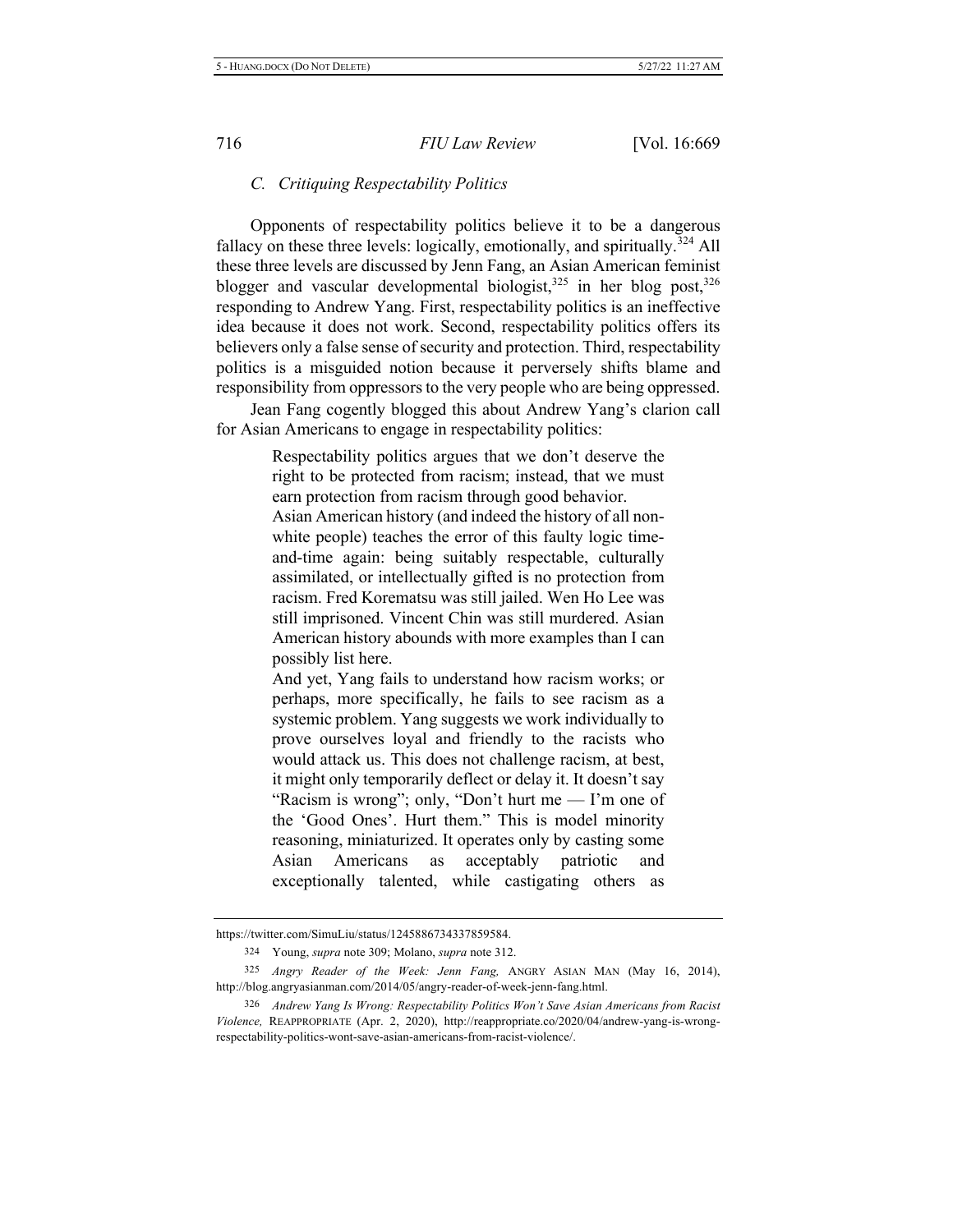disloyal and insufficiently American — and therefore more deserving of scorn, skepticism, and attack.<sup>327</sup>

The above quote discusses how racism works and explains why respectability politics does not work in response to eradicate or even mitigate racism. As Fang points out, systemic racism is an institutional and structural problem requiring societal education and global changes instead of just attempted solutions at the level of individual minority members locally changing their behavior to appease or not incite racists. Respectability politics is akin to model minority rhetoric in several ways. First, respectability politics also pits one proper subset of minorities against other proper subsets of minorities. Second, respectability politics sets up a very high bar of respectable minority behavior (similar to model minority behavior) to achieve in order to avoid being targeted by racist attacks. Third, respectability politics ignores the reality that racism is expressed in cultural, institutional, and personal ways.<sup>328</sup>

### IV. ENGAGING NON-VIOLENT RACISM THROUGH HUMOR

Other than Andrew Yang's respectability politics, and tweets in reaction to Yang, there have been several responses to anti-Asian racism, including the production and release of public service announcement (PSA) videos, such as this one-minute and fifteen-second one by the nonprofit Advertising Council titled, Fight the Virus. Fight the Bias. Love Has *No Labels*.<sup>329</sup> The video features "testimonials from a firefighter, a nurse, a driver, an artist, the celebrity chef Melissa King and others, who describe being told to 'go back to China' or having people spit in their direction."330 Emmy-winning writer Alan Yang, known for such popular shows as "Parks and Recreation" and "Master of None" stated that Anti-Asian racism "hit[s] very close to home" and "wasn't an abstract idea to me, something theoretical" because "I knew people this was happening to."331 As U.S. federal leaders largely ignored the surge of Anti-Asian racism accompanying the outbreak of COVID-19, "the fight against pandemic-

 $327$  *Id.* 

<sup>328</sup> DRWORKSBOOK, *supra* note 112.

<sup>329</sup> Ad Council, Fight the Virus. Fight the Bias. Love Has No Labels, YOUTUBE (July 21, 2020), https://youtu.be/5ocfEGYD Xw.

<sup>330</sup> Tiffany Hsu, Anti-Asian Harassment Is Surging. Can Ads and Hashtags Help? N.Y. TIMES (July 21, 2020), https://www.nytimes.com/2020/07/21/business/media/asian-american-harassmentad-council.html.

<sup>331</sup> Tiffany Hsu, A New P.S.A. Hopes to Put a Focus on Pandemic-Related Racism. N.Y. TIMES (July 21, 2020), https://www.nytimes.com/2020/07/21/business/a-new-psa-hopes-to-put-afocus-on-pandemic-related-racism.html.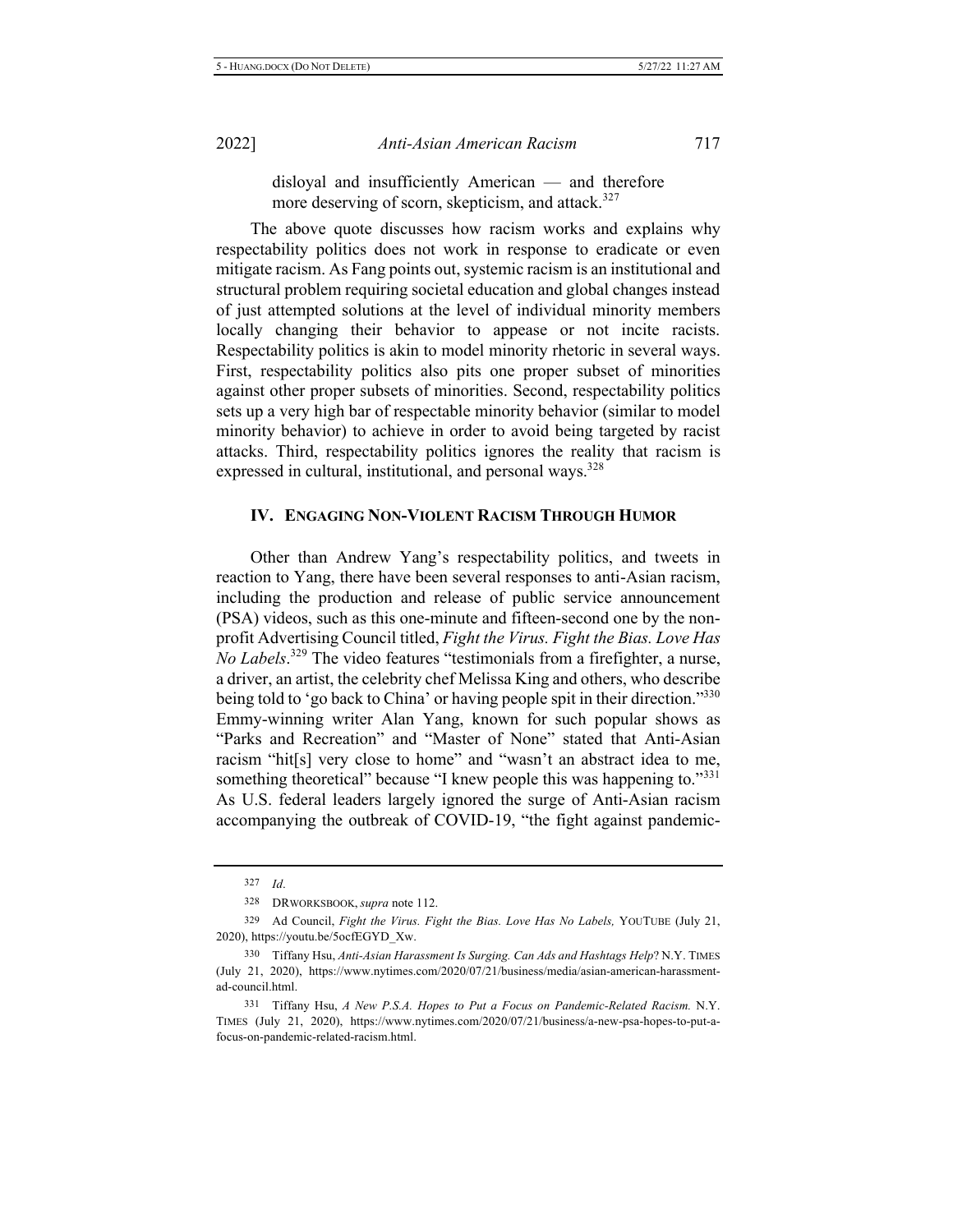related harassment of Asian-Americans has largely fallen to civil rights groups, marketing agencies, social media accounts and nonprofit organizations, which have promoted hashtags like #IAmNotCovid19, #RacismIsAVirus, #HealthNotHate and #MakeNoiseToday."<sup>332</sup>

In an informative seven-minute and fifteen second PSA video, the National Committee on U.S.-China Relations released, CU Professor Jennifer Ho, and Queen's College CUNY President Frank H. Wu discuss the origins and history of the model minority stereotype, deconstruct this myth that persists to this day, and assess its damaging repercussions in light of Asian American activism and solidarity among all minority groups.<sup>333</sup> Model minority rhetoric is a form of white washing, false flattery that rather unsubtly criticizes every other ethnic/racial minority group in America. Ho points out that, to call someone a model minority "is actually inaccurate, it's very damaging, and it's definitely divisive."334 Wu compares and contrasts East Asian cultures as exemplified by the Japanese proverb, "the nail that sticks out gets pounded down" and the Chinese saying (which he first says in Mandarin) of "don't go looking for trouble" and the American tradition of civil society, civic engagement, and political voice,<sup>335</sup> exemplified by the American adage of "the squeaky wheel gets the grease" to urge Asians and Asian Americans "to stand up and speak out by bridge building in coalition with others that share their ideals."336

Responding effectively to racism requires an understanding of what essentially motivates and fundamentally underlies racism. Because this Article adopts the definition of racism as power plus prejudice, it is helpful to understand two things. First, a particular, endogenously chosen history in America of institutionalized violence, conquest, laws, and policies have led to one group having power over other groups. Overcoming racism requires changing that power imbalance. Second, fear and ignorance can lead to prejudice. Overcoming racism thus also requires reducing fear and ignorance.

<sup>332</sup> *Id.* 

<sup>333</sup> National Committee on U.S.-China Relations, The "Model Minority" Myth: Jennifer Ho and Frank H. Wu, YOUTUBE (Aug. 6, 2020), https://youtu.be/zHFvEvPo5z0.

<sup>334</sup> *Id.* at 6:00–6:05.

<sup>335</sup> See generally ALBERT O. HIRSCHMAN, EXIT, VOICE AND LOYALTY: RESPONSES TO DECLINE IN FIRMS, ORGANIZATIONS, AND STATES (Harv. Univ. Press 1970) (contrasting exit and voice as competing methods to express dissatisfaction in businesses, organizations, and countries).

<sup>336</sup> National Committee on U.S.-China Relations, *supra* note 333, at 6:20–6:36.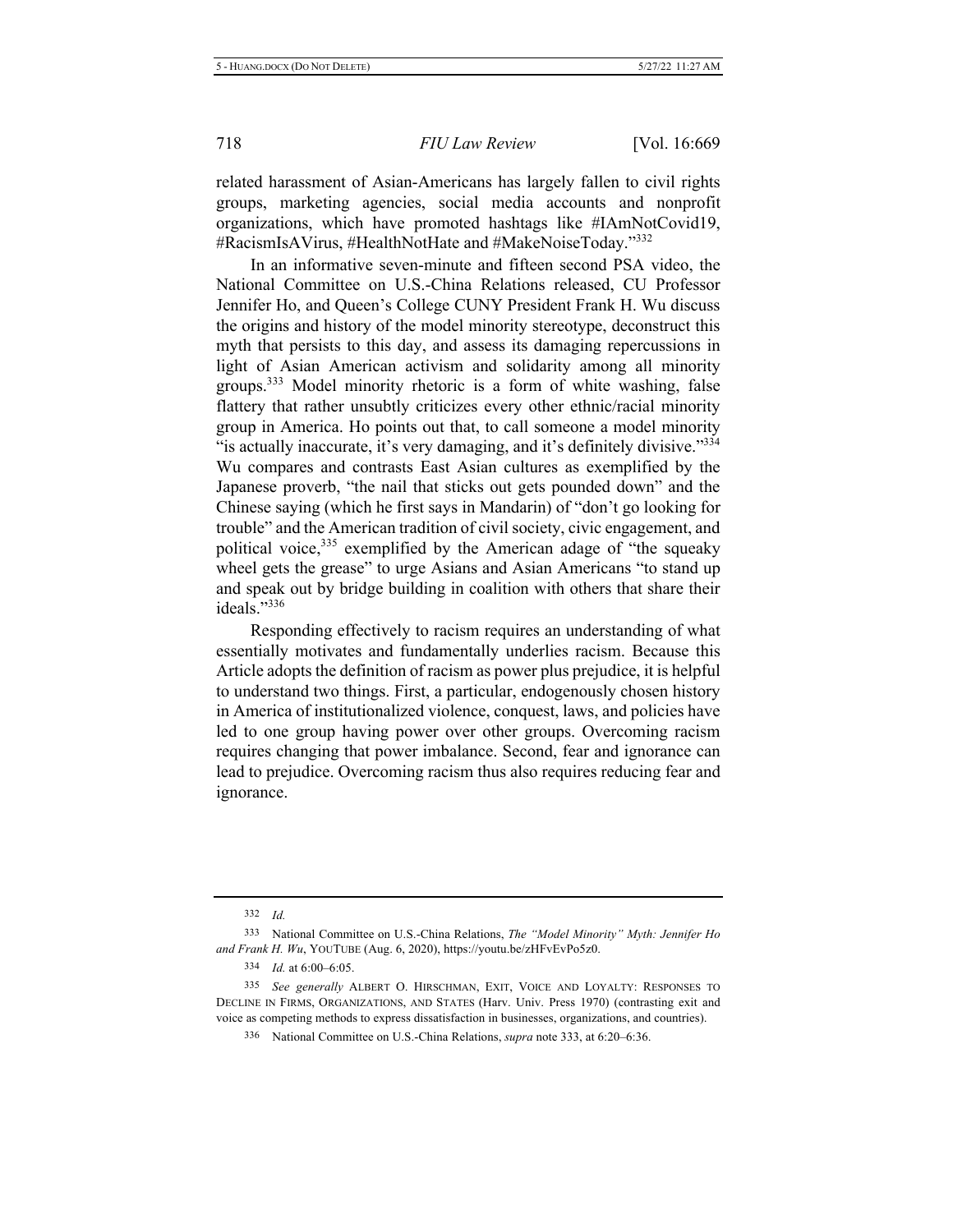### *A.* Fear, Ignorance, and Prejudice

Jane Elliott famously demonstrated how easily children can learn prejudice<sup>337</sup> in her "blue eyes, brown eyes" experiential learning exercise, where she taught third-graders one day that kids

> with blue eyes were better, smarter and superior to those with brown eyes . . . and therefore they were entitled to perks, like more recess time and access to the water fountain. . . . The next day, she reversed the roles. Now the brown-eyed students were superior and had perks.338

In a PBS documentary about her exercise,  $339$  Elliot recalls that she "watched wonderful, thoughtful children turn into nasty, vicious, discriminating little third graders."

During a guest appearance on the late-night Tonight Show Starring *Jimmy Fallon*, Elliott wore a sweatshirt stating: "God created one race / THE HUMAN RACE."<sup>340</sup> Part of overcoming prejudice is recognition of our common, shared heritage.<sup>341</sup> Elliott said: "Racism is ignorance based on being miseducated. Racism is a result of being indoctrinated instead of educated."<sup>342</sup> Dr. Nathan Rutstein, a former University of Massachusetts Amherst School of Education lecturer,<sup>343</sup> also described prejudice as "an emotional commitment to ignorance."<sup>344</sup> Part of the ignorance Elliott and Rutstein refer to "is the ignorance of how it feels to be discriminated against based on your race."<sup>345</sup> Fear plus ignorance plus low self-esteem

338 JANE ELLIOTT, A COLLAR IN MY POCKET: BLUE EYES/BROWN EYES EXERCISE (2016).

<sup>337</sup> Alisha Haridasani Gupta, A Teacher Held a Famous Racism Exercise in 1968. She's Still at It., N.Y. TIMES (July 15, 2020), https://www.nytimes.com/2020/07/04/us/jane-elliott-anti-racismblue-eyes-brown-eyes.html.

<sup>339</sup> Frontline PBS, A Class Divided (full film), YOUTUBE (Jan. 18, 2019), https://youtu.be/1mcCLm LwpE.

<sup>340</sup> The Tonight Show Starring Jimmy Fallon, Jane Elliott on Her "Blue Eyes/Brown Eyes Exercise" and Fighting Racism, YOUTUBE (June 2, 2020), https://youtu.be/f2z-ahJ4uws.

<sup>341</sup> Sam McFarland, *Identification with All Humanity: The Antithesis of Prejudice, and More,* in CAMBRIDGE HANDBOOK OF THE PSYCHOLOGY OF PREJUDICE 632, 652-54 (Chris G. Sibley & Fiona Kate Barlow eds., 2017) (presenting Identification with All Humanity Scale).

<sup>342</sup> Brianna Holt, The Return of Jane Elliott, N.Y. TIMES (July 24, 2020), https://www.nytimes.com/2020/07/15/style/jane-elliott-anti-racism.html.

<sup>343</sup> News & Media Relations, *Obituary: Nathan Rutstein, Former Education lecturer*, UNIV. OF MASS. AMHERST (June 6, 2006), https://www.umass.edu/archivenewsoffice/article/obituarynathan-rutstein-former-education-lecturer.

<sup>344</sup> NATHAN RUTSTEIN, HEALING RACISM IN AMERICA: A PRESCRIPTION FOR THE DISEASE 99  $(1993).$ 

<sup>345</sup> Daniel McGann-Bartleman, If You're a Bystander, You're a Racist, BREEZE (Oct. 13, 2016), https://www.breezejmu.org/opinion/if-youre-a-bystander-youre-a-racist/article\_d7d83444-90cc-11e6-870c-4b9e8554a534.html.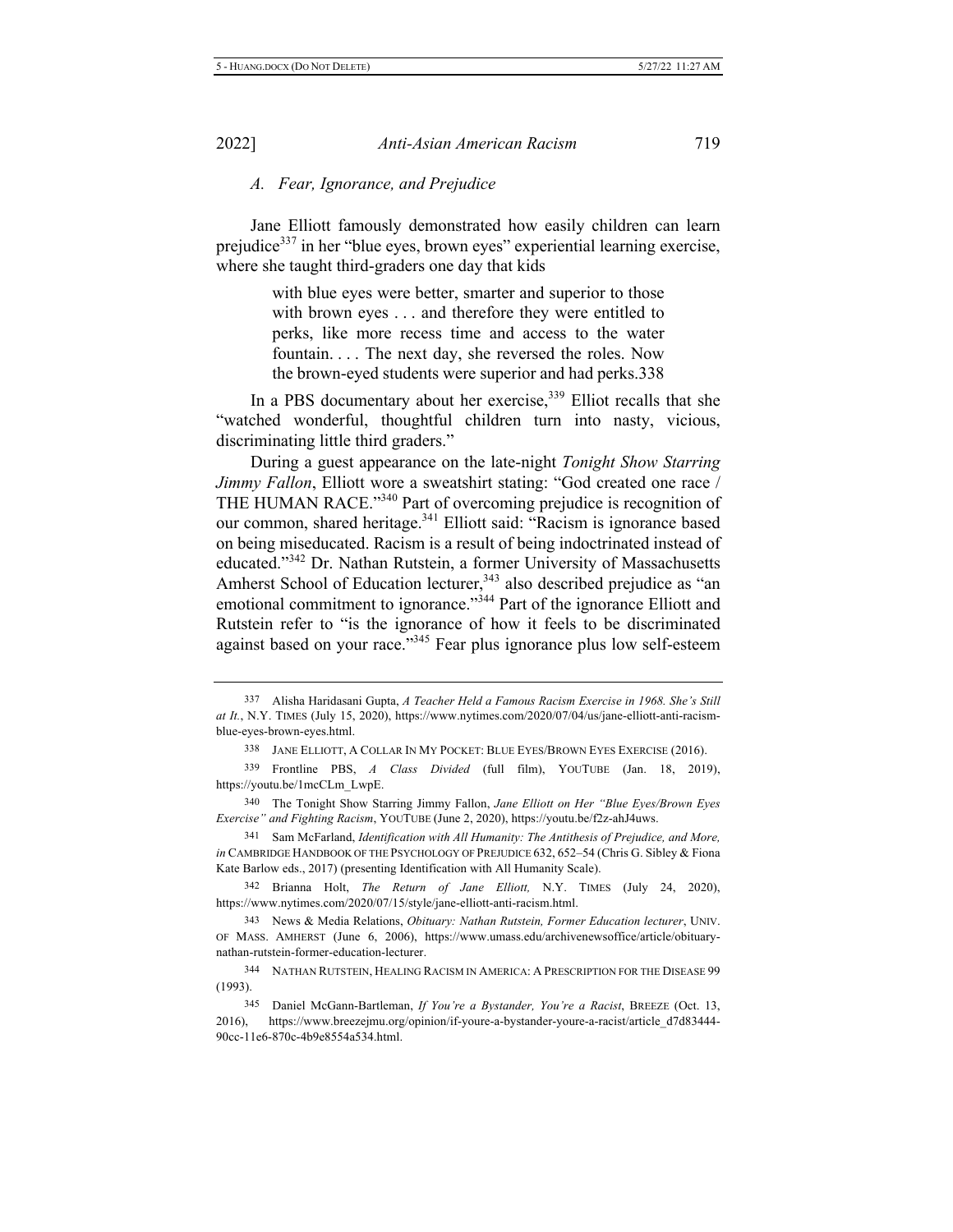can equal bias, bigotry, discrimination, hatred, and prejudice. Whereas fear is a biological, evolutionary reaction, ignorance and self-esteem can endogenously change. While people can be educated, people can also refuse to learn any information they want to avoid or do not want to learn. People can and will manipulate their personal beliefs through selective information avoidance to avoid cognitive dissonance.<sup>346</sup> Some people's (self-) identities and even their self-worth are inextricably tied to cherished misinformation, dearly held wrong beliefs, and partisan world views. The raison d'être of some cults, institutions, organizations, pandemics, panics, and religions is that some people are committed to and emotionally invested in not learning about reality. Ignorance precipitates fear, which motivates ignorance, ad infinitum.

### *B. Utilizing Humor to Engage Non-Violent Racism*

Jenny Yang,<sup>347</sup> a former labor organizer who is now an actor, a standup comedian, and writer, and who is not related to former Democratic Presidential candidate Andrew Yang, took his tweet literally and to heart when she created a brilliant and hilarious two-minute and twenty-second video parody of his advice for Asian Americans to proudly display their American-ness.<sup>348</sup> In her video, Jenny Yang is on Highland Park, Los Angeles crosswalks and streets wearing a red top, blue jeans, white socks, white sneakers, a blue scarf, a yellow medical face mask, and white latex gloves. Jenny Yang introduces her video by saying, "the coronavirus has a lot of Americans scared of Asians. So Andrew Yang says we can't make them be less racist. We just have to be more American. Let's see if that works. Come on!"<sup>349</sup> Jenny Yang holds up a home-made "Honk if you won't hate-crime me" sign, offers random passersby free Clorox wipes, and hands out her nice all-American résumé with a black six-foot pole. Jenny Yang also posted on Twitter pictures of the actual 2-page tonguein-cheek American resume that she wrote.<sup>350</sup> Jenny Yang shouts, "God bless the U.S.A.!" She repeatedly chants "U-S-A!" (for a total of almost fourteen times). She sings, "you're a grand old flag, you're a high-flying flag" and "glory hallelujah." She reassures people that she is very

<sup>346</sup> Tracy Jan, As They Fight Virus, Asian American Battle Racism, WASH. POST, May 22, 2020.

<sup>347</sup> Jenny Yang Comedian. Writer. Actor. Host, JENNY YANG, http://jennyyang.tv/ (last visited Mar. 9, 2022).

<sup>348</sup> Jenny Yang (@jennyyangtv), TWITTER (Apr. 3, 2020, 1:48 PM),

https://twitter.com/jennyyangtv/status/1246132396191178752.

<sup>349</sup> *Id.* 

<sup>350</sup> *<i>d*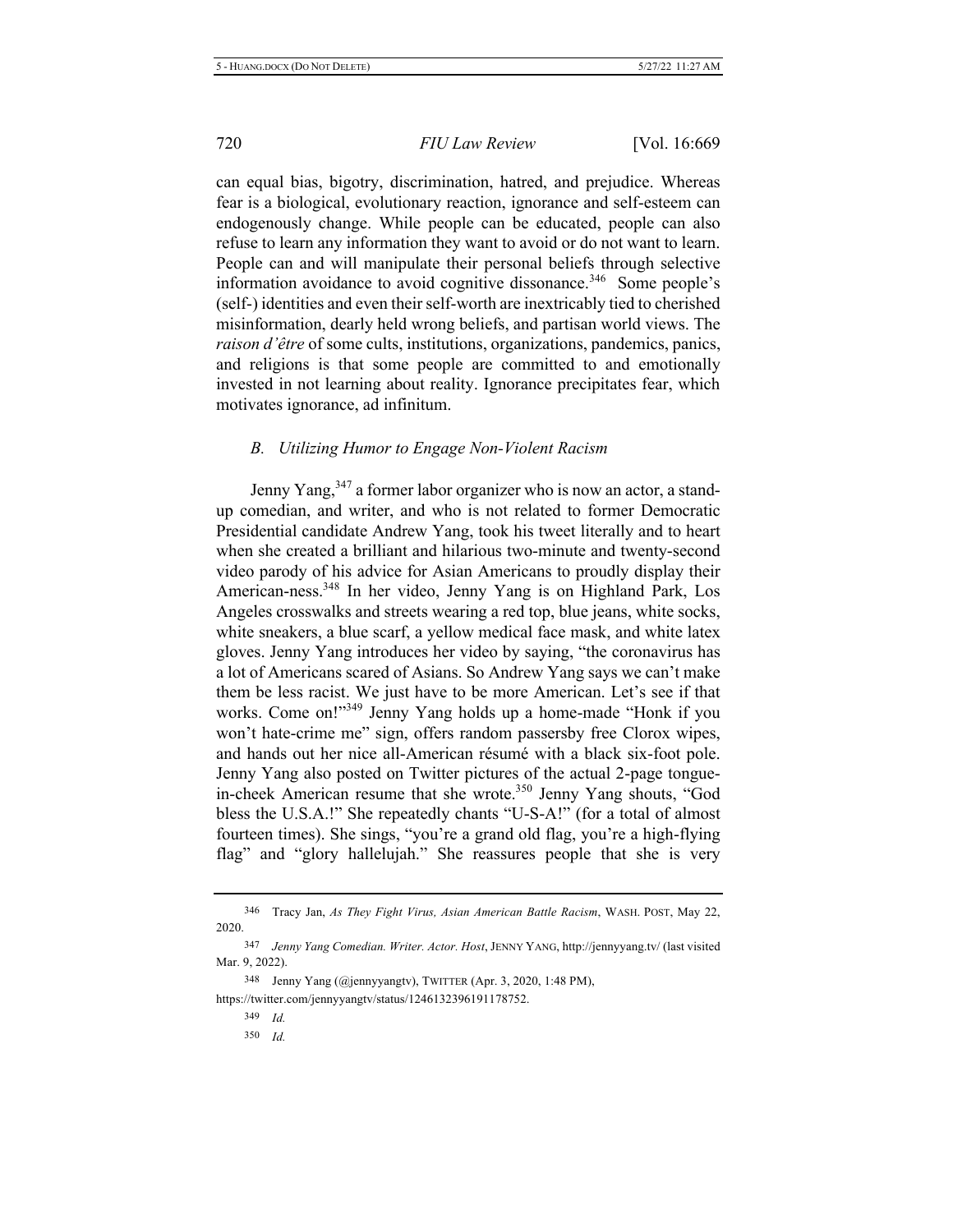American, volunteering that she is really good at saying WOOT and likes to ask for ranch dressing wherever she goes.

In the remaining one minute and thirteen seconds of footage in her video, also posted on Twitter, Jenny Yang captions in turquoise that Asian Americans should study Asian American studies books and classes to learn our histories and how they are interconnected with African American, Hispanic American, Native American, and all Americans' histories. Jenny Yang counsels other Asian Americans to remember this moment when the time comes for us to demonstrate our solidarity with and support for other people when they suffer from bigotry, discrimination, prejudice, racism, and oppression. Jenny Yang reminds viewers that everyone is able to fight for and achieve civil liberties due to the battles and labor of African American social movements. Jenny Yang concludes by stating that we do not and should not have to demonstrate that we are so-called "good Americans" in order for us to "deserve to be treated with decency and dignity." $351$ 

Jenny Yang complimented Andrew Yang for being very honest and vulnerable when he described himself as feeling for the first time in a long time, racially tinged, self-consciousness, and even somewhat ashamed when he saw the accusatory eyes of a frowning middle-aged man outside a grocery store watching Andrew Yang leaving the store.<sup>352</sup> Nonetheless, Jenny Yang was disappointed that Andrew Yang did not address the problem of being ashamed when he was confronted with negative anti-Asian perceptions.<sup>353</sup> Instead, Andrew Yang chose to double down by rejecting his Asian identity.<sup>354</sup> In doing so, Andrew Yang implied that being American and being Asian are antithetical, as well as that Asian Americans were somehow not already doing their best at helping out others. $355$ 

Jenny Yang responded to Andrew Yang's advising Asian Americans to practice respectability politics with a more sensible alternative by very eloquently saying:

> [W]hen someone is seeing your face and all they're feeling is racist anger toward you as a representative of China because they think China is the one that caused the

355 *Id.* 

<sup>351</sup> *Id.* 

<sup>352</sup> Rebecca Sun, Comedian Jenny Yang Rebuts Andrew Yang Op-Ed with Satirical Video: "Honk If You Won't Hate-Crime Me!", THE HOLLYWOOD REP. (Apr. 5, 2020, 3:29 PM), https://www.hollywoodreporter.com/news/comedian-jenny-yang-rebuts-andrew-yang-op-edsatirical-video-1288623.

<sup>353</sup> *Id.* 

<sup>354</sup> *Id.*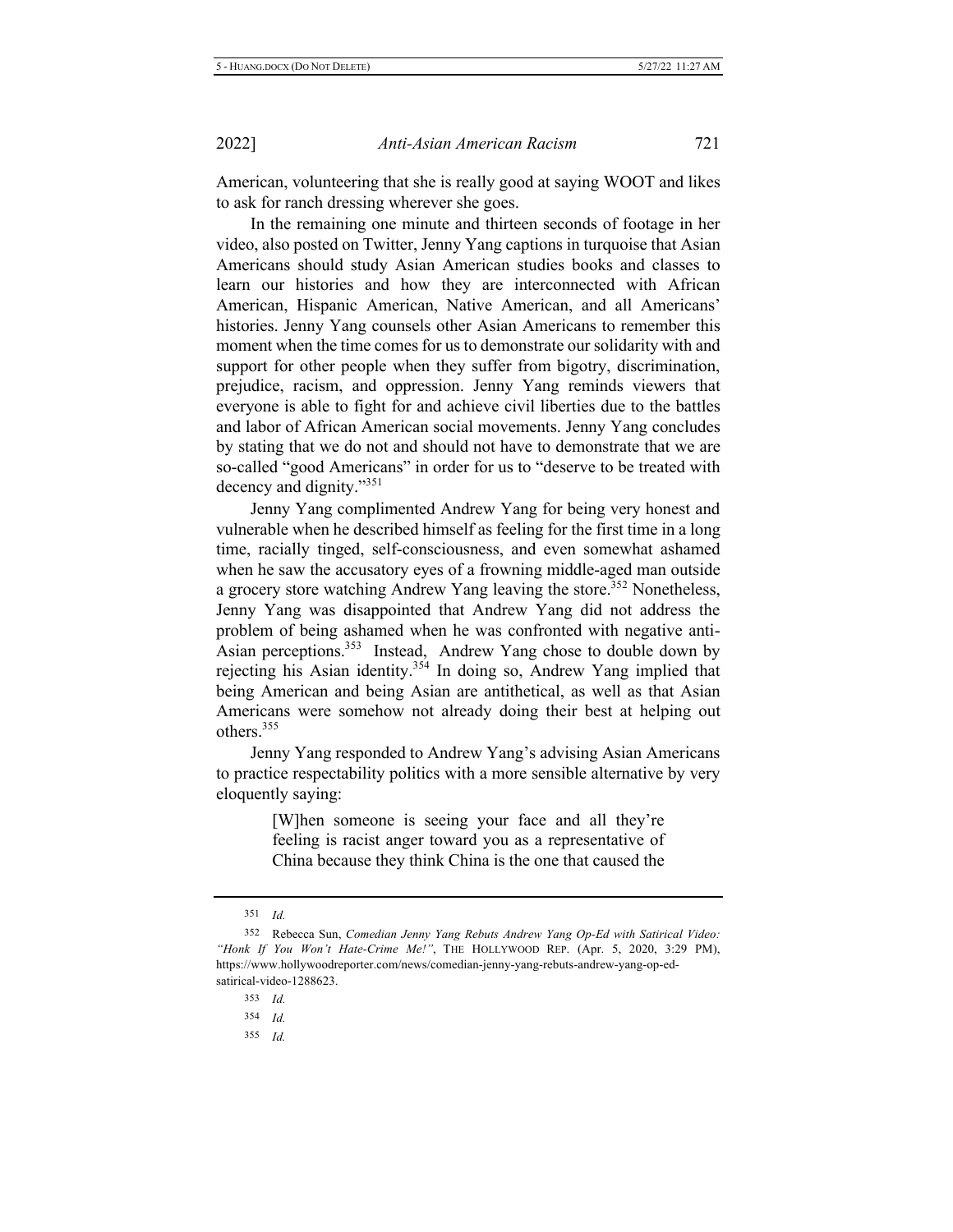virus, what are you going to do? Are you going to pull out your SAT score? Are you going to go, "Look at my report card. I was a 4.5 student. Don't beat me up with your bat"? Other than the basic necessities of not trying to harm people in general, there's really nothing much we should do other than exist as humans in order to deserve and be afforded any measure of common decency and dignity. The term that people like to use is respectability politics: the idea that if we just do certain things that would please the majority culture, it will keep us immune from the negative effects of racism. And that's just wrong. It's not wrong because my politics say it's wrong, it's wrong based on the fact that it doesn't work.

Just because someone has an Asian face doesn't mean they're responsible for the global pandemic that has disrupted everyone's lives. If I were to rewrite Andrew Yang's messaging, it would say: "It is a scary time right now, and everyone has a lot of reasons to be scared. One of the things that we shouldn't do is lash out against those of us who are associated culturally with the disease, because Asians overall are not responsible for the pandemic. And for all of us to truly be better Americans — including Asian Americans, who might be facing  $line$  increased anti-Asian harassment right now — we should lead by exercising a deeper level of compassion and support for each other." That's it. That's all you needed to say.<sup>356</sup>

To his credit, Andrew Yang conceded many of the points that Jenny Yang, Jenn Fang, and other critics of his op-ed made when he said in an interview, "I realize that the Op-Ed fell short."<sup>357</sup> Andrew Yang said that he is pro-people and was not saying that he is more pro-White than pro-Asian.

The anger and frustration that many Asian Americans felt about Andrew Yang's op-ed in the context of their fears about hatred towards Asians and Asian Americans are themselves interesting reminders of the power of emotions and emotional contagion. Asians and Asian Americans have a complicated and manifold set of experiences.<sup>358</sup> Even the phrases

<sup>356</sup> Id.

<sup>357</sup> Benny Luo, Andrew Yang Responds to Backlash on Washington Post Op-Ed, NEXTSHARK (Apr. 7, 2020), https://nextshark.com/andrew-yang-responds-washington-post-op-ed/.

<sup>358</sup> See generally ERIKA LEE, THE MAKING OF ASIAN AMERICA: A HISTORY (2015).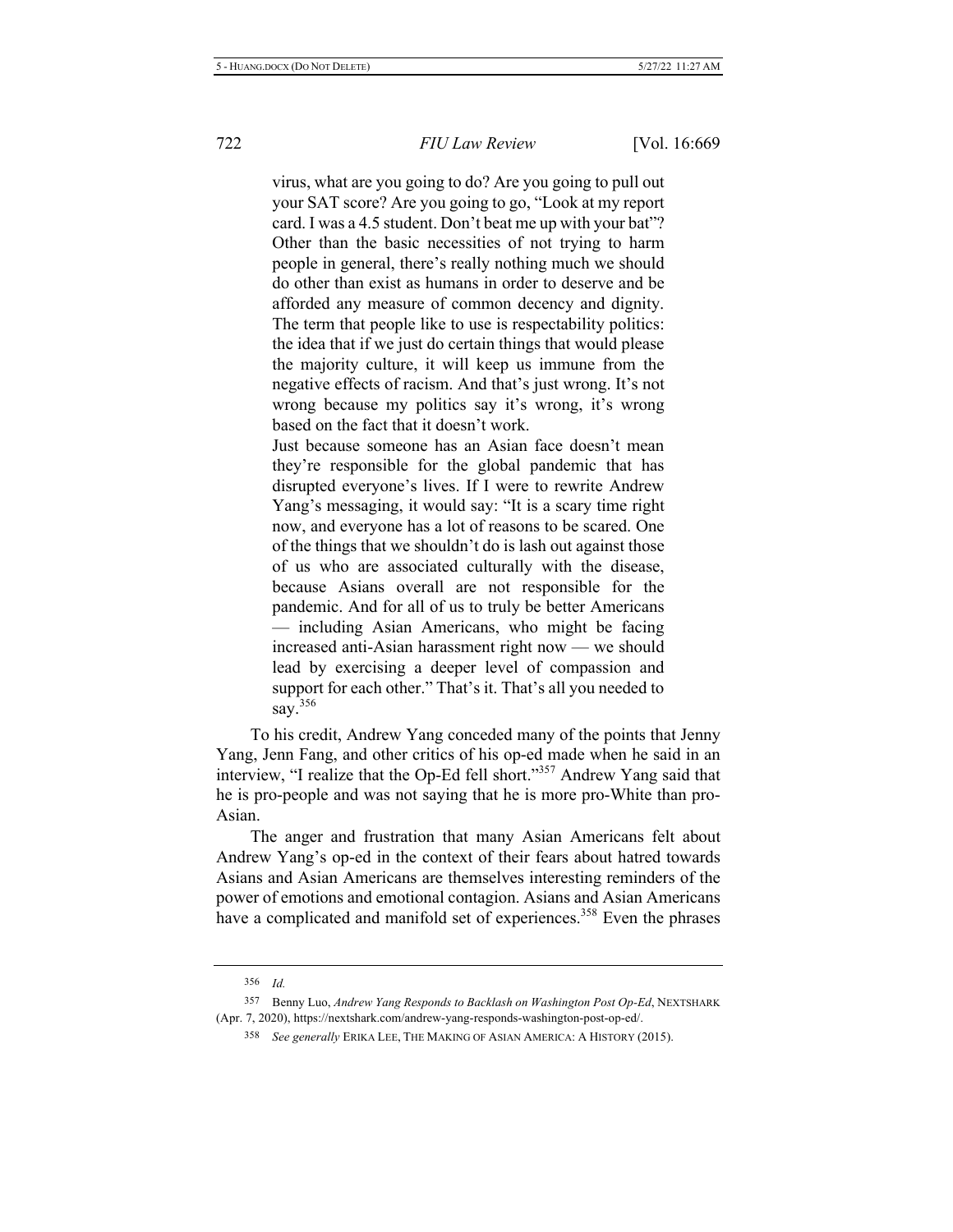Asian and Asian American are incongruous because many of the diverse sets of people in those categories do not self-identify by those phrases.<sup>359</sup>

Economics Nobel Laureate George Akerlof<sup>360</sup> and Duke University James B. Duke Professor of Economics Rachel Kranton<sup>361</sup> co-authored a pioneering article, *Economics and Identity*,<sup>362</sup> analyzing "how, a person's sense of self, affects economic outcomes."<sup>363</sup> They develop economic analysis where people have identity-based payoffs, benefits they seek and costs they avoid, that can depend on their own choices, as well as other individuals' choices.<sup>364</sup> They also demonstrate third parties can cause persistent changes in people's identity payoffs.<sup>365</sup> Finally, they show that although some people can choose their own identity, other individuals may not be able to do so.<sup>366</sup> Professor Claire Hill advocates extending the law and economics of identity from payoffs to perceptual lens.<sup>367</sup>

All people have multiple identities that can be more or less activated or salient. For example, social psychological research shows that Chinese Americans "selected individualistic (i.e., unique and non-cooperative) options to a greater extent when the American, as opposed to Chinese, identity was evoked."<sup>368</sup> People select which of their multiple identities they identify with in any given moment and set of circumstances. For example, I customarily self-identify as a law and economics professor and meditator. Only if and when asked about race and ethnicity (or species), I would primarily self-identify as Taiwanese American, secondarily as an Asian American, and tertiarily as a carbon-based life form.<sup>369</sup> Society as

<sup>359</sup> Frank H. Wu, Asian Americans Recognizing Ourselves at a Crossroads, CUNY FORUM 8: CORONA CONVERSATIONS EAST & WEST (July/Aug. 2020), https://aaari.info/cuny-forum-8-wu/; Frank Wu, There Are No Asians in Asia, Are There?, HUFFPOST (May 26, 2014, 8:44 PM), https://www.huffpost.com/entry/there-are-no-asians-in-as\_b\_5392390.

<sup>360</sup> *George A. Akerlof: Facts*, **THE NOBEL PRIZE**, https://www.nobelprize.org/prizes/economic-sciences/2001/akerlof/facts/ (last visited Mar. 10, 2022).

<sup>361</sup> Faculty page of Rachel Kranton a James B. Duke Professor of Economics, DUKE UNIV., https://sites.duke.edu/rachelkranton/ (last visited Mar. 10, 2022).

<sup>362</sup> George A. Akerlof & Rachel E. Kranton, *Economics and Identity*, 115 Q.J. ECON. 715, 715 (2000); see also GEORGE A. AKERLOF & RACHEL E. KRANTON, IDENTITY ECONOMICS: HOW OUR IDENTITIES SHAPE OUR WORK, WAGES, AND WELL-BEING (2010).

<sup>363</sup> Akerlof & Kranton, *supra* note 362.

<sup>364</sup> *Id.* at 717.

<sup>365</sup> *Id.* 

<sup>366</sup> Id.

<sup>367</sup> Claire A. Hill, The Law and Economics of Identity, 32 QUEEN'S L.J. 389, 389 (2007).

<sup>368</sup> Robyn A. LeBouef et al., *The Conflicting Choices of Alternating Selves*, 111 ORG. BEHAV. & HUM. DECISION PROCESSES 48, 52 tbl.2 (2010).

<sup>369</sup> Akash Peshin, Why Is Life on Earth Carbon-Based?, SCI. ABC, https://www.scienceabc.com/humans/why-is-life-on-earth-carbon-based.html (last visited Mar. 3,  $2022$ ).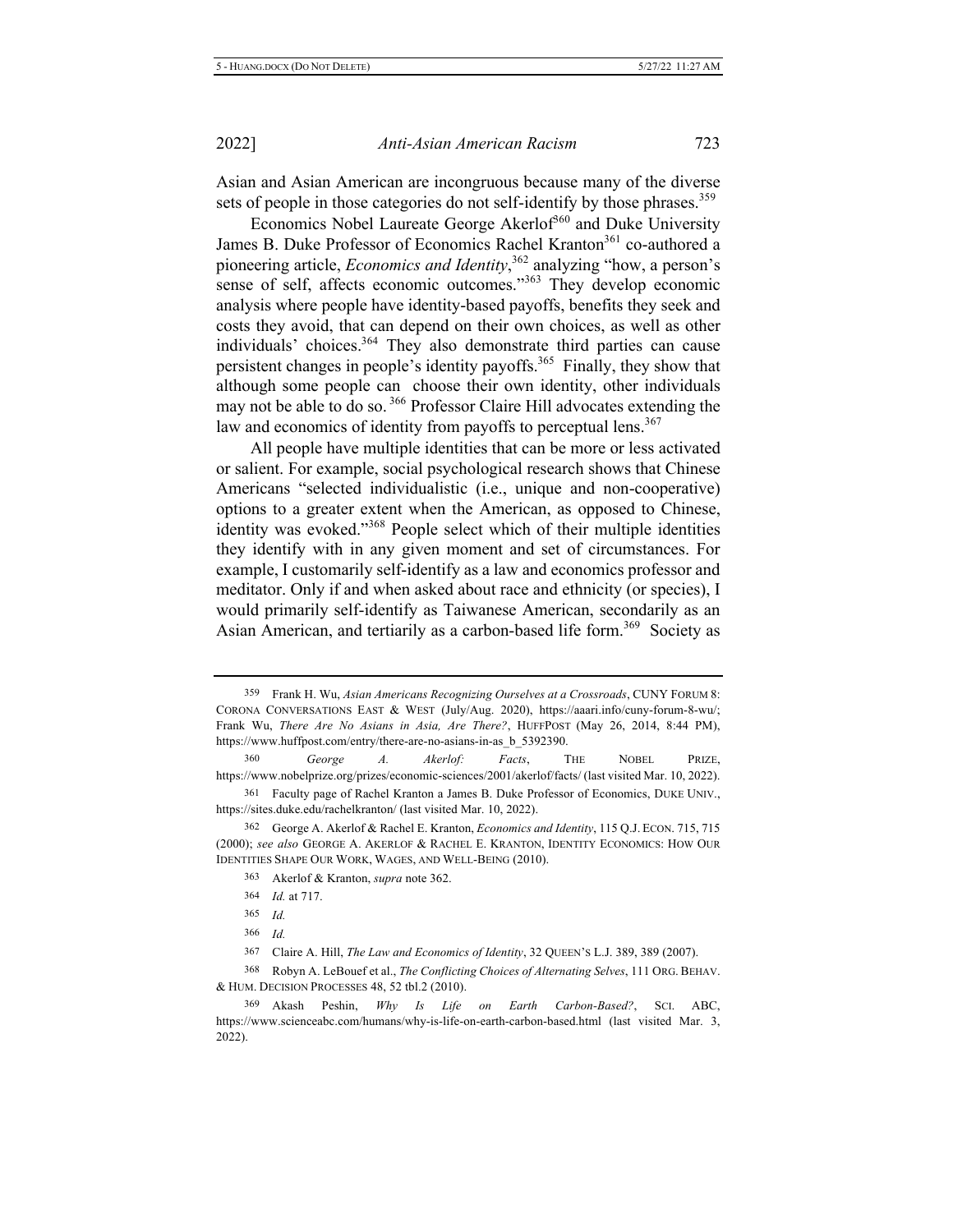a whole and particular members of society choose which of my multiple identities they identify me with in any given moment and set of circumstances. Someone angry about COVID-19 may decide to identify me as a target of their animus, disgust, and violence. Thus, we all have internal identities we choose to identify with and external identities society and members of society choose to identify us with. In researching this Article, the author has learned more about Asian American history and has become more likely to identify as an Asian American<sup>370</sup> and less likely as Chinese American.<sup>371</sup>

As with many other contested issues, racism and elimination of racism evoke strong emotions.<sup>372</sup> Emotions can and should be ephemeral and fleeting. Nonetheless, they can have long-lasting and possibly irreversible consequences. There are and can be no enforceable laws against emotions, even ones of animus. There are and can be laws against emotionally motivated violent acts to harm people. Such laws as hate crimes are difficult and costly to enforce, with no guarantee of success. Even if successful, prosecution does not bring the dead back to life. Societies cannot legislate away people's emotions or thoughts. Law, and other institutions, can help to change people's behavior and in so doing, help to change accepted yet morally wrong social norms and attitudes. Martin Luther King, who won the 1964 Nobel Peace Prize,<sup>373</sup> said: "while the law may not change the hearts of men, it can and it does change the habits of men. And when you begin to change the habits of men, pretty soon the attitudes will be changed; pretty soon the hearts will be changed."374

Racism can be violent or non-violent. Society can and should respond to violent racism, such as hate crimes, by legislation and vigorous enforcement of laws that prohibit violent racism. While society can also respond to non-violent racism, such as ethnic slurs, by legislation and enforcement, such a legalistic response draws upon scarce legislative, judicial, prosecutorial, and enforcement resources and diverts them away from responding to violent racism. This Article suggests that humor offers a decentralized, non-legalistic, and self-help response to non-violent

<sup>370</sup> Michelle Lyu, *Becoming Asian in America*, PLAN A MAG. (Feb. 2021), https://planamag.com/becoming-asian-in-america/.

<sup>371</sup> Emily Dong, *I Want to Be Chinese*, ORG. FOR POSITIVE PEACE (July 2020), https://forpositivepeace.org/2020/01/01/i-want-to-be-chinese/.

<sup>372</sup> Eduardo Bonilla-Silva, Feeling Race: Theorizing the Racial Economy of Emotions, 84 AM. SOCIO. REV. 1, 2 (2019).

<sup>373</sup> Martin Luther King Jr.: Facts, THE NOBEL PRIZE,

https://www.nobelprize.org/prizes/peace/1964/king/facts/ (last visited Mar. 10, 2022).

<sup>374</sup> Dr. Martin Luther King, Jr., *The Other America* (Apr. 14, 1967) (transcript available at https://www.crmvet.org/docs/otheram.htm).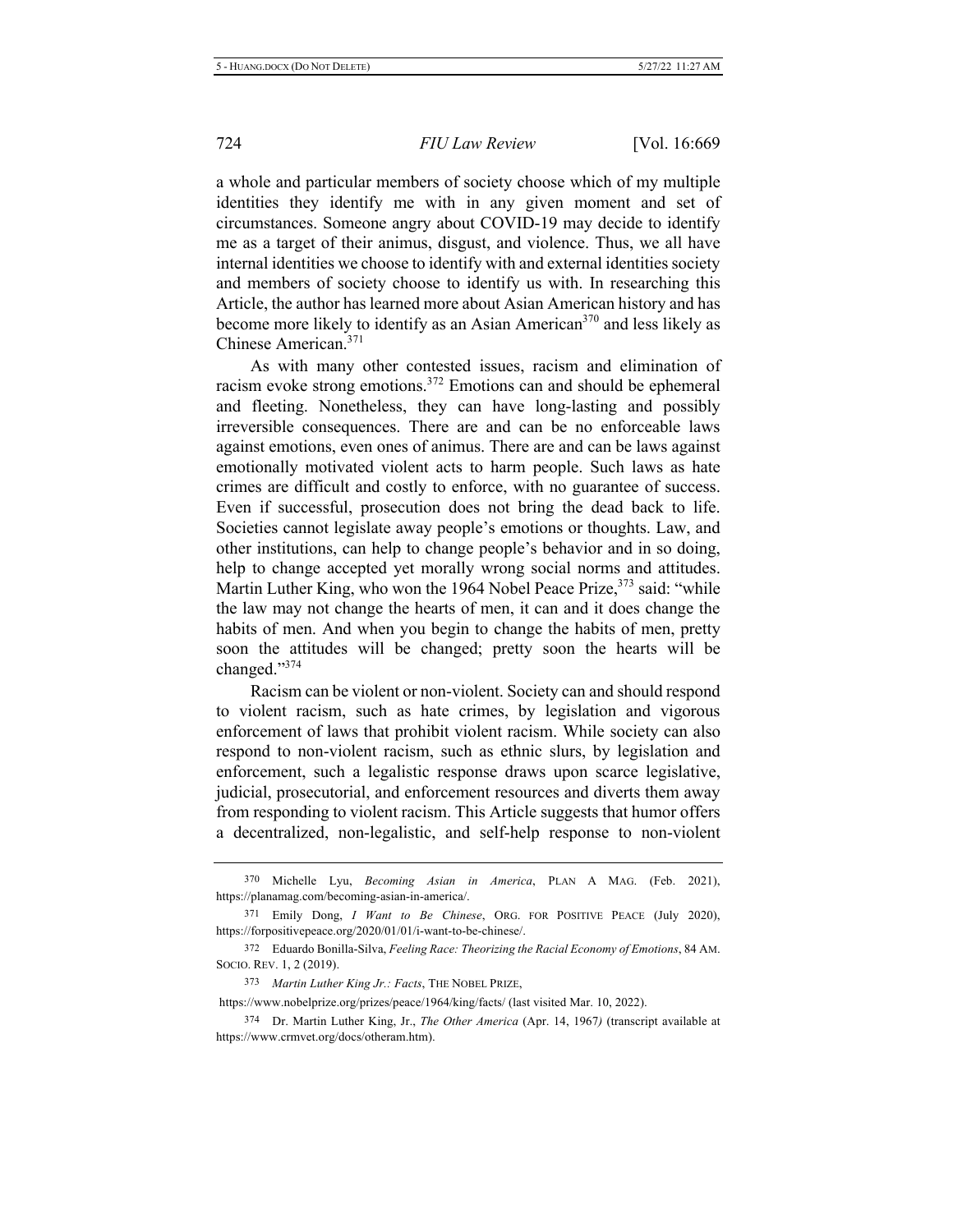racism that complements a centralized, legalistic, and societal response to violent racism. Both violent racism and non-violent racism are harmful to individuals and societies. How much of racism is violent racism and how much of racism is non-violent racism changes over time and location. Importantly, the proportion of racism that is violent racism tends to grow over time and across locations if and when the occurrence of non-violent racism becomes more accepted and normalized as the baseline in society.

Humor, parody, and satire can engage, challenge, and change people's hearts, attitudes, and behavior. This pathway is the reverse of how law can change behavior, attitudes, and hearts. In this way, humor and law are not just complements in overcoming racism, they also are doing this utilizing complementary, inverse pathways. Decomposing racism into its components of violent racism and non-violent racism helps clarify how law is better suited to engage and mitigate violent racism, and humor is better suited to engage and mitigate non-violent racism.

Additionally, non-violent racism, left unchecked can, and often does, grow into violent racism. This growth can occur because those who practice non-violent racism develop habits of mind and behavior that can escalate to violent racism. Non-violent racism is the start on a slippery slope to violent racism. Engaging and mitigating non-violent racism can thus also engage and reduce violent racism. To be clear, there are certainly limits in the power of humor to respond directly to violent racism. The way that humor can be an effective response to violent racism is indirectly by engaging and reducing non-violent racism before it grows into violent racism.

Humor provides a non-adversarial, non-confrontational, and nonthreatening way to engage and reject non-violent racism. Morgan Spurlock, the director of Super Size Me,<sup>375</sup> observes that: "We have a mantra at our company, which is, 'If you can make someone laugh, you can make someone listen."<sup>376</sup> People's brains are hardwired to respond positively to humor and laughter.<sup>377</sup> Behavioral research finds humor can

<sup>375</sup> SUPER SIZE ME (Kathbur Pictures 2004).

<sup>376</sup> Michele Corriston, Why Super Size Me Director Morgan Spurlock Uses Humor in His Documentaries, PEOPLE (Nov. 20, 2014, 4:10 PM), https://people.com/movies/why-super-size-medirector-morgan-spurlock-uses-humor-in-his-documentaries/.

<sup>377</sup> JongEun Yim, Therapeutic Benefits of Laughter in Mental Health: A Theoretical Review, 293 TOHUKU J. EXPERIMENTAL MED. 243, 243 (2016) (reviewing how laughter secrets endorphins, can alter dopamine and serotonin activity, and "decreases serum levels of cortisol, epinephrine, growth hormone, and 3,4-dihydrophenylacetic acid (a major dopamine catabolite), indicating a reversal of the stress response.").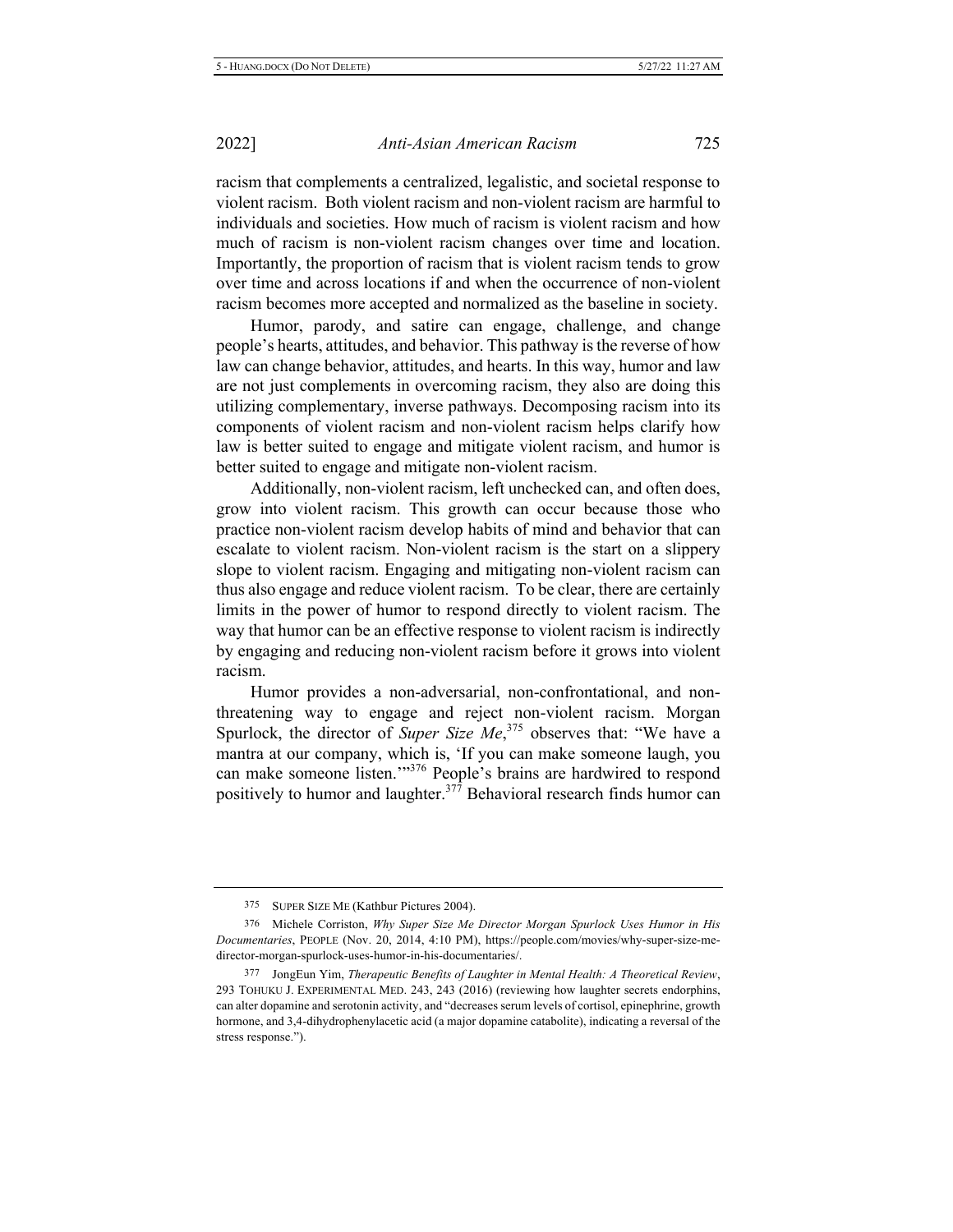raise perceptions of status,  $378$  and hasten meaningful connections.  $379$ Honest conversations about racism can be difficult.<sup>380</sup> Humor, while not a cure to violent racism, can be a great start to starting a conversation about race and non-violent racism. Overcoming non-violent and violent racism require communication, compassion, empathy, kindness, and mindfulness. Humor facilitates communication and connection.<sup>381</sup>

Personality psychologist Gordon Allport noted prejudice is a learned hostile attitude or feeling which is resistant to facts, ignores honesty and truth. and leads to avoidance, discrimination or legalized (institutionalized) racism, violence, and eventually genocide.<sup>382</sup> This leads some individuals to have, and indefinitely maintain, incorrect beliefs about other groups with whom they will not voluntarily interact due to their prejudice. Humor can engage and counteract prejudice by enabling education instead of ignorance, relationships instead of avoidance, and peaceful coexistence instead of violent conflict.<sup>383</sup>

Prejudice is to prejudge someone unfamiliar by forming a positive or negative valence judgment based on some observable attribute(s) before truly comprehending, knowing, and understanding that person. Discrimination is to decide based upon prejudice without taking the time and effort required for a more nuanced and informed decision. Hence the importance of humor at making information more palatable and userfriendly.<sup>384</sup>

Jennifer Aaker, the General Atlantic Professor at the Stanford Graduate School of Business,<sup>385</sup> and Naomi Bagdonas, a Lecturer at the

385 Jennifer Aaker. STANFORD GRADUATE SCHOOL OF BUSINESS.

<sup>378</sup> See, e.g., T. Brafford Bitterly et al., *Risky Business: When Humor Increases and Decreases* Status, 112 J. PERSONALITY & SOC. PSYCHOL. 431, 431 (2017) (presenting eight experiments demonstrating that humor can influence status).

<sup>379</sup> See, e.g., Terri R. Kurtzberg et al., *Humor as a Relationship-Building Tool in Online* Negotiations, 20 INT'L J. CONFLICT MGMT. 377, 377 (2009); Karen O'Quin & Joel Aronoff, *Humor* as a Technique of Social Influence, 44 Soc. PSYCHOL. Q. 349, 349 (1981).

<sup>380</sup> IJEOMA OLUO, SO YOU WANT TO TALK ABOUT RACE 4-5 (2018).

<sup>381</sup> Kurtzberg et al., *supra* note 379; O'Quin & Aronoff, *supra* note 379.

<sup>382</sup> See generally GORDON W. ALLPORT, THE NATURE OF PREJUDICE (25th Anniversary ed. 1979).

<sup>383</sup> Kurtzberg et al., *supra* note 379; O'Quin & Aronoff, *supra* note 379.

<sup>384</sup> <sup>4</sup> See, e.g., Thomas E. Ford et al., More Than "Just a Joke": The Prejudice-Releasing *Function of Sexist Humor*, 34 PERSONALITY & SOC. PSYCHOL. BULL. 159, 159 (2008) (presenting two experiments finding "that, for sexist men, exposure to sexist humor can promote the behavioral release of prejudice against women"); Nicholas Kristof, To Beat Trump, Mock Him, N.Y. TIMES (Sept. 26, 2020), https://www.nytimes.com/2020/09/26/opinion/sunday/trump-politics-humor.html; Robyn K. Mallet et al., What Did He Mean By That? Humor Decreases Attributions of Sexism and Confrontation of Sexist Jokes, 75 SEX ROLES 272, 272 (2016) (providing experimental evidence that "delivering a sexist remark as a joke, compared to a serious statement, tempered perceptions that the speaker was sexist which, in turn, made women less likely to confront.").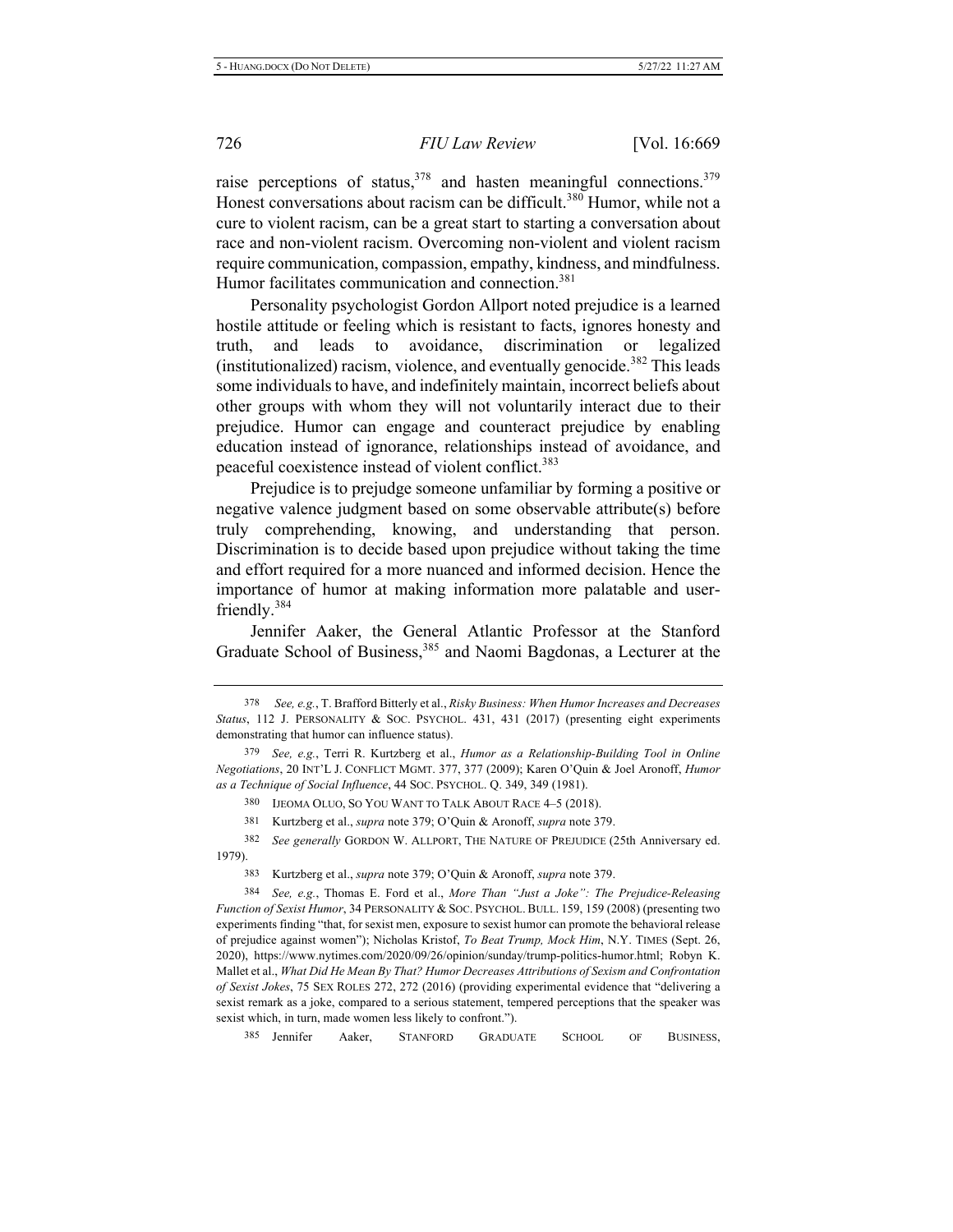Stanford Graduate School of Business,<sup>386</sup> and an executive coach, recently wrote the book, Humor, Seriously: Why Humor Is a Secret Weapon in *Business and Life (And how anyone can harness it. Even you.)*<sup>387</sup> Their book is based on, and related to, a course they have co-taught at Stanford Graduate School of Business to hundreds of executives and MBAs.<sup>388</sup> Their delightful and funny book analyzes, discusses, summarizes, applies, and illustrates empirical and experimental research from biology, brain chemistry, neuroscience, physiology, psychology, leadership, management sciences, communication studies, sociology, and behavioral science about how humor can affect human decision-making, emotions, and motivation.<sup>389</sup> Chapter two of their book analyzes how human brains "are hardwired to respond to humor and laughter,<sup>390</sup> and how humor has been proven in the behavioral research to (among other things) increase perceptions of status,<sup>391</sup> quicken the path to meaningful connection,  $392$ unlock creativity,  $393$  and boost resilience."  $394$  Chapter five of their book is

EMAIL CAMPAIGN 2022 02 08 09 39&utm medium=email&utm term=0 67227f8185-

de8bad5681-447001003&mc\_cid=de8bad5681&mc\_eid=4d3cce5...

388 See AAKER & BAGDONAS, *supra* note 387, at 12.

389 *Id.* at 11.

391 See, e.g., T. Brafford Bitterly et al., *Risky Business: When Humor Increases and Decreases* Status, 112 J. PERSONALITY & SOC. PSYCH. 431 (2017) (presenting eight experiments demonstrating that humor can influence status).

392 See, e.g., Terri R. Kurtzberg et al., *Humor as a Relationship-Building Tool in Online Negotiations*, 20 INT'L J. CONFLICT MGMT. 377 (2009); see also Karen O'Quin & Joel Aronoff, Humor as a Technique of Social Influence, 44 Soc. PSYCH. Q. 349 (1981).

https://jaaker.people.stanford.edu/ (last visited Mar. 11, 2022).

<sup>386</sup> Naomi Bagdonas, STANFORD GRADUATE SCH. OF BUS., https://www.gsb.stanford.edu/faculty-research/faculty/naomi-joanne-bagdonas (last visited Mar. 11,  $2022$ ).

<sup>387</sup> See generally JENNIFER AAKER & NAOMI BAGDONAS, HUMOR, SERIOUSLY: WHY HUMOR IS A SECRET WEAPON IN BUSINESS AND LIFE (AND HOW ANYONE CAN HARNESS IT. EVEN YOU.) (2021). Aaker and Bagdonas released a TED talk, Why Great Leaders Take Humor Seriously, in July 2021, with over 900,000 views as of Feb. 8, 2022: Jennifer Aaker & Naomi Bagdonas, Why Great *Leaders* Take Humor Seriously, TED (July 2021), https://www.ted.com/talks/jennifer\_aaker\_and\_naomi\_bagdonas\_why\_great\_leaders\_take\_humor\_se riously?utm\_source=Humor%2C+Seriously&utm\_campaign=de8bad5681-

<sup>390</sup> JongEun Yim, Therapeutic Benefits of Laughter in Mental Health: A Theoretical Review, 293 TOHUKU J. EXPERIMENTAL MED. 243 (2016) (reviewing how laughter secrets endorphins, can alter dopamine and serotonin activity, and "decreases serum levels of cortisol, epinephrine, growth hormone, and 3,4-dihydrophenylacetic acid [a major dopamine catabolite], indicating a reversal of the stress response.").

<sup>393</sup> See generally Ori Amir & Irving Bierderman, The Neural Correlates of Humor Creativity, 10 FRONTIERS HUM. NEUROSCIENCE 597 (2016); see also Alice M. Isen et al., Positive Affect Facilitates Creative Problem Solving, 52 J. PERSONALITY & SOC. PSYCH. 1122 (1987).

<sup>394</sup> AAKER & BAGDONAS, *supra* note 387, at 15.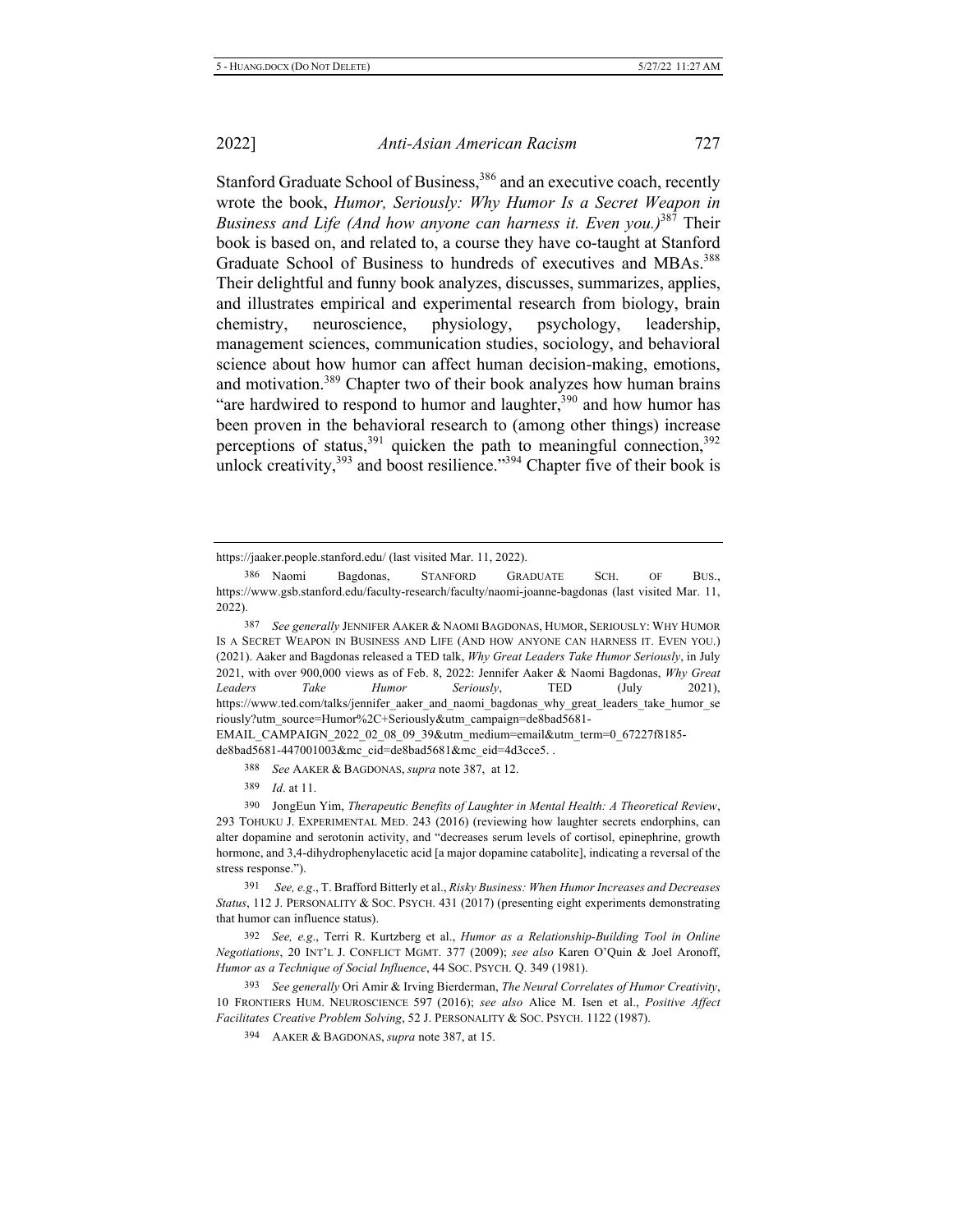about humor's power to garner trust.<sup>395</sup> Humor has been experimentally shown to facilitate learning<sup>396</sup> and leadership.<sup>397</sup>

An intriguing recent model of information acquisition and avoidance is based on the observation that information can positively and negatively change people's action, affect, and cognition.<sup>398</sup> This article suggests naming this model: Information Revises Action, Affect, and Cognition, abbreviated IRAAC. This acronym is proposed in honor of, and similar to, the well-known acronym of IRAC, which stands for Issue, Rule, Analysis/Application, and Conclusion.<sup>399</sup> The IRAC method of legal analysis, or some variation of it with some permutation of the letters in the acronym, is familiar to law students from their legal writing course in the first year of law school.<sup>400</sup>

The IRAAC model of information preferences proposes that individuals evaluate information based on three dimensions of value. First, the decision-making, instrumental, or usefulness value of information. Second, the affective, emotional, or hedonic value of information. Third, the cognitive, mental model, or sense-making value of information. People then combine these component valuations of information by creating a weighted sum of the three individual valuations and, depending on the sign of that weighted sum, decide whether to acquire (positive weighted sum), avoid (negative weighted sum), or be indifferent to (zero weighted sum) information.<sup>401</sup> Individuals can differ in the personal weights they attach to each dimension of information value depending on how much each type of information value matters to them.

In the context of information about people of a different ethnicity/race, some individuals place large weights on emotionally negative, and/or cognitively negative, identity-threatening aspects of information value and much less weight on the decision-making behavior

398 Tali Sharot & Cass R. Sunstein, *How People Decide What They Want to Know*, 4 NATURE HUM. BEHAV. 14 (2020).

399 Tracy Turner, Flexible IRAC: A Best Practices Guide, 20 LEGAL WRITING J. 233 (2015).

400 <sup>0</sup> Cf. Tracy Turner, Finding Consensus in Legal Writing Discourse Regarding Organizational Structure: A Review and Analysis of the Use of IRAC and Its Progenies, 9 LEGAL COMMC'N & RHETORIC: JALWD 351 (2012).

<sup>395</sup> *Id.* at 16.

<sup>&</sup>lt;sup>396</sup> See, e.g., Dana Bilsky Asher, The Surprising Link Between Laughter and Learning, FAST CO. (May 10, 2016), https://www.fastcompany.com/3059651/the-surprising-link-between-laughterand-learning; see also Terri Avner Ziv, Teaching and Learning with Humor: Experiment and *Replication, 57 J. EXPERIMENTAL EDUC. 5 (1988).* 

<sup>397</sup> See, e.g., Colette Hoption et al., It's Not You, It's Me: Transformational Leadership and Self-Deprecating Humor, 34 LEADERSHIP & ORG. DEV. J. 4 (2013); see also Nale Lehmann-Willenbrock & Joseph A. Allen, *How Fun Are Your Meetings? Investigating the Relationship Between* Humor Patterns in Team Interactions and Team Performance, 99 J. APPLIED PSYCH. 1278 (2014).

<sup>401</sup> Sharot & Sunstein, *supra* note 398, at 14.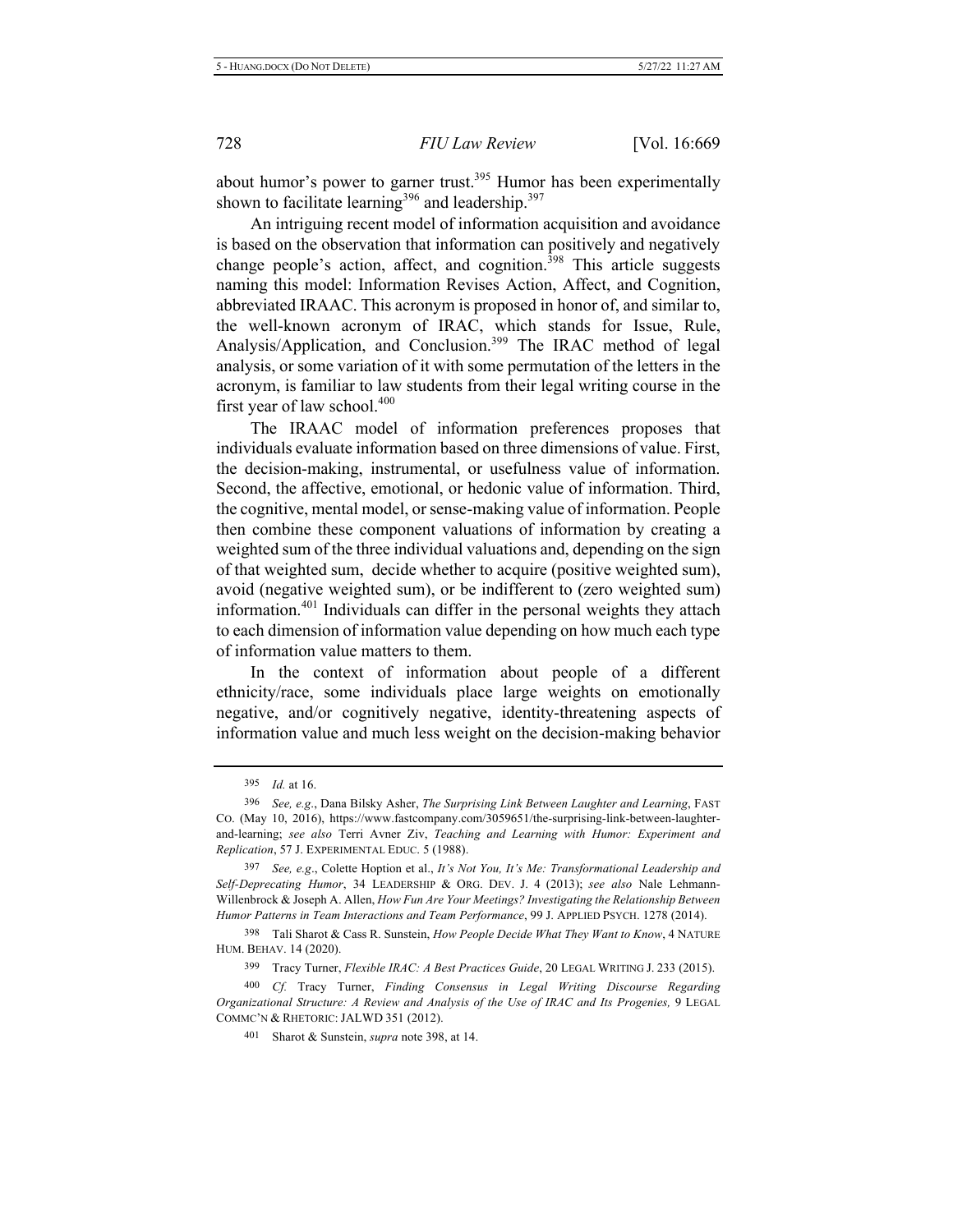change aspect of information value. Such an individual may then choose to avoid information about, and contact with, people with a different ethnicity/race. A change in such an individual's information preferences about people of a different ethnicity/race can be accomplished by humor causing the affective value of information to switch from negative to positive and/or humor changing the cognitive aspect of information value from negative, identity-threatening to neutral or positive. In doing so, humor could lead such an individual then to choose to switch from avoiding to acquiring or being receptive to information about, and contact with, people with a different ethnicity/race. The IRRAC model of information preferences thus can explain how humor offers a nonadversarial, non-confrontational, and non-threatening way to engage and reject racism.

In this way, humor, while not the end-all-be-all cure to racism, can serve as means to open dialogues, discussions, and conversations about race and racism. Humor can make it easier to form connections for people who are unwilling to open themselves up to those against whom they feel prejudice and facilitate a realization of commonalities rather than differences. Because a form of willing ignorance underlies prejudice/discrimination, humor can counter racism by enabling education.

Psychologists Jose Chin Yong, Norman P. Li, and Satoshi Kanazawa recently provided evidence for humans being not so much rational as rationalizing, and evolved to be coherence-seeking and fiction-making animals.<sup>402</sup> They offer evidence that rationalizing is a uniquely human trait among animals.<sup>403</sup> They also argue "that rationalization processes (e.g., cognitive dissonance reduction, post hoc justification of choices, confabulation of reasons for moral positions) are aimed at creating the fictions we prefer to believe and maintaining the impression that we are psychologically coherent and rational."<sup>404</sup> They observe that coherence "appears to be prioritized at the expense of veridicality, suggesting that distorted perceptions and appraisals can be adaptive for humans—under certain circumstances, we are better off understanding ourselves and reality not so accurately."<sup>405</sup>Their novel perspective on humanity explains how and why humans like to tell stories and narratives that fit together more than being necessarily accurate. This view of humanity also means

<sup>402</sup> See generally Jose C. Yong, Norman P. Li & Satoshi Kanazawa, Not So Much Rational but Rationalizing: Humans Evolved as Coherence-Seeking, Fiction-Making Animals, 76 AM. PSYCH. 781 (2021), https://doi.org/10.1037/amp0000674.

<sup>403</sup> *See id.* at 5.

<sup>404</sup> *Id.* at 1.

<sup>405</sup> *Id.*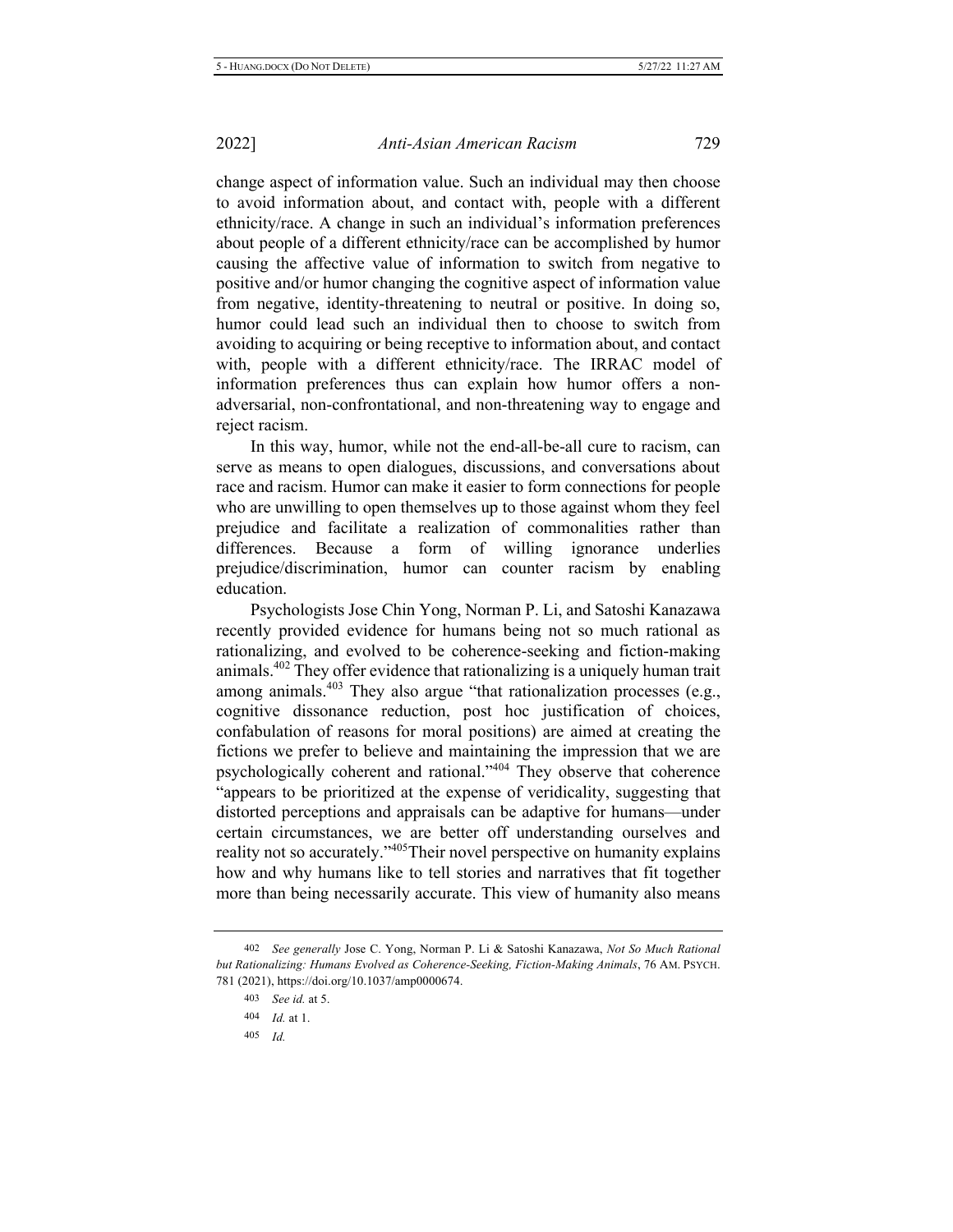that shared beliefs, ideologies, and norms about ethnicity/race can be fundamentally wrong yet persist if those beliefs, ideologies, and norms are coherent. Humor has the power to show that racist beliefs, ideologies, and norms are incoherent. Humor also can facilitate the dissemination and adoption of alternative coherent beliefs, ideologies, and norms that are not racist.

A final example of utilizing humor to discuss and combat racism is a satiric December 15, 1984, Saturday Night Live skit: White Like Me.<sup>406</sup> The name of this skit plays on the title of a book by Caucasian journalist John Howard Griffin, who took medication to darken his skin and wrote about his experiences while traveling in 1950's deep southern United States.<sup>407</sup> In the laugh-out-loud skit, comedian Eddie Murphy experiences America as a white man by hiring the best makeup artists to apply white makeup to his face and hands, watching lots of the television show Dynasty,<sup>408</sup> and reading a whole bunch of Hallmark cards. He then becomes Mr. White and gets a free newspaper from a white shopkeeper, free drinks during a musical party after the last black man gets off a Manhattan bus, and—without any credit, collateral, identification, or loan application—is given free money by a white banker. It is not just Eddie Murphy's skin color that has changed from black to white. The skit envisions and portrays the whole universe that Murphy perceives, and is perceived by, that has changed.<sup>409</sup>

# **V.** CONCLUSIONS

Despite the dominant, popular narrative about Asians and Asian Americans being the so-called model minority (for example, studious, hard-working, and excelling at mathematics), there is a long history of anti-Asian and anti-Asian American racism in the United States.<sup>410</sup> Even before COVID-19, many Asian Americans felt that American media portrayed them, and other Americans saw them, as perpetual foreigners.<sup>411</sup>

<sup>406</sup> See Saturday Night Live, *White Like Me*, NBC (Dec. 15, 1984), https://www.nbc.com/saturday-night-live/video/white-likeme/n9308 [https://perma.cc/VTF7-WBQD].

<sup>407</sup> See generally JOHN HOWARD GRIFFIN, BLACK LIKE ME (Penguin Books 2010) (1961).

<sup>408</sup> *Dynasty* (ABC television series, 1981–89).

<sup>409</sup> This Article's appendix considers how to achieve DEI by empathy through personal perspective pivoting.

<sup>410</sup> Adrain De Leon, *The Long History of Racism Against Asian Americans in the U.S.*, PBS NEWS HOUR (Apr. 9, 2020, 11:36 AM), https://www.pbs.org/newshour/nation/the-long-history-ofracism-against-asian-americans-in-the-u-s.

<sup>411</sup> Christopher Hoffman, Perpetual Foreigners: A Reflection on Asian Americans in the American Media, HUFFPOST (Nov. 1, 2016, 6:49 AM), https://www.huffpost.com/entry/perpetual-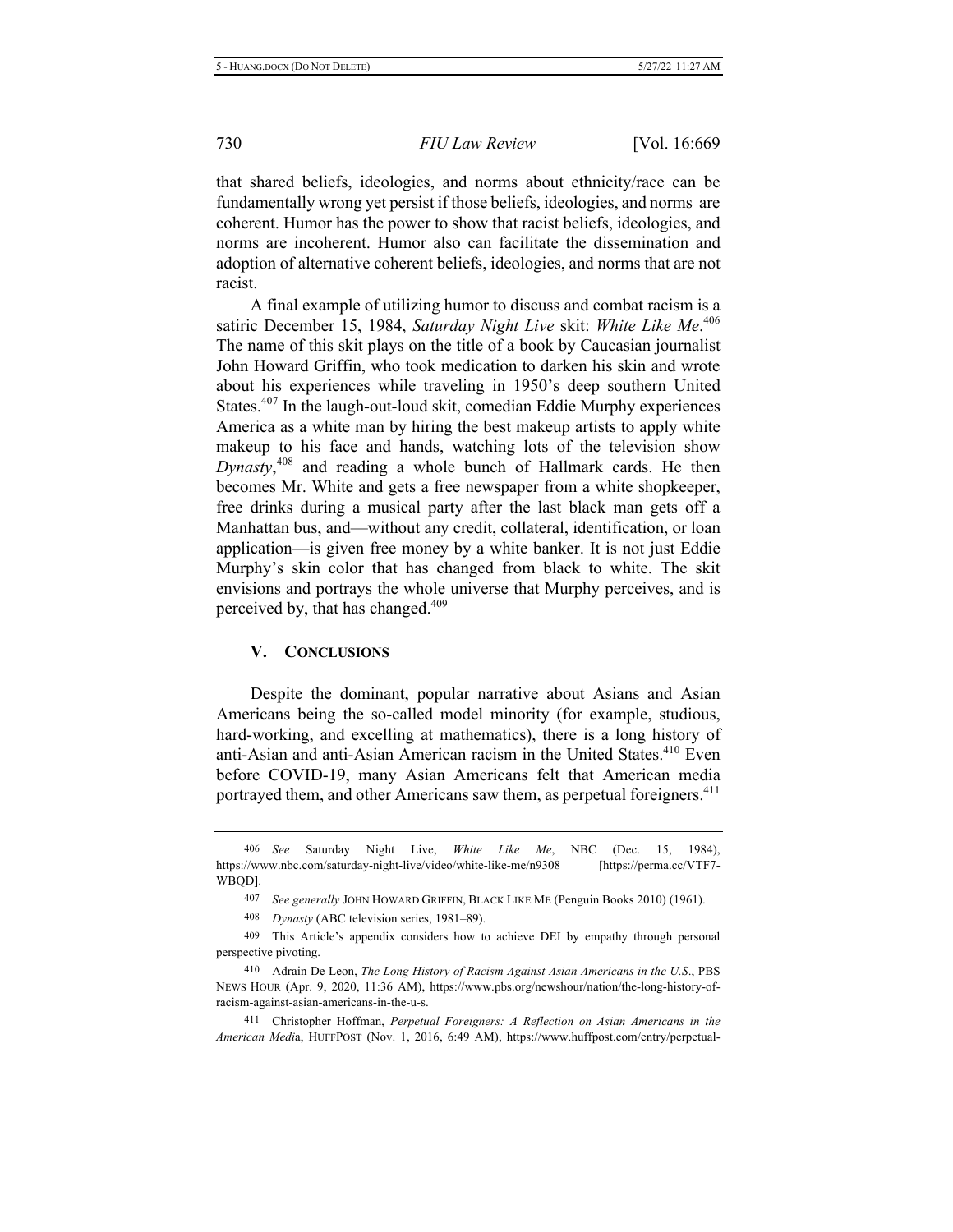Although racism towards Asians and Asian Americans was already a fact of life before the current pandemic, COVID-19 exacerbated such racism and the current American political climate increased public displays of such racism.

After the police use of excessive lethal force in the inhumane, unjustified killing of George Floyd on May 25, 2020, world-wide protests erupted in support of the Black Lives Matter movement.<sup>412</sup> The killing of George Floyd, Ahmaud Arbery, Breonna Taylor, Tony McDade, Elijah McClain, Tamir Rice, and many other African-Americans by white law enforcement officers or white vigilantes are only the most recent examples of a centuries-long history of lethal violence against black people in America. As University of California, Irvine professor of political science and Asian American studies Claire Jean Kim observes, "Asians have faced various forms of discrimination, but never the systematic dehumanization that black people have faced during slavery and continue to face today."<sup>413</sup> Kim acknowledged and stressed the differences between experiences of Asian Americans (e.g., citizenship hurdles, immigration bans, and internment camps) versus African-Americans (e.g., lynching, segregation, and police brutality).<sup>414</sup>

Educator Jane Kim wrote an impassioned essay about how Asian Americans can "embark on the lifelong journey to being anti-racist and fighting racism, especially when it comes to anti-Blackness."<sup>415</sup> Instead of letting ourselves be pitted against each other by such rhetorical devices as the model minority myth, all minorities should unite to combat structural, systemic racism, and also sexism because of the intersectionalities among race, gender, sexual orientations, class, disabilities, and physical appearance.<sup>416</sup> America's two fastest-growing immigrant minority communities—Asian Americans and Hispanic Americans—have a shared literary aesthetic portraying the Cold War as it exploded across Asia and

414 *Id.* 

415 Jane Kim, An Asian American Guide to Dismantling Anti-Blackness, ASIAN AM. CHRISTIAN COLLABORATIVE (May 30, 2020), https://www.asianamericanchristiancollaborative.com/article/asian-american-guide-anti-blackness.

foreigners-a-reflection-on-asian-americans\_b\_5810b616e4b0f14bd28bd19a.

<sup>412</sup> BLACK LIVES MATTER, https://blacklivesmatter.com/ (last visited Mar. 12, 2022).

<sup>&</sup>lt;sup>413</sup> Kat Chow, 'Model Minority' Myth Again Used As A Racial Wedge Between Asians and *Blacks*, NPR: CODE SW!TCH (Apr. 19, 2017, 8:32 AM),

https://www.npr.org/sections/codeswitch/2017/04/19/524571669/model-minority-myth-again-usedas-a-racial-wedge-between-asians-and-blacks.

<sup>&</sup>lt;sup>416</sup> See Kimberlé Crenshaw, *Demarginalizing the Intersection of Race and Sex: A Black Feminist Critique of Antidiscrimination Doctrine, Feminist Theory and Antiracist Politics*, 1989 U. CHI. LEGAL F. 139, 166.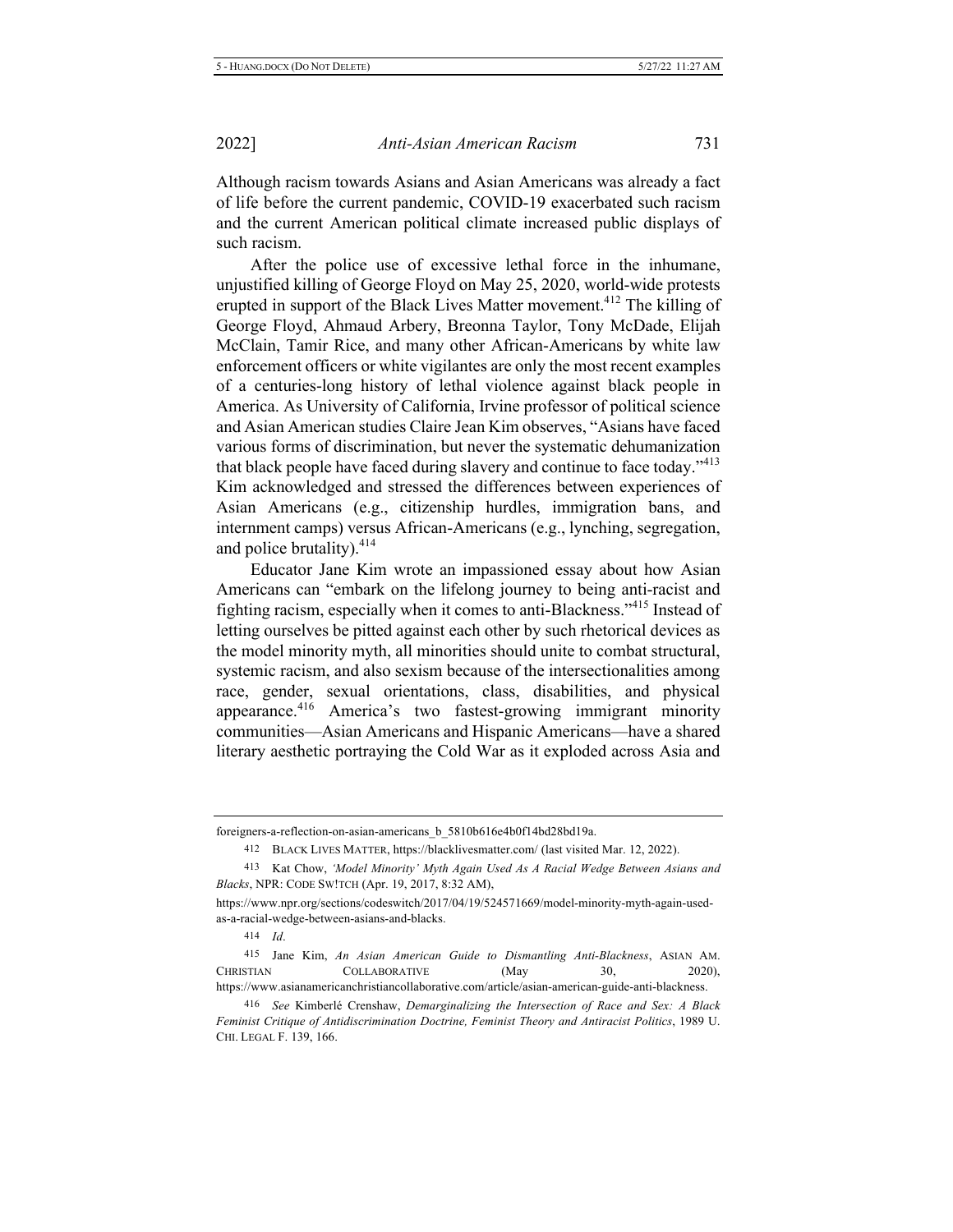Latin America, uneven economic opportunities of the post-civil rights era, and similar roles in supplying labor to power global capitalism.<sup>417</sup>

Many individuals throughout history have noted that human beings share much more in common than we have in differences. For example, recently U.S. Senator from New Jersey Cory Booker eloquently said, "The lines that divide us are nowhere near as strong as the ties that bind us."<sup>418</sup> Yet, some individuals and leaders emphasize individuals' differences to engage in blaming of others, conflicts, and scapegoating. The tribal-like rivalries that so many college alumni and professional sports team fans fervently engage in annually aptly illustrate how easily such zealous allegiances are formed and passed on to future generations. People are so often too easy to divide, almost for seemingly minor, arbitrary differences. Many political leaders thrive on corporate interests and profit from such divisive rhetoric, conquer and divide strategies, and emphasis about how people differ instead of are similar.

Racism is a form of willing ignorance about people who differ in their skin pigmentation. Racism is deeply ingrained into American culture, history, society, and economy.<sup>419</sup> Overcoming racism requires cultural, economic, institutional, social, and organizational changes. In reflecting about what she learned from almost fifty years of conducting that exercise at corporations, educational institutions, and other organizations,<sup>420</sup> Jane Elliott logically noted: "Love is not the answer to the problems of the  $$ isms in our society; the answer is justice."<sup>421</sup> Overcoming racism also requires changing people's hearts and minds. University of San Francisco law professor Rhonda V. Magee<sup>422</sup> offers a compassionate, embodied

420 See generally Jane Elliott, It's All About Ignorance: Reflections from the Blue-eyed/Browneyed Exercise, in CAMBRIDGE HANDBOOK OF THE PSYCH. OF PREJUDICE 655 (Chris G. Sibley & Fiona Kate Barlow eds., 2017) (presenting Identification with All Humanity Scale).

421 *Id.* at 665.

422 Rhonda V. Magee, UNIV. OF S.F. SCH. OF L., https://www.usfca.edu/law/faculty/rhondamagee (last visited Mar. 12, 2022); see also About Rhonda V. Magee, M.A., J.D., RHONDA V. MAGEE, https://www.rhondavmagee.com/about-mindfulness-trainer/ (last visited Mar. 12, 2022, 5:05 PM).

<sup>417</sup> LONG LE-KHAC, GIVING FORM TO AN ASIAN AND LATINX AMERICA (2020).

<sup>&</sup>lt;sup>418</sup> The Late Show with Stephen Colbert, Sen. Cory Booker's Live Reaction to Trump's *Frightening Message to White Supremacists*, YOUTUBE (Sept. 30, 2020), https://www.youtube.com/watch?v=o\_ls5xpXX1s (featuring U.S. Sen. Booker speaking at 8:32 to  $8:37$ ).

<sup>&</sup>lt;sup>419</sup> See Birungi Ives, The Solution to Racism, Sexism, Homophobia, Underlying Prejudice, and Overt Hate, MEDIUM (July 12, 2017), https://medium.com/thrive-global/the-solution-to-racismsexism-homophobia-underlying-prejudice-and-overt-hate-5318f282cdde (stating, "Racism has no bounds and is both overtly and subversively indoctrinated into the lives, minds and words of people, regardless of education, socioeconomic status and location.").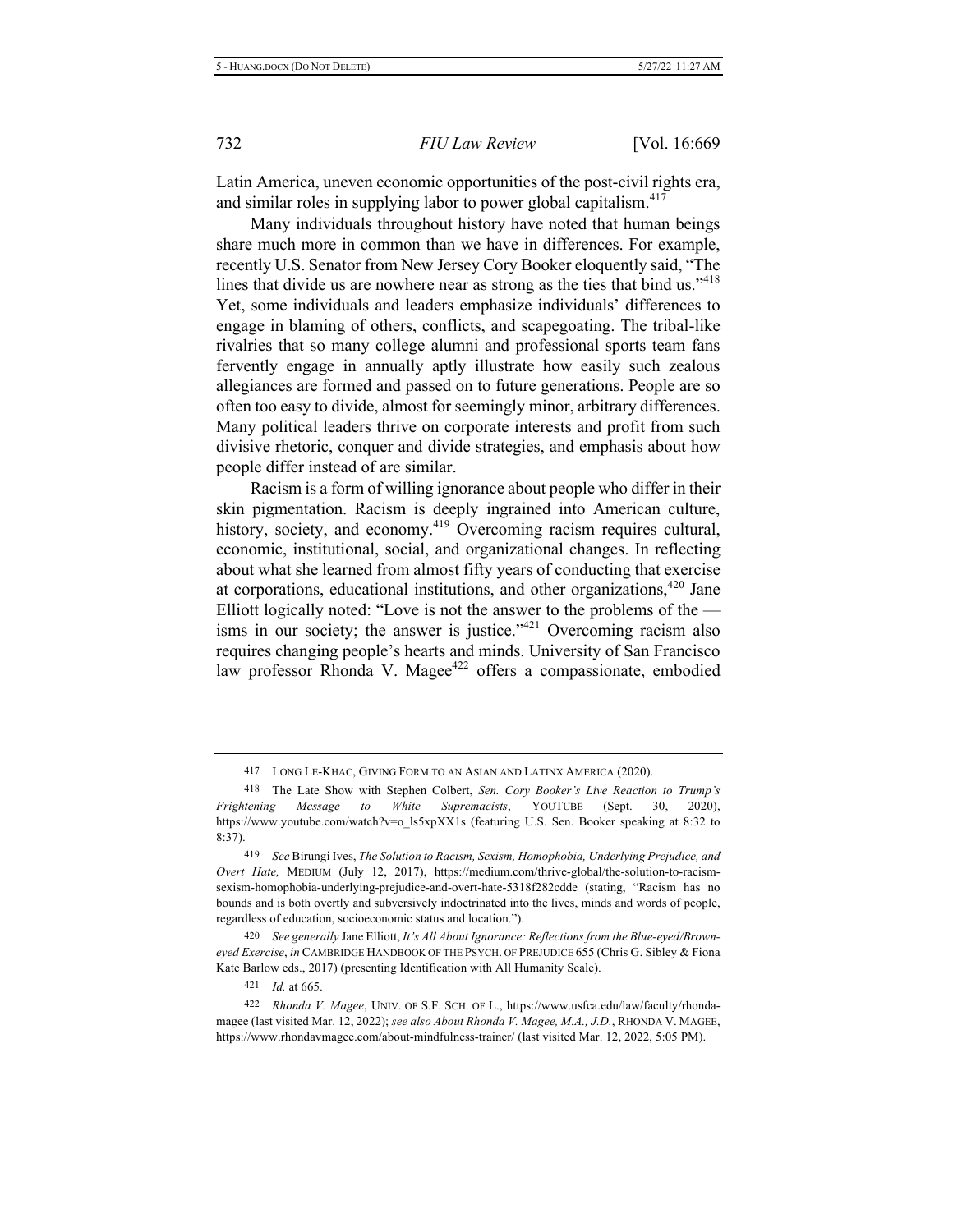mindfulness-based, and pragmatic approach to confronting systemic racial injustice and proceeding to healing.<sup>423</sup>

Lee Wong is a sixty-nine-year-old Asian American, who as chairman of the board of trustees meeting of West Chester township, Ohio revealed in a public meeting of the board, his chest scars from serving in the United States army.<sup>424</sup> Mr. Wong movingly stated, "prejudice is hate. We need to be kinder, gentler to one another because we are all the same. We are one human being on this earth."<sup>425</sup> To overcome systemic racism, all of us must be willing to learn to be more caring, compassionate, empathetic, and mindful.<sup>426</sup> With the introduction of COVID-19 vaccines, a new President, and the first Asian American, African-American, and woman vice President, there is reason to hope that Americans will be more caring, compassionate, empathetic, and mindful. This Article concludes with a hopeful, optimistic quote from Moises Velasquez-Manoff, a science journalist and the author of the book, An Epidemic of Absence: A New Way *3\*!2()678%2(-2+00)6+-)7%2(983-1192)-7)%7)7* 

> If we could begin to grasp the limits of the planet we live on, if we could understand that the earth itself is an island and that we are all dependent on one another for survival, perhaps we would see each other differently, too — and have less use for the very idea of race.<sup>428</sup>

<sup>423</sup> RHONDA V. MAGEE, THE INNER WORK OF RACIAL JUSTICE: HEALING OURSELVES AND TRANSFORMING OUR COMMUNITIES THROUGH MINDFULNESS (TarcherPerigee 2019); My Book, RHONDA V. MAGEE, https://www.rhondavmagee.com/my-book/.

<sup>424</sup> West Chester Township, Board of Trustees Regular Meeting, VIMEO (Mar. 23, 2021), https://vimeo.com/528295543.

<sup>425</sup> Neil Vigdor, 'Is This Patriot Enough?': Asian-American Man Reveals Battle Scars as He Calls Out Bias, N.Y. TIMES (Mar. 28, 2021), https://www.nytimes.com/2021/03/28/us/lee-wongsoldier-asian-American.html.

<sup>&</sup>lt;sup>426</sup> See generally Peter H. Huang, Boost: Improving Mindfulness, Thinking, and Diversity, 10 WM. & MARY BUS. L. REV. 139 (2018).

<sup>427</sup> MOISES VELASQUEZ-MANOFF, AN EPIDEMIC OF ABSENCE: A NEW WAY OF UNDERSTANDING ALLERGIES AND AUTOIMMUNE DISEASES (paperback ed., 2013).

<sup>428</sup> Moises Velasquez-Manoff, Want to Be Less Racist? Move to Hawaii, N.Y. TIMES (June 28, 2019), https://www.nytimes.com/2019/06/28/opinion/sunday/racism-hawaii.html.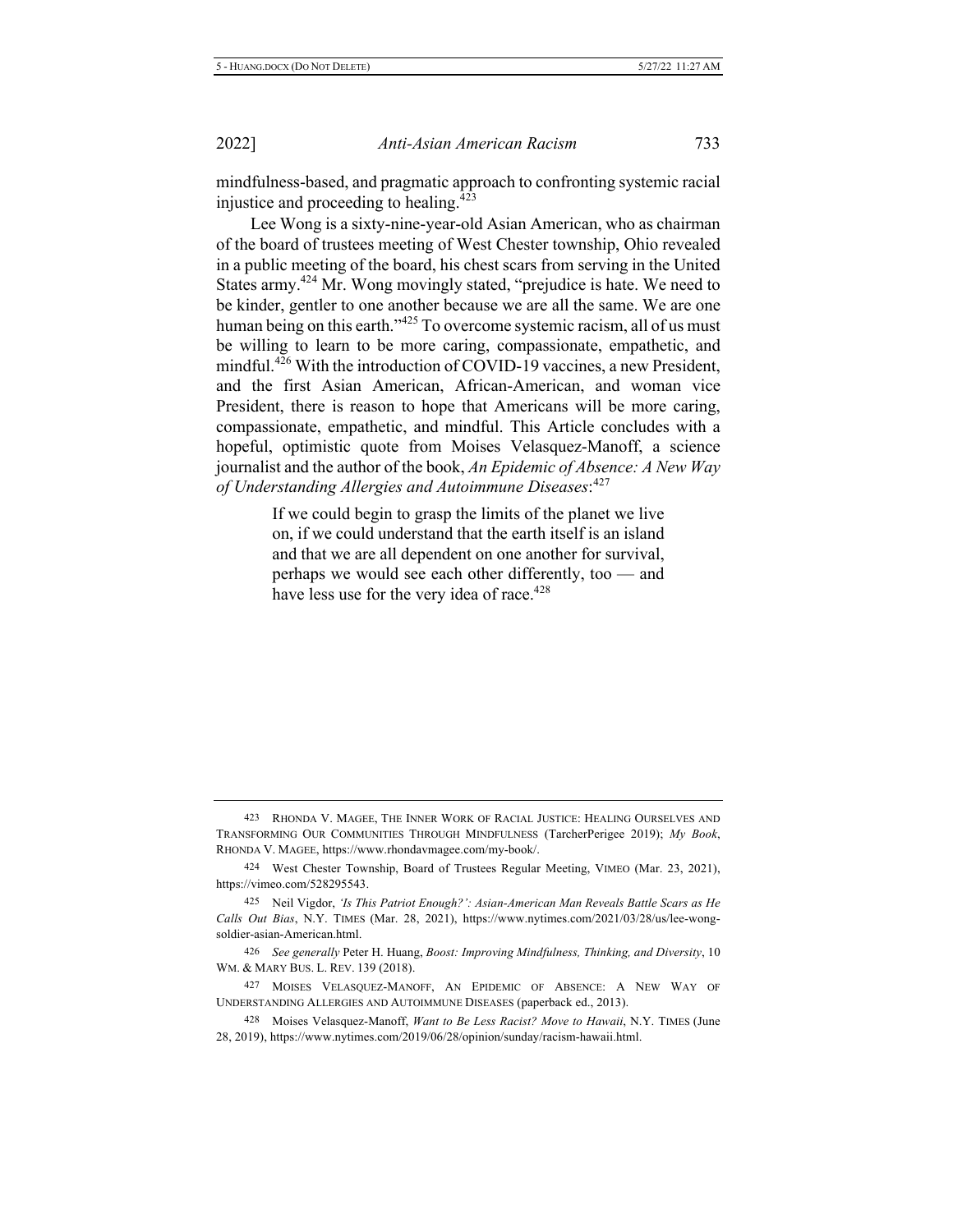# **APPENDIX: EMPATHY THROUGH PERSONAL PERSPECTIVE PIVOTING**

This appendix introduces a conceptual analysis about racism and how to achieve DEI (Diversity, Equity, and Inclusion) by a paradigm-shift of Empathy Through Personal Perspective Pivoting (ETPPP).<sup>429</sup> This appendix is partially inspired by applied mathematician Eugenia Cheng's recent, popular book advocating rethinking the notion of gender itself, based on Cheng's area of research specialty, category theory.<sup>430</sup> In two video talks, Cheng explains how category theory can be helpful in life, <sup>431</sup> and to understand the world.<sup>432</sup> In both talks, Cheng abstracts from the prime factorization of a composite number to illustrate the concepts of privilege,<sup>433</sup> from gender, race, and sexual orientation.

Category theory is a general mathematical theory of structures and of systems of structure. In 1945, two mathematicians, Samuel Eilenberg and Saunders MacLane introduced the concept of categories.<sup>434</sup> Category theory has evolved to have a central position in modern mathematics, theoretical computer science, and quantum physics. Category theory offers a powerful language, or conceptual framework, to visualize universal

<sup>429</sup> See also Peter H. Huang, *Addressing Emotions from COVID-19, Racial Inequity, and Civil Unrest: Chronic Stress, Leadership, and Loneliness, Am. Bar Ass'n, Section Disp. Resol., (June 18,* 2020), https://americanbar.zoom.us/rec/play/vZQkfr-h-j03GIGc5QSDUaIoW47sLK6sh3IY-JenU mAXUBMAGgMuNHN7ZEtYee96BjLEGdsTzliQGx?continueMode=true& x zm rtaid=h XTgo0EbOn-

CGy82j2sl7w.1596139200498.1f541f05f0dbd197ef93356410099b06&\_x\_zm\_rhtaid=601.

<sup>430</sup> See generally EUGENIA CHENG, X + Y: A MATHEMATICIAN'S MANIFESTO FOR RETHINKING GENDER (Basic Books 2020); see also Eugenia Cheng, *How to Undo Gender Stereotypes in Math*— With Math!, WIRED (Aug. 25. 2020), https://www.wired.com/story/how-to-undo-gender-stereotypesin-math-with-math/; Katy Guest,  $x + y$  by Eugenia Cheng Review – An End to the Gender Wars?, GUARDIAN (July 22, 2020), https://www.theguardian.com/books/2020/jul/22/x-y-by-eugenia-chengreview-an-end-to-the-gender-wars; Cathy O'Neil, Want a Better Way to Think About Gender? Use Math, N.Y. TIMES (Sept. 4, 2020), https://www.nytimes.com/2020/09/04/books/review/x-ymathematicians-manifesto-gender-eugenia-cheng.html; To the Mathematician Eugenia Cheng, *There's No Gap Between Art and Science*, N.Y. TIMES (Aug. 13, 2020), https://www.nytimes.com/2020/08/13/books/review/eugenia-cheng-by-the-book-interview.html.

<sup>&</sup>lt;sup>431</sup> Lambda World, *Eugenia Cheng, Category Theory in Life*, YOUTUBE (Nov. 3, 2017), https://youtu.be/ho7oagHeqNc.

<sup>432</sup> TEDx Talks, *How Abstract Mathematics Can Help Us Understand the World | Dr. Eugenia* Cheng | TEDxLondon, YOUTUBE (July 19, 2018), https://youtu.be/pUN\_DPlpQtE.

<sup>&</sup>lt;sup>433</sup> See Natalya Dell, *Intersecting Axes of Privilege, Domination, and Oppression*, NATALYAD (Feb. 10, 2014), https://sites.google.com/site/natalyadell/home/intersectionality; see also Charlene Wong, Fancy Terminology, JUDGE-ME-NOT: BY MY CIRCUMSTANCES, https://judge-menot.weebly.com/fancy-terminology.html; Kathryn Pauly Morgan, *Describing the Emperor's New* Clothes: Three Myths of Education (In)Equality, in THE GENDER QUESTION IN EDUCATION: THEORY, PEDAGOGY, & POLITICS 105 (Ann Diller et al., eds. 1996).

<sup>434</sup> Samuel Eilenberg & Saunders MacLane, *General Theory of Natural Equivalences*, 58 TRANS. AM. MATH. SOC'y 231, 237 (1945).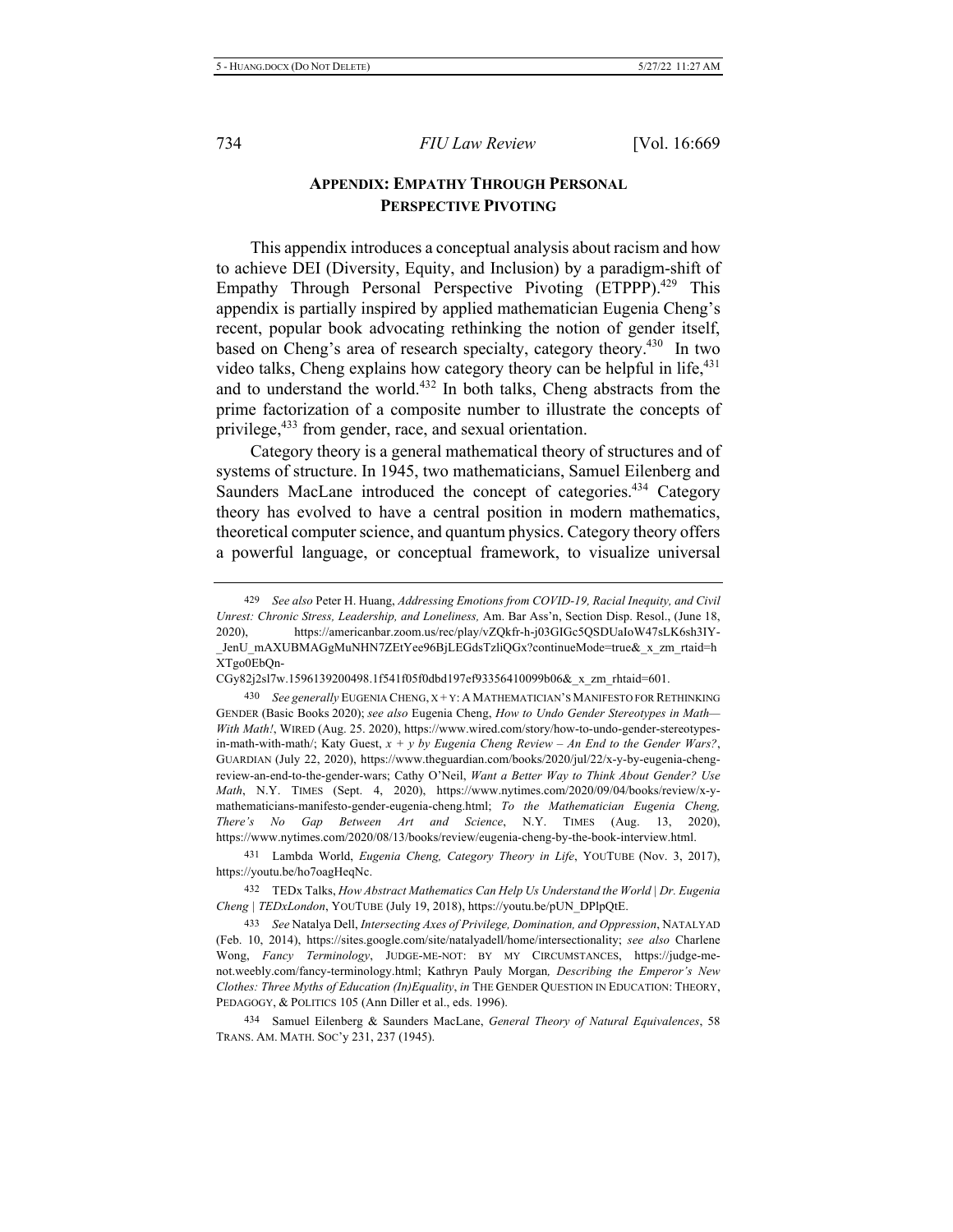components of a family of structures of a particular kind, and how structures of different kinds are interrelated. Category theory is potentially a powerful formal tool for analyzing such concepts as truth, system, and space. Category theory also provides a different theoretical conception of sets and, as such, a possible alternative to standard set-theoretical foundations for mathematics. In doing so, category theory raises issues about ontology and epistemology.

Cheng advocates moving away from a set-theoretic way of thinking and examining intrinsic traits (for example, what do all men or all women have in common, to say nothing of nonbinary or gender-fluid people) and toward a category-theoretic approach of thinking about relationships (for example, how do certain character traits group humans together—these may have cultural association or statistically observed frequency in a proper subset of humanity, and are not exclusive to a particular proper subset of humanity). This appendix takes Cheng's advice and applies her suggestion to reconceptualize the very notion of race itself.

Any individual can be thought of as having particular values in many dimensions, e.g., weight, height, age, education, and physical location on the planet. Those values can and do change over time. If the units or scales in which those dimensions are measured change, then that same individual now would be described by different numerical values on those dimensions. One can also change basis vectors in which coordinates are expressed without changing scales or units of measurement along any single dimension and every individual changes their coordinate values. An example is going from rectangular coordinates in a two-dimensional plane to polar coordinates,  $435$  or from rectangular coordinates in a threedimensional space to spherical coordinates.<sup>436</sup>

The idea of ETPPP is analogous to a mathematical notion in linear algebra, namely that of changing a vector's coordinates (or more precisely the basis vectors in which, and with respect to, coordinates are expressed as linear combinations of the basis vectors).<sup>437</sup> A more familiar example of an ETPPP is when one exercises by playing a video game, such as Wii Sports. In our usual three-dimensional space, one's physical movements would appear to an outside observer as being merely seemingly incongruous motions in space. To oneself and any observer who sees the

<sup>435</sup> Christopher Stover & Eric W. Weisstein, *Polar Coordinates*, WOLFRAM MATH WORLD, https://mathworld.wolfram.com/PolarCoordinates.html.

<sup>436</sup> Rectangular, Cylindrical, and Spherical Coordinates, HARTLEY MATH, http://hartleymath.com/calculus3/cylindrical-spherical-coordinates.

<sup>437 3</sup>Blue1Brown, Change of Basis | Chapter 13, Essence of Linear Algebra, YOUTUBE (Sept. 11, 2016), https://youtu.be/P2LTAUO1TdA (suggesting "a mathematical sort of empathy" results from a change in basis in linear algebra, at 12:00-12:21).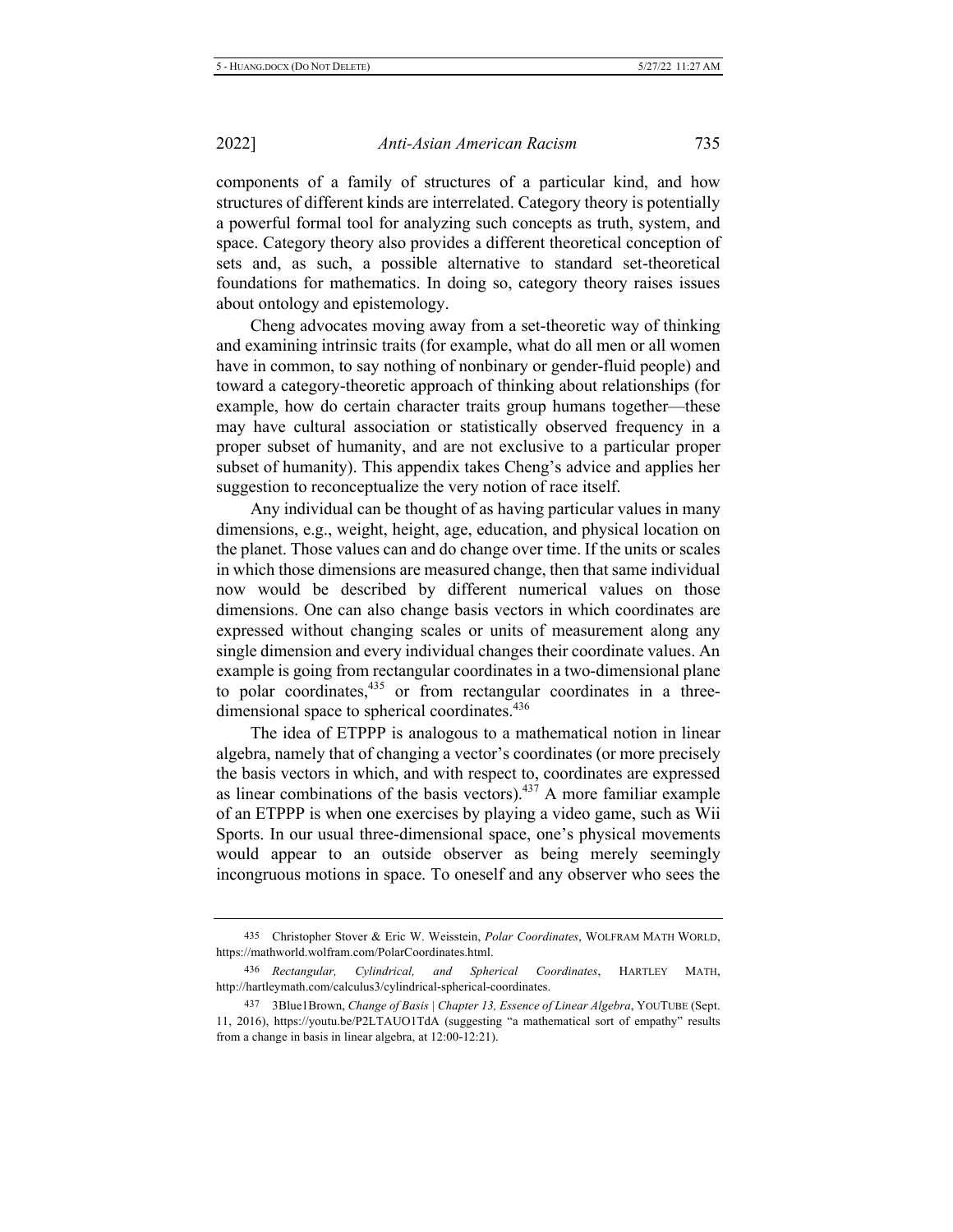television screen, one is playing a game of tennis, baseball, bowling, or golf. The video game projects one's physical actions into an alternate virtual reality, where the same physical actions have a different representation and meaning.

The fictional holodeck technology featured significantly in *The Big* Goodbye,<sup>438</sup> the eleventh episode of the television series, Star Trek: The *Next Generation*, is an example of a sophisticated virtual-reality simulation. This example also suggests that one possible way to educate people about how racism feels is through people assuming the roles of avatars from another race.<sup>439</sup> For an application to a nonhuman species, think of the movie, *Avatar*.<sup>440</sup>

*I* See You<sup>441</sup> is the main theme song,<sup>442</sup> sung over the film *Avatar's* end credits. In the language of the fictional indigenous Na'vi species in *Avatar, I See You* is a phrase with two versions: 1) Oel ngati kame, a neutral greeting, and 2) Oel ngati kameie, expressing a positive feeling towards meeting someone. Also, the Na'vi utilize two versions of the verb see: 1) tse'a, referring to vision in the physical sense, and 2) kame, conveying vision in a spiritual sense, which is more analogous to comprehension or understanding.<sup>443</sup> A cornerstone of Na'vi philosophy is "to see" in the sense of opening one's heart and mind to the present.<sup>444</sup>

Senator from California, Kamala Harris, stated in her speech accepting the Democratic Party vice presidential nomination, "This virus, it has no eyes, and yet it knows exactly how we see each other — and how we treat each other. And let's be clear — there is no vaccine for racism. ... We've gotta do the work to fulfill that promise of equal justice under law."<sup>445</sup> Dr. Martin Luther King said in a speech at Cornell College, Mount

441 LEONA LEWIS, *I See You (Theme from Avatar), on AVATAR: MUSIC FROM THE MOTION* PICTURE (Atl. Records 2009).

442 Avatar Wiki, *I See You*, FANDOM,

https://james-camerons-avatar.fandom.com/wiki/I\_See\_You#Avatar\_Theme\_Song.

<sup>438</sup> Star Trek: The Next Generation: The Big Goodbye (Paramount Domestic Television Jan. 11, 1988).

*<sup>&</sup>lt;sup>439</sup> See, e.g., Nick Yee & Jeremy Bailenson, The Proteus Effect: The Effect of Transformed* Self-Representation on Behavior, 33 HUM. COMMC'N RSCH. 271 (2007) (presenting experimental evidence that people's behavior conforms to their digital self-representation independent of how others perceive them-a process called the Proteus Effect.); Nick Yee et al., The Proteus Effect: Implications of Transformed Digital Self-Representation on Online and Offline Behavior, 36 COMMC'N RSCH. 285 (2009) (presenting experimental evidence that "virtual bodies can change how we interact with others in actual avatar-based online communities as well as in subsequent face-to-face interactions.").

<sup>440</sup> AVATAR (20th Century Fox 2009).

 *<sup>4</sup>* 

 *<sup>4</sup>* 

<sup>145</sup> Matt Stevens, *Kamala Harris Accepts Vice-Presidential Nomination: Full Transcript*, N.Y. TIMES (Aug. 19, 2020), https://www.nytimes.com/2020/08/19/us/politics/kamala-harris-dnc-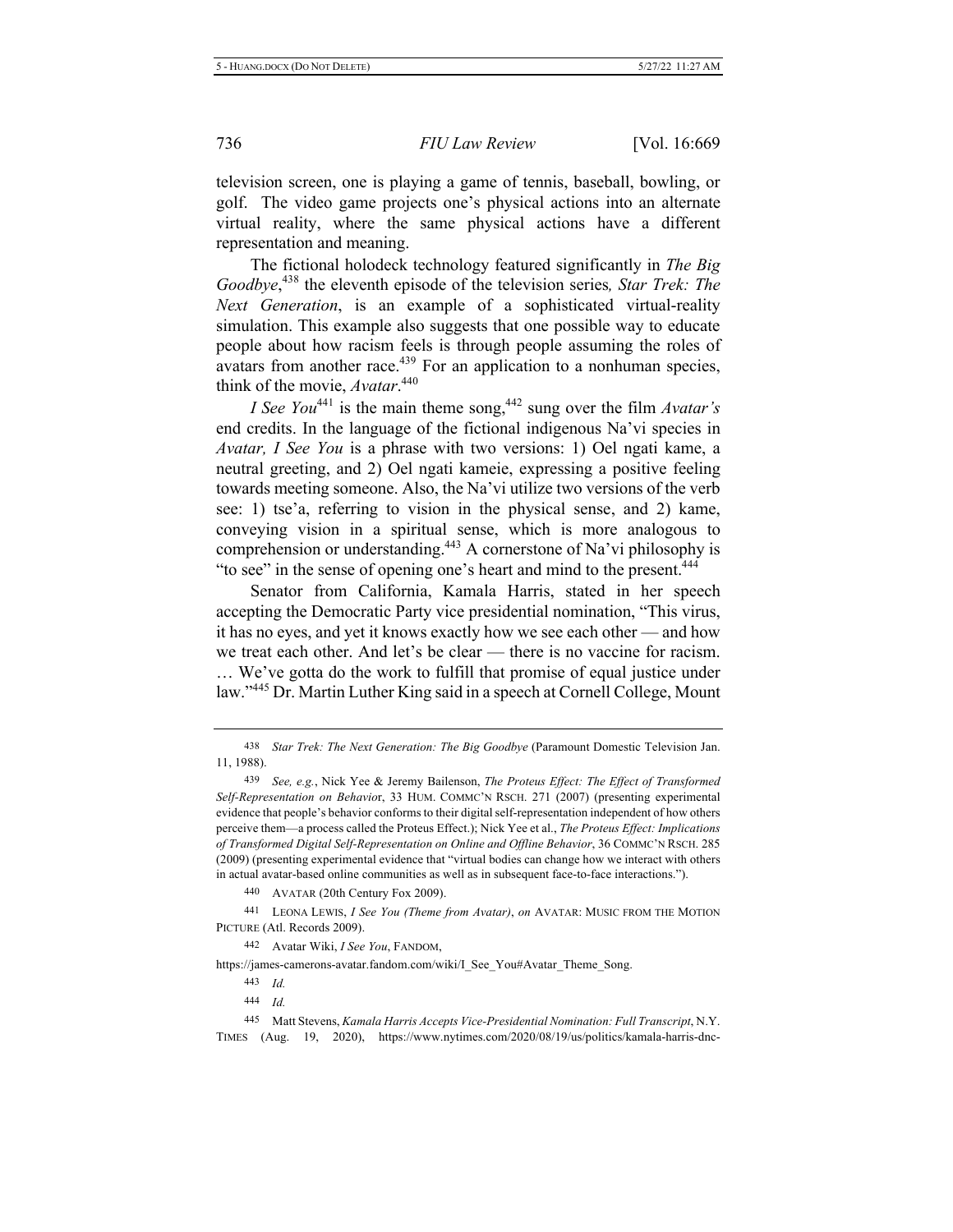Vernon, Iowa, on Oct. 15, 1962, "I'm convinced that men hate each other because they fear each other. They fear each other because they don't know each other, and they don't know each other because they don't communicate with each other, and they don't communicate with each other because they are separated from each other."<sup>446</sup> Separation, lack of communication, and lack of knowledge among people occur when people do not see other people as individuals and instead see others as merely representing composite groups.

It is important to realize the idea of race itself can be understood as an artificial, historically contingent, and man-made political and social construction. Race is not a naturally, objectively, and scientifically based genetic or biological concept.<sup>447</sup> From the social constructivist perspective, "to which most (but not all) academics and judges say they subscribe,"448 race "cannot refer to an attribute, a genetically produced trait, or a signifier—level of melanin in skin, phenotype, distinctive names or speech—that people just have and thereby obviously belong to a designated racial group."<sup>449</sup> Instead, race "references a complexly constituted social fact, whereby material and dignitary opportunities are organized such that certain physical and cultural signifiers become the salient markers of consequential cultural categories, and those categories are constituted by a constellation of social relations and meanings with a definite content and organization."<sup>450</sup>

The social constructivist view of race suggests race is not an exogenously fixed attribute or dimension of an individual. As Professor Kohler-Hausmann notes about Eddie Murphy's Mr. White character, the very notion of ""white' is essentially a metonym for a constellation of social meanings produced through a complex history of slavery, immigration, and countless other forces, not a melanin deficit (or white face makeup in his case)." $^{451}$  So, we should perceive and model race as, in English, a constellation, or in financial parlance, a "portfolio," or in mathematical terms, a "vector" of component attributes. The point is then as people's personal perspectives change, then so do the "coordinates" of

450 *Id.* at 1170.

speech.html.

<sup>446</sup> Martin Luther King, Jr., Address at Cornell College, Mount Vernon, Iowa (Oct. 15, 1962), available at https://news.cornellcollege.edu/dr-martin-luther-kings-visit-to-cornell-college/.

<sup>447</sup> Michael Yudel et al., Taking Race Out of Human Genetics, 351 SCI. 564 (2016).

<sup>448</sup> Issa Kohler-Hausmann, *Eddie Murphy and the Dangers of Counterfactual Causal Thinking About Detecting Racial Discrimination, 113 Nw. U. L. REV. 1163, 1168 n.12 (noting that "if one is* not a constructivist about race, then I don't see any way one can recognize discrimination as a wrong distinctive from, say, general distributive injustice or inefficiency.").

<sup>449</sup> *Id.* at 1170 (summarizing very briefly the social constructivist theory of race).

<sup>451</sup> *Id.* at 1214.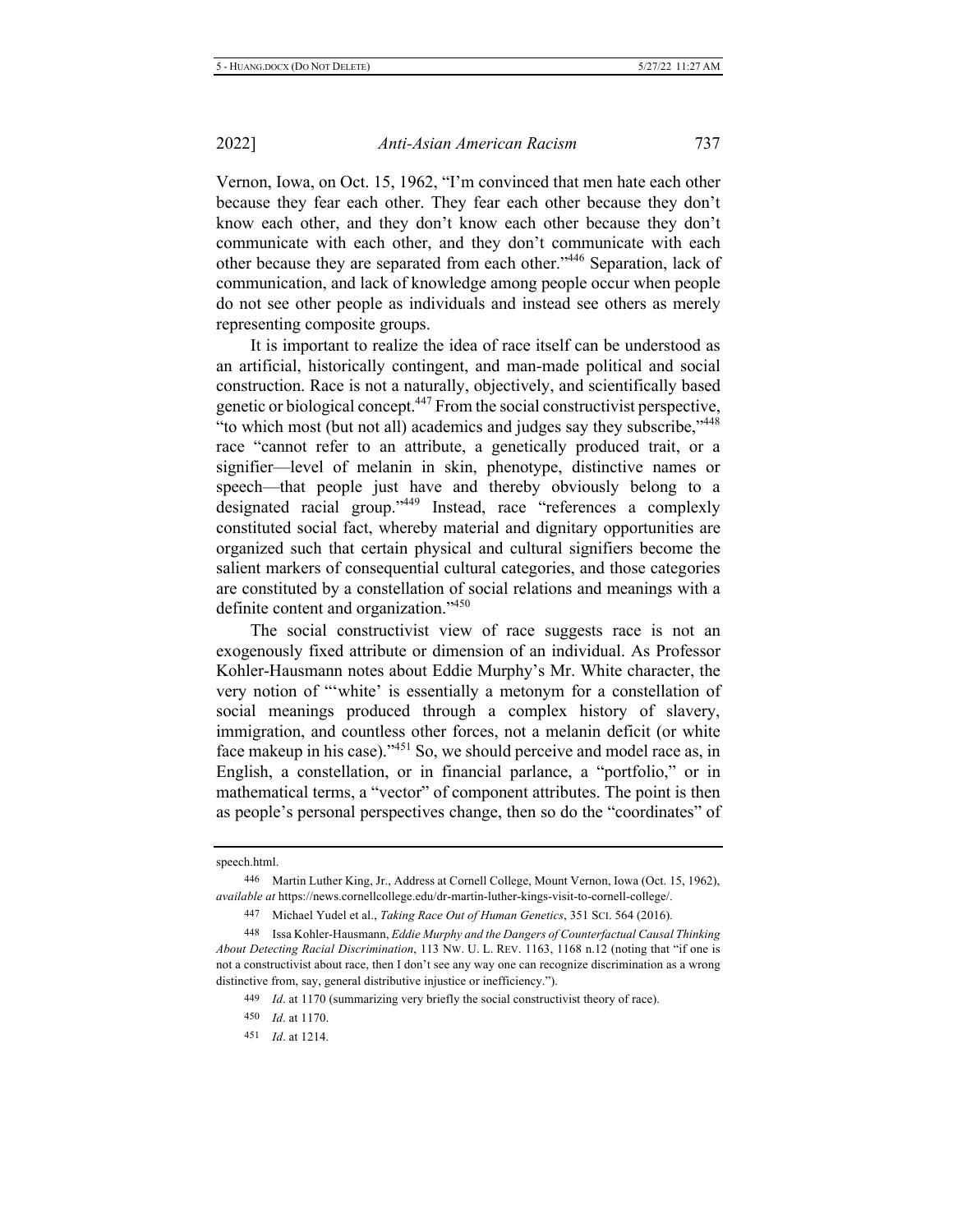their and others' races change. In other words, changing one's perspective changes how one sees the world and the world sees one.

DEI can be facilitated if people learn to regularly engage in ETPPP. So, how can people be encouraged to do so? One way already mentioned earlier is to embed ETPPPs into engaging, fun video games. Another is through practicing mindfulness<sup>452</sup> and Loving-Kindness Meditation (LKM).<sup>453</sup> ETPPP is effectively a form of empathy to see the world and be seen by the world from another's perspective. Memorable, emotionally moving, and resonant literature, movies, and songs all have the potential of causing ETPPPs in their audiences of listeners, viewers, and readers, respectively.<sup>454</sup> For example, when the Lassie, "a fictional female Collie that is arguably the most recognizable and famous dog character of all times,"<sup>455</sup> passed away on a television episode, millions of viewers cried.<sup>456</sup>

Science fiction is a particularly apt medium to engage racial and other socially charged issues in a non-threatening manner because of its fictional nature set in unfamiliar, yet somewhat recognizable, surroundings. A memorable example is *Let That Be Your Last Battlefield*,<sup>457</sup> the fifteenth episode from the third season of the iconic television show, Star Trek, The Original Series. In this episode, Belle has been pursuing Lokai for 50,000 Earth years. Both are from a planet, where Lokai and his people have skin which is ink-black on the left side and chalk-white on the right side. Belle and his people have skin which is ink-black on the right sides and chalkwhite on the left side. That is the source of their conflict. In other words, their peoples are literally mirror image reflections of each other. Actors Frank Gorshin and Lou Antonio played Belle and Lokai, the black/white

<sup>452</sup> Adam Lueke & Bryan Gibson, *Mindfulness Meditation Reduces Implicit Age and Race* Bias: The Role of Reduced Automaticity of Responding, 6 Soc. PSYCH. & PERSONALITY SCI. 284 (2015); Adam Lueke & Bryan Gibson, *Brief Mindfulness Meditation Reduces Discrimination*, 3 PSYCH. CONSCIOUSNESS: THEORY, RSCH. & PRAC. 34, 39 (2016).

<sup>453</sup> See, e.g., Peter H. Huang & Kelly J. Poore, Can You Hear Me Later and Believe Me Now? Behavioral Law and Economics of Chronic Repeated Ambient Acoustic Pollution Causing Noise-Induced (Hidden) Hearing Loss, 29 S. CA. REV. L. & Soc. JUST. 193, 263-65 (2020) (discussing the practice of LKM to mitigate bias).

<sup>&</sup>lt;sup>454</sup> Marina Bianchi, *The Magic of Storytelling: How Curiosity and Aesthetic Preferences* Work, 8 ECON. E-J. 1 (2014), www.economics-ejournal.org/economics/journalarticles/2014-44; Leigh Caldwell, Cognitive Goods, Normal Goods and the Market for Information (Jan. 2019) (unpublished presentation) (available at https://www.aeaweb.org/conference/2019/preliminary/548).

<sup>455</sup> What Type of Collie was Lassie?, Old-Time Farm Shepherd, https://www.oldtimefarmshepherd.org/breed-information/type-collie-lassie/ (last visited Mar. 13, 2022).

<sup>156</sup> THOMAS C. SCHELLING, The Mind as a Consuming Organ, in CHOICE AND CONSEQUENCE: PERSPECTIVES OF AN ERRANT ECONOMIST 328, 328 (1984).

<sup>&</sup>lt;sup>457</sup> Star Trek: Let That Be Your Last Battlefield (NBC television broadcast Jan. 10, 1969).